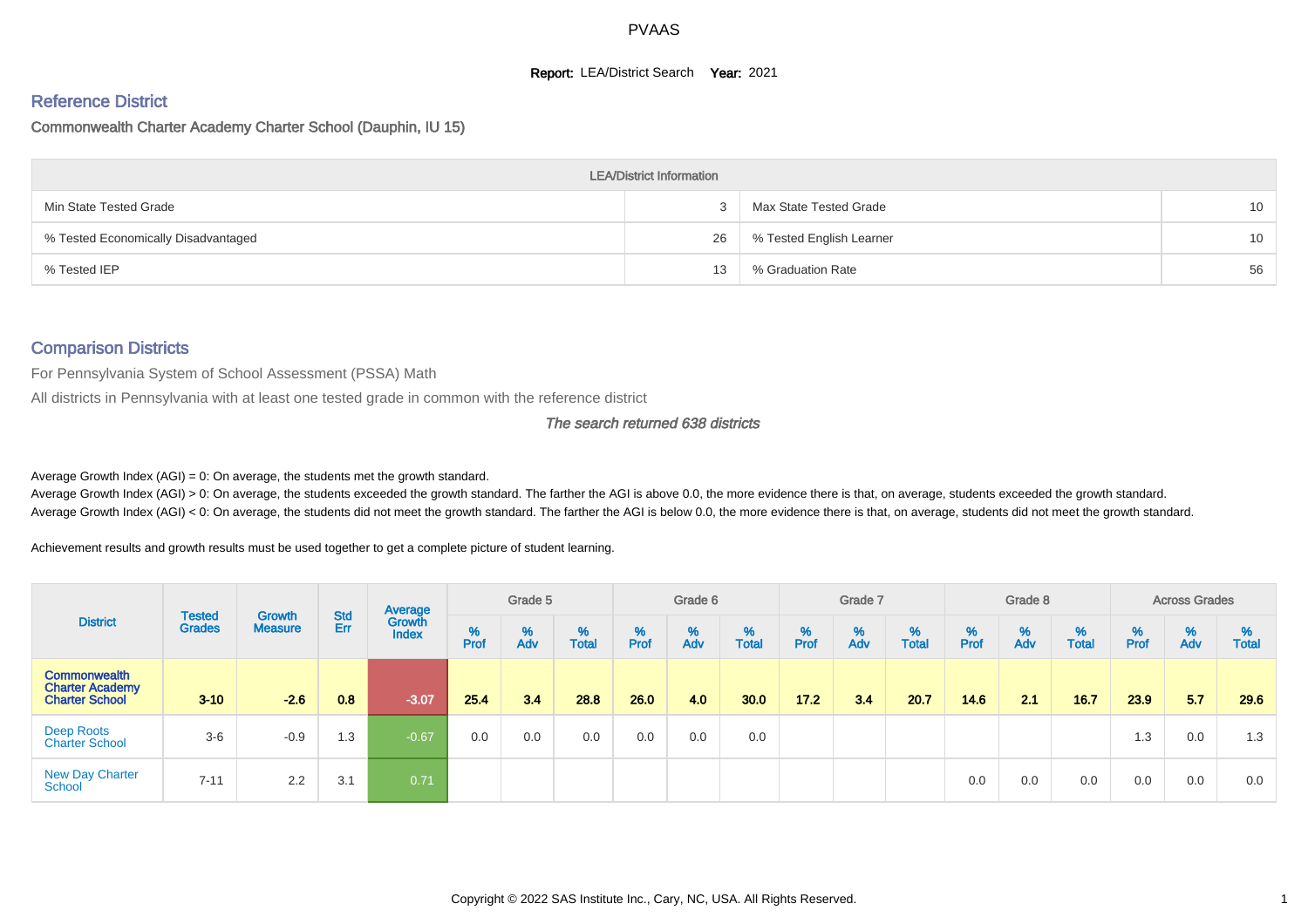|                                                                                          | <b>Tested</b> | <b>Growth</b>  | <b>Std</b> | Average                |           | Grade 5  |                   |              | Grade 6  |                   |              | Grade 7  |                   |              | Grade 8  |                   |              | <b>Across Grades</b> |               |
|------------------------------------------------------------------------------------------|---------------|----------------|------------|------------------------|-----------|----------|-------------------|--------------|----------|-------------------|--------------|----------|-------------------|--------------|----------|-------------------|--------------|----------------------|---------------|
| <b>District</b>                                                                          | <b>Grades</b> | <b>Measure</b> | Err        | Growth<br><b>Index</b> | %<br>Prof | %<br>Adv | %<br><b>Total</b> | $\%$<br>Prof | %<br>Adv | %<br><b>Total</b> | $\%$<br>Prof | %<br>Adv | %<br><b>Total</b> | $\%$<br>Prof | %<br>Adv | %<br><b>Total</b> | $\%$<br>Prof | $\%$<br>Adv          | $\%$<br>Total |
| <b>Commonwealth</b><br><b>Charter Academy</b><br><b>Charter School</b>                   | $3 - 10$      | $-2.6$         | 0.8        | $-3.07$                | 25.4      | 3.4      | 28.8              | 26.0         | 4.0      | 30.0              | 17.2         | 3.4      | 20.7              | 14.6         | 2.1      | 16.7              | 23.9         | 5.7                  | 29.6          |
| <b>Center For Student</b><br><b>Learning Charter</b><br>School At<br>Pennsbury           | $6 - 12$      | $-0.6$         | 3.1        | $-0.20$                |           |          |                   |              |          |                   |              |          |                   | 0.0          | 0.0      | 0.0               | 3.4          | 0.0                  | 3.4           |
| <b>Universal Bluford</b><br><b>Charter School</b>                                        | $3-6$         | 4.8            | 1.4        | 3.52                   | 4.4       | 0.0      | 4.4               | 2.7          | 0.0      | 2.7               |              |          |                   |              |          |                   | 4.3          | 0.0                  | 4.3           |
| <b>Easton Arts</b><br>Academy<br>Elementary<br><b>Charter School</b>                     | $3-5$         | 4.8            | 2.4        | 1.94                   | 4.2       | 16.7     | 20.8              |              |          |                   |              |          |                   |              |          |                   | 12.6         | 3.9                  | 16.5          |
| <b>Global Leadership</b><br><b>Academy Charter</b><br><b>School Southwest</b><br>at Huey | $3-8$         | 1.0            | 1.7        | 1.39                   | 0.0       | 0.0      | 0.0               | 0.0          | 0.0      | 0.0               |              |          |                   | 0.0          | 0.0      | 0.0               | 0.0          | 0.0                  | 0.0           |
| <b>Montessori</b><br><b>Regional Charter</b><br>School                                   | $3-6$         | $-2.6$         | 1.1        | $-2.40$                | 15.0      | 5.0      | 20.0              | 5.1          | 1.7      | 6.8               |              |          |                   |              |          |                   | 11.1         | 6.3                  | 17.3          |
| <b>Urban Academy Of</b><br><b>Greater Pittsburgh</b><br><b>Charter School</b>            | $3-5$         | $-7.6$         | 1.9        | $-4.05$                | 2.7       | 0.0      | 2.7               |              |          |                   |              |          |                   |              |          |                   | 7.3          | 0.0                  | 7.3           |
| <b>MaST Community</b><br><b>Charter School III</b>                                       | $3-6$         | $-3.6$         | $0.8\,$    | $-4.68$                | 3.8       | $0.0\,$  | $3.8\,$           | 6.8          | 1.5      | 8.3               |              |          |                   |              |          |                   | 8.3          | 2.2                  | 10.5          |
| <b>Vida Charter</b><br>School                                                            | $3-6$         | 10.1           | 1.8        | 3.95                   | 23.1      | 19.2     | 42.3              | 16.7         | 11.1     | 27.8              |              |          |                   |              |          |                   | 20.4         | 7.8                  | 28.2          |
| <b>Lehigh Valley Dual</b><br>Language Charter<br>School                                  | $3-8$         | 3.1            | 2.3        | 1.31                   | 0.0       | 0.0      | 0.0               | 7.7          | 0.0      | 7.7               |              |          |                   |              |          |                   | 4.2          | 0.0                  | 4.2           |
| <b>West Philadelphia</b><br>Achievement<br>Charter<br><b>Elementary School</b>           | $3-5$         | 4.2            | 1.6        | 2.63                   | 6.7       | 0.0      | 6.7               |              |          |                   |              |          |                   |              |          |                   | 2.8          | 0.5                  | 3.2           |
| <b>Baden Academy</b><br><b>Charter School</b>                                            | $3-6$         | 0.1            | 1.1        | 0.05                   | 20.6      | 4.8      | 25.4              | 22.4         | 8.6      | 31.0              |              |          |                   |              |          |                   | 20.8         | 6.4                  | 27.2          |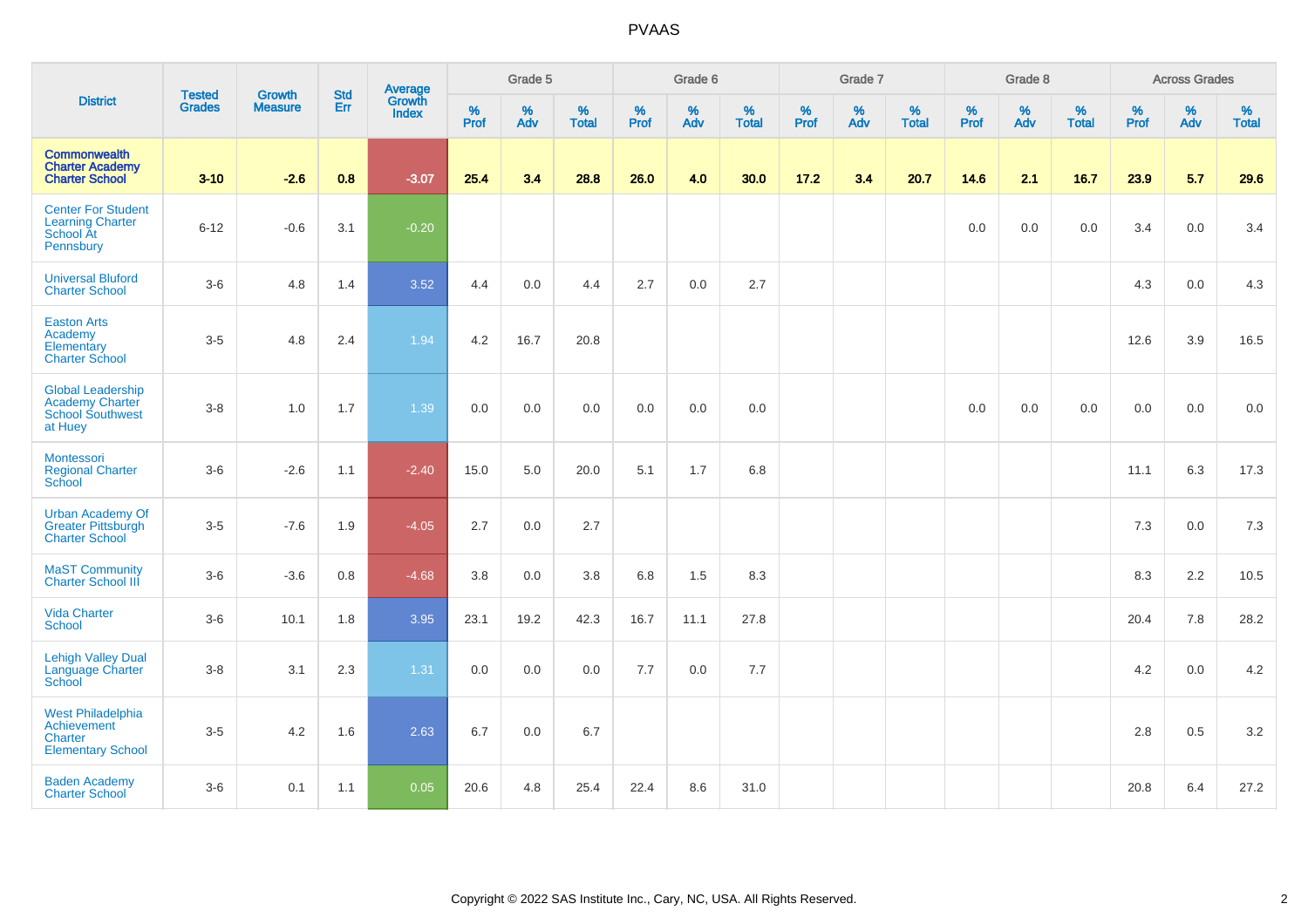|                                                                        | <b>Tested</b> | <b>Growth</b>  |            | Average                |                              | Grade 5  |                   |              | Grade 6  |                   |              | Grade 7  |                   |           | Grade 8  |                   |           | <b>Across Grades</b> |                   |
|------------------------------------------------------------------------|---------------|----------------|------------|------------------------|------------------------------|----------|-------------------|--------------|----------|-------------------|--------------|----------|-------------------|-----------|----------|-------------------|-----------|----------------------|-------------------|
| <b>District</b>                                                        | <b>Grades</b> | <b>Measure</b> | Std<br>Err | Growth<br><b>Index</b> | $\frac{9}{6}$<br><b>Prof</b> | %<br>Adv | %<br><b>Total</b> | $\%$<br>Prof | %<br>Adv | %<br><b>Total</b> | $\%$<br>Prof | %<br>Adv | %<br><b>Total</b> | %<br>Prof | %<br>Adv | %<br><b>Total</b> | %<br>Prof | %<br>Adv             | %<br><b>Total</b> |
| <b>Commonwealth</b><br><b>Charter Academy</b><br><b>Charter School</b> | $3 - 10$      | $-2.6$         | 0.8        | $-3.07$                | 25.4                         | 3.4      | 28.8              | 26.0         | 4.0      | 30.0              | 17.2         | 3.4      | 20.7              | 14.6      | 2.1      | 16.7              | 23.9      | 5.7                  | 29.6              |
| <b>Mastery Charter</b><br>School - Clymer<br>Elementary                | $3-6$         | 1.9            | 1.5        | 1.23                   | 0.0                          | 0.0      | 0.0               | 3.8          | 0.0      | 3.8               |              |          |                   |           |          |                   | 2.6       | 0.8                  | 3.4               |
| Keystone<br><b>Education Center</b><br><b>Charter School</b>           | $3 - 12$      | $-4.8$         | 3.2        | $-1.50$                |                              |          |                   |              |          |                   |              |          |                   | 0.0       | 0.0      | 0.0               | 0.0       | 0.0                  | 0.0               |
| <b>Premier Arts And</b><br><b>Science Charter</b><br><b>School</b>     | $3-5$         | $-0.1$         | $2.0\,$    | $-0.05$                | 0.0                          | 0.0      | 0.0               |              |          |                   |              |          |                   |           |          |                   | 3.8       | $1.0$                | 4.8               |
| <b>Lincoln Charter</b><br><b>School</b>                                | $3 - 5$       | $-2.5$         | 1.4        | $-1.78$                | 1.3                          | 1.3      | 2.6               |              |          |                   |              |          |                   |           |          |                   | 3.6       | 0.8                  | 4.4               |
| <b>Inquiry Charter</b><br>School                                       | $3-5$         | $-6.8$         | 2.1        | $-3.27$                | 8.8                          | 2.9      | 11.8              |              |          |                   |              |          |                   |           |          |                   | 11.1      | 2.8                  | 13.9              |
| <b>Mastery Charter</b><br>School - Smedley<br>Campus                   | $3-6$         | $-0.6$         | 1.2        | $-0.37$                | 1.9                          | 0.0      | 1.9               | 3.5          | 0.0      | 3.5               |              |          |                   |           |          |                   | 3.5       | $0.0\,$              | 3.5               |
| Gettysburg<br><b>Montessori Charter</b><br><b>School</b>               | $3-6$         | 5.4            | 1.9        | 2.75                   | 19.0                         | 19.0     | 38.1              | 11.1         | 0.0      | 11.1              |              |          |                   |           |          |                   | 19.2      | 9.6                  | 28.7              |
| <b>Duquesne City</b><br><b>School District</b>                         | $3-8$         | 1.2            | 1.3        | 0.92                   | 6.0                          | 2.0      | 8.0               | 5.6          | 0.0      | 5.6               |              |          |                   |           |          |                   | 3.4       | 1.7                  | 5.0               |
| <b>Bucks County</b><br><b>Montessori Charter</b><br>School             | $3-6$         | 9.5            | 1.8        | 3.32                   | 16.1                         | 25.8     | 41.9              | 42.9         | 28.6     | 71.4              |              |          |                   |           |          |                   | 33.0      | 29.8                 | 62.8              |
| <b>Arts Academy</b><br>Elementary<br><b>Charter School</b>             | $3-5$         | 1.7            | 1.9        | 0.91                   | 5.3                          | 0.0      | 5.3               |              |          |                   |              |          |                   |           |          |                   | 5.1       | 0.0                  | 5.1               |
| Wilkinsburg<br><b>Borough School</b><br><b>District</b>                | $3-6$         | 3.5            | 1.4        | 2.53                   | 22.5                         | 0.0      | 22.5              | 0.0          | 2.4      | 2.4               |              |          |                   |           |          |                   | 12.1      | 2.0                  | 14.1              |
| <b>Mastery Charter</b><br>School John Wister<br>Elementary             | $3-5$         | 3.9            | 2.6        | 1.52                   | 5.0                          | 0.0      | 5.0               |              |          |                   |              |          |                   |           |          |                   | 2.9       | 0.0                  | 2.9               |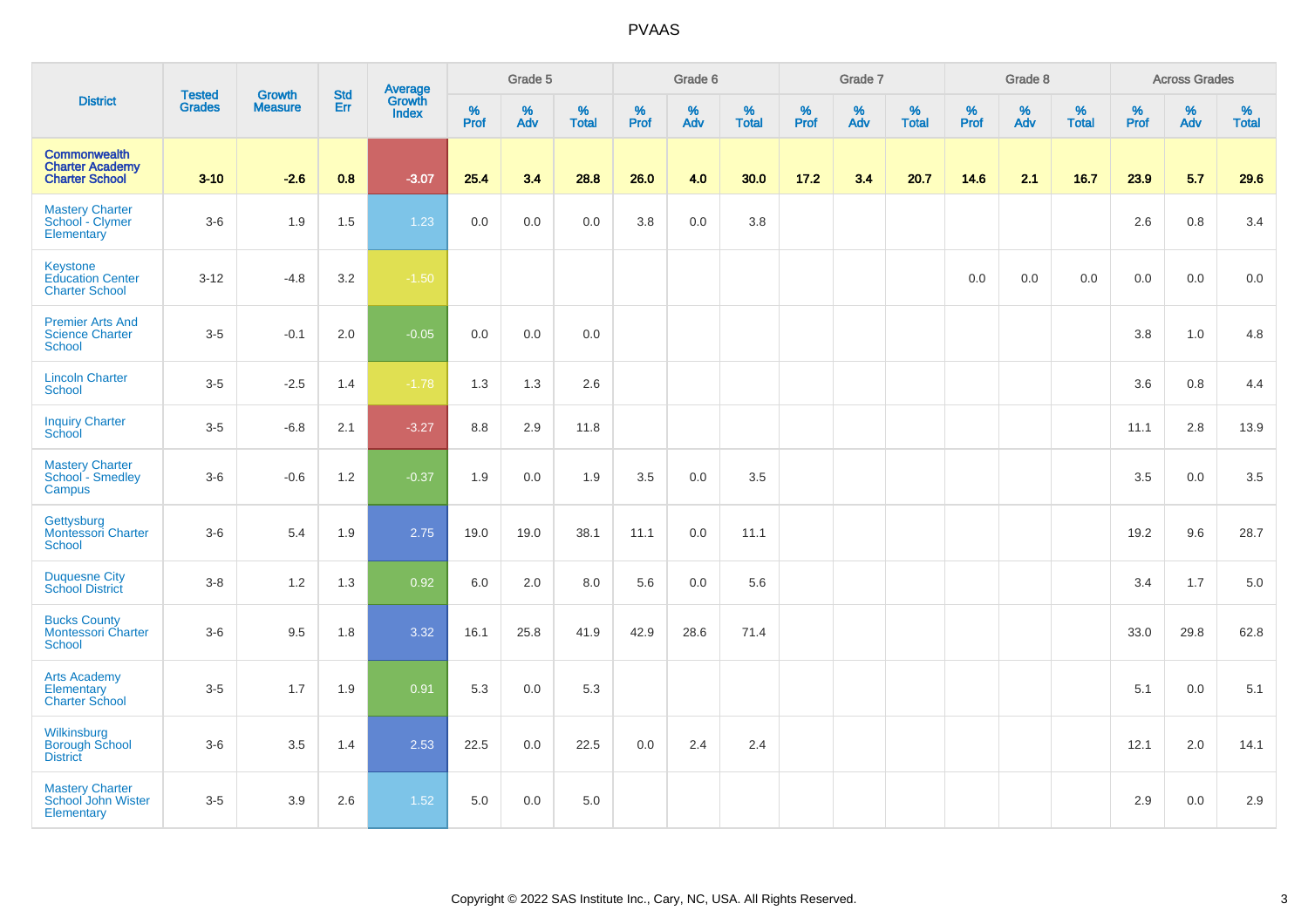|                                                                        | <b>Tested</b> | <b>Growth</b>  | <b>Std</b> | Average                |              | Grade 5  |                   |           | Grade 6  |                   |           | Grade 7  |                   |           | Grade 8  |                   |           | <b>Across Grades</b> |                   |
|------------------------------------------------------------------------|---------------|----------------|------------|------------------------|--------------|----------|-------------------|-----------|----------|-------------------|-----------|----------|-------------------|-----------|----------|-------------------|-----------|----------------------|-------------------|
| <b>District</b>                                                        | <b>Grades</b> | <b>Measure</b> | Err        | Growth<br><b>Index</b> | $\%$<br>Prof | %<br>Adv | %<br><b>Total</b> | %<br>Prof | %<br>Adv | %<br><b>Total</b> | %<br>Prof | %<br>Adv | %<br><b>Total</b> | %<br>Prof | %<br>Adv | %<br><b>Total</b> | %<br>Prof | %<br>Adv             | %<br><b>Total</b> |
| <b>Commonwealth</b><br><b>Charter Academy</b><br><b>Charter School</b> | $3 - 10$      | $-2.6$         | 0.8        | $-3.07$                | 25.4         | 3.4      | 28.8              | 26.0      | 4.0      | 30.0              | 17.2      | 3.4      | 20.7              | 14.6      | 2.1      | 16.7              | 23.9      | 5.7                  | 29.6              |
| <b>Seven Generations</b><br><b>Charter School</b>                      | $3-5$         | 2.5            | 2.0        | 1.26                   | 24.3         | 5.4      | 29.7              |           |          |                   |           |          |                   |           |          |                   | 25.6      | 5.6                  | 31.2              |
| <b>Fell Charter School</b>                                             | $3-8$         | 1.1            | 2.2        | 0.51                   | 25.0         | 0.0      | 25.0              | 6.7       | 0.0      | 6.7               |           |          |                   |           |          |                   | 17.1      | 4.0                  | 21.0              |
| <b>Gillingham Charter</b><br>School                                    | $3 - 11$      | $-5.9$         | 2.0        | $-3.00$                | 9.1          | 0.0      | 9.1               | 0.0       | 0.0      | 0.0               |           |          |                   | 0.0       | 0.0      | 0.0               | 4.4       | 1.4                  | 5.8               |
| <b>Mastery Charter</b><br>School-Mann<br>Campus                        | $3-6$         | 1.8            | 1.6        | 1.13                   | 4.0          | 4.0      | 8.0               | 5.4       | 2.7      | 8.1               |           |          |                   |           |          |                   | 2.2       | 1.4                  | 3.6               |
| Octorara Area<br><b>School District</b>                                | $3 - 11$      | $-2.8$         | 0.6        | $-4.89$                | 25.9         | 6.5      | 32.4              | 17.5      | 4.2      | 21.7              | 13.9      | 0.0      | 13.9              | 10.2      | 0.0      | 10.2              | 21.2      | 4.1                  | 25.4              |
| <b>Arts Academy</b><br><b>Charter School</b>                           | $5-8$         | $-7.7$         | 1.1        | $-6.85$                | 7.7          | 0.0      | 7.7               | 2.4       | 0.0      | 2.4               | 8.3       | 0.0      | 8.3               | 0.0       | 0.0      | 0.0               | 4.4       | 0.0                  | 4.4               |
| <b>Mcguffey School</b><br><b>District</b>                              | $3 - 11$      | $-2.0$         | 0.6        | $-3.48$                | 25.9         | 2.8      | 28.7              | 13.7      | 2.0      | 15.7              | 4.7       | 0.0      | 4.7               | 5.6       | 3.2      | 8.9               | 17.6      | 5.0                  | 22.6              |
| <b>Innovative Arts</b><br><b>Academy Charter</b><br><b>School</b>      | $6 - 11$      | $-1.5$         | 0.8        | 5.73                   |              |          |                   | 0.0       | 0.0      | 0.0               | 0.0       | 0.0      | 0.0               | 3.4       | 0.0      | 3.4               | 1.4       | 0.0                  | 1.4               |
| <b>Bethlehem-Center</b><br><b>School District</b>                      | $3 - 10$      | $-6.4$         | 0.7        | $-8.62$                | 5.6          | 1.4      | 6.9               | 0.0       | 0.0      | 0.0               | 4.0       | 0.0      | 4.0               | 3.2       | 1.6      | 4.8               | 9.6       | 3.9                  | 13.6              |
| <b>Tri-Valley School</b><br><b>District</b>                            | $3 - 10$      | $-6.5$         | 0.8        | $-4.50$                | 13.2         | 2.4      | 15.7              | 13.2      | 0.0      | 13.2              | 7.3       | 0.0      | 7.3               | 2.4       | 7.3      | 9.8               | 15.8      | 3.7                  | 19.4              |
| <b>Roberto Clemente</b><br><b>Charter School</b>                       | $3 - 12$      | $-4.0$         | 0.9        | $-4.42$                | 5.6          | 0.0      | 5.6               | 0.0       | 0.0      | 0.0               | 0.0       | 0.0      | 0.0               | 0.0       | 0.0      | 0.0               | 3.0       | 0.0                  | 3.0               |
| John B. Stetson<br><b>Charter School</b>                               | $5 - 8$       | 0.5            | 0.6        | 4.84                   | 1.6          | 0.0      | 1.6               | 0.8       | 0.0      | 0.8               | 0.0       | 0.0      | 0.0               | 0.0       | 0.0      | 0.0               | 0.4       | 0.0                  | 0.4               |
| <b>Clairton City</b><br><b>School District</b>                         | $3 - 11$      | 0.5            | 0.8        | 0.57                   | 6.1          | 2.0      | 8.2               | 1.5       | 0.0      | 1.5               | 1.6       | 0.0      | 1.6               | 0.0       | 0.0      | 0.0               | 3.5       | 0.3                  | 3.8               |
| La Academia<br>Partnership<br><b>Charter School</b>                    | $6 - 11$      | $-5.6$         | 1.8        | $-3.97$                |              |          |                   | 0.0       | 0.0      | 0.0               | 0.0       | 0.0      | 0.0               | 0.0       | 0.0      | 0.0               | 0.0       | 0.0                  | 0.0               |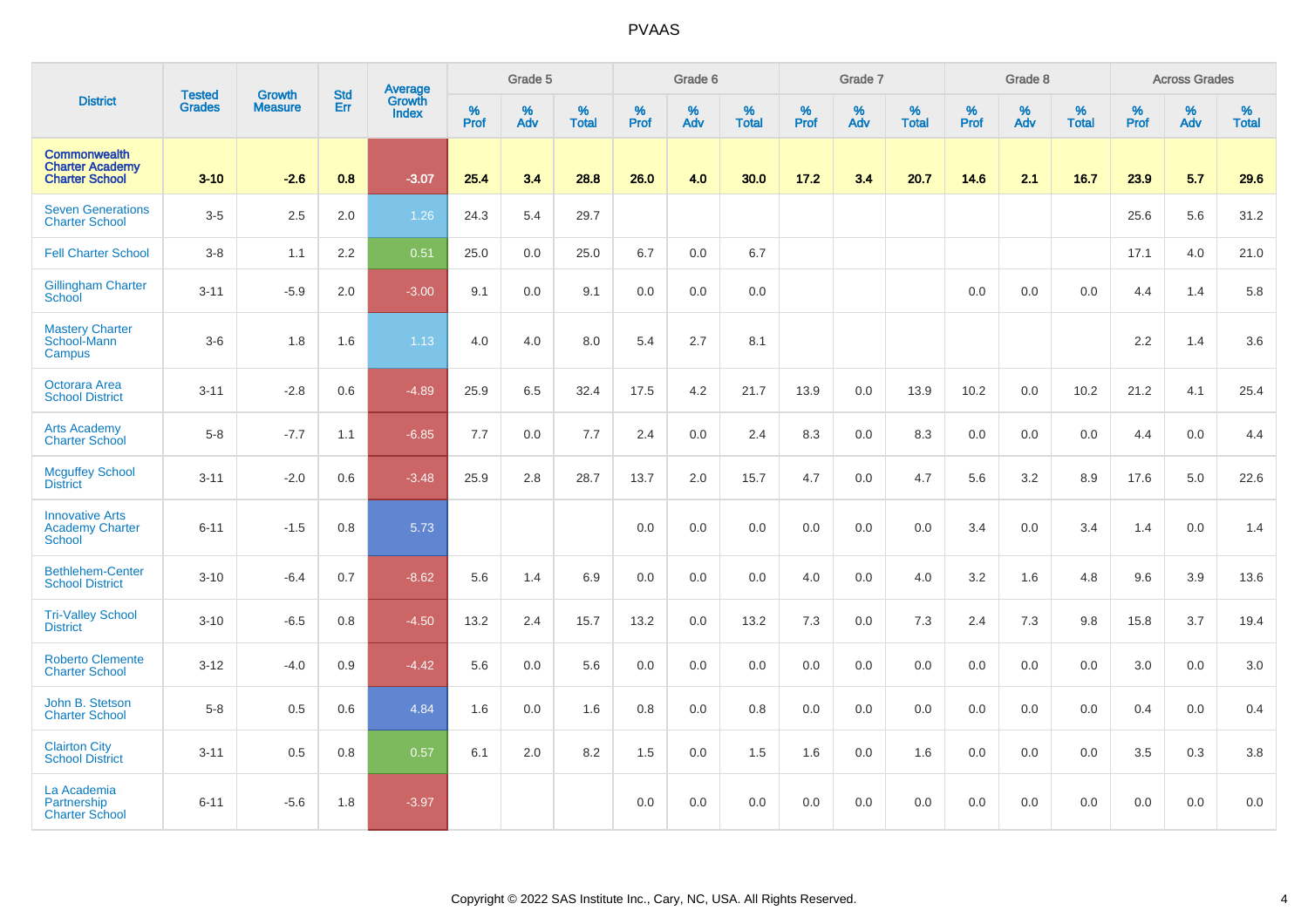|                                                                                            | <b>Tested</b> | <b>Growth</b>  | <b>Std</b> | <b>Average</b>         |                  | Grade 5  |                   |           | Grade 6  |                   |           | Grade 7  |                   |           | Grade 8  |                   |           | <b>Across Grades</b> |                   |
|--------------------------------------------------------------------------------------------|---------------|----------------|------------|------------------------|------------------|----------|-------------------|-----------|----------|-------------------|-----------|----------|-------------------|-----------|----------|-------------------|-----------|----------------------|-------------------|
| <b>District</b>                                                                            | <b>Grades</b> | <b>Measure</b> | Err        | Growth<br><b>Index</b> | %<br><b>Prof</b> | %<br>Adv | %<br><b>Total</b> | %<br>Prof | %<br>Adv | %<br><b>Total</b> | %<br>Prof | %<br>Adv | %<br><b>Total</b> | %<br>Prof | %<br>Adv | %<br><b>Total</b> | %<br>Prof | %<br>Adv             | %<br><b>Total</b> |
| <b>Commonwealth</b><br><b>Charter Academy</b><br><b>Charter School</b>                     | $3 - 10$      | $-2.6$         | 0.8        | $-3.07$                | 25.4             | 3.4      | 28.8              | 26.0      | 4.0      | 30.0              | 17.2      | 3.4      | 20.7              | 14.6      | 2.1      | 16.7              | 23.9      | 5.7                  | 29.6              |
| <b>Sullivan County</b><br><b>School District</b>                                           | $3 - 10$      | $-2.9$         | 1.0        | $-2.91$                | 21.4             | 0.0      | 21.4              | 30.0      | 4.0      | 34.0              | 18.8      | 0.0      | 18.8              | 9.1       | 0.0      | 9.1               | 22.0      | 4.1                  | 26.0              |
| <b>East Allegheny</b><br><b>School District</b>                                            | $3 - 11$      | $-3.9$         | 0.7        | $-5.90$                | 9.1              | 3.4      | 12.5              | 8.5       | 2.4      | 11.0              | 13.8      | 0.0      | 13.8              | 5.8       | 0.0      | 5.8               | 9.0       | 2.1                  | 11.1              |
| <b>Greater Nanticoke</b><br><b>Area School</b><br><b>District</b>                          | $3 - 12$      | $-0.5$         | 0.6        | $-3.08$                | 13.6             | 2.7      | 16.4              | 2.6       | 0.0      | 2.6               | 3.6       | 0.0      | 3.6               | 4.2       | 1.7      | 5.9               | 7.6       | 2.0                  | 9.6               |
| The Philadelphia<br><b>Charter School for</b><br><b>Arts and Sciences</b><br>at HR Edmunds | $3-8$         | 1.7            | 0.6        | $-3.09$                | 6.4              | 0.0      | 6.4               | 0.0       | 0.0      | 0.0               | 2.1       | 0.0      | 2.1               | 2.2       | 0.0      | 2.2               | 2.1       | 0.2                  | 2.3               |
| <b>Antietam School</b><br><b>District</b>                                                  | $3 - 10$      | $-2.5$         | 0.8        | $-3.00$                | 9.4              | 1.6      | 10.9              | 10.0      | 3.3      | 13.3              | 5.6       | 0.0      | 5.6               | 5.8       | 0.0      | 5.8               | 8.3       | 1.2                  | 9.5               |
| Leechburg Area<br><b>School District</b>                                                   | $3 - 11$      | $-3.5$         | 0.9        | $-0.64$                | 15.6             | 2.2      | 17.8              | 16.2      | 5.4      | 21.6              | 8.0       | 0.0      | 8.0               | 23.8      | 7.1      | 31.0              | 22.5      | 5.9                  | 28.5              |
| <b>Morrisville Borough</b><br><b>School District</b>                                       | $3 - 11$      | $-6.7$         | 0.9        | $-7.61$                | 9.8              | 0.0      | 9.8               | 1.9       | 0.0      | 1.9               | 3.9       | 0.0      | 3.9               | 0.0       | 0.0      | 0.0               | 5.1       | 0.6                  | 5.7               |
| <b>Universal Alcorn</b><br><b>Charter School</b>                                           | $3 - 8$       | $-0.7$         | 0.8        | $-2.71$                | 7.7              | 1.9      | 9.6               | 3.9       | 0.0      | 3.9               | 8.8       | 0.0      | 8.8               | 5.1       | 0.0      | 5.1               | 6.4       | 1.7                  | 8.1               |
| <b>Rochester Area</b><br><b>School District</b>                                            | $3 - 11$      | $-1.6$         | 0.9        | $-1.84$                | 27.1             | 6.2      | 33.3              | 24.5      | 3.8      | 28.3              | 2.0       | 0.0      | 2.0               | 15.4      | 0.0      | 15.4              | 20.6      | 7.5                  | 28.1              |
| <b>West Mifflin Area</b><br><b>School District</b>                                         | $3 - 12$      | $-8.5$         | 0.5        | $-17.73$               | 18.4             | 5.7      | 24.1              | 6.8       | 0.7      | 7.4               | 6.7       | 0.0      | 6.7               | 5.5       | 0.0      | 5.5               | 11.1      | 2.8                  | 13.9              |
| <b>Propel Charter</b><br>School - Braddock<br><b>Hills</b>                                 | $3 - 11$      | $-2.4$         | 0.8        | $-3.09$                | 1.8              | 1.8      | 3.5               | 1.7       | 0.0      | 1.7               | 0.0       | 0.0      | 0.0               | 2.9       | 0.0      | 2.9               | 1.9       | 0.6                  | 2.5               |
| New Kensington-<br><b>Arnold School</b><br><b>District</b>                                 | $3 - 11$      | $-1.9$         | 0.6        | $-3.06$                | 9.1              | 0.9      | 10.0              | 12.5      | 5.8      | 18.3              | 4.4       | 0.0      | 4.4               | 1.2       | 0.0      | 1.2               | 11.4      | 2.6                  | 14.0              |
| <b>Tidioute</b><br><b>Community</b><br><b>Charter School</b>                               | $3 - 11$      | $-0.3$         | 1.4        | 0.03                   | 15.4             | 0.0      | 15.4              | 27.8      | 0.0      | 27.8              | 10.5      | 0.0      | 10.5              | 7.4       | 0.0      | 7.4               | 16.0      | 1.6                  | 17.6              |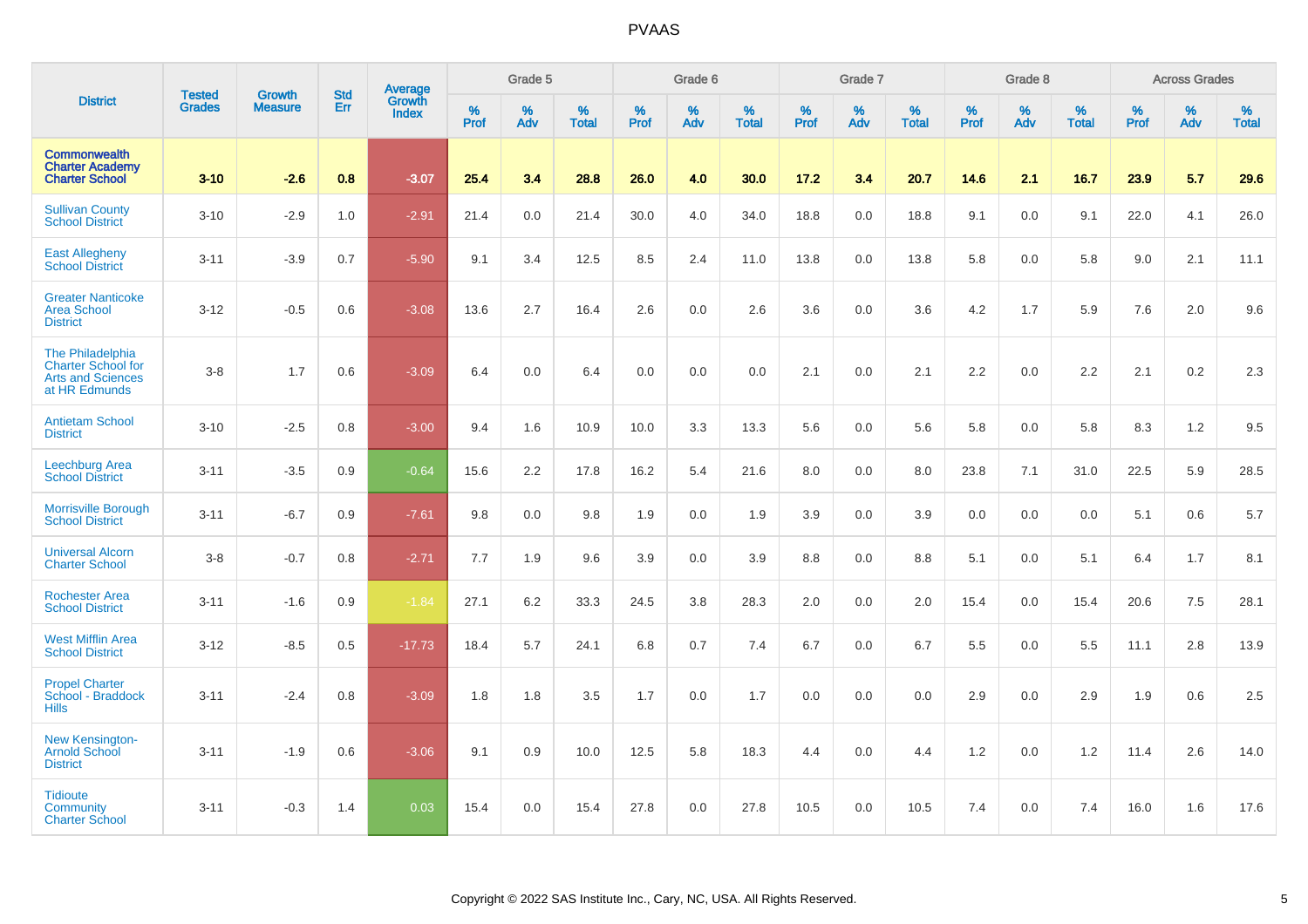|                                                                                   | <b>Tested</b> | <b>Growth</b>  | <b>Std</b> | Average<br>Growth |                     | Grade 5  |                   |                  | Grade 6  |                   |                     | Grade 7  |                   |              | Grade 8  |                   |              | <b>Across Grades</b> |                   |
|-----------------------------------------------------------------------------------|---------------|----------------|------------|-------------------|---------------------|----------|-------------------|------------------|----------|-------------------|---------------------|----------|-------------------|--------------|----------|-------------------|--------------|----------------------|-------------------|
| <b>District</b>                                                                   | <b>Grades</b> | <b>Measure</b> | Err        | <b>Index</b>      | $\%$<br><b>Prof</b> | %<br>Adv | %<br><b>Total</b> | %<br><b>Prof</b> | %<br>Adv | %<br><b>Total</b> | $\%$<br><b>Prof</b> | %<br>Adv | %<br><b>Total</b> | $\%$<br>Prof | %<br>Adv | %<br><b>Total</b> | $\%$<br>Prof | %<br>Adv             | %<br><b>Total</b> |
| <b>Commonwealth</b><br><b>Charter Academy</b><br><b>Charter School</b>            | $3 - 10$      | $-2.6$         | 0.8        | $-3.07$           | 25.4                | 3.4      | 28.8              | 26.0             | 4.0      | 30.0              | 17.2                | 3.4      | 20.7              | 14.6         | 2.1      | 16.7              | 23.9         | 5.7                  | 29.6              |
| <b>Propel Charter</b><br>School-Pitcairn                                          | $3-8$         | $-5.7$         | 1.1        | $-2.07$           | 0.0                 | 0.0      | 0.0               | 7.4              | 0.0      | 7.4               | 0.0                 | $0.0\,$  | 0.0               | 0.0          | 0.0      | 0.0               | 5.5          | 0.0                  | 5.5               |
| <b>Mastery Charter</b><br>School-Cleveland<br>Elementary                          | $3 - 8$       | $-1.3$         | 1.2        | 0.18              | 3.8                 | 7.7      | 11.5              | 5.9              | 0.0      | 5.9               | 3.6                 | 0.0      | 3.6               | 3.8          | 3.8      | 7.7               | 2.4          | 1.8                  | 4.3               |
| <b>Weatherly Area</b><br><b>School District</b>                                   | $3 - 11$      | $-6.9$         | 1.1        | $-1.89$           | 26.9                | 7.7      | 34.6              | 12.1             | 0.0      | 12.1              | 6.9                 | 0.0      | 6.9               | 5.6          | 0.0      | 5.6               | 15.1         | 4.0                  | 19.1              |
| <b>Mastery Charter</b><br>School - Gratz<br>Campus                                | $7 - 10$      | 1.0            | 1.4        | 0.73              |                     |          |                   |                  |          |                   | 6.2                 | 0.0      | 6.2               | 2.4          | 0.0      | 2.4               | 4.1          | 0.0                  | 4.1               |
| <b>Howard Gardner</b><br><b>Multiple</b><br>Intelligence<br><b>Charter School</b> | $3 - 8$       | $-3.7$         | 1.1        | $-1.27$           | 16.7                | 6.7      | 23.3              | 9.4              | 0.0      | 9.4               | 9.1                 | 0.0      | 9.1               | 7.4          | 11.1     | 18.5              | 14.7         | 3.5                  | 18.2              |
| <b>Cornell School</b><br><b>District</b>                                          | $3 - 11$      | $-3.1$         | 1.1        | $-2.94$           | 10.0                | 6.7      | 16.7              | 14.0             | 0.0      | 14.0              | 7.7                 | 0.0      | 7.7               | 0.0          | 0.0      | 0.0               | 12.2         | 2.8                  | 15.0              |
| <b>Lindley Academy</b><br>Charter School At<br><b>Birney</b>                      | $3 - 8$       | $-3.0$         | 0.7        | $-2.99$           | 1.3                 | 0.0      | 1.3               | 2.6              | 0.0      | 2.6               | 0.0                 | $0.0\,$  | 0.0               | 0.0          | 1.6      | 1.6               | 1.0          | 0.3                  | 1.3               |
| <b>Union School</b><br><b>District</b>                                            | $3 - 12$      | 3.8            | 1.0        | 3.85              | 18.2                | 0.0      | 18.2              | 22.0             | 14.6     | 36.6              | 10.5                | 0.0      | 10.5              | 18.2         | 11.4     | 29.6              | 18.6         | 7.7                  | 26.3              |
| Mariana Bracetti<br><b>Academy Charter</b><br><b>School</b>                       | $3 - 10$      | $-3.1$         | 0.9        | $-3.58$           | 8.6                 | 0.0      | 8.6               | 2.2              | 0.0      | 2.2               | 7.3                 | 0.0      | 7.3               | 0.0          | 0.0      | 0.0               | 4.4          | 0.0                  | 4.4               |
| <b>Jenkintown School</b><br><b>District</b>                                       | $3 - 11$      | $-5.2$         | 1.0        | $-1.48$           | 35.4                | 12.5     | 47.9              | 18.9             | 8.1      | 27.0              | 16.0                | 0.0      | 16.0              | 8.0          | 4.0      | 12.0              | 29.0         | 16.2                 | 45.2              |
| <b>Perseus House</b><br><b>Charter School Of</b><br><b>Excellence</b>             | $6 - 11$      | $-4.8$         | 1.1        | $-4.24$           |                     |          |                   | 0.0              | 0.0      | 0.0               | 1.8                 | 0.0      | 1.8               | 1.5          | 0.0      | 1.5               | 1.4          | 0.0                  | 1.4               |
| Allegheny-Clarion<br><b>Valley School</b><br><b>District</b>                      | $3 - 10$      | 0.1            | 0.9        | 0.15              | 19.5                | 7.3      | 26.8              | 14.6             | 1.8      | 16.4              | 4.8                 | 0.0      | 4.8               | 8.6          | 0.0      | 8.6               | 14.2         | 8.1                  | 22.3              |
| <b>Urban Pathways 6-</b><br>12 Charter School                                     | $6 - 11$      | $-1.8$         | 1.6        | $-1.10$           |                     |          |                   | 0.0              | 0.0      | 0.0               | 0.0                 | 0.0      | 0.0               | 0.0          | 0.0      | 0.0               | 0.0          | 0.0                  | 0.0               |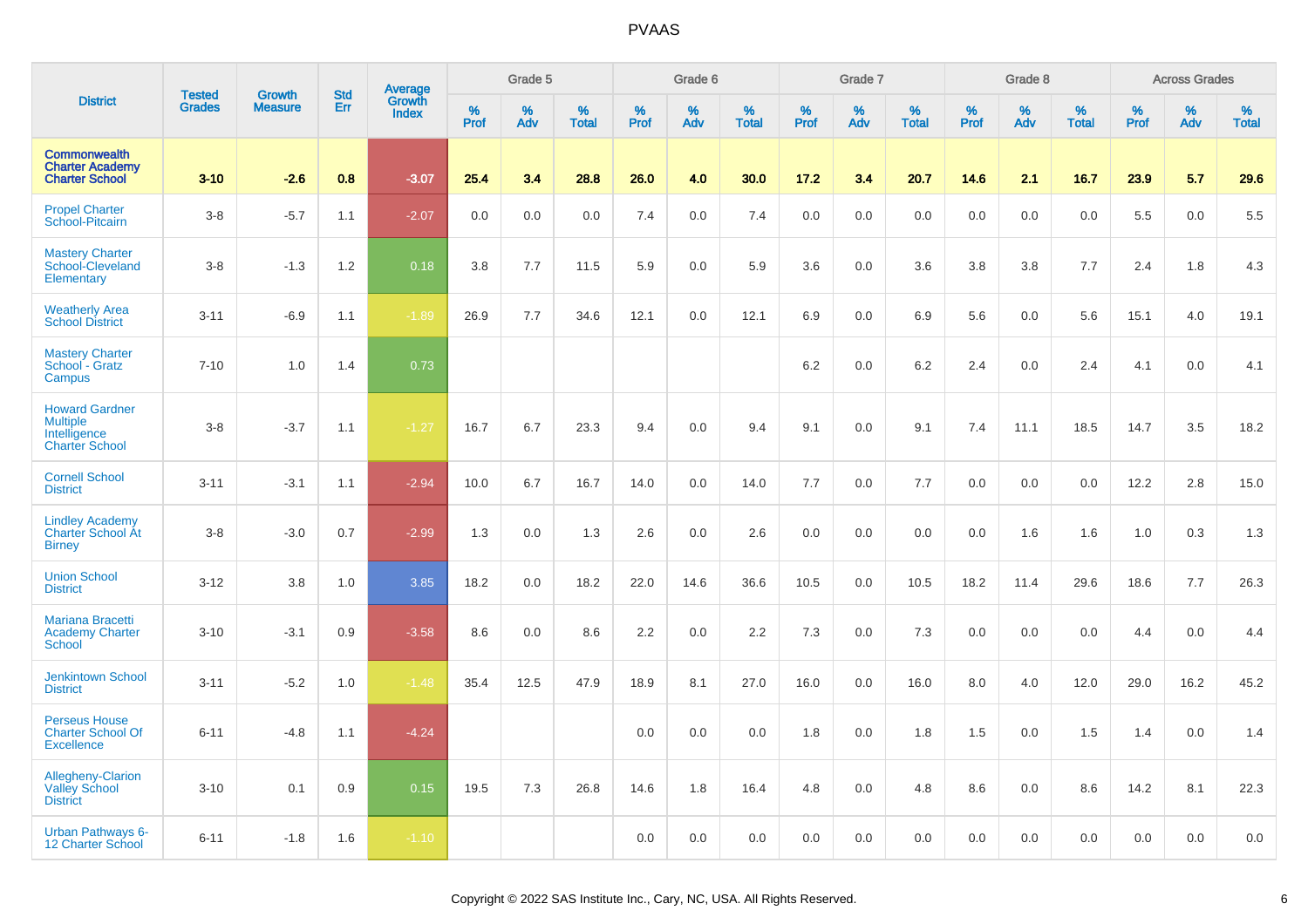|                                                                            | <b>Tested</b> | <b>Growth</b>  | <b>Std</b> | <b>Average</b><br>Growth |                     | Grade 5  |                   |                  | Grade 6  |                   |                  | Grade 7  |                   |           | Grade 8  |                   |              | <b>Across Grades</b> |                   |
|----------------------------------------------------------------------------|---------------|----------------|------------|--------------------------|---------------------|----------|-------------------|------------------|----------|-------------------|------------------|----------|-------------------|-----------|----------|-------------------|--------------|----------------------|-------------------|
| <b>District</b>                                                            | <b>Grades</b> | <b>Measure</b> | Err        | <b>Index</b>             | $\%$<br><b>Prof</b> | %<br>Adv | %<br><b>Total</b> | %<br><b>Prof</b> | %<br>Adv | %<br><b>Total</b> | %<br><b>Prof</b> | %<br>Adv | %<br><b>Total</b> | %<br>Prof | %<br>Adv | %<br><b>Total</b> | $\%$<br>Prof | %<br>Adv             | %<br><b>Total</b> |
| <b>Commonwealth</b><br><b>Charter Academy</b><br><b>Charter School</b>     | $3 - 10$      | $-2.6$         | 0.8        | $-3.07$                  | 25.4                | 3.4      | 28.8              | 26.0             | 4.0      | 30.0              | 17.2             | 3.4      | 20.7              | 14.6      | 2.1      | 16.7              | 23.9         | 5.7                  | 29.6              |
| <b>Chester-Upland</b><br><b>School District</b>                            | $3 - 11$      | 0.1            | 0.7        | 0.23                     | 3.7                 | 0.0      | 3.7               | 2.6              | 1.3      | 3.9               | 0.0              | 0.0      | 0.0               | 0.0       | 0.0      | 0.0               | 3.1          | 0.4                  | 3.4               |
| <b>Fannett-Metal</b><br><b>School District</b>                             | $3 - 11$      | $-2.4$         | 1.0        | 2.68                     | 17.2                | 6.9      | 24.1              | 10.3             | 0.0      | 10.3              | 9.4              | 0.0      | 9.4               | 8.9       | 2.2      | 11.1              | 15.5         | 5.8                  | 21.3              |
| <b>Northgate School</b><br><b>District</b>                                 | $3 - 11$      | $-1.8$         | 0.8        | $-2.25$                  | 19.6                | 7.8      | 27.4              | 15.2             | 1.7      | 17.0              | 10.2             | 0.0      | 10.2              | 12.5      | 4.2      | 16.7              | 15.8         | 4.3                  | 20.1              |
| <b>Mahanoy Area</b><br><b>School District</b>                              | $3 - 10$      | $-0.3$         | 0.8        | 3.34                     | 7.3                 | 0.0      | 7.3               | 4.0              | 0.0      | 4.0               | 7.7              | 0.0      | 7.7               | 4.6       | 0.0      | 4.6               | 10.4         | 0.8                  | 11.1              |
| Community<br>Academy Of<br>Philadelphia<br><b>Charter School</b>           | $3 - 11$      | $-5.7$         | 0.9        | $-4.40$                  | 4.9                 | 2.4      | 7.3               | 0.0              | 0.0      | 0.0               | 0.0              | 0.0      | 0.0               | 0.0       | 0.0      | 0.0               | 2.4          | 1.0                  | 3.5               |
| <b>Global Leadership</b><br><b>Academy Charter</b><br><b>School</b>        | $3 - 8$       | $-3.1$         | 1.9        | $-0.82$                  | 0.0                 | 0.0      | 0.0               |                  |          |                   | 0.0              | 0.0      | 0.0               | 9.1       | 0.0      | 9.1               | 2.5          | 0.0                  | 2.5               |
| <b>Forbes Road</b><br><b>School District</b>                               | $3 - 11$      | $-5.7$         | 1.4        | $-4.13$                  | 38.7                | 3.2      | 41.9              | 26.7             | 0.0      | 26.7              | 44.4             | 0.0      | 44.4              | 15.0      | 0.0      | 15.0              | 31.9         | 2.9                  | 34.8              |
| <b>Fairfield Area</b><br><b>School District</b>                            | $3 - 11$      | $-1.2$         | 0.8        | $-1.44$                  | 32.3                | 1.6      | 33.9              | 19.7             | 1.6      | 21.3              | 18.5             | 0.0      | 18.5              | 16.7      | 3.7      | 20.4              | 25.3         | 6.7                  | 32.0              |
| <b>Chester Charter</b><br><b>Scholars Academy</b><br><b>Charter School</b> | $3 - 12$      | $-3.3$         | 0.8        | $-1.62$                  | 0.0                 | 0.0      | 0.0               | 2.1              | 0.0      | 2.1               | 6.2              | 0.0      | 6.2               | 0.0       | 0.0      | 0.0               | 1.8          | 0.4                  | 2.2               |
| <b>Minersville Area</b><br><b>School District</b>                          | $3 - 11$      | $-0.9$         | 0.7        | $-2.13$                  | 9.6                 | 4.1      | 13.7              | 20.8             | 2.6      | 23.4              | 10.4             | 0.0      | 10.4              | 2.7       | 1.3      | 4.0               | 15.1         | 3.2                  | 18.3              |
| <b>Propel Charter</b><br>School-Homestead                                  | $3 - 11$      | $-2.7$         | 1.0        | $-2.78$                  | 2.7                 | 0.0      | 2.7               | 0.0              | 5.4      | 5.4               | 2.9              | 0.0      | 2.9               | 0.0       | 0.0      | 0.0               | 2.7          | 1.4                  | 4.1               |
| <b>Midland Borough</b><br><b>School District</b>                           | $3 - 8$       | 2.3            | 1.3        | 1.81                     | 10.3                | 6.9      | 17.2              | 13.6             | 0.0      | 13.6              | 14.3             | 0.0      | 14.3              | 9.5       | 4.8      | 14.3              | 15.7         | 2.9                  | 18.6              |
| <b>Monessen City</b><br><b>School District</b>                             | $3 - 10$      | $-1.5$         | 1.1        | $-1.40$                  | 5.3                 | 0.0      | 5.3               | 2.6              | 0.0      | 2.6               | 0.0              | 0.0      | 0.0               | 0.0       | 0.0      | 0.0               | 3.9          | 0.6                  | 4.4               |
| <b>Mid Valley School</b><br><b>District</b>                                | $3 - 10$      | 1.5            | 0.6        | 2.76                     | 22.9                | 10.4     | 33.3              | 15.0             | 2.4      | 17.3              | 15.3             | 0.0      | 15.3              | 6.7       | 0.7      | 7.4               | 17.5         | 4.6                  | 22.0              |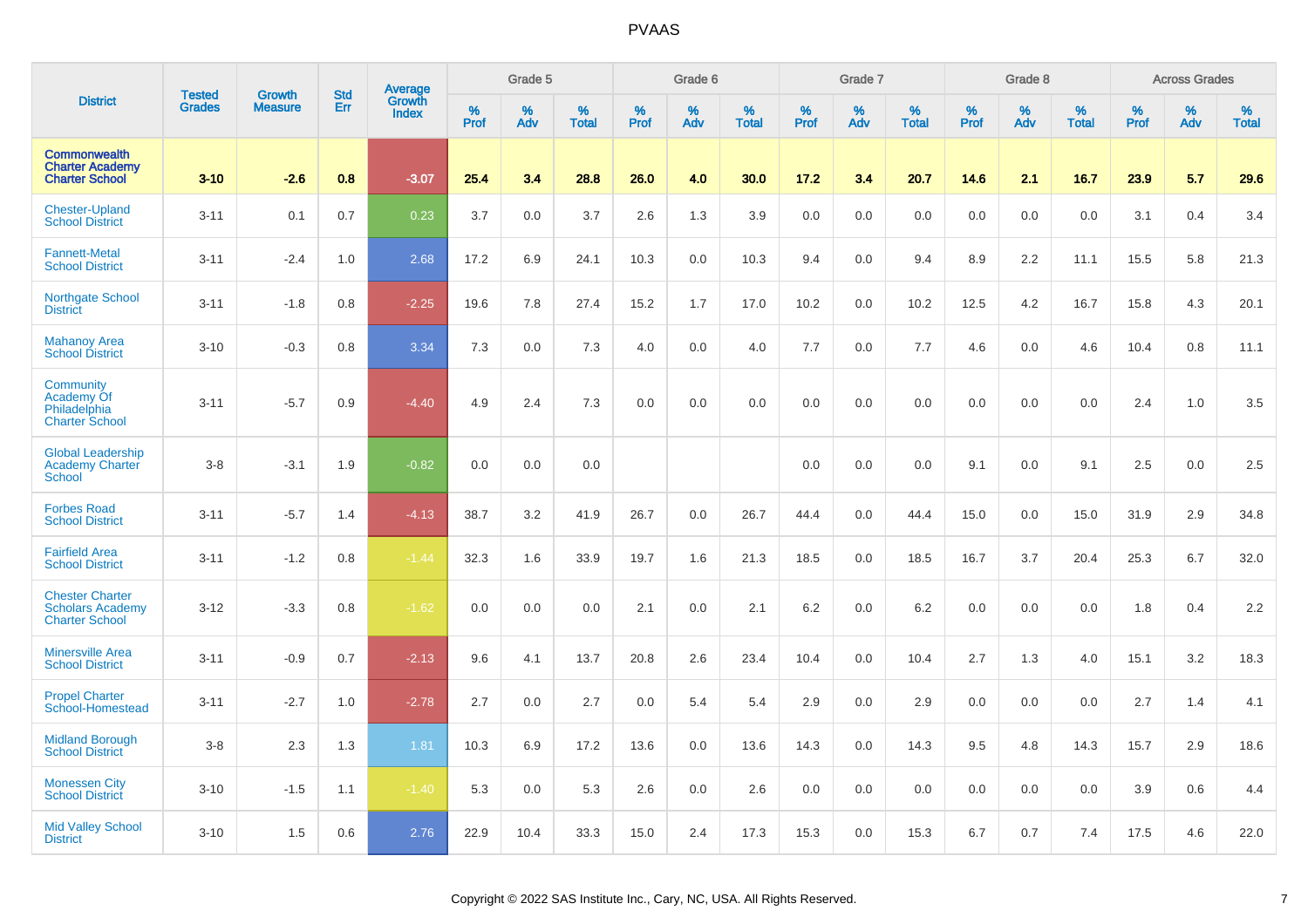|                                                                               | <b>Tested</b> | <b>Growth</b>  | <b>Std</b> |                                   |              | Grade 5  |                   |                  | Grade 6  |                   |                     | Grade 7  |                   |              | Grade 8  |                   |              | <b>Across Grades</b> |                   |
|-------------------------------------------------------------------------------|---------------|----------------|------------|-----------------------------------|--------------|----------|-------------------|------------------|----------|-------------------|---------------------|----------|-------------------|--------------|----------|-------------------|--------------|----------------------|-------------------|
| <b>District</b>                                                               | <b>Grades</b> | <b>Measure</b> | Err        | Average<br>Growth<br><b>Index</b> | $\%$<br>Prof | %<br>Adv | %<br><b>Total</b> | %<br><b>Prof</b> | %<br>Adv | %<br><b>Total</b> | $\%$<br><b>Prof</b> | %<br>Adv | %<br><b>Total</b> | $\%$<br>Prof | %<br>Adv | %<br><b>Total</b> | $\%$<br>Prof | %<br>Adv             | %<br><b>Total</b> |
| <b>Commonwealth</b><br><b>Charter Academy</b><br><b>Charter School</b>        | $3 - 10$      | $-2.6$         | 0.8        | $-3.07$                           | 25.4         | 3.4      | 28.8              | 26.0             | 4.0      | 30.0              | 17.2                | 3.4      | 20.7              | 14.6         | 2.1      | 16.7              | 23.9         | 5.7                  | 29.6              |
| <b>Brentwood</b><br><b>Borough School</b><br><b>District</b>                  | $3 - 11$      | $-2.3$         | 0.7        | $-3.25$                           | 25.6         | 4.6      | 30.2              | 8.5              | 2.4      | 11.0              | 9.2                 | 0.0      | 9.2               | 19.4         | 1.4      | 20.8              | 19.6         | 5.3                  | 24.9              |
| <b>Propel Charter</b><br>School-Northside                                     | $3-8$         | $-1.6$         | 0.9        | 0.88                              | 0.0          | 0.0      | 0.0               | 2.4              | 0.0      | 2.4               | 0.0                 | 0.0      | 0.0               | 0.0          | 0.0      | 0.0               | 0.4          | 0.0                  | 0.4               |
| <b>Laboratory Charter</b><br><b>School</b>                                    | $3-8$         | $-0.7$         | 1.1        | $-0.61$                           | 3.2          | 0.0      | 3.2               | 2.3              | 0.0      | 2.3               | 6.4                 | 0.0      | 6.4               | 5.0          | 0.0      | 5.0               | 5.3          | 0.0                  | 5.3               |
| <b>Sto-Rox School</b><br><b>District</b>                                      | $3 - 10$      | $-0.5$         | 0.9        | $-0.51$                           | 4.4          | 1.1      | 5.4               | 1.2              | 0.0      | 1.2               | 0.0                 | 0.0      | 0.0               | 0.0          | 0.0      | 0.0               | 2.8          | 0.5                  | 3.3               |
| <b>Manchester</b><br><b>Academic Charter</b><br><b>School</b>                 | $3 - 8$       | 0.6            | 1.1        | 0.58                              | 3.6          | 0.0      | 3.6               | 3.4              | 0.0      | 3.4               | 3.6                 | $0.0\,$  | 3.6               | 0.0          | 0.0      | 0.0               | 4.9          | 0.5                  | 5.4               |
| <b>Universal Institute</b><br><b>Charter School</b>                           | $3-8$         | $-2.3$         | 0.7        | $-3.43$                           | 1.5          | 0.0      | 1.5               | 1.3              | 0.0      | 1.3               | 0.0                 | 0.0      | 0.0               | 2.3          | 0.0      | 2.3               | 1.7          | 0.2                  | 2.0               |
| <b>Salisbury-Elk Lick</b><br><b>School District</b>                           | $3 - 11$      | $-4.2$         | 1.3        | $-3.23$                           | 29.2         | 12.5     | 41.7              | 37.5             | 0.0      | 37.5              | 15.8                | 0.0      | 15.8              | 14.3         | 4.8      | 19.0              | 28.9         | 5.8                  | 34.7              |
| <b>Aspira Bilingual</b><br><b>Cyber Charter</b><br>School                     | $3 - 11$      | 4.2            | 1.5        | 0.16                              |              |          |                   | 0.0              | 0.0      | 0.0               | 0.0                 | 0.0      | 0.0               | 0.0          | 0.0      | 0.0               | 1.6          | 0.0                  | 1.6               |
| <b>Mastery Charter</b><br>School-Francis D.<br><b>Pastorius</b><br>Elementary | $3 - 8$       | 0.3            | 1.3        | 0.24                              | 3.8          | 0.0      | 3.8               | 3.7              | 0.0      | 3.7               | 0.0                 | 0.0      | 0.0               | 0.0          | 0.0      | 0.0               | 3.1          | 0.0                  | 3.1               |
| <b>KIPP West</b><br>Philadelphia<br><b>Charter School</b>                     | $3-8$         | $-2.0$         | 1.2        | $-1.14$                           | 3.2          | 0.0      | 3.2               | $0.0\,$          | 0.0      | 0.0               | 0.0                 | $0.0\,$  | 0.0               | 0.0          | $0.0\,$  | 0.0               | 2.6          | 0.0                  | 2.6               |
| <b>Troy Area School</b><br><b>District</b>                                    | $3 - 10$      | $-1.8$         | 0.6        | $-3.02$                           | 11.1         | 4.0      | 15.2              | 4.0              | 4.0      | 8.0               | 14.1                | 0.0      | 14.1              | 6.8          | 0.8      | 7.7               | 11.9         | 2.1                  | 14.0              |
| <b>Southwest</b><br>Leadership<br><b>Academy Charter</b><br><b>School</b>     | $3-8$         | 0.7            | 1.0        | 0.69                              | 2.2          | 0.0      | 2.2               | 2.9              | 0.0      | 2.9               | 5.1                 | 0.0      | 5.1               | 0.0          | 0.0      | 0.0               | 5.7          | 1.5                  | 7.2               |
| <b>Young Scholars</b><br><b>Charter School</b>                                | $6 - 8$       | 2.6            | 0.8        | 3.60                              |              |          |                   | 1.8              | 0.0      | 1.8               | 4.6                 | 0.0      | 4.6               | 0.0          | 0.0      | 0.0               | 2.0          | 0.0                  | 2.0               |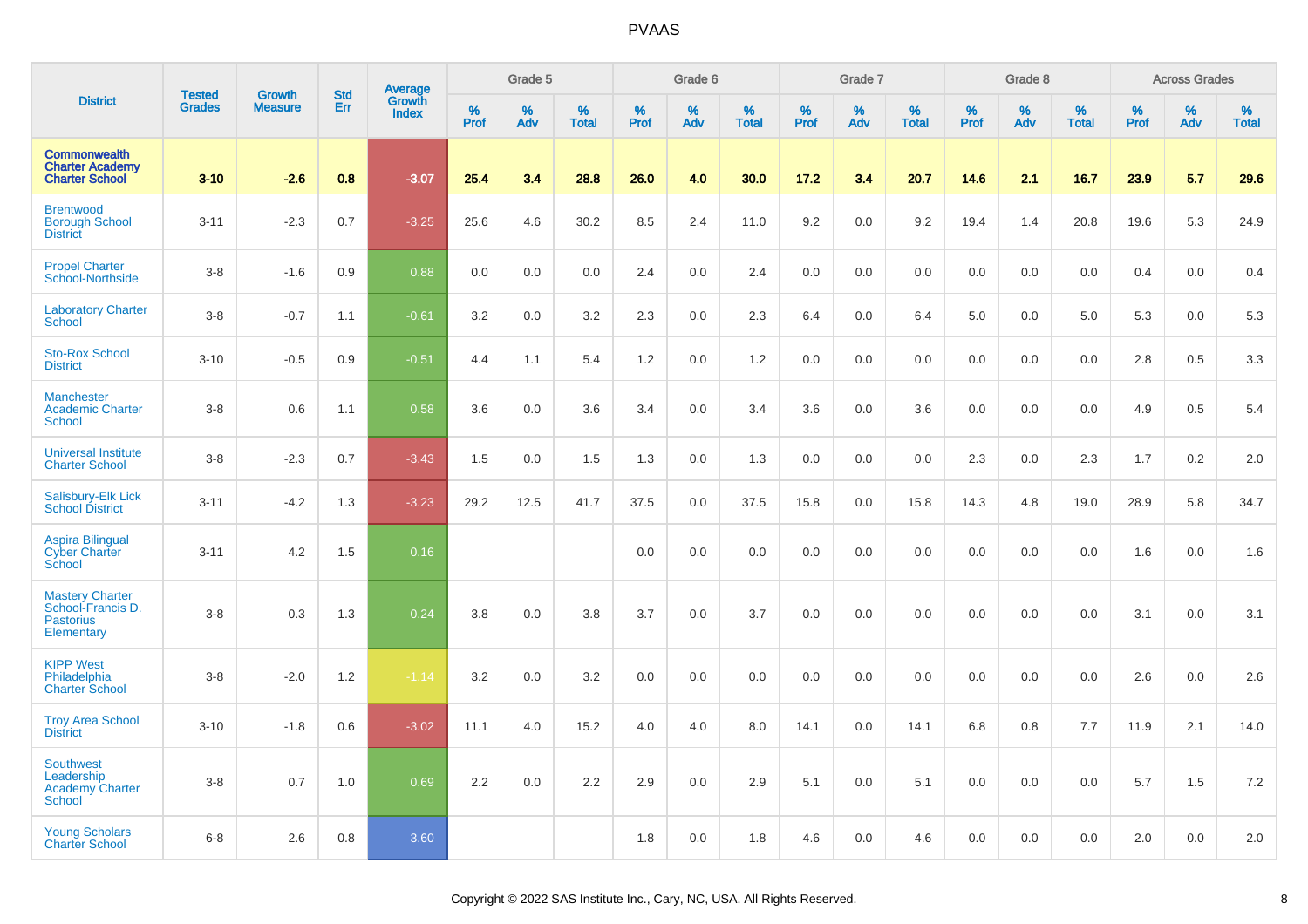|                                                                                | <b>Tested</b> | <b>Growth</b>  | <b>Std</b> | Average                |           | Grade 5  |                   |                  | Grade 6  |                   |           | Grade 7  |                   |           | Grade 8  |                   |           | <b>Across Grades</b> |                   |
|--------------------------------------------------------------------------------|---------------|----------------|------------|------------------------|-----------|----------|-------------------|------------------|----------|-------------------|-----------|----------|-------------------|-----------|----------|-------------------|-----------|----------------------|-------------------|
| <b>District</b>                                                                | <b>Grades</b> | <b>Measure</b> | Err        | Growth<br><b>Index</b> | %<br>Prof | %<br>Adv | %<br><b>Total</b> | %<br><b>Prof</b> | %<br>Adv | %<br><b>Total</b> | %<br>Prof | %<br>Adv | %<br><b>Total</b> | %<br>Prof | %<br>Adv | %<br><b>Total</b> | %<br>Prof | %<br>Adv             | %<br><b>Total</b> |
| <b>Commonwealth</b><br><b>Charter Academy</b><br><b>Charter School</b>         | $3 - 10$      | $-2.6$         | 0.8        | $-3.07$                | 25.4      | 3.4      | 28.8              | 26.0             | 4.0      | 30.0              | 17.2      | 3.4      | 20.7              | 14.6      | 2.1      | 16.7              | 23.9      | 5.7                  | 29.6              |
| Achievement<br><b>House Charter</b><br><b>School</b>                           | $7 - 11$      | $-0.3$         | 1.5        | $-1.19$                |           |          |                   |                  |          |                   | 20.0      | 0.0      | 20.0              | 7.1       | 2.4      | 9.5               | 11.9      | 1.5                  | 13.4              |
| <b>Penn Cambria</b><br><b>School District</b>                                  | $3 - 11$      | $-1.7$         | 0.6        | $-2.92$                | 23.8      | 1.8      | 25.7              | 20.6             | 2.0      | 22.6              | 12.3      | 0.0      | 12.3              | 11.8      | 1.6      | 13.4              | 18.9      | 3.5                  | 22.5              |
| <b>Esperanza Cyber</b><br><b>Charter School</b>                                | $3 - 11$      | 0.4            | 1.3        | 0.78                   | 0.0       | 0.0      | 0.0               | 0.0              | 0.0      | 0.0               | 2.6       | 0.0      | 2.6               | 0.0       | 0.0      | 0.0               | 1.6       | 0.0                  | 1.6               |
| <b>Forest Area School</b><br><b>District</b>                                   | $3 - 11$      | $-0.4$         | 1.2        | $-0.32$                | 43.5      | 4.4      | 47.8              | 19.0             | 0.0      | 19.0              | 13.8      | 0.0      | 13.8              | 3.1       | 0.0      | 3.1               | 23.4      | 5.5                  | 29.0              |
| <b>Provident Charter</b><br>School                                             | $3 - 8$       | 3.6            | 1.0        | 1.08                   | 4.4       | 2.2      | 6.5               | 10.5             | 0.0      | 10.5              | 9.1       | 0.0      | 9.1               | 0.0       | 3.3      | 3.3               | 9.2       | 2.5                  | 11.7              |
| <b>Propel Charter</b><br>School-Montour                                        | $3 - 10$      | $-2.8$         | 0.7        | $-1.45$                | 4.9       | 1.6      | 6.6               | 4.6              | 0.0      | 4.6               | 3.1       | 0.0      | 3.1               | 3.2       | 0.0      | 3.2               | 4.8       | 1.6                  | 6.4               |
| <b>Memphis Street</b><br><b>Academy Charter</b><br>School @ JP<br><b>Jones</b> | $5 - 8$       | 0.7            | 0.7        | 0.92                   | 0.0       | 3.2      | 3.2               | 0.0              | 0.0      | 0.0               | 0.0       | 0.0      | 0.0               | 0.0       | 0.0      | 0.0               | 0.0       | 0.6                  | 0.6               |
| <b>Galeton Area</b><br><b>School District</b>                                  | $3 - 11$      | 2.7            | 1.3        | 2.05                   | 29.2      | 20.8     | 50.0              | 23.8             | 4.8      | 28.6              | 16.0      | 0.0      | 16.0              | 0.0       | 0.0      | 0.0               | 19.4      | 7.0                  | 26.4              |
| <b>Turkeyfoot Valley</b><br>Area School<br><b>District</b>                     | $3 - 12$      | $-0.8$         | 1.3        | $-0.61$                | 18.2      | 0.0      | 18.2              | 14.3             | 0.0      | 14.3              | 30.0      | 0.0      | 30.0              | 12.5      | 4.2      | 16.7              | 20.0      | 2.6                  | 22.6              |
| <b>Mastery Charter</b><br>School - Hardy<br><b>Williams</b>                    | $3 - 11$      | $-0.1$         | 1.2        | 1.21                   | 4.9       | 0.0      | 4.9               | 11.4             | 2.9      | 14.3              | 5.6       | 0.0      | 5.6               |           |          |                   | 6.9       | 0.6                  | 7.5               |
| <b>Young Scholars of</b><br><b>Greater Allegheny</b><br><b>Charter School</b>  | $3 - 8$       | $-1.4$         | 1.6        | 1.32                   | 10.0      | 0.0      | 10.0              | 6.2              | 0.0      | 6.2               | 10.0      | 0.0      | 10.0              |           |          |                   | 6.6       | 0.0                  | 6.6               |
| Independence<br><b>Charter School</b><br>West                                  | $3 - 7$       | $-1.0$         | 1.7        | $-0.13$                | 0.0       | 0.0      | 0.0               | 16.7             | 0.0      | 16.7              | 5.6       | 0.0      | 5.6               |           |          |                   | 6.2       | 1.8                  | 8.0               |
| <b>Ligonier Valley</b><br><b>School District</b>                               | $3 - 11$      | $-3.6$         | 0.7        | $-5.49$                | 14.6      | 3.7      | 18.3              | 16.5             | 0.0      | 16.5              | 12.3      | 0.0      | 12.3              | 6.9       | 0.0      | 6.9               | 17.2      | 2.9                  | 20.0              |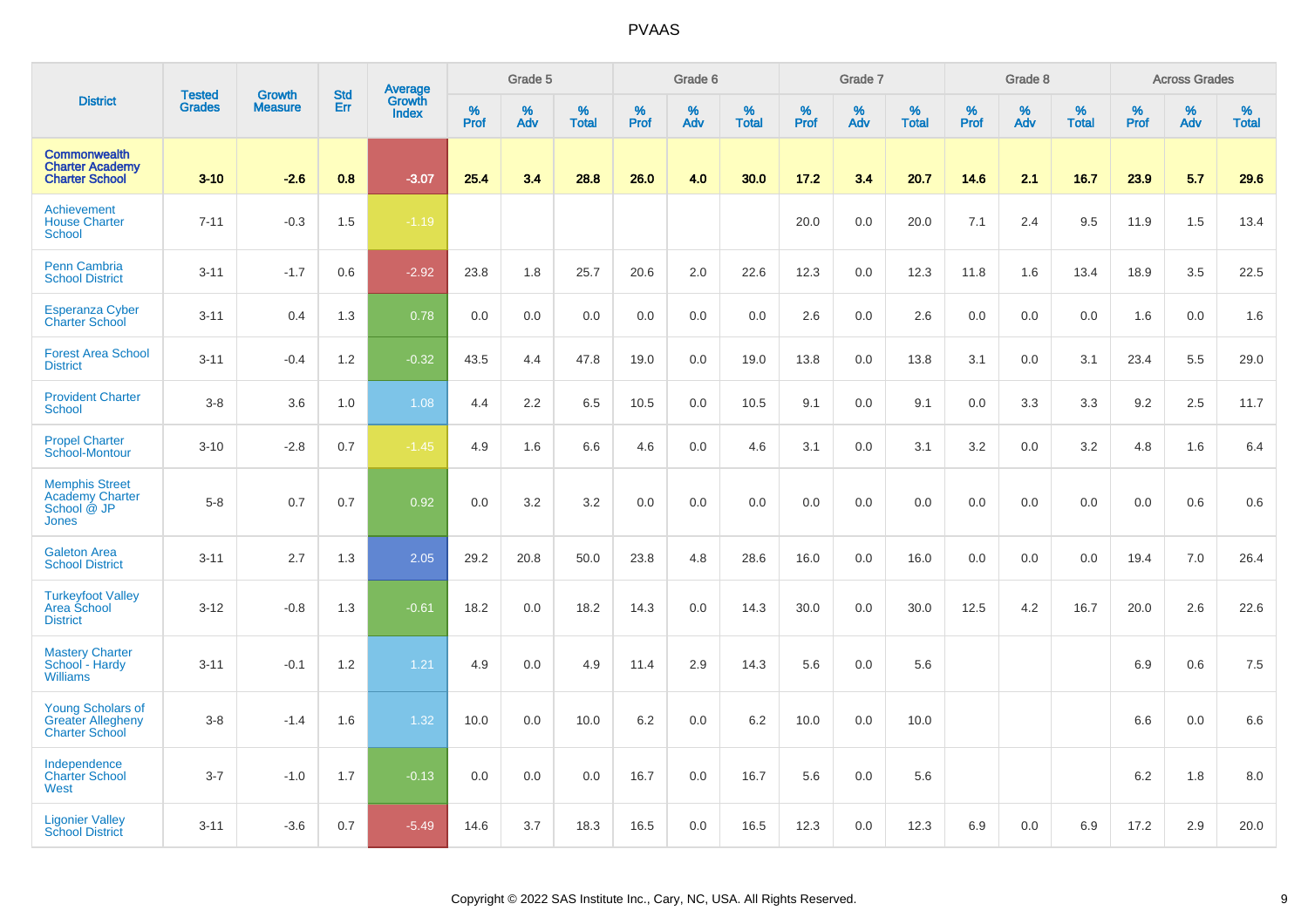|                                                                                 |                                |                                 | <b>Std</b> | Average                |           | Grade 5  |                   |           | Grade 6  |                   |           | Grade 7  |                   |           | Grade 8  |                   |           | <b>Across Grades</b> |                   |
|---------------------------------------------------------------------------------|--------------------------------|---------------------------------|------------|------------------------|-----------|----------|-------------------|-----------|----------|-------------------|-----------|----------|-------------------|-----------|----------|-------------------|-----------|----------------------|-------------------|
| <b>District</b>                                                                 | <b>Tested</b><br><b>Grades</b> | <b>Growth</b><br><b>Measure</b> | Err        | Growth<br><b>Index</b> | %<br>Prof | %<br>Adv | %<br><b>Total</b> | %<br>Prof | %<br>Adv | %<br><b>Total</b> | %<br>Prof | %<br>Adv | %<br><b>Total</b> | %<br>Prof | %<br>Adv | %<br><b>Total</b> | %<br>Prof | %<br>Adv             | %<br><b>Total</b> |
| <b>Commonwealth</b><br><b>Charter Academy</b><br><b>Charter School</b>          | $3 - 10$                       | $-2.6$                          | 0.8        | $-3.07$                | 25.4      | 3.4      | 28.8              | 26.0      | 4.0      | 30.0              | 17.2      | 3.4      | 20.7              | 14.6      | 2.1      | 16.7              | 23.9      | 5.7                  | 29.6              |
| <b>Executive</b><br><b>Education</b><br><b>Academy Charter</b><br><b>School</b> | $3 - 10$                       | $-2.5$                          | 1.7        | 1.63                   | 0.0       | 0.0      | 0.0               |           |          |                   | 18.2      | 0.0      | 18.2              | 4.8       | 0.0      | 4.8               | 9.1       | 1.7                  | 10.9              |
| <b>First Philadelphia</b><br>Preparatory<br><b>Charter School</b>               | $3-8$                          | $-2.3$                          | 0.6        | $-3.62$                | 1.2       | 0.0      | 1.2               | 1.1       | 0.0      | 1.1               | 1.3       | 0.0      | 1.3               | 4.0       | 0.0      | 4.0               | 2.4       | 0.0                  | 2.4               |
| <b>Wyoming Valley</b><br>West School<br><b>District</b>                         | $3 - 11$                       | $-0.6$                          | 0.5        | $-1.38$                | 9.2       | 2.7      | 11.9              | 13.8      | 2.1      | 15.9              | 10.8      | 0.0      | 10.8              | 10.5      | 2.9      | 13.4              | 11.8      | 2.4                  | 14.3              |
| <b>Mastery Charter</b><br>School -<br>Shoemaker<br>Campus                       | $7 - 10$                       | 1.9                             | 1.6        | 1.23                   |           |          |                   |           |          |                   | 9.4       | 0.0      | 9.4               | 4.2       | 0.0      | 4.2               | 7.1       | $0.0\,$              | 7.1               |
| <b>Mckeesport Area</b><br><b>School District</b>                                | $3 - 12$                       | $-0.2$                          | 0.5        | $-0.34$                | 8.9       | 3.0      | 11.9              | 3.9       | 0.0      | 3.9               | 1.0       | 0.0      | 1.0               | 1.0       | 0.0      | 1.0               | 7.7       | 2.1                  | 9.7               |
| <b>Mastery Charter</b><br>School - Thomas<br>Campus                             | $3 - 10$                       | 1.5                             | 0.9        | 1.70                   | 10.8      | 0.0      | 10.8              | 7.1       | 2.4      | 9.5               | 7.0       | 0.0      | 7.0               | 2.2       | 0.0      | 2.2               | 8.6       | 0.8                  | 9.4               |
| <b>Erie Rise</b><br>Leadership<br>Academy Charter<br>School                     | $3 - 8$                        | $-0.6$                          | 1.1        | 0.06                   | 6.9       | 0.0      | 6.9               | 0.0       | 0.0      | 0.0               | 0.0       | 0.0      | 0.0               | 0.0       | 0.0      | 0.0               | 1.6       | 1.0                  | 2.6               |
| <b>Robert Benjamin</b><br><b>Wiley Community</b><br><b>Charter School</b>       | $3-8$                          | 2.8                             | 0.8        | 3.35                   | 7.0       | 2.3      | 9.3               | 0.0       | 0.0      | 0.0               | 7.3       | 0.0      | 7.3               | 4.4       | 0.0      | 4.4               | 5.7       | 1.7                  | 7.4               |
| <b>Farrell Area School</b><br><b>District</b>                                   | $3 - 11$                       | 5.3                             | 1.0        | 5.51                   | 15.6      | 0.0      | 15.6              | 17.1      | 0.0      | 17.1              | 2.3       | 0.0      | 2.3               | 5.1       | 0.0      | 5.1               | 12.3      | 1.5                  | 13.8              |
| <b>Freire Charter</b><br><b>School</b>                                          | $5 - 11$                       | 1.2                             | 0.6        | 1.99                   | 0.0       | 0.0      | 0.0               | 1.5       | 0.0      | 1.5               | 3.0       | 0.0      | 3.0               | 7.6       | 0.0      | 7.6               | 3.3       | 0.0                  | 3.3               |
| <b>Belmont Charter</b><br><b>School</b>                                         | $3 - 10$                       | $-0.8$                          | 0.8        | $-0.98$                | 1.6       | 0.0      | 1.6               | 4.0       | 0.0      | 4.0               | 0.0       | 0.0      | 0.0               | 5.6       | 0.0      | 5.6               | 2.8       | 0.6                  | 3.4               |
| Meyersdale Area<br><b>School District</b>                                       | $3 - 11$                       | 1.9                             | 0.8        | 4.25                   | 35.2      | 9.3      | 44.4              | 26.6      | 15.6     | 42.2              | 18.9      | 0.0      | 18.9              | 11.9      | 8.5      | 20.3              | 24.6      | 9.4                  | 34.0              |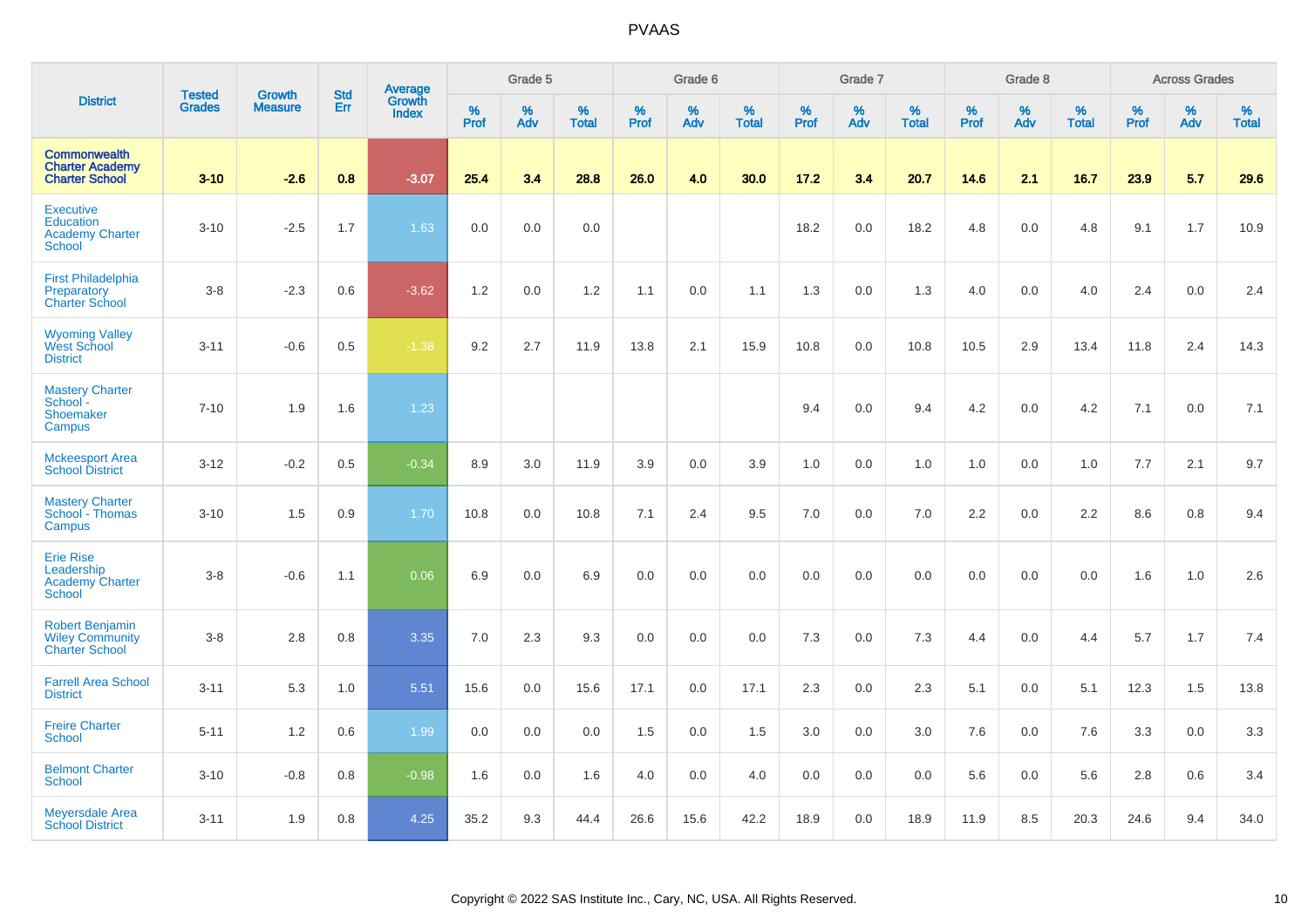|                                                                 |                                |                                 | <b>Std</b> | Average                |           | Grade 5  |                   |           | Grade 6  |                   |           | Grade 7  |                   |           | Grade 8  |                   |           | <b>Across Grades</b> |                   |
|-----------------------------------------------------------------|--------------------------------|---------------------------------|------------|------------------------|-----------|----------|-------------------|-----------|----------|-------------------|-----------|----------|-------------------|-----------|----------|-------------------|-----------|----------------------|-------------------|
| <b>District</b>                                                 | <b>Tested</b><br><b>Grades</b> | <b>Growth</b><br><b>Measure</b> | Err        | Growth<br><b>Index</b> | %<br>Prof | %<br>Adv | %<br><b>Total</b> | %<br>Prof | %<br>Adv | %<br><b>Total</b> | %<br>Prof | %<br>Adv | %<br><b>Total</b> | %<br>Prof | %<br>Adv | %<br><b>Total</b> | %<br>Prof | %<br>Adv             | %<br><b>Total</b> |
| Commonwealth<br><b>Charter Academy</b><br><b>Charter School</b> | $3 - 10$                       | $-2.6$                          | 0.8        | $-3.07$                | 25.4      | 3.4      | 28.8              | 26.0      | 4.0      | 30.0              | 17.2      | 3.4      | 20.7              | 14.6      | 2.1      | 16.7              | 23.9      | 5.7                  | 29.6              |
| <b>Pan American</b><br><b>Academy Charter</b><br><b>School</b>  | $3-8$                          | 0.3                             | 0.8        | 0.43                   | 1.7       | 0.0      | 1.7               | 2.3       | 0.0      | 2.3               | 3.4       | 0.0      | 3.4               | 0.0       | 0.0      | 0.0               | 2.4       | 0.3                  | 2.7               |
| <b>Boys Latin Of</b><br>Philadelphia<br><b>Charter School</b>   | $6 - 12$                       | 0.1                             | 0.8        | $-1.69$                |           |          |                   | 0.0       | 0.0      | 0.0               | 3.3       | 0.0      | 3.3               | 1.0       | 0.0      | 1.0               | 1.5       | 0.0                  | 1.5               |
| <b>Mastery Charter</b><br>School - Pickett<br>Campus            | $6 - 10$                       | 1.2                             | 1.1        | 2.33                   |           |          |                   | 0.0       | $0.0\,$  | 0.0               | 0.0       | 0.0      | 0.0               | 2.8       | 0.0      | 2.8               | 0.9       | 0.0                  | 0.9               |
| <b>Mastery Charter</b><br>School - Harrity<br>Campus            | $3-8$                          | $-0.7$                          | 1.1        | $-1.30$                | 4.6       | 4.6      | 9.1               | 2.3       | 0.0      | 2.3               | 0.0       | 0.0      | 0.0               | 3.1       | 0.0      | 3.1               | 5.5       | 1.0                  | 6.5               |
| <b>Austin Area School</b><br><b>District</b>                    | $3 - 11$                       | 10.1                            | 1.6        | 6.38                   | 23.1      | 15.4     | 38.5              | 30.8      | 7.7      | 38.5              | 40.0      | 0.0      | 40.0              | 31.2      | 0.0      | 31.2              | 26.0      | 6.8                  | 32.9              |
| <b>Russell Byers</b><br><b>Charter School</b>                   | $3-8$                          | 1.5                             | 0.8        | 1.85                   | 3.6       | 0.0      | 3.6               | 0.0       | 0.0      | 0.0               | 0.0       | 0.0      | 0.0               | 0.0       | 0.0      | 0.0               | 3.2       | 1.9                  | 5.2               |
| <b>Frederick Douglass</b><br><b>Mastery Charter</b><br>School   | $3-8$                          | $-1.0$                          | 1.2        | $-1.57$                | 4.8       | 0.0      | 4.8               | 0.0       | 0.0      | 0.0               | 0.0       | 0.0      | 0.0               | 3.4       | 3.4      | 6.9               | 1.5       | 0.8                  | 2.3               |
| <b>Greater Johnstown</b><br><b>School District</b>              | $3 - 11$                       | $-1.7$                          | 0.5        | $-3.51$                | 5.9       | 0.7      | 6.6               | 4.8       | 0.0      | 4.8               | 7.4       | 0.0      | 7.4               | 0.6       | 0.6      | 1.3               | 6.8       | 1.2                  | 8.0               |
| <b>Alliance For</b><br><b>Progress Charter</b><br>School        | $3 - 8$                        | $-5.0$                          | 1.1        | $-4.56$                | 0.0       | 0.0      | 0.0               | 0.0       | 0.0      | 0.0               | 0.0       | 0.0      | 0.0               | 0.0       | 0.0      | 0.0               | 0.6       | 0.0                  | 0.6               |
| <b>Harmony Area</b><br><b>School District</b>                   | $3 - 10$                       | 0.9                             | 1.7        | 0.55                   | 31.2      | 6.2      | 37.5              | 41.7      | 4.2      | 45.8              | 0.0       | 0.0      | 0.0               |           |          |                   | 27.4      | 7.4                  | 34.7              |
| Aliquippa School<br><b>District</b>                             | $3 - 11$                       | 0.1                             | 0.8        | 0.06                   | 1.5       | 0.0      | 1.5               | 0.0       | 1.6      | 1.6               | 6.9       | 0.0      | 6.9               | 0.0       | 0.0      | 0.0               | 2.0       | 0.5                  | 2.6               |
| <b>People For People</b><br><b>Charter School</b>               | $3 - 12$                       | $-1.1$                          | 1.0        | $-1.12$                | 0.0       | 0.0      | 0.0               | 0.0       | 0.0      | 0.0               | 2.4       | 0.0      | 2.4               | 0.0       | 0.0      | 0.0               | 1.3       | 0.0                  | 1.3               |
| <b>Universal Vare</b><br><b>Charter School</b>                  | $6 - 8$                        | 1.8                             | 1.3        | 1.37                   |           |          |                   | 0.0       | 6.2      | 6.2               | 3.6       | 0.0      | 3.6               | 6.4       | 0.0      | 6.4               | 4.7       | 0.9                  | 5.7               |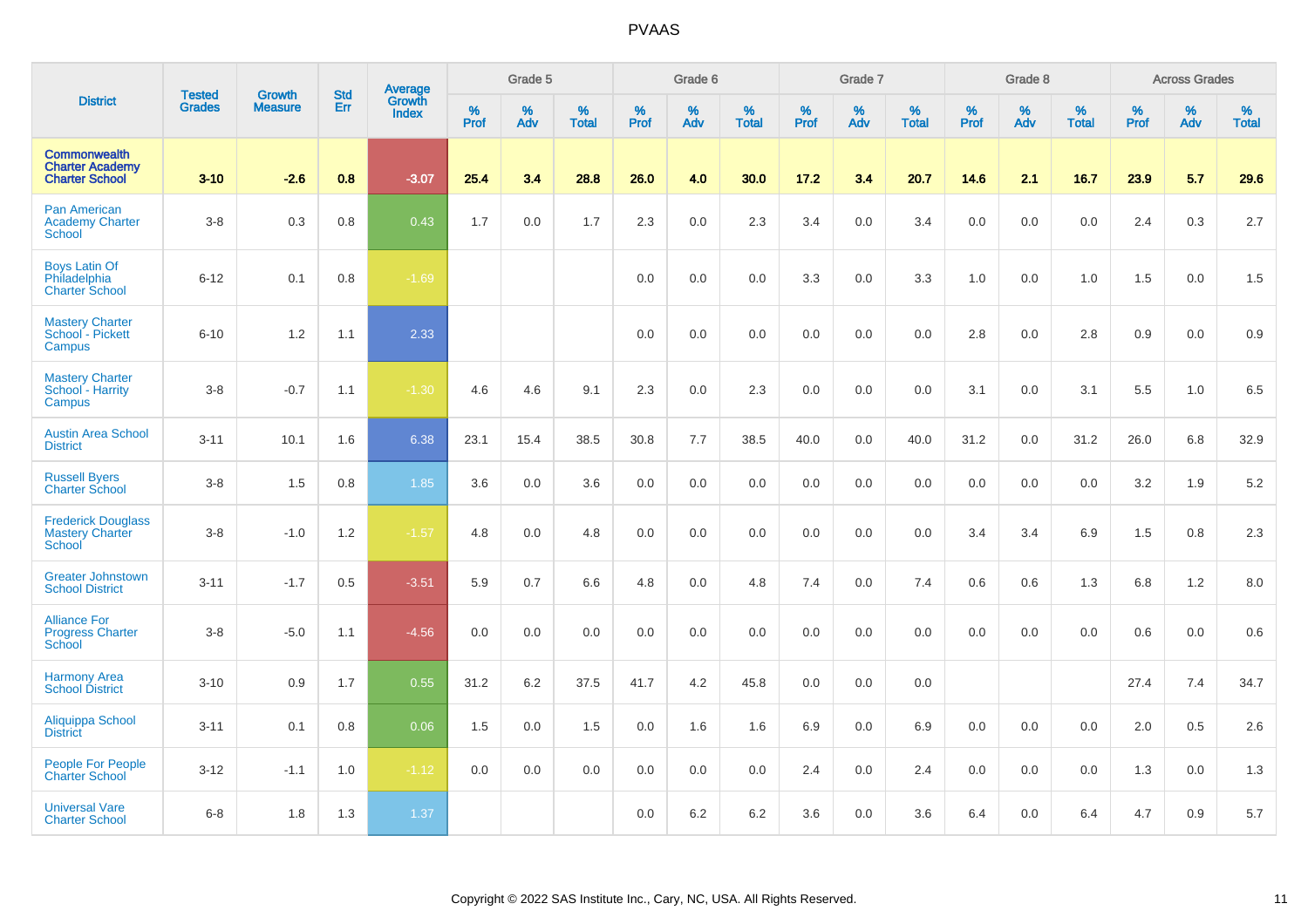|                                                                        | <b>Tested</b> | <b>Growth</b>  | <b>Std</b> |                                   |                     | Grade 5  |                   |                     | Grade 6  |                   |              | Grade 7  |                   |              | Grade 8  |                   |              | <b>Across Grades</b> |                   |
|------------------------------------------------------------------------|---------------|----------------|------------|-----------------------------------|---------------------|----------|-------------------|---------------------|----------|-------------------|--------------|----------|-------------------|--------------|----------|-------------------|--------------|----------------------|-------------------|
| <b>District</b>                                                        | <b>Grades</b> | <b>Measure</b> | Err        | Average<br>Growth<br><b>Index</b> | $\%$<br><b>Prof</b> | %<br>Adv | %<br><b>Total</b> | $\%$<br><b>Prof</b> | %<br>Adv | %<br><b>Total</b> | $\%$<br>Prof | %<br>Adv | %<br><b>Total</b> | $\%$<br>Prof | %<br>Adv | %<br><b>Total</b> | $\%$<br>Prof | %<br>Adv             | %<br><b>Total</b> |
| <b>Commonwealth</b><br><b>Charter Academy</b><br><b>Charter School</b> | $3 - 10$      | $-2.6$         | 0.8        | $-3.07$                           | 25.4                | 3.4      | 28.8              | 26.0                | 4.0      | 30.0              | 17.2         | 3.4      | 20.7              | 14.6         | 2.1      | 16.7              | 23.9         | 5.7                  | 29.6              |
| <b>Universal Daroff</b><br><b>Charter School</b>                       | $3 - 8$       | 6.1            | 0.8        | 7.55                              | 1.6                 | 1.6      | 3.2               | 0.0                 | 0.0      | 0.0               | 2.2          | 0.0      | 2.2               | 3.6          | 0.0      | 3.6               | 2.2          | 0.3                  | 2.5               |
| <b>KIPP Philadelphia</b><br><b>Charter School</b>                      | $3-8$         | 0.0            | 0.9        | $-1.89$                           | 2.0                 | 0.0      | 2.0               | 0.0                 | 0.0      | 0.0               | 2.6          | $0.0\,$  | 2.6               | 6.8          | 0.0      | 6.8               | 3.6          | 0.0                  | 3.6               |
| <b>Tacony Academy</b><br><b>Charter School</b>                         | $3 - 11$      | $-3.3$         | 0.8        | 3.79                              | 4.1                 | 1.4      | 5.5               | 2.9                 | 0.0      | 2.9               | 6.8          | 0.0      | 6.8               | 5.7          | 2.9      | 8.6               | 5.0          | 1.0                  | $6.0\,$           |
| Wissahickon<br><b>Charter School</b>                                   | $3-8$         | $-0.8$         | 0.7        | 3.84                              | 0.0                 | 0.0      | 0.0               | 2.4                 | 0.0      | 2.4               | 3.7          | 0.0      | 3.7               | 1.5          | 0.0      | 1.5               | 4.0          | 0.2                  | 4.2               |
| <b>Blacklick Valley</b><br><b>School District</b>                      | $3 - 11$      | 8.2            | 1.0        | 8.15                              | 24.1                | 6.9      | 31.0              | 34.2                | 10.5     | 44.7              | 16.7         | 0.0      | 16.7              | 14.3         | 4.8      | 19.0              | 22.6         | 9.5                  | 32.1              |
| Esperanza<br><b>Academy Charter</b><br><b>School</b>                   | $4 - 11$      | 2.8            | 0.5        | 4.02                              |                     |          |                   | 1.5                 | 0.0      | 1.5               | 4.2          | 0.0      | 4.2               | 0.5          | 0.0      | 0.5               | 1.8          | 0.0                  | 1.8               |
| <b>Reading School</b><br><b>District</b>                               | $3 - 11$      | 0.0            | 0.4        | 0.03                              | 3.8                 | 1.2      | 5.0               | 1.5                 | 0.2      | 1.8               | 1.9          | 0.0      | 1.9               | 1.5          | 0.4      | 1.9               | 3.6          | 1.1                  | 4.7               |
| Steelton-Highspire<br><b>School District</b>                           | $3 - 11$      | 2.5            | 0.7        | 2.16                              | 2.9                 | 0.0      | 2.9               | 0.0                 | 0.0      | 0.0               | 0.0          | 0.0      | 0.0               | 0.0          | 0.0      | 0.0               | 0.8          | 0.4                  | 1.3               |
| <b>Homer-Center</b><br><b>School District</b>                          | $3 - 11$      | 10.3           | 0.8        | 13.11                             | 31.8                | 17.5     | 49.2              | 36.4                | 4.6      | 40.9              | 20.3         | 0.0      | 20.3              | 26.9         | 13.4     | 40.3              | 27.6         | 7.4                  | 35.0              |
| <b>Newport School</b><br><b>District</b>                               | $3 - 12$      | 2.2            | 0.8        | $-0.61$                           | 22.2                | 11.1     | 33.3              | 25.0                | 6.9      | 31.9              | 15.9         | 0.0      | 15.9              | 27.4         | 4.8      | 32.3              | 24.8         | 6.9                  | 31.7              |
| <b>Allentown City</b><br><b>School District</b>                        | $3 - 12$      | $-4.5$         | 0.3        | $-13.48$                          |                     |          |                   | 2.0                 | 0.7      | 2.8               | 2.2          | 0.3      | 2.5               |              |          |                   | 4.3          | 1.1                  | 5.4               |
| <b>Hazleton Area</b><br><b>School District</b>                         | $3 - 11$      | $-0.5$         | 0.4        | $-1.13$                           | 5.8                 | 1.7      | 7.5               | 5.2                 | 1.1      | 6.3               | 2.8          | 0.5      | 3.3               | 6.6          | 0.6      | 7.1               | 6.4          | 1.2                  | 7.7               |
| <b>York City School</b><br><b>District</b>                             | $3 - 12$      | 1.6            | 0.3        | 5.37                              | 2.5                 | 1.0      | 3.5               | 2.0                 | 0.2      | 2.2               | 2.6          | 0.5      | 3.1               | 1.4          | 0.2      | 1.6               | 2.8          | 0.6                  | 3.4               |
| <b>William Penn</b><br><b>School District</b>                          | $3 - 12$      | 1.5            | 0.5        | 3.33                              | 7.8                 | 1.9      | 9.7               | 2.2                 | 0.0      | 2.2               | 3.0          | 0.6      | 3.6               | 5.6          | 1.2      | 6.9               | 6.3          | 1.6                  | 7.9               |
| <b>Lebanon School</b><br><b>District</b>                               | $3 - 11$      | 0.1            | 0.3        | 0.17                              | 10.8                | 2.5      | 13.2              | 5.4                 | 1.6      | 7.0               | 3.4          | 0.6      | 4.1               | 4.5          | 0.8      | 5.4               | 7.2          | 1.6                  | 8.8               |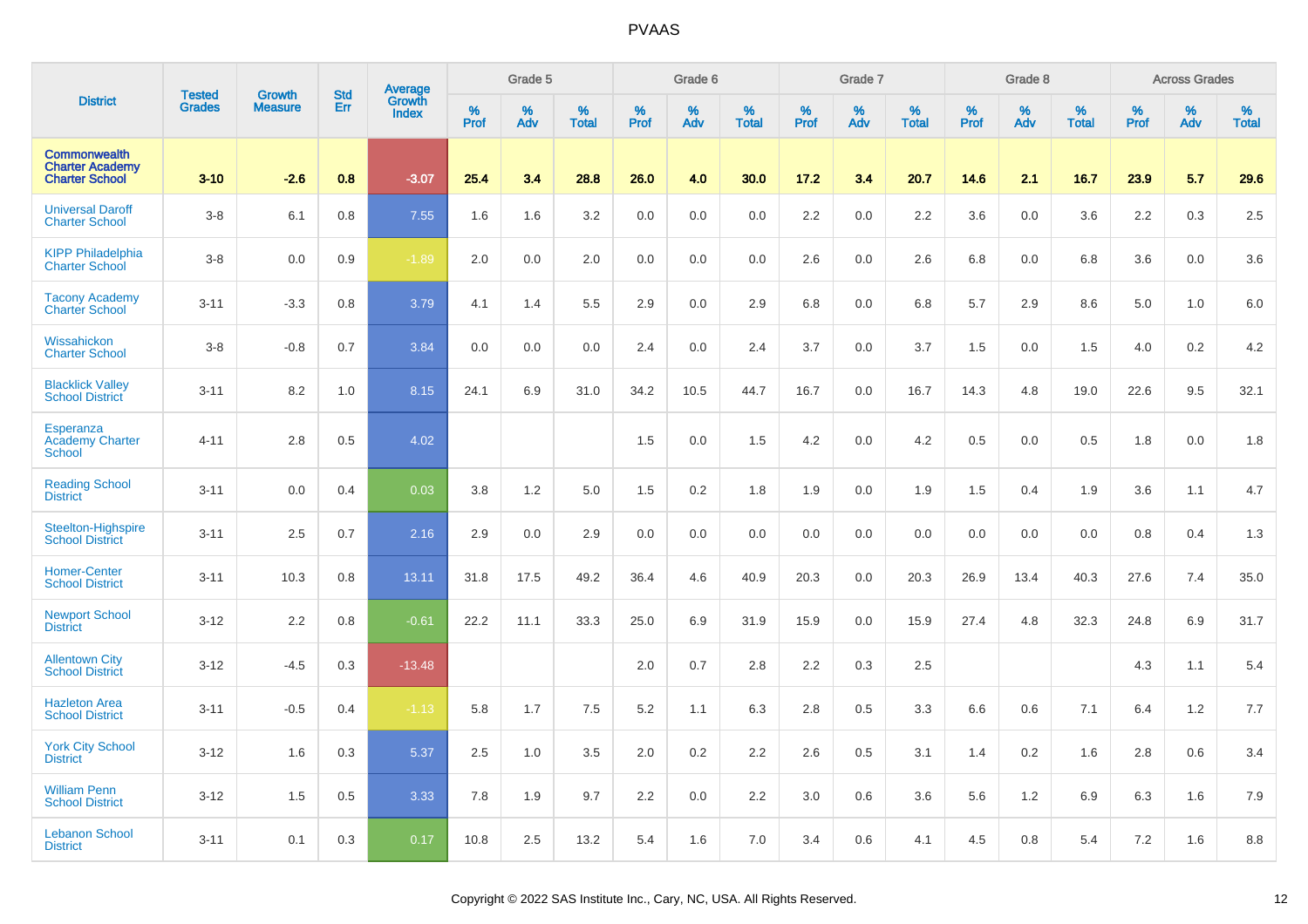|                                                                        | <b>Tested</b> | <b>Growth</b>  | <b>Std</b> |                                   |              | Grade 5  |                   |              | Grade 6  |                   |              | Grade 7  |                   |              | Grade 8  |                   |                     | <b>Across Grades</b> |                   |
|------------------------------------------------------------------------|---------------|----------------|------------|-----------------------------------|--------------|----------|-------------------|--------------|----------|-------------------|--------------|----------|-------------------|--------------|----------|-------------------|---------------------|----------------------|-------------------|
| <b>District</b>                                                        | <b>Grades</b> | <b>Measure</b> | Err        | Average<br>Growth<br><b>Index</b> | $\%$<br>Prof | %<br>Adv | %<br><b>Total</b> | $\%$<br>Prof | %<br>Adv | %<br><b>Total</b> | $\%$<br>Prof | %<br>Adv | %<br><b>Total</b> | $\%$<br>Prof | %<br>Adv | %<br><b>Total</b> | $\%$<br><b>Prof</b> | %<br>Adv             | %<br><b>Total</b> |
| <b>Commonwealth</b><br><b>Charter Academy</b><br><b>Charter School</b> | $3 - 10$      | $-2.6$         | 0.8        | $-3.07$                           | 25.4         | 3.4      | 28.8              | 26.0         | 4.0      | 30.0              | 17.2         | 3.4      | 20.7              | 14.6         | 2.1      | 16.7              | 23.9                | 5.7                  | 29.6              |
| <b>Pottstown School</b><br><b>District</b>                             | $3 - 12$      | $-5.0$         | 0.5        | $-9.86$                           | 6.0          | 3.6      | 9.5               | 2.1          | 0.0      | 2.1               | 5.3          | 0.7      | 5.9               | 5.6          | 0.0      | 5.6               | 6.5                 | 1.2                  | 7.7               |
| <b>Warren County</b><br><b>School District</b>                         | $3 - 11$      | 2.7            | 0.4        | 3.73                              | 21.0         | 7.4      | 28.4              | 15.7         | 3.7      | 19.3              | 12.0         | 0.7      | 12.6              | 13.8         | 2.9      | 16.7              | 17.7                | 4.3                  | 22.0              |
| <b>Shamokin Area</b><br><b>School District</b>                         | $3 - 11$      | $-2.1$         | 0.5        | $-3.88$                           | 17.1         | 4.3      | 21.4              | 8.8          | 2.9      | 11.8              | 10.3         | 0.7      | 11.0              | 8.4          | 3.9      | 12.3              | 12.1                | 4.8                  | 16.9              |
| <b>Southeast Delco</b><br><b>School District</b>                       | $3 - 10$      | $-0.4$         | 0.6        | $-0.73$                           | 3.3          | 1.7      | 5.0               | 1.8          | 0.0      | 1.8               | 3.0          | 0.8      | 3.8               | 6.9          | 0.8      | 7.7               | 5.7                 | 0.7                  | 6.3               |
| <b>Clearfield Area</b><br><b>School District</b>                       | $3 - 10$      | $-3.9$         | 0.5        | $-7.29$                           | 16.5         | 3.3      | 19.8              | 4.7          | 1.6      | 6.3               | 9.3          | 0.8      | 10.1              | 6.3          | 3.5      | 9.8               | 12.1                | 2.5                  | 14.6              |
| Ambridge Area<br>School District                                       | $3 - 12$      | $-3.4$         | 0.6        | $-6.08$                           | 17.8         | 5.1      | 22.9              | 13.2         | 0.9      | 14.2              | 11.9         | 0.8      | 12.7              | 10.7         | 0.8      | 11.6              | 15.7                | 5.2                  | 20.8              |
| <b>Harrisburg City</b><br><b>School District</b>                       | $3 - 11$      | 1.3            | 0.3        | 0.25                              | 2.0          | 0.8      | 2.8               | 2.0          | 1.0      | 3.0               | 2.9          | 0.8      | 3.7               | 2.7          | 0.3      | 3.0               | 2.7                 | 0.7                  | 3.4               |
| <b>Pine Grove Area</b><br><b>School District</b>                       | $3 - 11$      | $-2.2$         | 0.6        | $-3.90$                           | 23.2         | 4.2      | 27.4              | 19.7         | 3.4      | 23.1              | 17.1         | 0.8      | 17.9              | 20.9         | 0.8      | 21.7              | 24.6                | 7.8                  | 32.4              |
| <b>Richard Allen</b><br>Preparatory<br><b>Charter School</b>           | $5-8$         | 0.8            | 0.7        | 3.33                              | 0.0          | 0.0      | 0.0               | 1.0          | 0.0      | 1.0               | 1.8          | 0.9      | 2.7               | 0.9          | 0.0      | 0.9               | 1.1                 | 0.3                  | 1.4               |
| <b>Belle Vernon Area</b><br><b>School District</b>                     | $3 - 11$      | $-1.7$         | 0.6        | $-2.77$                           | 22.5         | 6.3      | 28.8              | 27.6         | 7.8      | 35.3              | 11.0         | 0.9      | 11.9              | 10.6         | 2.4      | 12.9              | 22.3                | 6.8                  | 29.0              |
| <b>Uniontown Area</b><br><b>School District</b>                        | $3 - 11$      | $-4.0$         | 0.6        | $-6.62$                           | 17.1         | 3.8      | 21.0              | 18.7         | 3.7      | 22.4              | 6.5          | 0.9      | 7.5               | 0.0          | 0.0      | 0.0               | 15.0                | 4.4                  | 19.3              |
| <b>Lancaster School</b><br><b>District</b>                             | $3 - 12$      | $-3.2$         | 0.3        | $-11.85$                          | 8.8          | 3.0      | 11.8              | 3.9          | 0.8      | 4.7               | 4.4          | 0.9      | 5.3               | 2.3          | 0.6      | 3.0               | 7.4                 | 1.9                  | 9.3               |
| <b>Dunmore School</b><br><b>District</b>                               | $3 - 11$      | $-0.4$         | 0.7        | $-0.67$                           | 26.4         | 9.7      | 36.1              | 20.9         | 2.2      | 23.1              | 10.4         | 0.9      | 11.3              | 9.5          | 3.6      | 13.1              | 18.9                | 6.1                  | 25.0              |
| <b>Everett Area</b><br><b>School District</b>                          | $3 - 11$      | $-1.4$         | 0.7        | $-2.14$                           | 27.6         | 6.9      | 34.5              | 19.8         | 2.3      | 22.1              | 13.9         | 1.0      | 14.8              | 10.7         | 6.7      | 17.3              | 19.7                | 5.5                  | 25.2              |
| <b>Yough School</b><br><b>District</b>                                 | $3 - 10$      | $-4.9$         | 0.6        | $-8.83$                           | 19.1         | 5.3      | 24.4              | 17.8         | 5.2      | 23.0              | 16.5         | 1.0      | 17.5              | 6.6          | 0.8      | 7.4               | 19.1                | 4.3                  | 23.4              |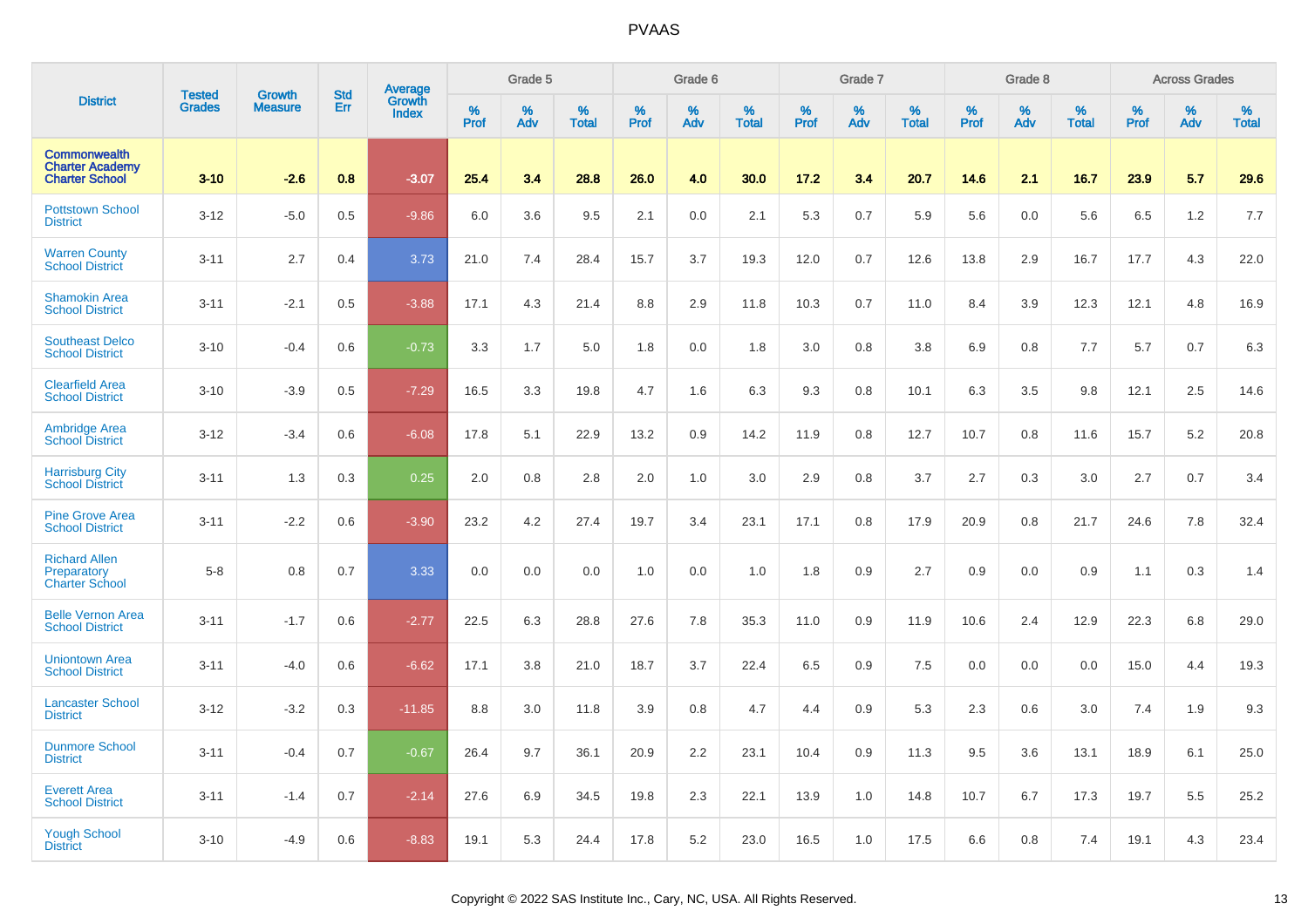|                                                                        |                                |                                 | <b>Std</b> | Average                |           | Grade 5  |                   |           | Grade 6  |                   |           | Grade 7  |                   |           | Grade 8  |                   |           | <b>Across Grades</b> |                   |
|------------------------------------------------------------------------|--------------------------------|---------------------------------|------------|------------------------|-----------|----------|-------------------|-----------|----------|-------------------|-----------|----------|-------------------|-----------|----------|-------------------|-----------|----------------------|-------------------|
| <b>District</b>                                                        | <b>Tested</b><br><b>Grades</b> | <b>Growth</b><br><b>Measure</b> | Err        | Growth<br><b>Index</b> | %<br>Prof | %<br>Adv | %<br><b>Total</b> | %<br>Prof | %<br>Adv | %<br><b>Total</b> | %<br>Prof | %<br>Adv | %<br><b>Total</b> | %<br>Prof | %<br>Adv | %<br><b>Total</b> | %<br>Prof | %<br>Adv             | %<br><b>Total</b> |
| <b>Commonwealth</b><br><b>Charter Academy</b><br><b>Charter School</b> | $3 - 10$                       | $-2.6$                          | 0.8        | $-3.07$                | 25.4      | 3.4      | 28.8              | 26.0      | 4.0      | 30.0              | 17.2      | 3.4      | 20.7              | 14.6      | 2.1      | 16.7              | 23.9      | 5.7                  | 29.6              |
| Shenango Area<br><b>School District</b>                                | $3 - 11$                       | 0.1                             | 0.7        | 0.09                   | 25.0      | 7.1      | 32.1              | 40.4      | 8.8      | 49.1              | 16.5      | 1.0      | 17.5              | 14.4      | 1.1      | 15.6              | 22.5      | 7.6                  | 30.1              |
| <b>Cambria Heights</b><br><b>School District</b>                       | $3 - 10$                       | $-2.3$                          | 0.6        | $-1.53$                | 23.3      | 4.4      | 27.8              | 16.8      | 0.0      | 16.8              | 13.5      | 1.0      | 14.6              | 4.4       | 0.9      | 5.3               | 18.3      | 2.8                  | 21.2              |
| <b>Big Beaver Falls</b><br>Area School<br><b>District</b>              | $3 - 11$                       | $-1.7$                          | 0.6        | $-2.82$                | 19.6      | 2.0      | 21.6              | 5.4       | 0.9      | 6.4               | 8.3       | 1.0      | 9.4               | 1.0       | 1.0      | 2.1               | 12.5      | 1.1                  | 13.6              |
| <b>Scranton School</b><br><b>District</b>                              | $3 - 12$                       | $-3.3$                          | 0.5        | $-7.11$                | 10.4      | 0.8      | 11.2              | 2.1       | 1.3      | 3.4               | 3.7       | 1.1      | 4.8               | 3.4       | 2.3      | 5.7               | 7.0       | 1.7                  | 8.6               |
| <b>Bristol Township</b><br><b>School District</b>                      | $3 - 11$                       | $-4.1$                          | 0.4        | $-11.39$               | 12.4      | 2.9      | 15.3              | 2.7       | 0.7      | 3.4               | 7.5       | 1.1      | 8.6               | 3.8       | 0.4      | 4.2               | 10.6      | 2.1                  | 12.7              |
| <b>Chester</b><br>Community<br><b>Charter School</b>                   | $3-8$                          | 3.5                             | 0.6        | 2.79                   | 0.7       | 0.7      | 1.5               | 3.6       | 0.0      | 3.6               | 3.2       | 1.1      | 4.3               | 2.6       | 0.0      | 2.6               | 2.1       | 0.4                  | 2.5               |
| <b>Salisbury</b><br><b>Township School</b><br><b>District</b>          | $3 - 11$                       | $-2.3$                          | 0.6        | $-3.53$                | 14.9      | 8.5      | 23.4              | 14.3      | 2.2      | 16.5              | 13.0      | 1.1      | 14.1              | 17.2      | 3.4      | 20.7              | 18.4      | 6.3                  | 24.7              |
| Southern<br><b>Huntingdon County</b><br><b>School District</b>         | $3 - 11$                       | $-2.5$                          | 0.7        | $-3.63$                | 18.8      | 10.1     | 29.0              | 9.0       | 1.3      | 10.3              | 10.1      | 1.1      | 11.2              | 6.1       | 0.0      | 6.1               | 15.5      | 3.9                  | 19.4              |
| <b>Muhlenberg</b><br><b>School District</b>                            | $3 - 10$                       | $-7.3$                          | 0.4        | $-19.08$               | 8.1       | 0.5      | 8.5               | 2.5       | 0.8      | 3.4               | 6.9       | 1.2      | 8.0               | 7.5       | 0.7      | 8.2               | 7.0       | 1.0                  | 8.0               |
| Pennsylvania<br><b>Distance Learning</b><br><b>Charter School</b>      | $3 - 12$                       | $-1.7$                          | 0.7        | $-2.55$                | 6.5       | 0.0      | 6.5               | 1.3       | 0.0      | 1.3               | 4.6       | 1.2      | 5.8               | 2.3       | 0.0      | 2.3               | 5.4       | 0.4                  | 5.8               |
| <b>Ringgold School</b><br><b>District</b>                              | $3 - 11$                       | $-4.9$                          | 0.5        | $-10.49$               | 13.5      | 1.8      | 15.3              | 5.7       | 0.0      | 5.7               | 8.3       | 1.2      | 9.5               | 6.4       | 0.5      | 6.9               | 12.7      | 1.7                  | 14.4              |
| Apollo-Ridge<br><b>School District</b>                                 | $3 - 12$                       | $-2.9$                          | 0.7        | $-4.18$                | 18.8      | 0.0      | 18.8              | 12.0      | 1.2      | 13.2              | 8.5       | 1.2      | 9.8               | 10.4      | 2.6      | 13.0              | 14.8      | 3.0                  | 17.7              |
| <b>Bristol Borough</b><br><b>School District</b>                       | $3 - 12$                       | $-2.4$                          | 0.7        | $-0.62$                | 21.3      | 2.7      | 24.0              | 17.8      | 7.8      | 25.6              | 15.0      | 1.2      | 16.2              | 7.6       | 1.3      | 8.9               | 16.2      | 4.2                  | 20.3              |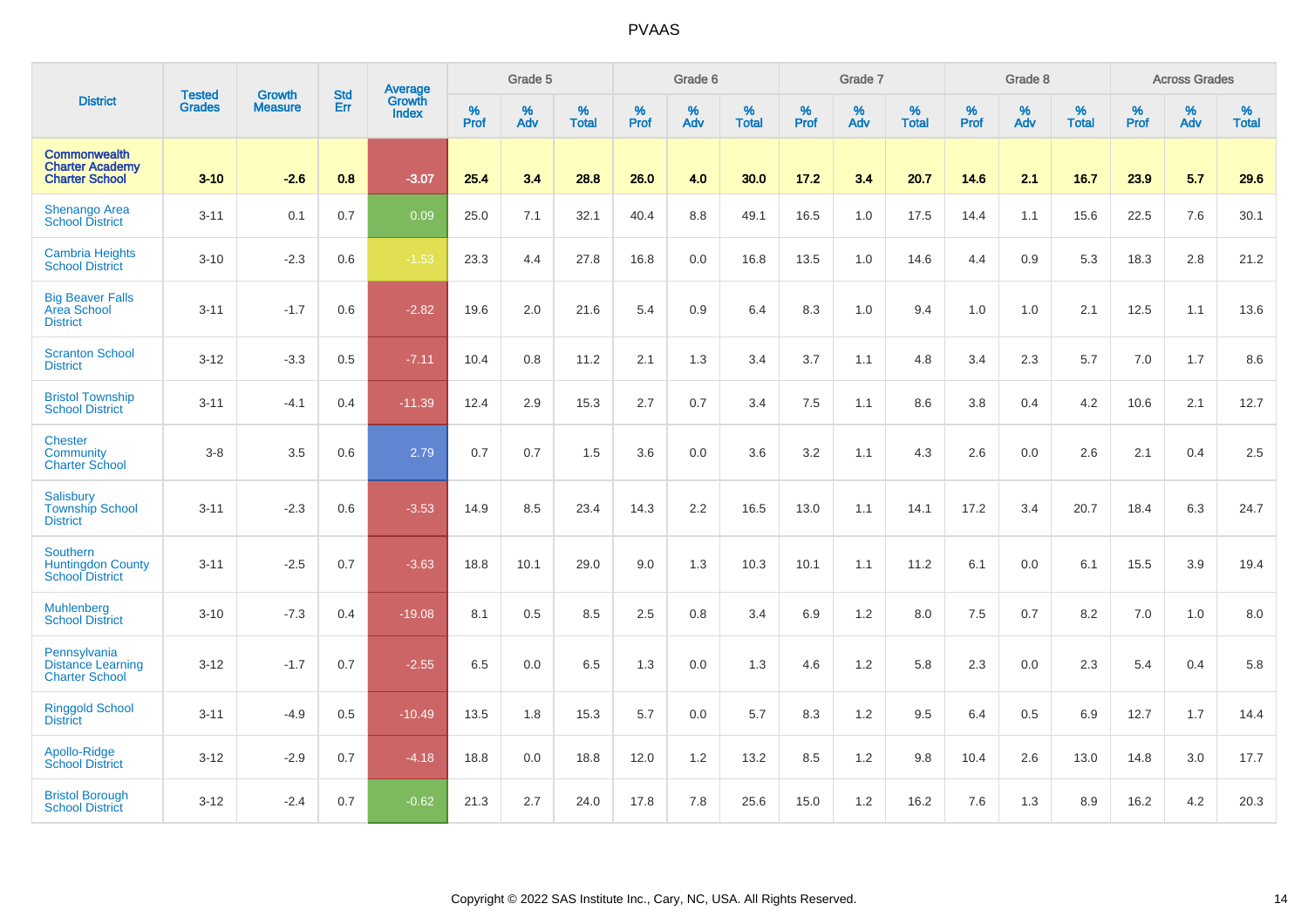|                                                                 | <b>Tested</b> | <b>Growth</b>  | <b>Std</b> | Average                       |              | Grade 5  |                   |           | Grade 6  |                   |           | Grade 7  |                   |           | Grade 8  |                   |           | <b>Across Grades</b> |                   |
|-----------------------------------------------------------------|---------------|----------------|------------|-------------------------------|--------------|----------|-------------------|-----------|----------|-------------------|-----------|----------|-------------------|-----------|----------|-------------------|-----------|----------------------|-------------------|
| <b>District</b>                                                 | <b>Grades</b> | <b>Measure</b> | Err        | <b>Growth</b><br><b>Index</b> | $\%$<br>Prof | %<br>Adv | %<br><b>Total</b> | %<br>Prof | %<br>Adv | %<br><b>Total</b> | %<br>Prof | %<br>Adv | %<br><b>Total</b> | %<br>Prof | %<br>Adv | %<br><b>Total</b> | %<br>Prof | %<br>Adv             | %<br><b>Total</b> |
| Commonwealth<br><b>Charter Academy</b><br><b>Charter School</b> | $3 - 10$      | $-2.6$         | 0.8        | $-3.07$                       | 25.4         | 3.4      | 28.8              | 26.0      | 4.0      | 30.0              | 17.2      | 3.4      | 20.7              | 14.6      | 2.1      | 16.7              | 23.9      | 5.7                  | 29.6              |
| Washington<br><b>School District</b>                            | $3 - 11$      | $-2.6$         | 0.7        | $-3.78$                       | 13.5         | 2.9      | 16.4              | 5.2       | 2.1      | 7.2               | 15.0      | 1.2      | 16.2              | 0.0       | 1.5      | 1.5               | 11.8      | 3.4                  | 15.2              |
| <b>Coatesville Area</b><br><b>School District</b>               | $3 - 11$      | $-0.5$         | 0.4        | $-1.37$                       | 14.8         | 4.8      | 19.6              | 8.5       | 0.0      | 8.5               | 8.9       | 1.3      | 10.1              | 6.9       | 0.5      | 7.4               | 10.9      | 3.9                  | 14.8              |
| <b>Chartiers-Houston</b><br><b>School District</b>              | $3 - 10$      | $-2.5$         | 0.7        | $-3.68$                       | 25.6         | 12.2     | 37.8              | 35.1      | 2.6      | 37.7              | 20.5      | 1.3      | 21.8              | 18.3      | 5.6      | 23.9              | 28.7      | 8.2                  | 36.9              |
| <b>Brownsville Area</b><br><b>School District</b>               | $3 - 12$      | $-0.6$         | 0.7        | $-0.90$                       | 17.3         | 4.0      | 21.3              | 7.2       | 1.2      | 8.4               | 6.4       | 1.3      | 7.7               | 4.2       | 1.4      | 5.6               | 10.2      | 1.5                  | 11.7              |
| <b>Williams Valley</b><br><b>School District</b>                | $3 - 11$      | 0.1            | 0.8        | 0.08                          | 31.8         | 6.8      | 38.6              | 5.2       | 0.0      | 5.2               | 8.0       | 1.3      | 9.3               | 9.4       | 1.6      | 10.9              | 12.8      | 1.6                  | 14.4              |
| Renaissance<br><b>Academy Charter</b><br><b>School</b>          | $3 - 11$      | $-5.7$         | 0.7        | $-8.29$                       | 16.7         | 11.1     | 27.8              | 19.2      | 4.1      | 23.3              | 20.0      | 1.3      | 21.3              | 10.1      | 7.2      | 17.4              | 18.7      | 5.7                  | 24.4              |
| <b>Norristown Area</b><br><b>School District</b>                | $3 - 12$      | $-2.3$         | 0.4        | $-6.00$                       | 10.2         | 0.6      | 10.8              | 9.0       | 1.1      | 10.0              | 9.3       | 1.3      | 10.7              | 7.4       | 3.0      | 10.4              | 11.0      | 1.9                  | 13.0              |
| <b>Keystone School</b><br><b>District</b>                       | $3 - 11$      | $-1.0$         | 0.8        | $-1.25$                       | 28.4         | 19.4     | 47.8              | 32.1      | 1.9      | 34.0              | 12.3      | 1.4      | 13.7              | 6.4       | 0.0      | 6.4               | 24.1      | 7.6                  | 31.6              |
| <b>North Star School</b><br><b>District</b>                     | $3 - 11$      | $-2.8$         | 0.7        | $-0.59$                       | 12.5         | 12.5     | 25.0              | 23.4      | 4.7      | 28.1              | 11.1      | 1.4      | 12.5              | 14.1      | 2.2      | 16.3              | 22.6      | 10.0                 | 32.6              |
| <b>West Oak Lane</b><br><b>Charter School</b>                   | $3-8$         | 0.7            | 0.7        | 0.93                          | 2.6          | 1.3      | 3.8               | 6.1       | 0.0      | 6.1               | 6.9       | 1.4      | 8.3               | 0.0       | 1.9      | 1.9               | 6.1       | 0.7                  | 6.8               |
| <b>New Castle Area</b><br><b>School District</b>                | $3 - 12$      | $-0.5$         | 0.4        | $-1.11$                       | 4.3          | 0.5      | 4.8               | 3.3       | 1.9      | 5.2               | 7.7       | 1.4      | 9.1               | 3.3       | 0.9      | 4.2               | 4.4       | 1.1                  | 5.5               |
| Northwood<br><b>Academy Charter</b><br><b>School</b>            | $3-8$         | $-3.7$         | 0.7        | $-5.33$                       | 6.6          | 1.3      | 7.9               | 5.2       | 0.0      | 5.2               | 8.7       | 1.4      | 10.1              | 10.7      | 1.8      | 12.5              | 6.3       | 0.9                  | $7.2\,$           |
| Columbia Borough<br><b>School District</b>                      | $3 - 12$      | $-4.8$         | 0.7        | $-6.40$                       | 15.1         | 1.4      | 16.4              | 1.4       | 0.0      | 1.4               | 6.2       | 1.5      | 7.7               | 0.0       | 0.0      | 0.0               | 8.7       | 1.4                  | 10.0              |
| <b>Erie City School</b><br><b>District</b>                      | $3 - 12$      | $-1.7$         | 0.3        | $-6.47$                       | 7.6          | 2.4      | 10.0              | 2.9       | 0.5      | 3.4               | 5.9       | 1.6      | 7.4               | 5.2       | 0.3      | 5.5               | 6.4       | 1.4                  | 7.8               |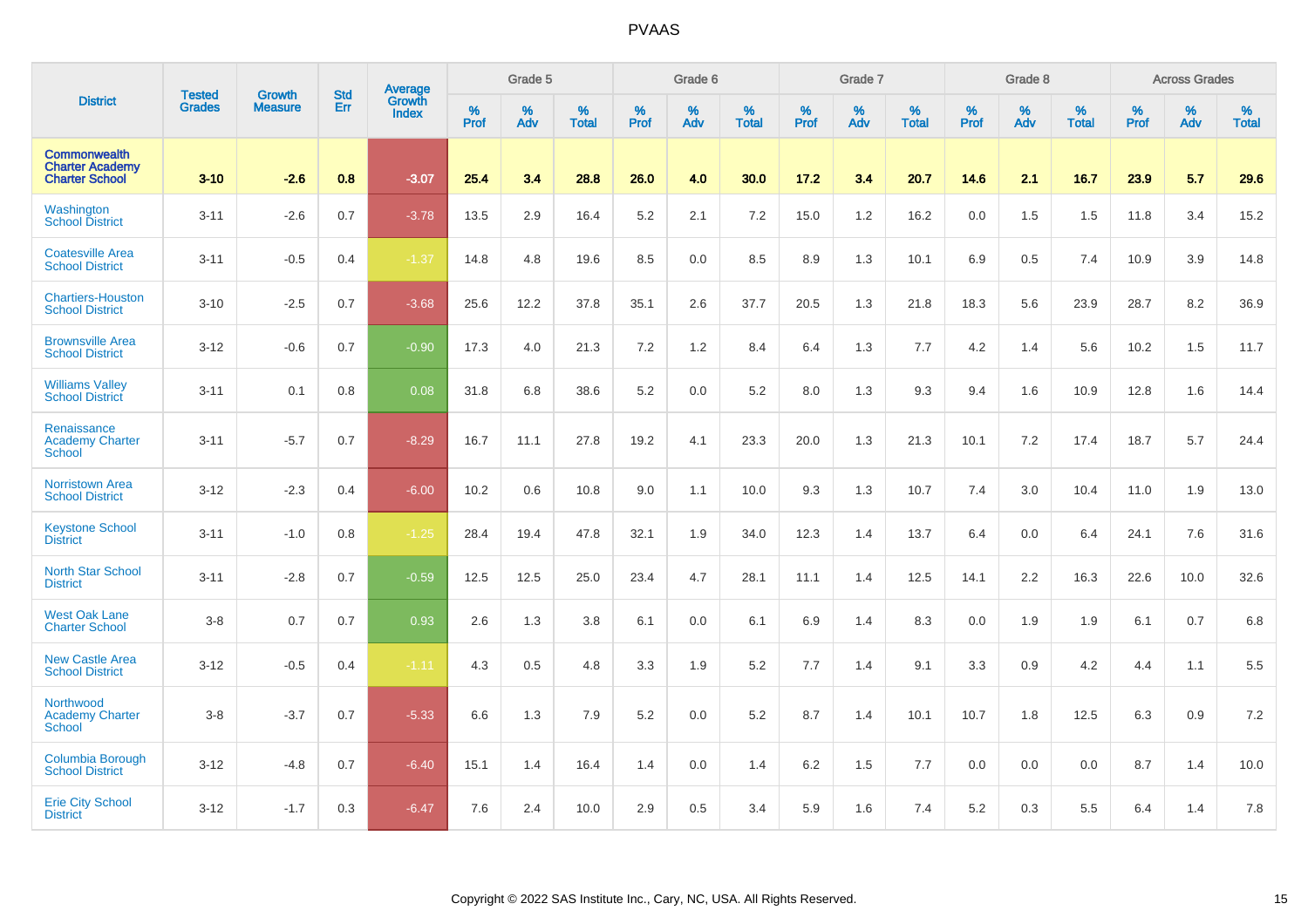|                                                                        |                                |                                 | <b>Std</b> | Average                |           | Grade 5  |                   |           | Grade 6  |                   |              | Grade 7  |                   |           | Grade 8  |                   |           | <b>Across Grades</b> |                   |
|------------------------------------------------------------------------|--------------------------------|---------------------------------|------------|------------------------|-----------|----------|-------------------|-----------|----------|-------------------|--------------|----------|-------------------|-----------|----------|-------------------|-----------|----------------------|-------------------|
| <b>District</b>                                                        | <b>Tested</b><br><b>Grades</b> | <b>Growth</b><br><b>Measure</b> | Err        | Growth<br><b>Index</b> | %<br>Prof | %<br>Adv | %<br><b>Total</b> | %<br>Prof | %<br>Adv | %<br><b>Total</b> | $\%$<br>Prof | %<br>Adv | %<br><b>Total</b> | %<br>Prof | %<br>Adv | %<br><b>Total</b> | %<br>Prof | %<br>Adv             | %<br><b>Total</b> |
| <b>Commonwealth</b><br><b>Charter Academy</b><br><b>Charter School</b> | $3 - 10$                       | $-2.6$                          | 0.8        | $-3.07$                | 25.4      | 3.4      | 28.8              | 26.0      | 4.0      | 30.0              | 17.2         | 3.4      | 20.7              | 14.6      | 2.1      | 16.7              | 23.9      | 5.7                  | 29.6              |
| <b>Millersburg Area</b><br><b>School District</b>                      | $3 - 11$                       | $-2.3$                          | 0.8        | $-6.01$                | 37.2      | 19.6     | 56.9              | 15.1      | 3.8      | 18.9              | 18.8         | 1.6      | 20.3              | 8.1       | 1.6      | 9.7               | 23.6      | 9.2                  | 32.8              |
| <b>Lakeview School</b><br><b>District</b>                              | $3 - 11$                       | $-3.9$                          | 0.8        | $-4.99$                | 28.6      | 18.4     | 46.9              | 30.0      | 7.1      | 37.1              | 22.2         | 1.6      | 23.8              | 21.0      | 1.6      | 22.6              | 28.3      | 13.3                 | 41.6              |
| Penn Hills School<br><b>District</b>                                   | $3 - 11$                       | $-4.0$                          | 0.5        | $-8.42$                | 4.7       | 1.8      | 6.4               | 2.7       | 0.7      | 3.4               | 2.1          | 1.6      | 3.7               | 3.4       | 0.0      | 3.4               | 6.8       | 2.1                  | 8.9               |
| <b>Conrad Weiser</b><br><b>Area School</b><br><b>District</b>          | $3 - 11$                       | $-1.9$                          | 0.5        | $-4.09$                | 15.3      | 1.8      | 17.2              | 18.5      | 2.6      | 21.2              | 15.6         | 1.6      | 17.2              | 9.4       | 3.0      | 12.3              | 17.9      | 5.0                  | 23.0              |
| <b>Ad Prima Charter</b><br><b>School</b>                               | $3-8$                          | 1.5                             | 0.8        | 2.24                   | 8.3       | 0.0      | 8.3               | 15.7      | 0.0      | 15.7              | 8.2          | 1.6      | 9.8               | 9.8       | 1.6      | 11.5              | 10.9      | 0.7                  | 11.6              |
| <b>Discovery Charter</b><br><b>School</b>                              | $3-8$                          | 2.6                             | 0.9        | 2.54                   | 8.5       | 2.1      | 10.6              | 0.0       | 0.0      | 0.0               | 6.6          | 1.6      | 8.2               | 5.4       | 0.0      | 5.4               | 5.2       | 1.1                  | 6.2               |
| <b>Baldwin-Whitehall</b><br><b>School District</b>                     | $3 - 11$                       | $-5.8$                          | 0.4        | $-14.93$               | 24.7      | 6.6      | 31.4              | 18.6      | 1.2      | 19.8              | 16.0         | 1.6      | 17.7              | 11.5      | 2.1      | 13.6              | 22.2      | 6.8                  | 29.0              |
| Northern Lehigh<br><b>School District</b>                              | $3 - 12$                       | $-2.6$                          | 0.7        | 0.19                   | 22.7      | 6.2      | 28.9              | 13.8      | 0.0      | 13.8              | 15.0         | 1.7      | 16.7              | 12.5      | 0.0      | 12.5              | 18.6      | 3.9                  | 22.5              |
| <b>Northern Bedford</b><br><b>County School</b><br><b>District</b>     | $3 - 11$                       | $-1.5$                          | 0.8        | $-1.83$                | 24.5      | 8.2      | 32.6              | 30.5      | 1.7      | 32.2              | 19.0         | 1.7      | 20.7              | 9.4       | 3.1      | 12.5              | 24.6      | 5.2                  | 29.8              |
| <b>Sharon City School</b><br><b>District</b>                           | $3 - 11$                       | $-0.3$                          | 0.5        | $-0.53$                | 14.1      | 2.1      | 16.2              | 13.9      | 4.1      | 18.0              | 6.0          | 1.7      | 7.8               | 5.9       | 1.5      | 7.4               | 12.0      | 2.8                  | 14.8              |
| California Area<br><b>School District</b>                              | $3 - 10$                       | $-1.0$                          | 0.8        | $-1.19$                | 27.3      | 5.4      | 32.7              | 13.8      | 0.0      | 13.8              | 24.6         | 1.8      | 26.3              | 20.4      | 5.6      | 25.9              | 22.4      | 4.3                  | 26.6              |
| <b>Hanover Area</b><br><b>School District</b>                          | $3 - 11$                       | $-2.5$                          | 0.9        | $-0.79$                | 3.4       | 3.4      | 6.8               | 10.0      | 4.0      | 14.0              | 5.3          | 1.8      | 7.0               | 0.0       | 0.0      | 0.0               | 7.4       | 1.9                  | 9.3               |
| <b>Southern Fulton</b><br><b>School District</b>                       | $3 - 11$                       | $-2.2$                          | 0.9        | $-2.62$                | 21.3      | 6.4      | 27.7              | 15.2      | 10.2     | 25.4              | 12.3         | 1.8      | 14.0              | 5.9       | 3.9      | 9.8               | 18.9      | 4.4                  | 23.3              |
| Keystone<br><b>Academy Charter</b><br><b>School</b>                    | $3 - 8$                        | 0.8                             | 0.8        | $-0.44$                | 12.3      | 5.3      | 17.5              | 9.7       | 4.8      | 14.5              | 12.3         | 1.8      | 14.0              | 6.8       | 1.7      | 8.5               | 12.4      | 2.8                  | 15.1              |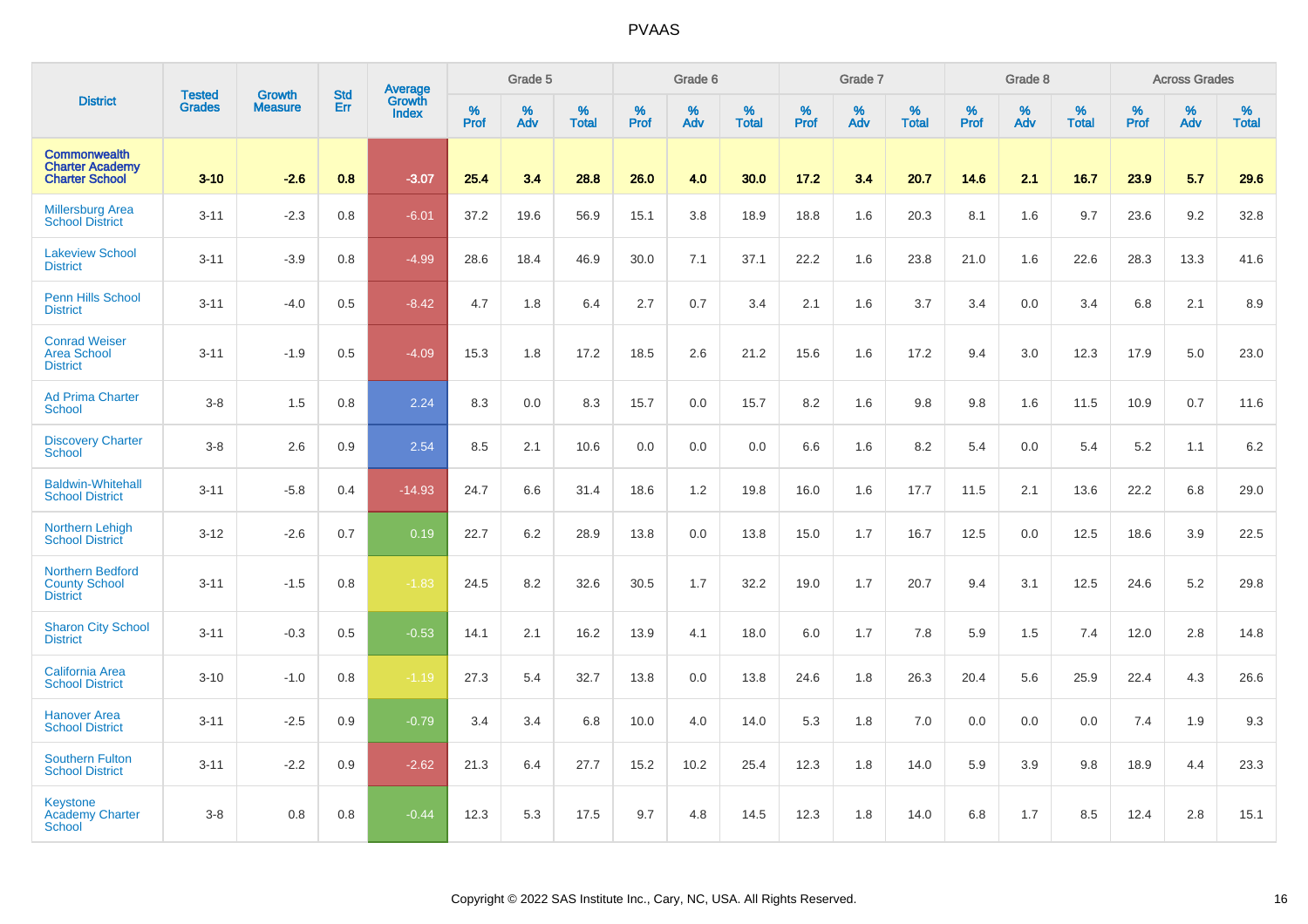|                                                                          |                                |                                 | <b>Std</b> | <b>Average</b>         |           | Grade 5  |                   |           | Grade 6  |                   |              | Grade 7  |                   |           | Grade 8  |                   |           | <b>Across Grades</b> |                   |
|--------------------------------------------------------------------------|--------------------------------|---------------------------------|------------|------------------------|-----------|----------|-------------------|-----------|----------|-------------------|--------------|----------|-------------------|-----------|----------|-------------------|-----------|----------------------|-------------------|
| <b>District</b>                                                          | <b>Tested</b><br><b>Grades</b> | <b>Growth</b><br><b>Measure</b> | Err        | Growth<br><b>Index</b> | %<br>Prof | %<br>Adv | %<br><b>Total</b> | %<br>Prof | %<br>Adv | %<br><b>Total</b> | $\%$<br>Prof | %<br>Adv | %<br><b>Total</b> | %<br>Prof | %<br>Adv | %<br><b>Total</b> | %<br>Prof | %<br>Adv             | %<br><b>Total</b> |
| <b>Commonwealth</b><br><b>Charter Academy</b><br><b>Charter School</b>   | $3 - 10$                       | $-2.6$                          | 0.8        | $-3.07$                | 25.4      | 3.4      | 28.8              | 26.0      | 4.0      | 30.0              | 17.2         | 3.4      | 20.7              | 14.6      | 2.1      | 16.7              | 23.9      | 5.7                  | 29.6              |
| <b>Northern Cambria</b><br><b>School District</b>                        | $3 - 11$                       | $-0.4$                          | 0.8        | $-0.51$                | 16.4      | 3.6      | 20.0              | 3.8       | 0.0      | 3.8               | 19.6         | 1.8      | 21.4              | 18.2      | 1.5      | 19.7              | 17.9      | 3.6                  | 21.4              |
| <b>Wilkes-Barre Area</b><br><b>School District</b>                       | $3 - 11$                       | $-0.9$                          | 0.5        | 0.31                   | 8.1       | 1.7      | 9.8               | 10.1      | 4.4      | 14.5              | 6.0          | 1.8      | 7.8               | 3.1       | 1.3      | 4.4               | 9.8       | 3.0                  | 12.7              |
| <b>Canton Area</b><br><b>School District</b>                             | $3 - 11$                       | $-0.5$                          | 0.8        | $-0.61$                | 34.6      | 11.5     | 46.2              | 32.3      | 3.2      | 35.5              | 9.1          | 1.8      | 10.9              | 4.8       | 0.0      | 4.8               | 23.4      | 6.2                  | 29.6              |
| <b>Northwest Area</b><br><b>School District</b>                          | $3 - 10$                       | 0.9                             | 0.8        | 1.12                   | 17.3      | 1.9      | 19.2              | 19.3      | 3.5      | 22.8              | 7.3          | 1.8      | 9.1               | 5.4       | 0.0      | 5.4               | 13.2      | 1.5                  | 14.8              |
| Claysburg-Kimmel<br><b>School District</b>                               | $3 - 11$                       | 3.0                             | 0.8        | 3.68                   | 29.7      | 6.2      | 35.9              | 30.0      | 2.0      | 32.0              | 21.8         | 1.8      | 23.6              | 10.5      | 1.8      | 12.3              | 24.4      | 5.7                  | 30.1              |
| <b>Greenwood School</b><br><b>District</b>                               | $3 - 11$                       | 3.3                             | 0.8        | $-0.13$                | 30.3      | 13.6     | 43.9              | 32.1      | 7.6      | 39.6              | 9.1          | 1.8      | 10.9              | 25.9      | 14.8     | 40.7              | 28.8      | 15.4                 | 44.2              |
| <b>Lehigh Valley</b><br><b>Academy Regional</b><br><b>Charter School</b> | $3 - 11$                       | $-3.0$                          | 0.5        | $-5.67$                | 22.5      | 7.5      | 30.0              | 16.4      | 3.1      | 19.5              | 7.4          | 1.8      | 9.3               | 5.5       | 0.9      | 6.4               | 17.4      | 4.4                  | 21.8              |
| <b>Panther Valley</b><br><b>School District</b>                          | $3 - 12$                       | 0.8                             | 0.6        | 1.32                   | 11.5      | 1.9      | 13.5              | 10.2      | 1.7      | 11.9              | 11.1         | 1.8      | 13.0              | 4.7       | 0.0      | 4.7               | 12.1      | 1.6                  | 13.6              |
| <b>Penns Manor Area</b><br><b>School District</b>                        | $3 - 12$                       | 1.5                             | 0.8        | 1.88                   | 12.7      | 4.8      | 17.5              | 14.6      | 0.0      | 14.6              | 18.5         | 1.8      | 20.4              | 16.7      | 8.3      | 25.0              | 19.0      | 3.6                  | 22.6              |
| <b>Upper Adams</b><br><b>School District</b>                             | $3 - 11$                       | 1.7                             | 0.6        | 3.00                   | 30.0      | 9.2      | 39.2              | 18.0      | 7.7      | 25.6              | 18.1         | 1.9      | 20.0              | 11.4      | 3.8      | 15.3              | 22.6      | 6.3                  | 28.9              |
| <b>MaST Community</b><br>Charter School II                               | $3 - 10$                       | $-8.4$                          | 0.7        | $-4.62$                | 5.0       | 2.0      | 6.9               | 7.2       | 1.0      | 8.2               | 8.9          | 2.0      | 10.9              |           |          |                   | 12.6      | 3.2                  | 15.8              |
| <b>Lincoln Leadership</b><br><b>Academy Charter</b><br><b>School</b>     | $3 - 12$                       | $-1.2$                          | 0.9        | $-1.72$                | 0.0       | 0.0      | 0.0               | 2.0       | 0.0      | 2.0               | 4.0          | 2.0      | 6.0               | 0.0       | 0.0      | 0.0               | 3.8       | 0.7                  | 4.4               |
| <b>Northeast Bradford</b><br><b>School District</b>                      | $3 - 10$                       | 1.9                             | 0.9        | 2.12                   | 40.0      | 12.5     | 52.5              | 34.8      | 2.2      | 37.0              | 24.0         | 2.0      | 26.0              | 13.8      | 5.2      | 19.0              | 29.7      | 6.0                  | 35.7              |
| <b>West Middlesex</b><br><b>Area School</b><br><b>District</b>           | $3 - 10$                       | 0.9                             | 0.9        | 1.06                   | 21.7      | 21.7     | 43.5              | 39.3      | 4.9      | 44.3              | 30.0         | 2.0      | 32.0              | 7.1       | 0.0      | 7.1               | 30.3      | 7.4                  | 37.7              |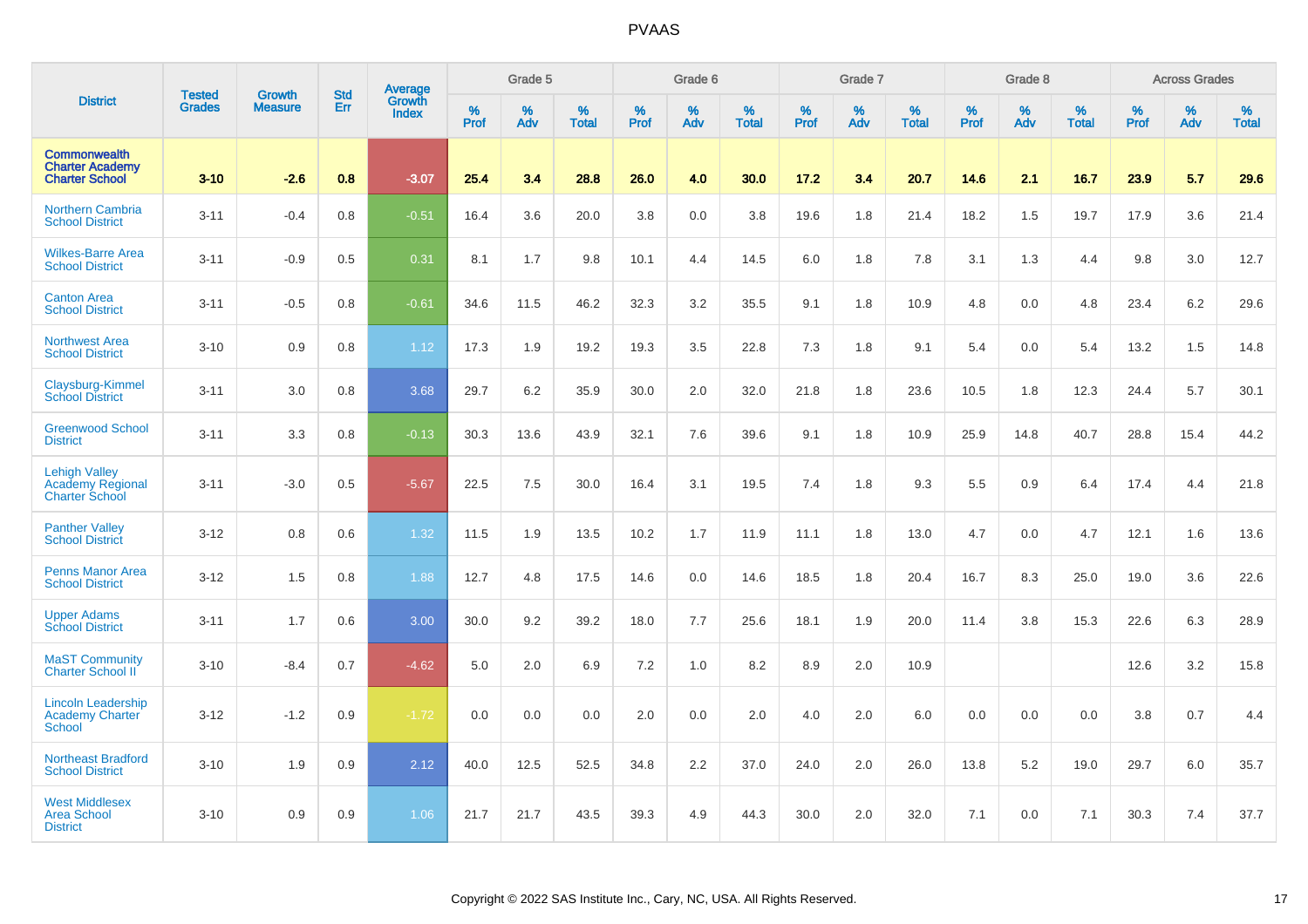|                                                                        |                                |                                 | <b>Std</b> | Average                |           | Grade 5  |                   |           | Grade 6  |                   |           | Grade 7  |                   |           | Grade 8  |                   |           | <b>Across Grades</b> |                   |
|------------------------------------------------------------------------|--------------------------------|---------------------------------|------------|------------------------|-----------|----------|-------------------|-----------|----------|-------------------|-----------|----------|-------------------|-----------|----------|-------------------|-----------|----------------------|-------------------|
| <b>District</b>                                                        | <b>Tested</b><br><b>Grades</b> | <b>Growth</b><br><b>Measure</b> | Err        | Growth<br><b>Index</b> | %<br>Prof | %<br>Adv | %<br><b>Total</b> | %<br>Prof | %<br>Adv | %<br><b>Total</b> | %<br>Prof | %<br>Adv | %<br><b>Total</b> | %<br>Prof | %<br>Adv | %<br><b>Total</b> | %<br>Prof | %<br>Adv             | %<br><b>Total</b> |
| <b>Commonwealth</b><br><b>Charter Academy</b><br><b>Charter School</b> | $3 - 10$                       | $-2.6$                          | 0.8        | $-3.07$                | 25.4      | 3.4      | 28.8              | 26.0      | 4.0      | 30.0              | 17.2      | 3.4      | 20.7              | 14.6      | 2.1      | 16.7              | 23.9      | 5.7                  | 29.6              |
| <b>Agora Cyber</b><br><b>Charter School</b>                            | $3 - 11$                       | $-0.3$                          | 0.6        | 2.57                   | 9.8       | 2.0      | 11.8              | 7.8       | 0.7      | 8.5               | 6.2       | 2.1      | 8.3               | 3.3       | 1.3      | 4.6               | 9.7       | 2.4                  | 12.1              |
| <b>Southern Tioga</b><br><b>School District</b>                        | $3 - 11$                       | 0.3                             | 0.6        | 0.47                   | 23.7      | 1.0      | 24.7              | 17.9      | 1.9      | 19.8              | 8.0       | 2.2      | 10.2              | 10.8      | 2.5      | 13.3              | 18.0      | 4.1                  | 22.1              |
| <b>Juniata County</b><br><b>School District</b>                        | $3 - 12$                       | $-0.1$                          | 0.5        | 1.50                   | 19.4      | 5.3      | 24.7              | 11.1      | 3.7      | 14.8              | 13.1      | 2.2      | 15.3              | 11.9      | 1.8      | 13.7              | 16.9      | 4.3                  | 21.2              |
| <b>Rockwood Area</b><br><b>School District</b>                         | $3 - 11$                       | $-2.1$                          | 0.9        | $-2.35$                | 34.2      | 12.2     | 46.3              | 16.7      | 21.4     | 38.1              | 15.6      | 2.2      | 17.8              | 12.7      | 7.9      | 20.6              | 19.1      | 9.4                  | 28.5              |
| Susquehanna<br><b>Township School</b><br><b>District</b>               | $3 - 12$                       | $-3.4$                          | 0.5        | $-7.32$                | 13.7      | 3.7      | 17.4              | 3.0       | 0.5      | 3.5               | 6.2       | 2.3      | 8.5               | 9.8       | 0.5      | 10.3              | 11.5      | 3.0                  | 14.4              |
| <b>Folk Arts-Cultural</b><br><b>Treasures Charter</b><br><b>School</b> | $3 - 7$                        | $-1.8$                          | 1.0        | $-1.76$                | 22.7      | 6.8      | 29.6              | 28.9      | 4.4      | 33.3              | 20.4      | 2.3      | 22.7              |           |          |                   | 28.1      | 6.2                  | 34.4              |
| <b>Collegium Charter</b><br>School                                     | $3 - 10$                       | $-1.0$                          | 0.4        | $-2.20$                | 15.6      | 3.0      | 18.6              | 10.6      | 1.1      | 11.6              | 8.0       | 2.3      | 10.3              | 7.6       | 2.8      | 10.3              | 14.4      | 3.4                  | 17.8              |
| Antonia Pantoja<br>Community<br><b>Charter School</b>                  | $3-8$                          | $-3.9$                          | 0.8        | $-4.62$                | 1.5       | 0.0      | 1.5               | 0.0       | 0.0      | 0.0               | 4.6       | 2.3      | 7.0               | 5.6       | 0.0      | 5.6               | 1.8       | 0.9                  | 2.8               |
| Widener<br>Partnership<br><b>Charter School</b>                        | $3 - 7$                        | 2.8                             | 1.0        | 2.65                   | 0.0       | 0.0      | 0.0               | 2.5       | 0.0      | 2.5               | 0.0       | 2.3      | 2.3               |           |          |                   | 1.4       | 0.5                  | 1.9               |
| <b>Pequea Valley</b><br><b>School District</b>                         | $3 - 11$                       | 2.4                             | 0.6        | 4.09                   | 15.6      | 6.4      | 22.0              | 14.0      | 2.2      | 16.1              | 11.7      | 2.3      | 14.1              | 13.1      | 2.0      | 15.2              | 16.9      | 3.8                  | 20.7              |
| <b>East Pennsboro</b><br><b>Area School</b><br><b>District</b>         | $3 - 11$                       | $-2.6$                          | 0.5        | $-6.44$                | 24.8      | 3.0      | 27.8              | 9.9       | 3.7      | 13.7              | 11.8      | 2.4      | 14.1              | 10.3      | 4.2      | 14.6              | 18.3      | $6.2\,$              | 24.5              |
| <b>Oil City Area</b><br><b>School District</b>                         | $3 - 11$                       | $-3.7$                          | 0.5        | $-6.90$                | 15.5      | 2.8      | 18.3              | 7.9       | 0.8      | 8.7               | 10.2      | 2.4      | 12.6              | 3.8       | 0.0      | 3.8               | 13.2      | 2.5                  | 15.8              |
| Shippensburg Area<br><b>School District</b>                            | $3 - 11$                       | $-3.6$                          | 0.4        | $-8.90$                | 18.3      | 13.7     | 32.0              | 12.9      | 4.2      | 17.0              | 13.4      | 2.4      | 15.8              | 13.6      | 4.0      | 17.7              | 17.3      | 7.6                  | 24.9              |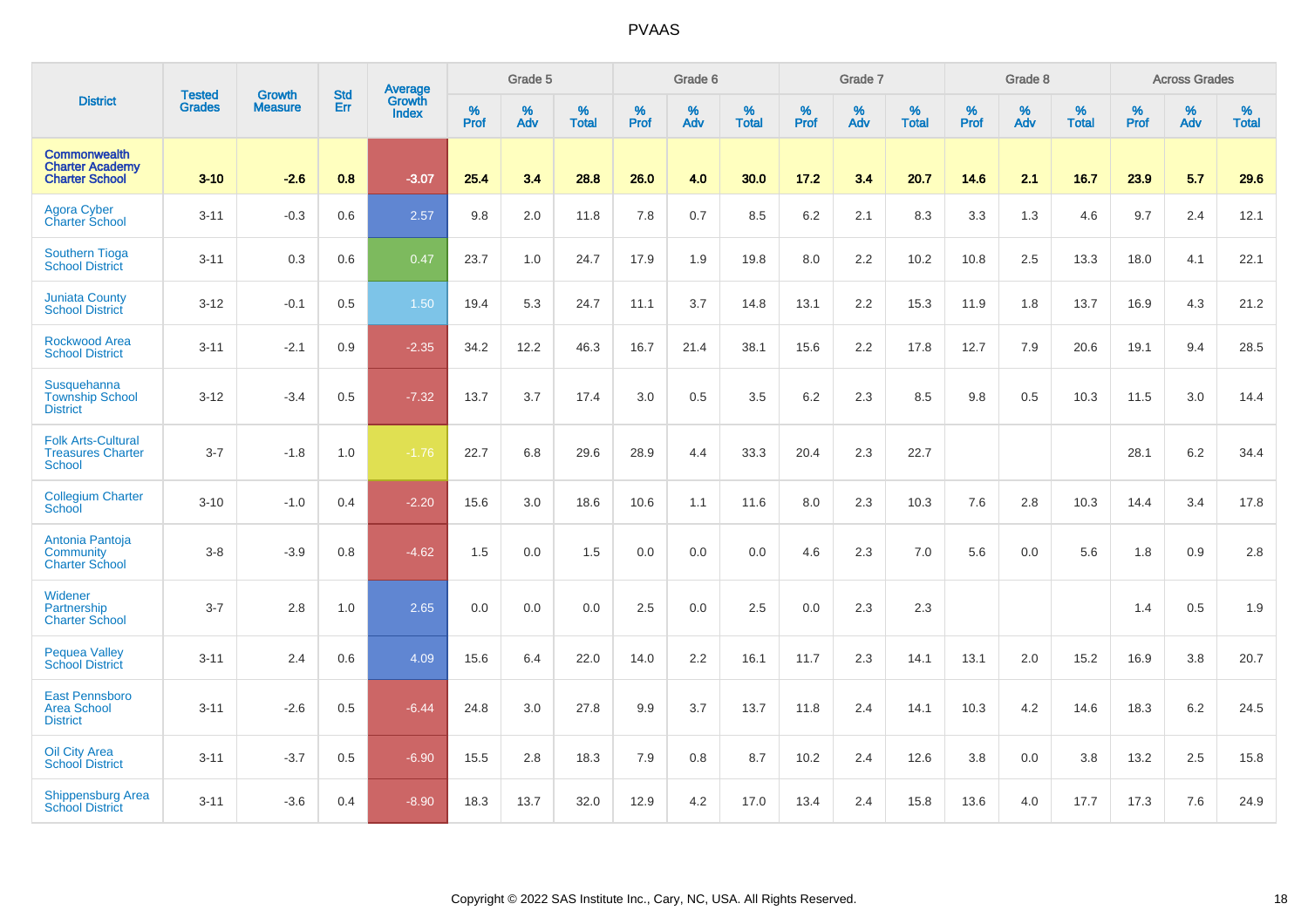|                                                                        |                                |                                 | <b>Std</b> | Average                       |           | Grade 5  |                   |           | Grade 6  |                   |           | Grade 7  |                   |           | Grade 8  |                   |           | <b>Across Grades</b> |                   |
|------------------------------------------------------------------------|--------------------------------|---------------------------------|------------|-------------------------------|-----------|----------|-------------------|-----------|----------|-------------------|-----------|----------|-------------------|-----------|----------|-------------------|-----------|----------------------|-------------------|
| <b>District</b>                                                        | <b>Tested</b><br><b>Grades</b> | <b>Growth</b><br><b>Measure</b> | Err        | <b>Growth</b><br><b>Index</b> | %<br>Prof | %<br>Adv | %<br><b>Total</b> | %<br>Prof | %<br>Adv | %<br><b>Total</b> | %<br>Prof | %<br>Adv | %<br><b>Total</b> | %<br>Prof | %<br>Adv | %<br><b>Total</b> | %<br>Prof | %<br>Adv             | %<br><b>Total</b> |
| <b>Commonwealth</b><br><b>Charter Academy</b><br><b>Charter School</b> | $3 - 10$                       | $-2.6$                          | 0.8        | $-3.07$                       | 25.4      | 3.4      | 28.8              | 26.0      | 4.0      | 30.0              | 17.2      | 3.4      | 20.7              | 14.6      | 2.1      | 16.7              | 23.9      | 5.7                  | 29.6              |
| <b>Connellsville Area</b><br><b>School District</b>                    | $3 - 11$                       | $-3.8$                          | 0.4        | $-10.18$                      | 19.0      | 7.5      | 26.5              | 10.8      | 3.6      | 14.3              | 9.5       | 2.4      | 11.9              | 9.4       | 2.2      | 11.6              | 15.5      | 4.5                  | 20.0              |
| <b>Burgettstown Area</b><br><b>School District</b>                     | $3 - 11$                       | $-6.3$                          | 0.7        | $-8.88$                       | 16.9      | 2.6      | 19.5              | 15.4      | 0.0      | 15.4              | 3.6       | 2.4      | 6.0               | 9.3       | 4.0      | 13.3              | 15.1      | 3.7                  | 18.9              |
| <b>South Williamsport</b><br><b>Area School</b><br><b>District</b>     | $3 - 10$                       | $-0.6$                          | 0.6        | $-0.85$                       | 20.4      | 1.1      | 21.5              | 25.8      | 4.5      | 30.3              | 15.5      | 2.4      | 17.9              | 15.1      | 0.0      | 15.1              | 20.2      | 2.8                  | 23.0              |
| <b>Moniteau School</b><br><b>District</b>                              | $3 - 11$                       | $-2.7$                          | 0.7        | $-3.99$                       | 32.5      | 8.4      | 41.0              | 22.9      | 8.4      | 31.3              | 11.0      | 2.4      | 13.4              | 11.1      | 0.0      | 11.1              | 23.7      | 9.2                  | 32.9              |
| <b>Brookville Area</b><br><b>School District</b>                       | $3 - 11$                       | 4.3                             | 0.6        | 7.27                          | 16.8      | 13.9     | 30.7              | 28.1      | 16.8     | 44.9              | 13.8      | 2.4      | 16.3              | 19.4      | 9.3      | 28.7              | 21.6      | 9.4                  | 31.0              |
| <b>Valley View School</b><br><b>District</b>                           | $3 - 11$                       | $-2.3$                          | 0.8        | $-2.13$                       | 26.2      | 0.9      | 27.1              | 5.8       | 1.2      | 6.9               | 9.8       | 2.4      | 12.2              | 7.9       | 0.0      | 7.9               | 18.2      | 2.7                  | 20.9              |
| <b>Cameron County</b><br><b>School District</b>                        | $3 - 12$                       | 1.0                             | 1.0        | 1.04                          | 48.4      | 0.0      | 48.4              | 29.0      | 2.6      | 31.6              | 7.3       | 2.4      | 9.8               | 13.5      | 0.0      | 13.5              | 30.3      | 6.8                  | 37.2              |
| <b>Mount Union Area</b><br><b>School District</b>                      | $3 - 10$                       | 3.0                             | 0.7        | 4.49                          | 11.7      | 4.3      | 16.0              | 12.4      | 0.0      | 12.4              | 13.4      | 2.4      | 15.8              | 0.0       | 1.2      | 1.2               | 12.2      | 3.3                  | 15.5              |
| <b>Tyrone Area</b><br><b>School District</b>                           | $3 - 12$                       | $-0.7$                          | 0.5        | $-1.07$                       | 18.0      | 3.8      | 21.8              | 12.4      | 4.6      | 17.0              | 18.0      | 2.5      | 20.5              | 12.4      | 5.3      | 17.7              | 20.5      | 8.1                  | 28.6              |
| <b>Whitehall-Coplay</b><br><b>School District</b>                      | $3 - 11$                       | $-3.3$                          | 0.4        | $-8.97$                       | 23.4      | 6.6      | 30.0              | 12.7      | 1.9      | 14.7              | 11.1      | 2.5      | 13.6              | 10.5      | 3.2      | 13.7              | 18.5      | 4.9                  | 23.5              |
| <b>Ellwood City Area</b><br><b>School District</b>                     | $3 - 11$                       | $-1.7$                          | 0.6        | $-3.02$                       | 20.6      | 7.8      | 28.4              | 19.0      | 2.6      | 21.6              | 21.7      | 2.5      | 24.2              | 5.5       | 2.8      | 8.3               | 17.5      | 4.7                  | 22.2              |
| <b>Sugar Valley Rural</b><br><b>Charter School</b>                     | $3 - 11$                       | $-0.5$                          | 1.0        | $-2.23$                       | 26.3      | 5.3      | 31.6              | 8.3       | 0.0      | 8.3               | 5.1       | 2.6      | 7.7               | 2.8       | 0.0      | 2.8               | 16.0      | 2.8                  | 18.9              |
| <b>Penn Hills Charter</b><br>School of<br>Entrepreneurship             | $3-8$                          | $-0.2$                          | 0.9        | 0.03                          | 11.6      | 2.3      | 14.0              | 13.5      | 10.8     | 24.3              | 15.4      | 2.6      | 18.0              | 5.3       | 0.0      | 5.3               | 17.0      | $3.8\,$              | 20.8              |
| <b>Northern Tioga</b><br><b>School District</b>                        | $3 - 12$                       | 3.4                             | 0.5        | 0.85                          | 22.7      | 5.2      | 27.9              | 32.2      | 4.2      | 36.4              | 16.8      | 2.6      | 19.4              | 23.8      | 6.2      | 30.0              | 25.9      | 7.0                  | 32.8              |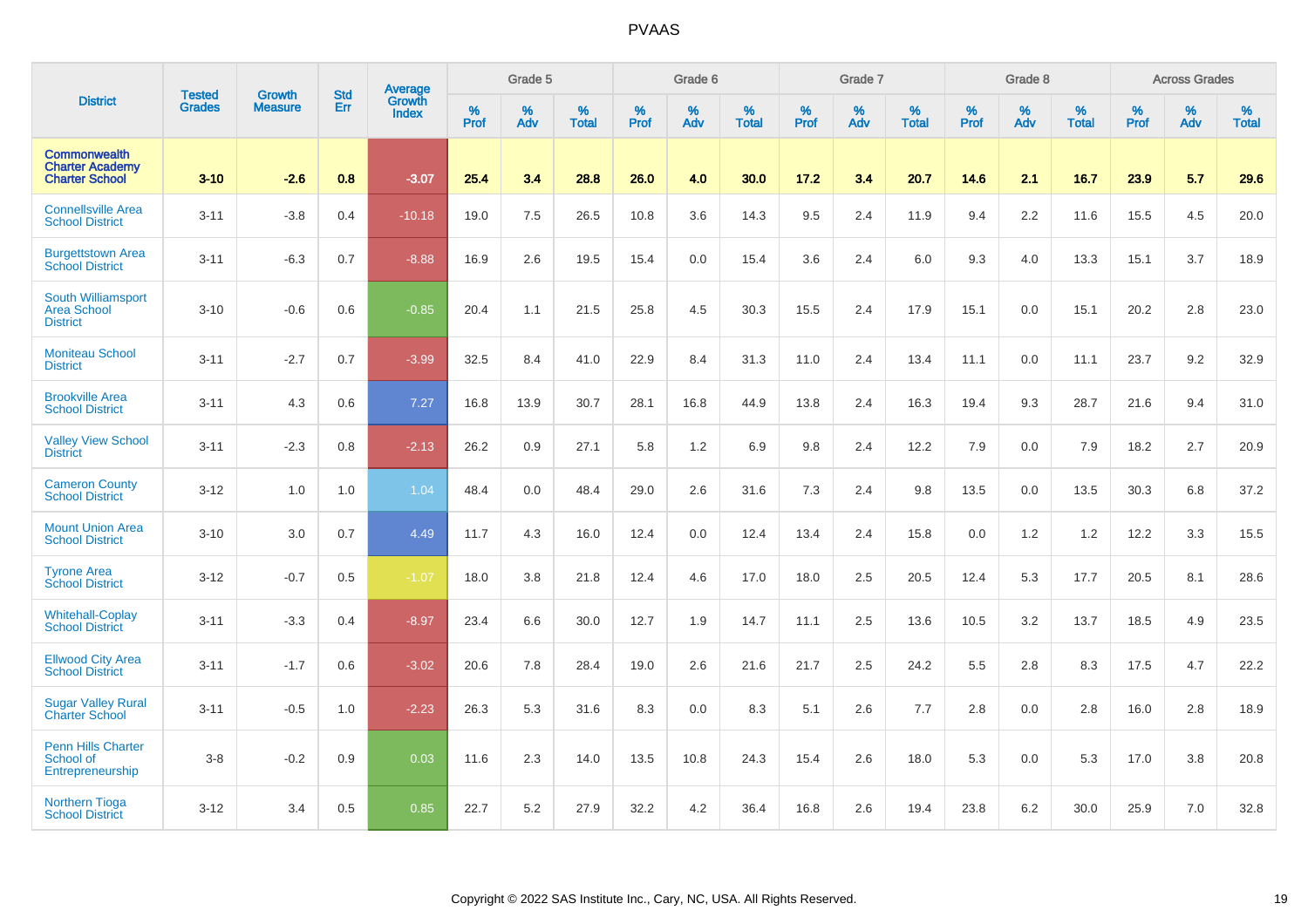|                                                                        |                                |                                 | <b>Std</b> | <b>Average</b>         |              | Grade 5  |                   |           | Grade 6  |                   |           | Grade 7  |                   |           | Grade 8  |                   |           | <b>Across Grades</b> |                   |
|------------------------------------------------------------------------|--------------------------------|---------------------------------|------------|------------------------|--------------|----------|-------------------|-----------|----------|-------------------|-----------|----------|-------------------|-----------|----------|-------------------|-----------|----------------------|-------------------|
| <b>District</b>                                                        | <b>Tested</b><br><b>Grades</b> | <b>Growth</b><br><b>Measure</b> | Err        | Growth<br><b>Index</b> | $\%$<br>Prof | %<br>Adv | %<br><b>Total</b> | %<br>Prof | %<br>Adv | %<br><b>Total</b> | %<br>Prof | %<br>Adv | %<br><b>Total</b> | %<br>Prof | %<br>Adv | %<br><b>Total</b> | %<br>Prof | %<br>Adv             | %<br><b>Total</b> |
| <b>Commonwealth</b><br><b>Charter Academy</b><br><b>Charter School</b> | $3 - 10$                       | $-2.6$                          | 0.8        | $-3.07$                | 25.4         | 3.4      | 28.8              | 26.0      | 4.0      | 30.0              | 17.2      | 3.4      | 20.7              | 14.6      | 2.1      | 16.7              | 23.9      | 5.7                  | 29.6              |
| <b>South Allegheny</b><br><b>School District</b>                       | $3 - 11$                       | $-5.4$                          | 0.9        | $-5.93$                | 25.9         | 1.7      | 27.6              | 2.0       | 2.0      | 4.1               | 7.9       | 2.6      | 10.5              | 12.5      | 2.5      | 15.0              | 16.9      | 2.7                  | 19.6              |
| <b>Ferndale Area</b><br><b>School District</b>                         | $3 - 10$                       | $-0.9$                          | 0.9        | $-0.96$                | 27.3         | 0.0      | 27.3              | 19.5      | 7.3      | 26.8              | 31.6      | 2.6      | 34.2              | 11.1      | 8.9      | 20.0              | 21.3      | 7.9                  | 29.1              |
| <b>Northern Lebanon</b><br><b>School District</b>                      | $3 - 11$                       | $-3.8$                          | 0.5        | $-7.72$                | 30.5         | 8.6      | 39.1              | 12.8      | 0.8      | 13.6              | 8.1       | 2.7      | 10.8              | 7.2       | 0.6      | 7.8               | 19.9      | 7.9                  | 27.9              |
| <b>Commodore Perry</b><br><b>School District</b>                       | $3 - 11$                       | $-5.2$                          | 1.1        | $-4.77$                | 38.7         | 9.7      | 48.4              | 9.7       | 0.0      | 9.7               | 8.1       | 2.7      | 10.8              | 20.0      | 8.0      | 28.0              | 20.6      | 7.2                  | 27.8              |
| <b>Stroudsburg Area</b><br><b>School District</b>                      | $3 - 11$                       | $-0.2$                          | 0.4        | $-2.45$                | 17.5         | 9.2      | 26.8              | 18.8      | 4.9      | 23.8              | 21.6      | 2.7      | 24.3              | 15.4      | 1.8      | 17.1              | 20.2      | 6.4                  | 26.6              |
| Southmoreland<br><b>School District</b>                                | $3 - 11$                       | $-3.6$                          | 0.6        | $-6.11$                | 12.6         | 4.2      | 16.8              | 15.6      | 3.7      | 19.3              | 11.1      | 2.8      | 13.9              | 10.5      | 1.0      | 11.4              | 17.8      | 4.1                  | 21.9              |
| <b>Albert Gallatin</b><br><b>Area School</b><br><b>District</b>        | $3 - 11$                       | $-1.4$                          | 0.5        | $-3.01$                | 19.0         | 10.2     | 29.3              | 18.6      | 1.6      | 20.2              | 12.8      | 2.8      | 15.6              | 14.8      | 2.0      | 16.8              | 17.4      | 4.9                  | 22.3              |
| <b>Mount Pleasant</b><br><b>Area School</b><br><b>District</b>         | $3 - 11$                       | $-5.7$                          | 0.5        | $-10.59$               | 18.0         | 1.6      | 19.7              | 12.8      | 2.4      | 15.2              | 12.7      | 2.8      | 15.5              | 7.4       | 0.8      | 8.3               | 18.3      | 4.3                  | 22.6              |
| <b>School Lane</b><br><b>Charter School</b>                            | $3 - 11$                       | $-4.8$                          | 0.7        | $-1.03$                | 26.9         | 7.5      | 34.3              | 11.9      | 1.7      | 13.6              | 7.0       | 2.8      | 9.9               | 18.8      | 3.1      | 21.9              | 21.0      | 6.5                  | 27.5              |
| Elizabethtown<br><b>Area School</b><br><b>District</b>                 | $3 - 12$                       | 0.2                             | 0.4        | 0.58                   | 29.9         | 22.6     | 52.6              | 22.2      | 10.9     | 33.1              | 20.8      | 2.8      | 23.7              | 20.8      | 3.3      | 24.1              | 26.7      | 14.6                 | 41.2              |
| <b>Avella Area School</b><br><b>District</b>                           | $3 - 12$                       | 1.2                             | 1.0        | 1.13                   | 17.1         | 2.4      | 19.5              | 36.4      | 6.1      | 42.4              | 17.1      | 2.9      | 20.0              | 21.4      | 10.7     | 32.1              | 22.4      | 9.4                  | 31.8              |
| <b>Woodland Hills</b><br><b>School District</b>                        | $3 - 12$                       | $-6.1$                          | 0.5        | $-11.93$               | 5.7          | 5.1      | 10.8              | 4.8       | 1.4      | 6.2               | 8.7       | 2.9      | 11.6              | 2.3       | 3.0      | 5.3               | 7.9       | 2.7                  | 10.6              |
| <b>Port Allegany</b><br><b>School District</b>                         | $3 - 11$                       | 1.7                             | 0.7        | 0.92                   | 20.0         | 5.7      | 25.7              | 7.4       | 1.5      | 8.8               | 17.4      | 2.9      | 20.3              | 13.1      | 9.8      | 23.0              | 16.8      | 5.7                  | 22.5              |
| <b>Upper Darby</b><br><b>School District</b>                           | $3 - 12$                       | $-0.4$                          | 0.3        | $-1.42$                | 12.6         | 3.0      | 15.6              | 6.9       | 0.7      | 7.6               | 5.4       | 2.9      | 8.3               | 7.5       | 1.4      | 8.8               | 10.5      | 2.2                  | 12.8              |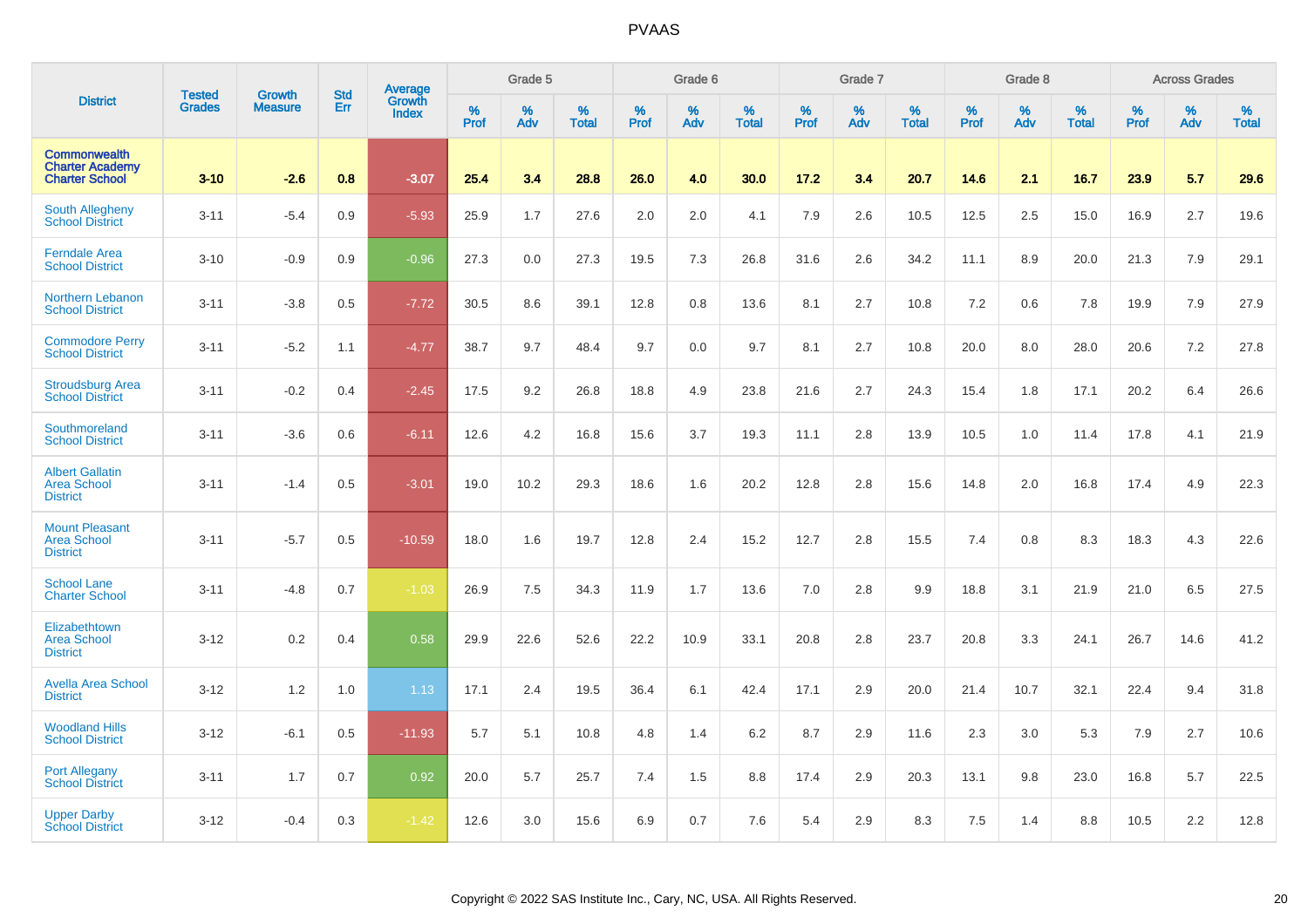|                                                                        |                                | <b>Growth</b>  | <b>Std</b> | Average                |                     | Grade 5  |                   |           | Grade 6  |                   |           | Grade 7  |                   |           | Grade 8  |                   |           | <b>Across Grades</b> |                   |
|------------------------------------------------------------------------|--------------------------------|----------------|------------|------------------------|---------------------|----------|-------------------|-----------|----------|-------------------|-----------|----------|-------------------|-----------|----------|-------------------|-----------|----------------------|-------------------|
| <b>District</b>                                                        | <b>Tested</b><br><b>Grades</b> | <b>Measure</b> | Err        | Growth<br><b>Index</b> | $\%$<br><b>Prof</b> | %<br>Adv | %<br><b>Total</b> | %<br>Prof | %<br>Adv | %<br><b>Total</b> | %<br>Prof | %<br>Adv | %<br><b>Total</b> | %<br>Prof | %<br>Adv | %<br><b>Total</b> | %<br>Prof | %<br>Adv             | %<br><b>Total</b> |
| <b>Commonwealth</b><br><b>Charter Academy</b><br><b>Charter School</b> | $3 - 10$                       | $-2.6$         | 0.8        | $-3.07$                | 25.4                | 3.4      | 28.8              | 26.0      | 4.0      | 30.0              | 17.2      | 3.4      | 20.7              | 14.6      | 2.1      | 16.7              | 23.9      | 5.7                  | 29.6              |
| <b>Western Wayne</b><br><b>School District</b>                         | $3 - 11$                       | $-2.5$         | 0.6        | $-4.89$                | 28.3                | 9.4      | 37.7              | 18.7      | 0.9      | 19.6              | 21.6      | 2.9      | 24.5              | 14.1      | 5.4      | 19.6              | 23.6      | 9.6                  | 33.2              |
| <b>Freedom Area</b><br><b>School District</b>                          | $3 - 11$                       | $-0.8$         | 0.7        | $-3.22$                | 13.6                | 3.7      | 17.3              | 21.4      | 2.4      | 23.8              | 18.6      | 2.9      | 21.6              | 10.7      | 1.3      | 12.0              | 17.8      | 3.7                  | 21.6              |
| <b>Vision Academy</b><br><b>Charter School</b>                         | $3-8$                          | 1.7            | 1.1        | $-2.66$                | 11.1                | 0.0      | 11.1              | 0.0       | 0.0      | 0.0               | 2.9       | 2.9      | 5.9               | 9.5       | 4.8      | 14.3              | 6.4       | 1.6                  | 8.0               |
| <b>New Brighton Area</b><br><b>School District</b>                     | $3 - 11$                       | $-2.4$         | 0.6        | $-3.88$                | 18.0                | 1.1      | 19.1              | 7.9       | 0.0      | 7.9               | 8.9       | 3.0      | 11.9              | 4.8       | 1.0      | 5.8               | 11.1      | 1.9                  | 13.0              |
| <b>Purchase Line</b><br><b>School District</b>                         | $3 - 12$                       | 1.0            | 0.8        | $-3.26$                | 28.8                | 7.7      | 36.5              | 6.1       | 3.0      | 9.1               | 7.5       | 3.0      | 10.4              | 5.3       | 0.0      | 5.3               | 16.1      | 3.3                  | 19.4              |
| <b>Carmichaels Area</b><br><b>School District</b>                      | $3 - 10$                       | $-5.5$         | 0.7        | $-7.62$                | 13.8                | 1.2      | 15.0              | 1.5       | 0.0      | 1.5               | 3.0       | 3.0      | 6.0               | 6.8       | 0.0      | 6.8               | 11.3      | 2.2                  | 13.4              |
| <b>East Stroudsburg</b><br>Area School<br><b>District</b>              | $3 - 11$                       | $-4.6$         | 0.5        | $-9.94$                | 19.0                | 5.3      | 24.3              | 8.8       | 1.6      | 10.4              | 9.7       | 3.0      | 12.7              | 7.7       | 1.9      | 9.7               | 16.0      | 4.5                  | 20.5              |
| <b>Wyoming Area</b><br><b>School District</b>                          | $3 - 10$                       | $-7.7$         | 0.6        | $-5.77$                | 22.1                | 8.8      | 31.0              | 4.8       | 1.0      | 5.8               | 9.3       | 3.1      | 12.4              | 7.4       | 1.8      | 9.3               | 14.1      | 4.3                  | 18.4              |
| <b>Eastern Lebanon</b><br><b>County School</b><br><b>District</b>      | $3 - 11$                       | $-3.3$         | 0.5        | $-6.92$                | 19.8                | 7.9      | 27.7              | 9.1       | 0.6      | 9.7               | 13.1      | 3.1      | 16.2              | 8.9       | 1.8      | 10.6              | 17.0      | 5.0                  | 22.0              |
| <b>Sharpsville Area</b><br><b>School District</b>                      | $3 - 11$                       | $-2.3$         | 0.8        | $-3.04$                | 29.0                | 9.7      | 38.7              | 16.4      | 1.5      | 17.9              | 21.9      | 3.1      | 25.0              | 20.0      | 7.1      | 27.1              | 27.3      | 8.8                  | 36.1              |
| <b>Propel Charter</b><br>School - East                                 | $3-8$                          | $-4.2$         | 1.0        | $-4.26$                | 2.5                 | 0.0      | 2.5               | 11.4      | 0.0      | 11.4              | 9.4       | 3.1      | 12.5              | 0.0       | 0.0      | 0.0               | 9.4       | 0.5                  | 9.9               |
| <b>Cranberry Area</b><br><b>School District</b>                        | $3 - 12$                       | 0.9            | 0.7        | 1.27                   | 27.3                | 10.4     | 37.7              | 26.0      | 2.1      | 28.1              | 14.7      | 3.2      | 17.9              | 18.7      | 2.7      | 21.3              | 22.6      | 3.9                  | 26.5              |
| Philipsburg-<br>Osceola Area<br><b>School District</b>                 | $3 - 11$                       | $-4.9$         | 0.6        | $-8.59$                | 35.5                | 10.5     | 46.0              | 27.8      | 7.4      | 35.2              | 23.0      | 3.2      | 26.2              | 15.6      | 5.2      | 20.8              | 27.5      | 12.4                 | 40.0              |
| <b>Pittston Area</b><br><b>School District</b>                         | $3 - 11$                       | $-8.4$         | 0.8        | $-11.15$               | 5.7                 | 0.0      | 5.7               | 4.2       | 0.0      | 4.2               | 4.8       | 3.2      | 7.9               | 7.1       | 1.8      | 8.9               | 10.7      | 3.8                  | 14.4              |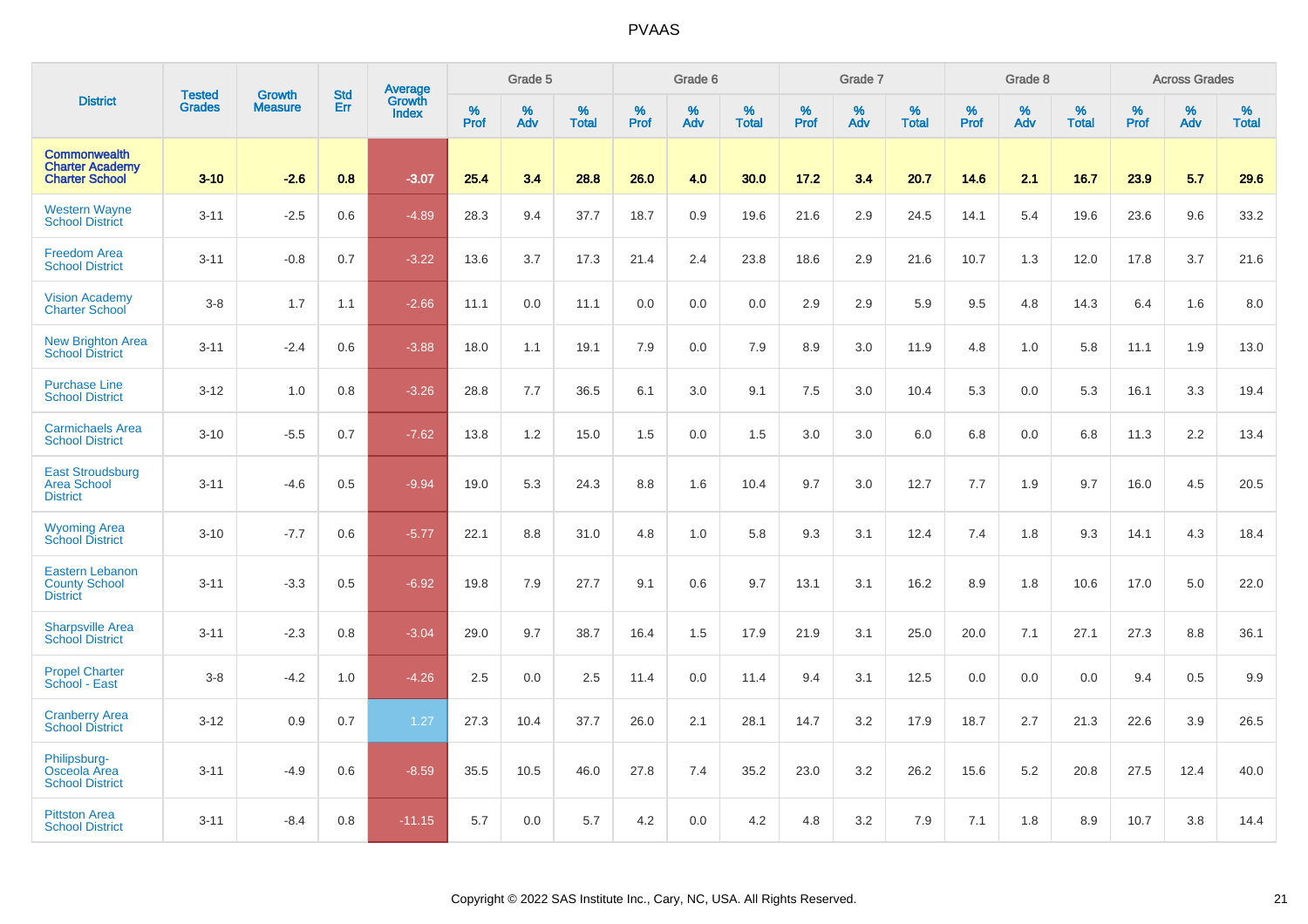|                                                                        |                                |                                 | <b>Std</b> | <b>Average</b><br>Growth |                  | Grade 5  |                   |           | Grade 6  |                   |                  | Grade 7  |                   |                  | Grade 8  |                   |                  | <b>Across Grades</b> |                   |
|------------------------------------------------------------------------|--------------------------------|---------------------------------|------------|--------------------------|------------------|----------|-------------------|-----------|----------|-------------------|------------------|----------|-------------------|------------------|----------|-------------------|------------------|----------------------|-------------------|
| <b>District</b>                                                        | <b>Tested</b><br><b>Grades</b> | <b>Growth</b><br><b>Measure</b> | Err        | <b>Index</b>             | %<br><b>Prof</b> | %<br>Adv | %<br><b>Total</b> | %<br>Prof | %<br>Adv | %<br><b>Total</b> | %<br><b>Prof</b> | %<br>Adv | %<br><b>Total</b> | %<br><b>Prof</b> | %<br>Adv | %<br><b>Total</b> | %<br><b>Prof</b> | %<br>Adv             | %<br><b>Total</b> |
| <b>Commonwealth</b><br><b>Charter Academy</b><br><b>Charter School</b> | $3 - 10$                       | $-2.6$                          | 0.8        | $-3.07$                  | 25.4             | 3.4      | 28.8              | 26.0      | 4.0      | 30.0              | 17.2             | 3.4      | 20.7              | 14.6             | 2.1      | 16.7              | 23.9             | 5.7                  | 29.6              |
| <b>Governor Mifflin</b><br><b>School District</b>                      | $3 - 11$                       | $-1.6$                          | 0.4        | $-3.91$                  | 20.4             | 9.3      | 29.6              | 18.8      | 4.8      | 23.6              | 20.6             | 3.2      | 23.7              | 11.2             | 2.2      | 13.4              | 20.0             | 7.5                  | 27.4              |
| <b>Blue Ridge School</b><br><b>District</b>                            | $3 - 11$                       | $-1.1$                          | 0.7        | $-3.34$                  | 23.3             | 5.5      | 28.8              | 14.9      | 0.0      | 14.9              | 25.8             | 3.2      | 29.0              | 12.9             | 4.3      | 17.1              | 23.5             | 4.1                  | 27.7              |
| <b>Tussey Mountain</b><br><b>School District</b>                       | $3 - 12$                       | 0.2                             | 0.7        | 0.24                     | 20.7             | 1.7      | 22.4              | 12.4      | 0.0      | 12.4              | 11.3             | 3.2      | 14.5              | 12.5             | 1.4      | 13.9              | 16.3             | 5.5                  | 21.8              |
| <b>Berwick Area</b><br><b>School District</b>                          | $3 - 11$                       | $-3.7$                          | 0.5        | $-5.58$                  | 17.8             | 6.3      | 24.1              | 18.3      | 3.0      | 21.3              | 16.8             | 3.2      | 20.0              | 12.0             | 2.0      | 14.0              | 20.4             | 9.0                  | 29.4              |
| <b>Keystone Central</b><br><b>School District</b>                      | $3 - 11$                       | 1.5                             | 0.4        | 3.96                     | 18.6             | 8.5      | 27.1              | 20.9      | 8.6      | 29.5              | 10.9             | 3.3      | 14.1              | 10.5             | 2.2      | 12.6              | 19.2             | 8.0                  | 27.2              |
| <b>New Foundations</b><br><b>Charter School</b>                        | $3 - 11$                       | $-1.5$                          | 0.7        | $-2.10$                  | 18.5             | 5.6      | 24.1              | 6.4       | 0.0      | 6.4               | 21.3             | 3.3      | 24.6              | 13.1             | 2.4      | 15.5              | 17.1             | 2.9                  | 20.0              |
| <b>Riverview School</b><br><b>District</b>                             | $3 - 11$                       | $-6.6$                          | 0.8        | $-0.07$                  | 28.8             | 5.8      | 34.6              | 29.9      | 9.1      | 39.0              | 21.7             | 3.3      | 25.0              | 12.7             | 5.1      | 17.7              | 25.8             | 15.0                 | 40.8              |
| <b>Interboro School</b><br><b>District</b>                             | $3 - 12$                       | $-3.0$                          | 0.4        | $-1.90$                  | 13.5             | 2.2      | 15.8              | 11.8      | 2.4      | 14.2              | 14.4             | 3.4      | 17.8              | 10.7             | 2.1      | 12.8              | 16.4             | 3.1                  | 19.6              |
| Shenandoah<br><b>Valley School</b><br><b>District</b>                  | $3 - 11$                       | $-5.1$                          | 0.8        | $-3.49$                  | 11.9             | 3.0      | 14.9              | 19.6      | 2.0      | 21.6              | 1.7              | 3.4      | 5.1               | 3.6              | 0.0      | 3.6               | 12.0             | 3.5                  | 15.5              |
| <b>Benton Area</b><br><b>School District</b>                           | $3 - 10$                       | $-0.9$                          | 0.9        | $-0.98$                  | 24.6             | 11.5     | 36.1              | 17.4      | 4.4      | 21.7              | 13.6             | 3.4      | 17.0              | 10.3             | 2.6      | 12.8              | 21.6             | 7.1                  | 28.7              |
| <b>Elk Lake School</b><br><b>District</b>                              | $3 - 11$                       | 1.9                             | 0.7        | 2.92                     | 17.5             | 3.8      | 21.2              | 35.8      | 12.6     | 48.4              | 11.4             | 3.4      | 14.8              | 8.5              | 4.9      | 13.4              | 21.4             | 7.2                  | 28.5              |
| <b>Pittsburgh School</b><br><b>District</b>                            | $3 - 11$                       | $-4.7$                          | 0.2        | $-25.88$                 | 9.1              | 3.8      | 13.0              | 9.4       | 2.2      | 11.5              | 9.3              | 3.4      | 12.7              | 6.4              | 2.4      | 8.8               | 10.0             | 3.5                  | 13.5              |
| <b>Commonwealth</b><br><b>Charter Academy</b><br><b>Charter School</b> | $3 - 10$                       | $-2.6$                          | 0.8        | $-3.07$                  | 25.4             | 3.4      | 28.8              | 26.0      | 4.0      | 30.0              | 17.2             | 3.4      | 20.7              | 14.6             | 2.1      | 16.7              | 23.9             | 5.7                  | 29.6              |
| Young Scholars Of<br>Western<br>Pennsylvania<br><b>Charter School</b>  | $3-8$                          | $-0.4$                          | 1.1        | $-0.24$                  | 6.7              | 6.7      | 13.3              | 5.9       | 5.9      | 11.8              | 20.7             | 3.4      | 24.1              | 8.7              | 0.0      | 8.7               | 12.3             | 4.8                  | 17.1              |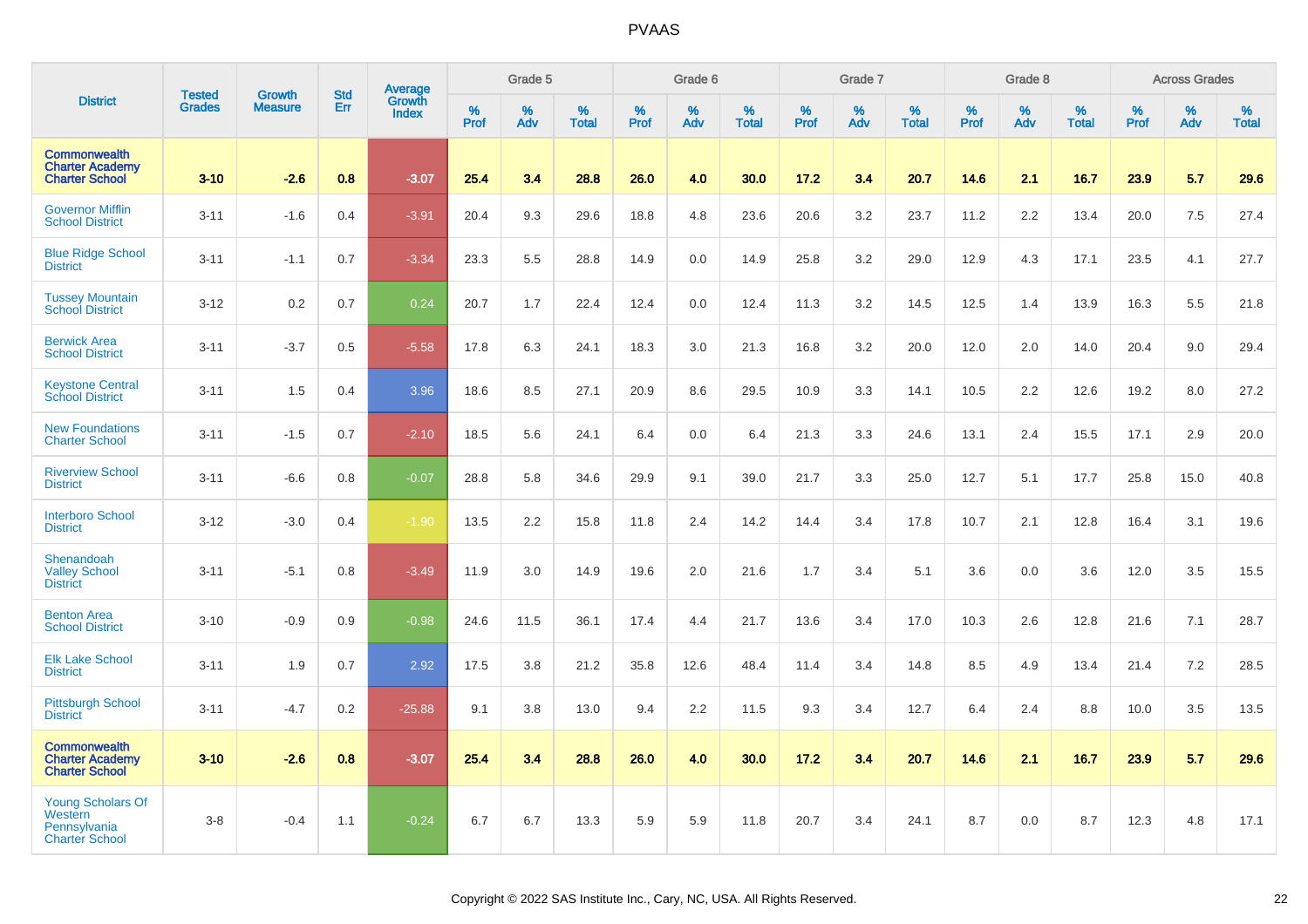|                                                                        |                                |                                 | <b>Std</b> |                                          |              | Grade 5  |                   |           | Grade 6  |                   |           | Grade 7  |                   |           | Grade 8  |                   |           | <b>Across Grades</b> |                   |
|------------------------------------------------------------------------|--------------------------------|---------------------------------|------------|------------------------------------------|--------------|----------|-------------------|-----------|----------|-------------------|-----------|----------|-------------------|-----------|----------|-------------------|-----------|----------------------|-------------------|
| <b>District</b>                                                        | <b>Tested</b><br><b>Grades</b> | <b>Growth</b><br><b>Measure</b> | Err        | <b>Average</b><br>Growth<br><b>Index</b> | $\%$<br>Prof | %<br>Adv | %<br><b>Total</b> | %<br>Prof | %<br>Adv | %<br><b>Total</b> | %<br>Prof | %<br>Adv | %<br><b>Total</b> | %<br>Prof | %<br>Adv | %<br><b>Total</b> | %<br>Prof | %<br>Adv             | %<br><b>Total</b> |
| <b>Commonwealth</b><br><b>Charter Academy</b><br><b>Charter School</b> | $3 - 10$                       | $-2.6$                          | 0.8        | $-3.07$                                  | 25.4         | 3.4      | 28.8              | 26.0      | 4.0      | 30.0              | 17.2      | 3.4      | 20.7              | 14.6      | 2.1      | 16.7              | 23.9      | 5.7                  | 29.6              |
| <b>Jamestown Area</b><br><b>School District</b>                        | $3 - 11$                       | 0.7                             | 1.2        | 0.63                                     | 18.4         | 10.5     | 29.0              | 16.7      | 0.0      | 16.7              | 24.1      | 3.4      | 27.6              | 19.0      | 0.0      | 19.0              | 18.3      | 6.1                  | 24.4              |
| <b>Karns City Area</b><br><b>School District</b>                       | $3 - 11$                       | 3.6                             | 0.6        | 5.98                                     | 23.6         | 9.0      | 32.6              | 29.6      | 1.1      | 30.7              | 22.4      | 3.4      | 25.9              | 16.8      | 3.7      | 20.6              | 24.0      | 3.2                  | 27.2              |
| Pennsylvania<br><b>Cyber Charter</b><br>School                         | $3 - 11$                       | 1.9                             | 0.5        | 3.93                                     | 14.1         | 4.9      | 19.0              | 10.8      | 3.4      | 14.2              | 11.7      | 3.5      | 15.2              | 6.5       | 1.6      | 8.1               | 12.6      | 4.4                  | 17.1              |
| <b>Union Area School</b><br><b>District</b>                            | $3 - 11$                       | $-0.6$                          | 0.9        | $-0.72$                                  | 40.0         | 12.5     | 52.5              | 32.8      | 5.2      | 37.9              | 26.3      | 3.5      | 29.8              | 17.8      | 0.0      | 17.8              | 30.2      | 7.4                  | 37.6              |
| Pocono Mountain<br><b>School District</b>                              | $3 - 12$                       | $-3.0$                          | 0.6        | $-2.94$                                  | 23.9         | 8.1      | 32.0              | 12.4      | 4.3      | 16.7              | 10.6      | 3.5      | 14.2              | 7.8       | 2.9      | 10.8              | 18.3      | 6.6                  | 24.9              |
| <b>Pleasant Valley</b><br><b>School District</b>                       | $3 - 11$                       | $-2.3$                          | 0.4        | $-1.50$                                  | 20.4         | 6.2      | 26.6              | 17.4      | 2.3      | 19.7              | 23.2      | 3.5      | 26.8              | 8.3       | 3.2      | 11.5              | 20.4      | 5.0                  | 25.4              |
| <b>Eastern Lancaster</b><br><b>County School</b><br><b>District</b>    | $3 - 12$                       | 1.1                             | 0.4        | 2.40                                     | 23.8         | 8.3      | 32.0              | 14.7      | 3.1      | 17.8              | 15.7      | 3.6      | 19.3              | 16.7      | 5.9      | 22.6              | 21.1      | 6.7                  | 27.8              |
| <b>Franklin Towne</b><br>Charter<br><b>Elementary School</b>           | $3-8$                          | $-6.2$                          | 1.2        | $-2.39$                                  | 24.1         | 10.3     | 34.5              | 18.5      | 14.8     | 33.3              | 14.3      | 3.6      | 17.9              | 4.6       | 0.0      | 4.6               | 24.3      | 9.6                  | 33.9              |
| <b>Sayre Area School</b><br><b>District</b>                            | $3 - 11$                       | 1.9                             | 0.7        | $-0.13$                                  | 21.3         | 6.6      | 27.9              | 36.2      | 5.0      | 41.2              | 21.4      | 3.6      | 25.0              | 13.4      | 0.0      | 13.4              | 25.9      | 6.1                  | 32.0              |
| <b>Carbondale Area</b><br><b>School District</b>                       | $3 - 10$                       | 1.1                             | 0.6        | 3.33                                     | 10.3         | 1.2      | 11.5              | 4.2       | 0.0      | 4.2               | 4.8       | 3.6      | 8.4               | 13.9      | 0.0      | 13.9              | 9.4       | 0.8                  | 10.1              |
| <b>Mount Carmel</b><br><b>Area School</b><br><b>District</b>           | $3 - 11$                       | 0.2                             | 0.6        | 0.27                                     | 10.8         | 2.7      | 13.5              | 12.5      | 7.1      | 19.6              | 13.6      | 3.6      | 17.3              | 8.8       | 2.6      | 11.5              | 12.2      | 4.5                  | 16.7              |
| Jefferson-Morgan<br><b>School District</b>                             | $3 - 10$                       | $-0.4$                          | 0.8        | $-0.51$                                  | 7.1          | 1.4      | 8.6               | 23.6      | 0.0      | 23.6              | 10.9      | 3.6      | 14.6              | 24.4      | 2.2      | 26.7              | 17.1      | 4.8                  | 21.9              |
| <b>Crawford Central</b><br><b>School District</b>                      | $3 - 11$                       | 1.9                             | 0.4        | 4.77                                     | 24.2         | 7.9      | 32.1              | 15.7      | 3.8      | 19.6              | 16.7      | 3.7      | 20.4              | 9.0       | 2.6      | 11.6              | 18.4      | 5.5                  | 23.8              |
| Insight PA Cyber<br><b>Charter School</b>                              | $3 - 11$                       | $-6.7$                          | 1.5        | $-2.45$                                  | 5.6          | 11.1     | 16.7              | 0.0       | 0.0      | 0.0               | 3.7       | 3.7      | 7.4               | 11.1      | 3.7      | 14.8              | 9.0       | 3.7                  | 12.7              |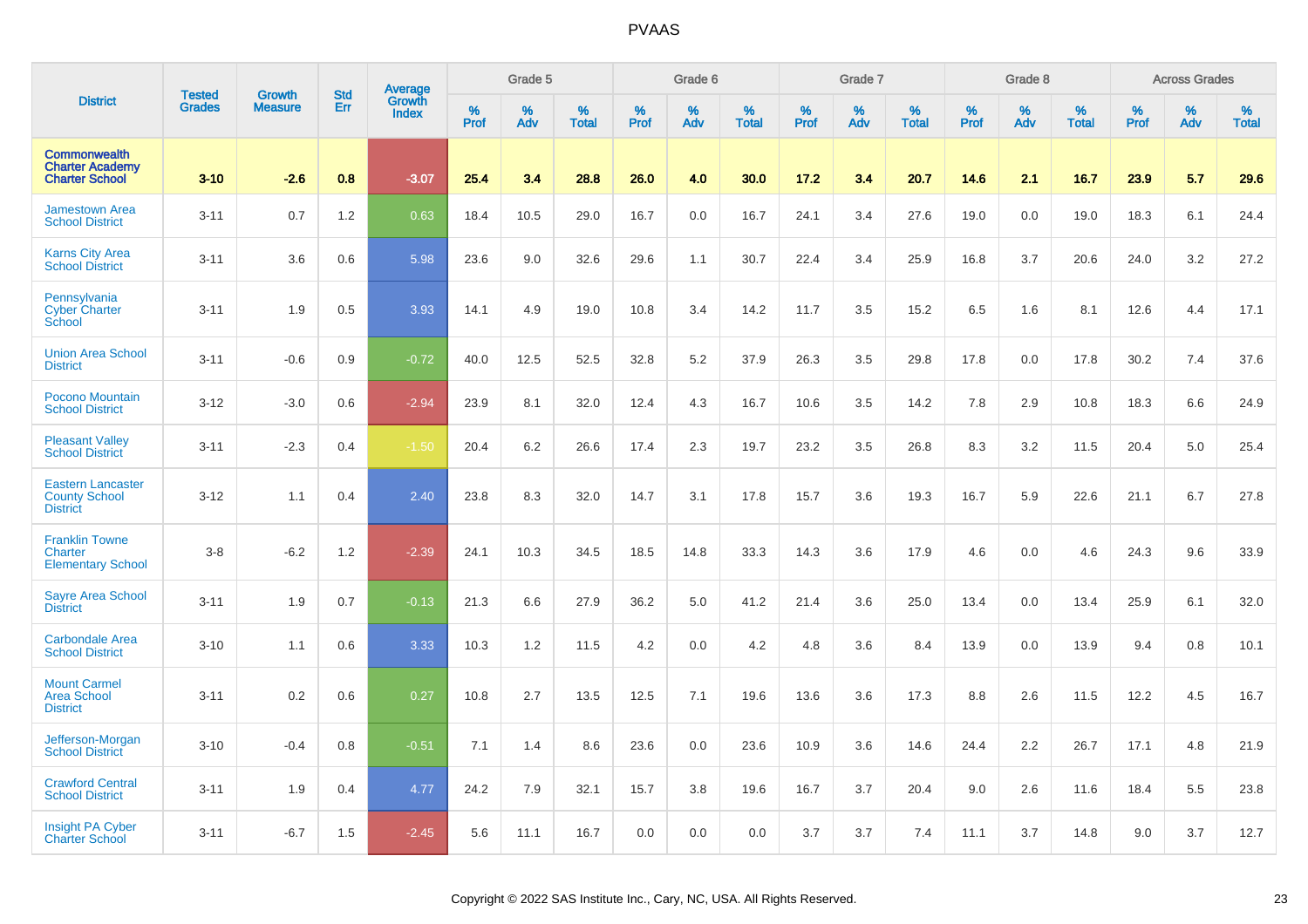|                                                                        |                                |                                 | <b>Std</b> |                                   |                     | Grade 5  |                   |              | Grade 6  |                   |              | Grade 7  |                   |           | Grade 8  |                   |           | <b>Across Grades</b> |                   |
|------------------------------------------------------------------------|--------------------------------|---------------------------------|------------|-----------------------------------|---------------------|----------|-------------------|--------------|----------|-------------------|--------------|----------|-------------------|-----------|----------|-------------------|-----------|----------------------|-------------------|
| <b>District</b>                                                        | <b>Tested</b><br><b>Grades</b> | <b>Growth</b><br><b>Measure</b> | Err        | Average<br>Growth<br><b>Index</b> | $\%$<br><b>Prof</b> | %<br>Adv | %<br><b>Total</b> | $\%$<br>Prof | %<br>Adv | %<br><b>Total</b> | $\%$<br>Prof | %<br>Adv | %<br><b>Total</b> | %<br>Prof | %<br>Adv | %<br><b>Total</b> | %<br>Prof | %<br>Adv             | %<br><b>Total</b> |
| <b>Commonwealth</b><br><b>Charter Academy</b><br><b>Charter School</b> | $3 - 10$                       | $-2.6$                          | 0.8        | $-3.07$                           | 25.4                | 3.4      | 28.8              | 26.0         | 4.0      | 30.0              | 17.2         | 3.4      | 20.7              | 14.6      | 2.1      | 16.7              | 23.9      | 5.7                  | 29.6              |
| <b>Wilson Area</b><br><b>School District</b>                           | $3 - 11$                       | $-11.7$                         | 0.5        | $-22.42$                          | 17.1                | 5.9      | 23.0              | 16.4         | 5.7      | 22.1              | 14.4         | 3.8      | 18.1              | 6.7       | 3.0      | 9.7               | 17.4      | 6.4                  | 23.7              |
| <b>Charleroi School</b><br><b>District</b>                             | $3 - 11$                       | $-4.8$                          | 0.6        | $-7.70$                           | 10.8                | 1.0      | 11.8              | 13.1         | 0.0      | 13.1              | 8.5          | 3.8      | 12.3              | 11.6      | 1.0      | 12.6              | 12.5      | 2.4                  | 14.9              |
| <b>Conewago Valley</b><br><b>School District</b>                       | $3 - 12$                       | 1.2                             | 0.4        | 3.28                              | 26.3                | 8.6      | 35.0              | 29.9         | 10.6     | 40.5              | 19.9         | 3.8      | 23.6              | 17.4      | 1.1      | 18.4              | 25.3      | 8.6                  | 33.9              |
| <b>Reach Cyber</b><br><b>Charter School</b>                            | $3 - 11$                       | $-2.4$                          | 0.9        | $-2.71$                           | 19.4                | 9.7      | 29.0              | 9.1          | 0.0      | 9.1               | 17.0         | 3.8      | 20.8              | 17.5      | 5.3      | 22.8              | 21.3      | 4.7                  | 26.0              |
| <b>Hamburg Area</b><br><b>School District</b>                          | $3 - 11$                       | $-0.0$                          | 0.5        | $-0.00$                           | 29.1                | 6.4      | 35.5              | 28.4         | 2.4      | 30.7              | 10.1         | 3.8      | 13.8              | 9.9       | 2.1      | 12.1              | 20.9      | 6.6                  | 27.5              |
| <b>Phoenixville Area</b><br><b>School District</b>                     | $3 - 11$                       | $-3.6$                          | 0.4        | $-8.80$                           | 37.1                | 16.7     | 53.8              | 17.6         | 8.6      | 26.1              | 18.6         | 3.8      | 22.5              | 13.4      | 3.6      | 17.0              | 25.5      | 11.8                 | 37.3              |
| <b>Carlynton School</b><br><b>District</b>                             | $3 - 11$                       | $-1.3$                          | 0.7        | $-1.90$                           | 16.3                | 10.9     | 27.2              | 35.7         | 7.1      | 42.9              | 9.5          | 3.8      | 13.3              | 11.7      | 0.0      | 11.7              | 20.9      | 6.7                  | 27.6              |
| <b>Mifflin County</b><br><b>School District</b>                        | $3 - 11$                       | 1.8                             | 0.3        | 0.89                              | 26.6                | 10.4     | 37.0              | 13.8         | 4.6      | 18.4              | 10.3         | 3.8      | 14.1              | 10.7      | 1.5      | 12.2              | 17.7      | 5.5                  | 23.2              |
| <b>Greensburg Salem</b><br><b>School District</b>                      | $3 - 11$                       | $-3.8$                          | 0.5        | $-8.11$                           | 31.1                | 7.9      | 39.0              | 12.0         | 1.2      | 13.2              | 16.5         | 3.8      | 20.3              | 17.6      | 4.6      | 22.2              | 20.7      | 7.4                  | 28.2              |
| <b>Berlin</b><br><b>Brothersvalley</b><br><b>School District</b>       | $3 - 11$                       | 2.2                             | 0.8        | 2.66                              | 34.0                | 15.1     | 49.1              | 21.2         | 3.0      | 24.2              | 30.8         | 3.8      | 34.6              | 18.8      | 8.3      | 27.1              | 25.8      | 10.8                 | 36.6              |
| <b>North Schuylkill</b><br><b>School District</b>                      | $3 - 11$                       | 0.5                             | 0.5        | $-2.13$                           | 8.2                 | 3.0      | 11.2              | 4.8          | 0.8      | 5.6               | 5.8          | 3.9      | 9.7               | 11.8      | 6.7      | 18.5              | 12.1      | 4.1                  | 16.1              |
| <b>MaST Community</b><br><b>Charter School</b>                         | $3 - 10$                       | $-8.7$                          | 0.6        | $-15.16$                          | 30.0                | 3.0      | 33.0              | 20.0         | 3.8      | 23.8              | 24.3         | 3.9      | 28.2              | 17.5      | 1.9      | 19.4              | 23.1      | 3.6                  | 26.7              |
| <b>Halifax Area</b><br><b>School District</b>                          | $3 - 11$                       | 0.1                             | 0.7        | $-1.68$                           | 26.8                | 14.1     | 40.8              | 18.5         | 3.7      | 22.2              | 9.1          | 3.9      | 13.0              | 5.3       | 1.3      | 6.6               | 17.3      | 7.4                  | 24.8              |
| <b>Union City Area</b><br><b>School District</b>                       | $3 - 12$                       | 0.2                             | 0.7        | 0.30                              | 18.8                | 8.7      | 27.5              | 19.4         | 11.3     | 30.6              | 23.4         | 3.9      | 27.3              | 10.1      | 5.6      | 15.7              | 21.6      | 9.8                  | 31.4              |
| <b>Titusville Area</b><br><b>School District</b>                       | $3 - 11$                       | $-1.7$                          | 0.5        | $-3.31$                           | 28.5                | 13.8     | 42.3              | 18.9         | 4.2      | 23.1              | 18.0         | 3.9      | 21.9              | 8.0       | 3.6      | 11.6              | 21.8      | 10.0                 | 31.8              |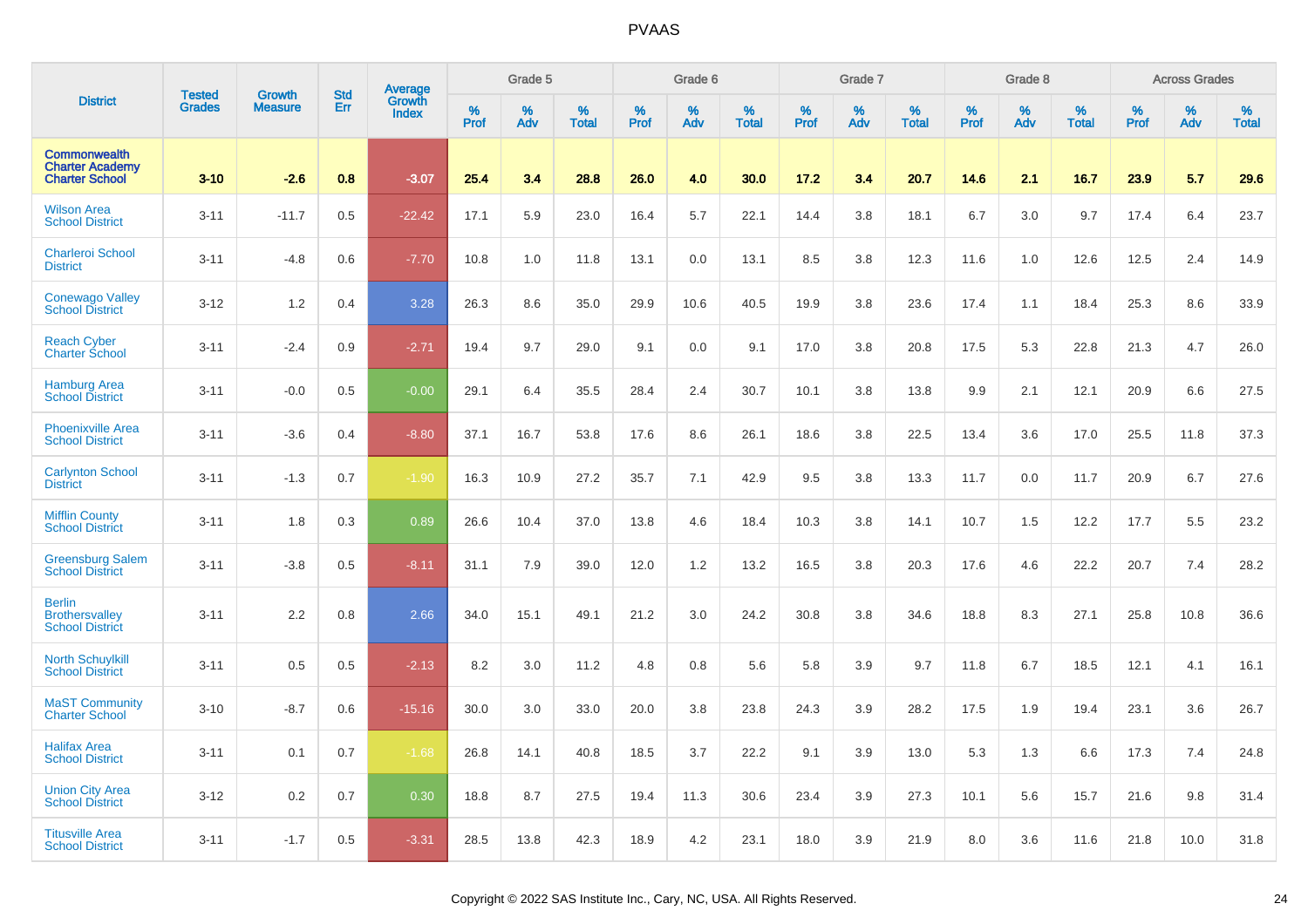|                                                                        |                                | <b>Growth</b>  | <b>Std</b> | Average         |                     | Grade 5  |                   |           | Grade 6  |                   |              | Grade 7  |                   |              | Grade 8  |                   |              | <b>Across Grades</b> |                   |
|------------------------------------------------------------------------|--------------------------------|----------------|------------|-----------------|---------------------|----------|-------------------|-----------|----------|-------------------|--------------|----------|-------------------|--------------|----------|-------------------|--------------|----------------------|-------------------|
| <b>District</b>                                                        | <b>Tested</b><br><b>Grades</b> | <b>Measure</b> | Err        | Growth<br>Index | $\%$<br><b>Prof</b> | %<br>Adv | %<br><b>Total</b> | %<br>Prof | %<br>Adv | %<br><b>Total</b> | $\%$<br>Prof | %<br>Adv | %<br><b>Total</b> | $\%$<br>Prof | %<br>Adv | %<br><b>Total</b> | $\%$<br>Prof | $\%$<br>Adv          | %<br><b>Total</b> |
| <b>Commonwealth</b><br><b>Charter Academy</b><br><b>Charter School</b> | $3 - 10$                       | $-2.6$         | 0.8        | $-3.07$         | 25.4                | 3.4      | 28.8              | 26.0      | 4.0      | 30.0              | 17.2         | 3.4      | 20.7              | 14.6         | 2.1      | 16.7              | 23.9         | 5.7                  | 29.6              |
| <b>Wilmington Area</b><br><b>School District</b>                       | $3 - 11$                       | $-0.8$         | 0.8        | $-0.96$         | 36.8                | 10.5     | 47.4              | 12.7      | 1.6      | 14.3              | 29.4         | 3.9      | 33.3              | 13.6         | 3.4      | 17.0              | 26.8         | 7.9                  | 34.7              |
| <b>Bloomsburg Area</b><br><b>School District</b>                       | $3 - 10$                       | 1.2            | 0.6        | $-0.92$         | 25.0                | 13.0     | 38.0              | 16.7      | 3.3      | 20.0              | 14.7         | 3.9      | 18.6              | 16.8         | 9.9      | 26.7              | 21.5         | 8.7                  | 30.2              |
| <b>South Eastern</b><br><b>School District</b>                         | $3 - 11$                       | 1.8            | 0.5        | $-1.32$         | 21.6                | 15.9     | 37.5              | 25.4      | 14.4     | 39.9              | 20.8         | 3.9      | 24.7              | 20.4         | 5.2      | 25.6              | 26.2         | 11.6                 | 37.7              |
| <b>Laurel Highlands</b><br><b>School District</b>                      | $3 - 11$                       | $-4.3$         | 0.5        | $-8.68$         | 13.3                | 5.7      | 19.0              | 9.7       | 7.1      | 16.8              | 11.0         | 3.9      | 15.0              | 12.6         | 4.8      | 17.5              | 17.1         | 7.0                  | 24.1              |
| <b>Spring Cove</b><br><b>School District</b>                           | $3 - 11$                       | 0.9            | 0.5        | 1.67            | 18.5                | 8.4      | 26.9              | 15.1      | 4.8      | 19.8              | 11.0         | 3.9      | 15.0              | 12.7         | 4.0      | 16.7              | 20.0         | 7.4                  | 27.4              |
| <b>Cocalico School</b><br><b>District</b>                              | $3 - 11$                       | 2.0            | 0.4        | 4.68            | 27.4                | 17.4     | 44.8              | 25.2      | 17.5     | 42.7              | 27.3         | 4.0      | 31.3              | 22.2         | 6.2      | 28.4              | 28.3         | 12.1                 | 40.4              |
| Southeastern<br><b>Greene School</b><br><b>District</b>                | $3 - 10$                       | $-11.8$        | 1.0        | $-11.73$        | 34.5                | 13.8     | 48.3              | 32.4      | 2.9      | 35.3              | 8.2          | 4.1      | 12.2              | 25.6         | 2.3      | 27.9              | 26.6         | 12.9                 | 39.5              |
| <b>Pottsgrove School</b><br><b>District</b>                            | $3 - 11$                       | $-3.5$         | 0.4        | $-4.34$         | 27.2                | 6.5      | 33.7              | 10.2      | 5.4      | 15.6              | 21.6         | 4.1      | 25.7              | 9.8          | 1.6      | 11.4              | 19.2         | 4.4                  | 23.5              |
| <b>Western Beaver</b><br><b>County School</b><br><b>District</b>       | $3 - 11$                       | 3.4            | 1.1        | 5.38            | 12.5                | 12.5     | 25.0              | 32.6      | 11.6     | 44.2              | 29.2         | 4.2      | 33.3              | 27.8         | 2.8      | 30.6              | 26.5         | 9.8                  | 36.3              |
| <b>Franklin Area</b><br><b>School District</b>                         | $3 - 11$                       | 0.9            | 0.5        | 1.73            | 22.0                | 7.1      | 29.1              | 25.8      | 3.1      | 28.9              | 10.1         | 4.2      | 14.3              | 8.2          | 0.7      | 8.9               | 19.0         | 4.3                  | 23.2              |
| <b>Schuylkill Haven</b><br>Area School<br><b>District</b>              | $3 - 11$                       | $-3.0$         | 0.7        | $-1.45$         | 11.9                | 1.2      | 13.1              | 4.9       | 1.2      | 6.2               | 20.0         | 4.2      | 24.2              | 5.8          | 0.0      | 5.8               | 17.6         | 5.5                  | 23.1              |
| <b>Chestnut Ridge</b><br><b>School District</b>                        | $3 - 12$                       | 4.2            | 0.6        | 6.77            | 30.4                | 6.5      | 37.0              | 22.2      | 3.7      | 25.9              | 36.8         | 4.2      | 41.0              | 18.4         | 10.2     | 28.6              | 26.7         | 9.7                  | 36.4              |
| <b>Ephrata Area</b><br><b>School District</b>                          | $3 - 11$                       | 0.9            | 0.4        | 2.40            | 34.6                | 12.9     | 47.5              | 24.8      | 8.0      | 32.8              | 18.0         | 4.2      | 22.2              | 18.9         | 4.3      | 23.1              | 25.6         | 12.5                 | 38.1              |
| <b>Gateway School</b><br><b>District</b>                               | $3 - 11$                       | $-4.4$         | 0.4        | $-10.58$        | 15.3                | 7.4      | 22.7              | 16.5      | 7.1      | 23.6              | 14.6         | 4.2      | 18.8              | 16.2         | 6.9      | 23.2              | 21.5         | 9.7                  | 31.2              |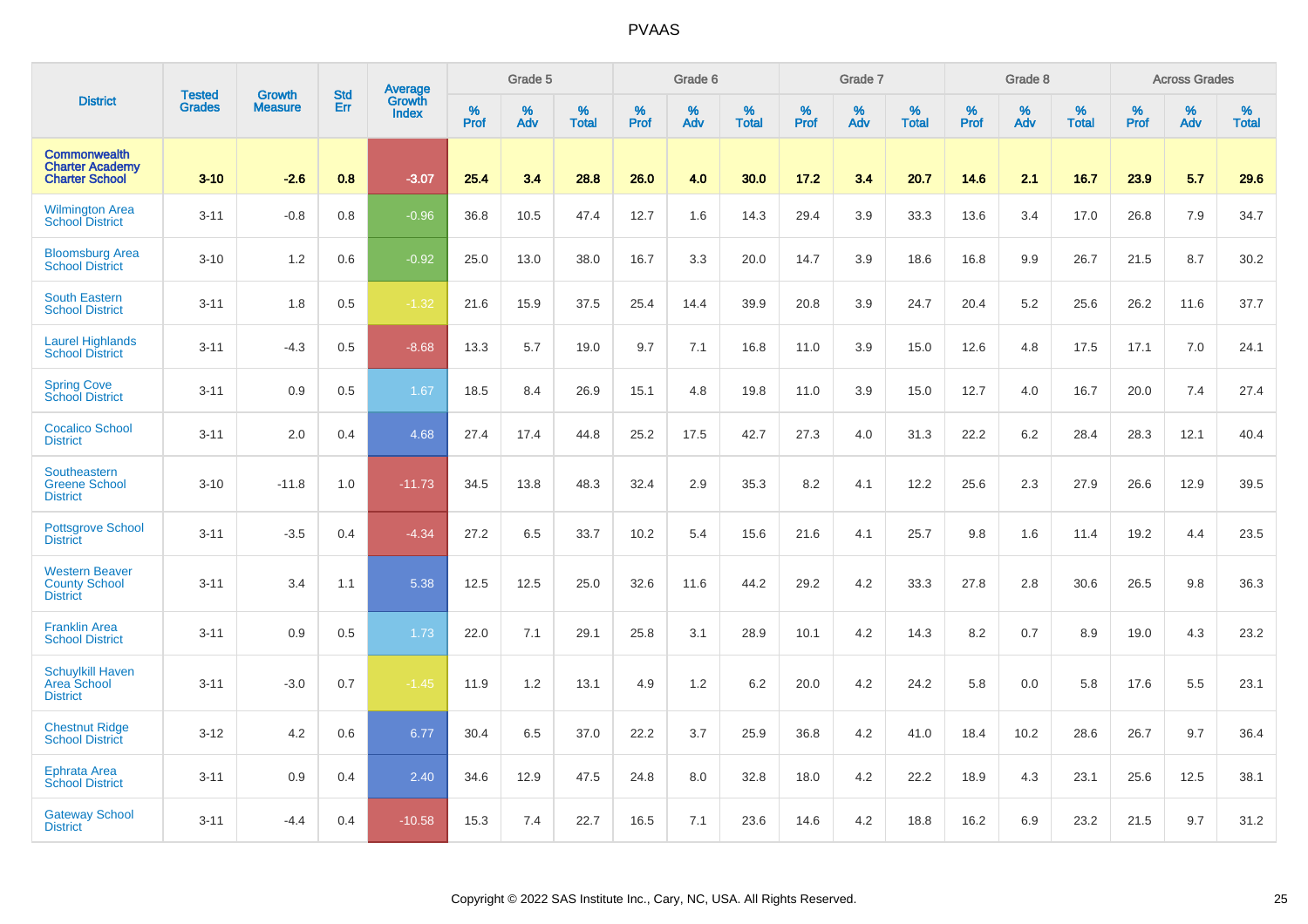|                                                                        |                                |                                 | <b>Std</b> | Average                |           | Grade 5  |                   |           | Grade 6  |                   |              | Grade 7  |                   |           | Grade 8  |                   |           | <b>Across Grades</b> |                   |
|------------------------------------------------------------------------|--------------------------------|---------------------------------|------------|------------------------|-----------|----------|-------------------|-----------|----------|-------------------|--------------|----------|-------------------|-----------|----------|-------------------|-----------|----------------------|-------------------|
| <b>District</b>                                                        | <b>Tested</b><br><b>Grades</b> | <b>Growth</b><br><b>Measure</b> | Err        | Growth<br><b>Index</b> | %<br>Prof | %<br>Adv | %<br><b>Total</b> | %<br>Prof | %<br>Adv | %<br><b>Total</b> | $\%$<br>Prof | %<br>Adv | %<br><b>Total</b> | %<br>Prof | %<br>Adv | %<br><b>Total</b> | %<br>Prof | %<br>Adv             | %<br><b>Total</b> |
| <b>Commonwealth</b><br><b>Charter Academy</b><br><b>Charter School</b> | $3 - 10$                       | $-2.6$                          | 0.8        | $-3.07$                | 25.4      | 3.4      | 28.8              | 26.0      | 4.0      | 30.0              | 17.2         | 3.4      | 20.7              | 14.6      | 2.1      | 16.7              | 23.9      | 5.7                  | 29.6              |
| <b>Curwensville Area</b><br><b>School District</b>                     | $3 - 11$                       | 1.8                             | 0.8        | 2.29                   | 43.9      | 17.1     | 61.0              | 21.4      | 7.1      | 28.6              | 27.1         | 4.3      | 31.4              | 21.7      | 2.9      | 24.6              | 32.0      | 11.2                 | 43.3              |
| <b>Pottsville Area</b><br><b>School District</b>                       | $3 - 12$                       | $-0.7$                          | 0.5        | $-3.75$                | 21.4      | 12.2     | 33.6              | 17.6      | 4.7      | 22.3              | 14.2         | 4.3      | 18.5              | 16.1      | 2.4      | 18.4              | 18.0      | 6.0                  | 23.9              |
| Huntingdon Area<br><b>School District</b>                              | $3 - 11$                       | 9.5                             | 0.5        | 17.36                  | 23.7      | 13.2     | 36.8              | 17.8      | 10.2     | 28.0              | 18.0         | 4.3      | 22.3              | 13.6      | 4.8      | 18.4              | 19.7      | 9.1                  | 28.8              |
| <b>Armstrong School</b><br><b>District</b>                             | $3 - 11$                       | 0.7                             | 0.3        | 2.13                   | 25.3      | 10.5     | 35.8              | 26.6      | 13.3     | 39.9              | 21.4         | 4.3      | 25.7              | 20.5      | 3.8      | 24.3              | 25.7      | 9.4                  | 35.1              |
| <b>Montrose Area</b><br><b>School District</b>                         | $3 - 10$                       | 1.4                             | 0.7        | 2.04                   | 19.4      | 19.4     | 38.8              | 27.2      | 4.4      | 31.5              | 25.0         | 4.4      | 29.4              | 14.5      | 2.4      | 16.9              | 24.4      | 7.4                  | 31.8              |
| <b>Tuscarora School</b><br><b>District</b>                             | $3 - 11$                       | $-2.4$                          | 0.5        | $-5.11$                | 16.5      | 7.4      | 23.9              | 11.3      | 2.7      | 14.0              | 13.4         | 4.5      | 17.9              | 11.0      | 2.1      | 13.1              | 17.7      | 6.0                  | 23.6              |
| <b>Hopewell Area</b><br><b>School District</b>                         | $3 - 11$                       | $-1.6$                          | 0.5        | $-3.03$                | 31.1      | 8.2      | 39.3              | 28.6      | 11.8     | 40.3              | 18.7         | 4.5      | 23.1              | 12.5      | 2.5      | 15.0              | 23.5      | 8.4                  | 32.0              |
| <b>Philadelphia City</b><br><b>School District</b>                     | $3 - 12$                       | $-0.5$                          | 0.2        | $-2.89$                | 8.4       | 4.9      | 13.3              | 9.6       | 3.1      | 12.7              | 10.6         | 4.5      | 15.1              | 5.0       | 4.4      | 9.4               | 9.8       | 5.2                  | 15.0              |
| <b>Bensalem</b><br><b>Township School</b><br><b>District</b>           | $3 - 11$                       | $-2.0$                          | 0.3        | $-1.45$                | 9.4       | 4.3      | 13.7              | 13.0      | 2.3      | 15.3              | 9.8          | 4.6      | 14.3              | 8.2       | 1.9      | 10.1              | 12.0      | 3.5                  | 15.5              |
| <b>Littlestown Area</b><br><b>School District</b>                      | $3 - 11$                       | 1.5                             | 0.6        | 2.76                   | 18.6      | 2.6      | 21.2              | 16.3      | 1.6      | 17.9              | 14.0         | 4.7      | 18.7              | 21.0      | 4.0      | 25.0              | 23.5      | 4.6                  | 28.1              |
| <b>Propel Charter</b><br>School-Hazelwood                              | $3-8$                          | $-1.6$                          | 1.2        | $-1.32$                | 3.4       | 0.0      | 3.4               | 0.0       | 0.0      | 0.0               | 0.0          | 4.8      | 4.8               | 0.0       | 0.0      | 0.0               | 0.6       | 0.6                  | 1.3               |
| <b>Old Forge School</b><br><b>District</b>                             | $3 - 12$                       | $-2.1$                          | 0.8        | $-2.75$                | 11.8      | 2.9      | 14.7              | 11.3      | 0.0      | 11.3              | 19.0         | 4.8      | 23.8              | 5.9       | 0.0      | 5.9               | 14.0      | 2.9                  | 16.9              |
| Williamsburg<br><b>Community School</b><br><b>District</b>             | $3 - 11$                       | 4.8                             | 1.0        | 4.64                   | 25.0      | 12.5     | 37.5              | 34.3      | 8.6      | 42.9              | 26.2         | 4.8      | 31.0              | 40.6      | 0.0      | 40.6              | 28.1      | 8.4                  | 36.4              |
| Punxsutawney<br><b>Area School</b><br><b>District</b>                  | $3 - 11$                       | 4.6                             | 0.6        | 8.24                   | 37.0      | 6.5      | 43.5              | 36.3      | 10.6     | 46.9              | 22.4         | 4.8      | 27.2              | 20.5      | 7.1      | 27.6              | 27.8      | 11.1                 | 38.8              |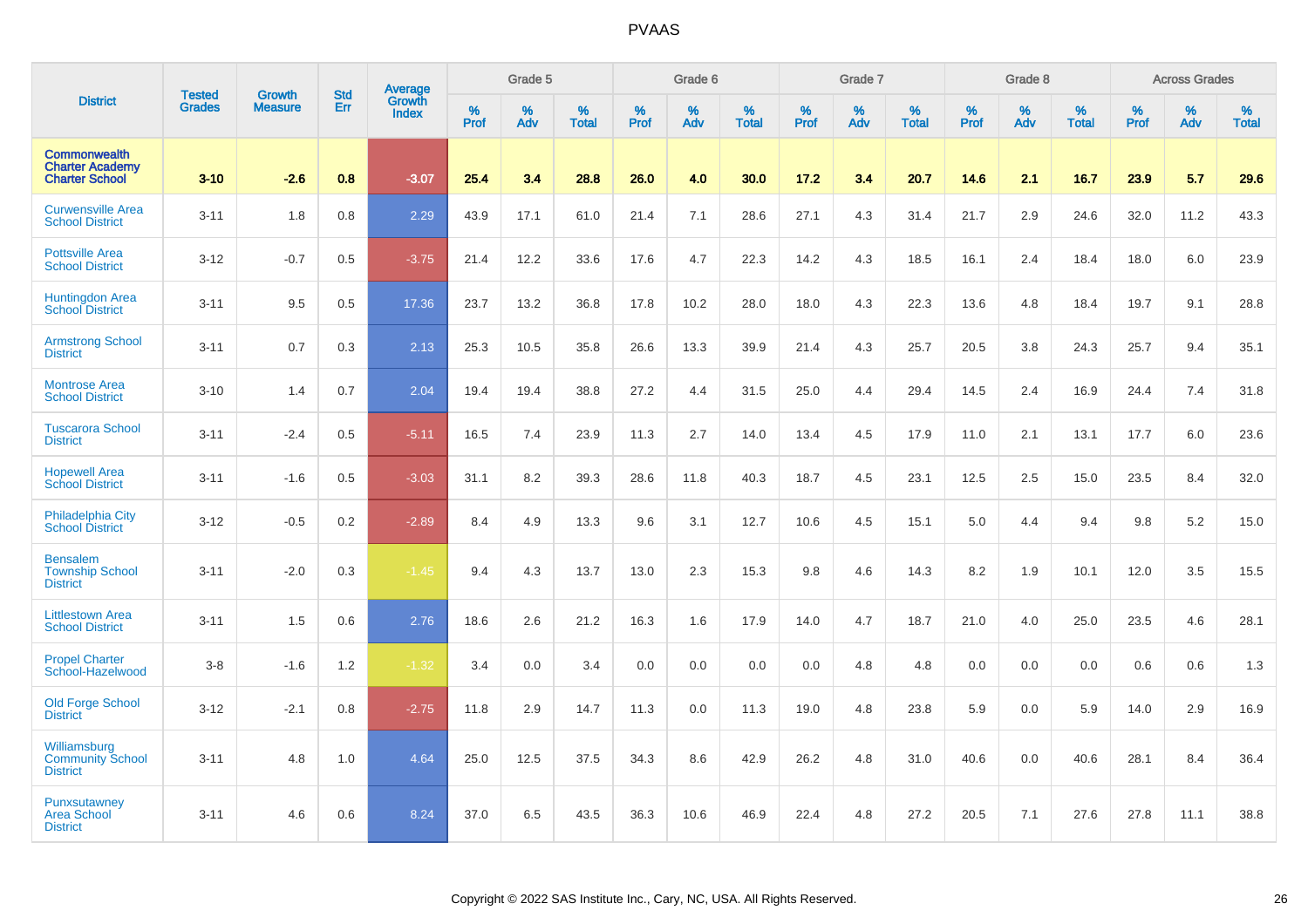|                                                                        |                                |                                 | <b>Std</b> | Average                       |           | Grade 5  |                   |           | Grade 6  |                   |           | Grade 7  |                   |           | Grade 8  |                   |           | <b>Across Grades</b> |                   |
|------------------------------------------------------------------------|--------------------------------|---------------------------------|------------|-------------------------------|-----------|----------|-------------------|-----------|----------|-------------------|-----------|----------|-------------------|-----------|----------|-------------------|-----------|----------------------|-------------------|
| <b>District</b>                                                        | <b>Tested</b><br><b>Grades</b> | <b>Growth</b><br><b>Measure</b> | Err        | <b>Growth</b><br><b>Index</b> | %<br>Prof | %<br>Adv | %<br><b>Total</b> | %<br>Prof | %<br>Adv | %<br><b>Total</b> | %<br>Prof | %<br>Adv | %<br><b>Total</b> | %<br>Prof | %<br>Adv | %<br><b>Total</b> | %<br>Prof | %<br>Adv             | %<br><b>Total</b> |
| <b>Commonwealth</b><br><b>Charter Academy</b><br><b>Charter School</b> | $3 - 10$                       | $-2.6$                          | 0.8        | $-3.07$                       | 25.4      | 3.4      | 28.8              | 26.0      | 4.0      | 30.0              | 17.2      | 3.4      | 20.7              | 14.6      | 2.1      | 16.7              | 23.9      | 5.7                  | 29.6              |
| <b>Lakeland School</b><br><b>District</b>                              | $3 - 11$                       | $-2.1$                          | 0.6        | $-3.30$                       | 29.3      | 2.7      | 32.0              | 25.5      | 6.4      | 31.9              | 26.9      | 4.8      | 31.7              | 5.7       | 0.0      | 5.7               | 24.0      | 5.5                  | 29.5              |
| <b>Steel Valley</b><br><b>School District</b>                          | $3 - 11$                       | $-2.8$                          | 0.7        | $-3.99$                       | 12.0      | 2.4      | 14.5              | 11.3      | 6.4      | 17.7              | 18.1      | 4.8      | 22.9              | 9.5       | 4.0      | 13.5              | 18.3      | 7.3                  | 25.6              |
| <b>Fleetwood Area</b><br><b>School District</b>                        | $3 - 10$                       | $-1.9$                          | 0.5        | $-3.73$                       | 21.5      | 3.7      | 25.2              | 19.9      | 4.0      | 23.8              | 20.7      | 4.8      | 25.5              | 21.4      | 2.5      | 23.9              | 21.9      | 5.2                  | 27.1              |
| <b>Jeannette City</b><br><b>School District</b>                        | $3 - 11$                       | 3.0                             | 0.8        | 3.70                          | 12.5      | 0.0      | 12.5              | 22.6      | 1.9      | 24.5              | 12.9      | 4.8      | 17.7              | 15.4      | 3.8      | 19.2              | 16.1      | 3.6                  | 19.7              |
| <b>Moshannon Valley</b><br><b>School District</b>                      | $3 - 10$                       | 2.3                             | 0.8        | 2.85                          | 19.6      | 13.0     | 32.6              | 14.8      | 18.5     | 33.3              | 21.0      | 4.8      | 25.8              | 16.9      | 6.2      | 23.1              | 19.9      | 8.5                  | 28.4              |
| <b>Highlands School</b><br><b>District</b>                             | $3 - 11$                       | 0.4                             | 0.5        | 0.78                          | 20.4      | 4.6      | 25.0              | 16.6      | 1.4      | 17.9              | 28.5      | 4.9      | 33.3              | 13.2      | 8.6      | 21.8              | 20.4      | 5.9                  | 26.3              |
| Chambersburg<br><b>Area School</b><br><b>District</b>                  | $3 - 11$                       | $-1.4$                          | 0.3        | $-5.59$                       | 20.2      | 6.3      | 26.5              | 14.1      | 3.8      | 17.9              | 15.1      | 4.9      | 20.0              | 11.2      | 4.5      | 15.7              | 16.9      | 5.3                  | 22.3              |
| Cornwall-Lebanon<br><b>School District</b>                             | $3 - 11$                       | $-0.5$                          | 0.3        | $-1.48$                       | 31.1      | 9.0      | 40.1              | 18.2      | 6.2      | 24.4              | 16.1      | 4.9      | 21.0              | 16.4      | 9.4      | 25.8              | 23.1      | 8.6                  | 31.8              |
| Catasauqua Area<br><b>School District</b>                              | $3 - 12$                       | 1.1                             | 0.6        | $-0.20$                       | 12.0      | 5.4      | 17.4              | 22.7      | 4.0      | 26.7              | 9.8       | 4.9      | 14.7              | 8.9       | 3.3      | 12.2              | 15.4      | 4.4                  | 19.8              |
| Altoona Area<br><b>School District</b>                                 | $3 - 12$                       | $-0.5$                          | 0.3        | $-1.84$                       | 24.7      | 8.0      | 32.7              | 17.8      | 5.2      | 23.0              | 14.6      | 4.9      | 19.5              | 15.8      | 4.3      | 20.1              | 19.6      | 6.6                  | 26.2              |
| Independence<br><b>Charter School</b>                                  | $3 - 8$                        | 1.4                             | 0.7        | 2.29                          | 13.7      | 4.1      | 17.8              | 26.8      | 4.9      | 31.7              | 21.0      | 4.9      | 25.9              | 24.1      | 8.6      | 32.8              | 19.7      | 7.2                  | 26.9              |
| <b>Penncrest School</b><br><b>District</b>                             | $3 - 11$                       | 1.8                             | 0.4        | 0.48                          | 19.7      | 6.2      | 25.8              | 21.6      | 1.8      | 23.4              | 17.5      | 5.0      | 22.5              | 17.1      | 3.5      | 20.6              | 22.0      | 5.3                  | 27.3              |
| Shanksville-<br><b>Stonycreek School</b><br><b>District</b>            | $3 - 10$                       | 6.4                             | 1.4        | 4.61                          | 28.6      | 0.0      | 28.6              | 25.0      | 4.2      | 29.2              | 20.0      | 5.0      | 25.0              | 22.2      | 0.0      | 22.2              | 26.3      | 1.7                  | 28.0              |
| <b>Susquenita School</b><br><b>District</b>                            | $3 - 11$                       | 1.6                             | 0.6        | 2.79                          | 23.8      | 15.6     | 39.3              | 15.4      | 5.8      | 21.2              | 19.2      | 5.0      | 24.2              | 12.3      | 5.7      | 17.9              | 23.0      | 9.7                  | 32.7              |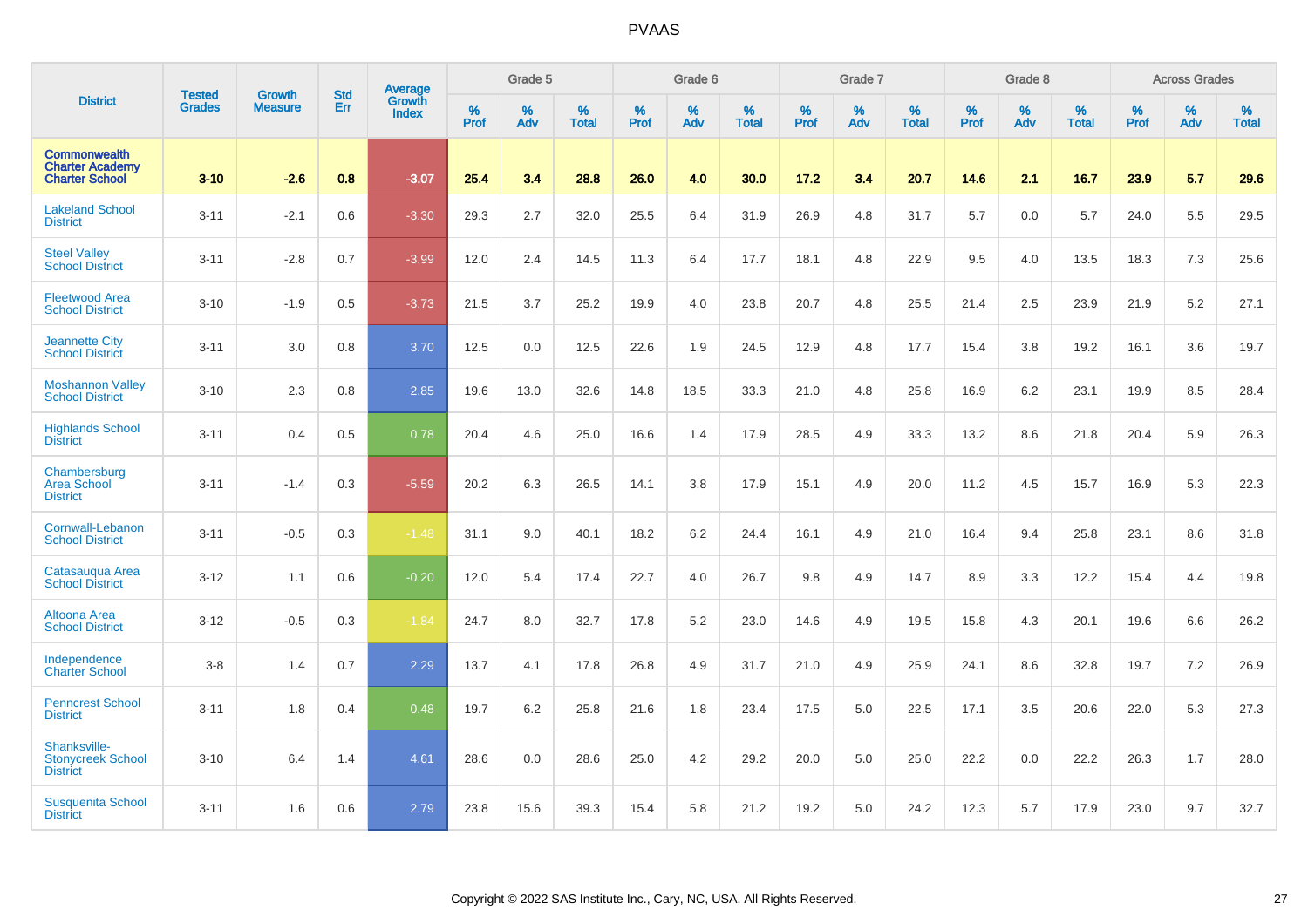|                                                                        | <b>Tested</b> | <b>Growth</b>  | <b>Std</b> | Average                |                  | Grade 5  |                   |           | Grade 6  |                   |           | Grade 7  |                   |           | Grade 8  |                   |           | <b>Across Grades</b> |                   |
|------------------------------------------------------------------------|---------------|----------------|------------|------------------------|------------------|----------|-------------------|-----------|----------|-------------------|-----------|----------|-------------------|-----------|----------|-------------------|-----------|----------------------|-------------------|
| <b>District</b>                                                        | <b>Grades</b> | <b>Measure</b> | Err        | Growth<br><b>Index</b> | %<br><b>Prof</b> | %<br>Adv | %<br><b>Total</b> | %<br>Prof | %<br>Adv | %<br><b>Total</b> | %<br>Prof | %<br>Adv | %<br><b>Total</b> | %<br>Prof | %<br>Adv | %<br><b>Total</b> | %<br>Prof | %<br>Adv             | %<br><b>Total</b> |
| <b>Commonwealth</b><br><b>Charter Academy</b><br><b>Charter School</b> | $3 - 10$      | $-2.6$         | 0.8        | $-3.07$                | 25.4             | 3.4      | 28.8              | 26.0      | 4.0      | 30.0              | 17.2      | 3.4      | 20.7              | 14.6      | 2.1      | 16.7              | 23.9      | 5.7                  | 29.6              |
| <b>Kiski Area School</b><br><b>District</b>                            | $3 - 11$      | $-4.9$         | 0.4        | $-11.28$               | 15.4             | 5.6      | 21.0              | 11.1      | 1.8      | 13.0              | 22.9      | 5.0      | 27.9              | 9.6       | 2.8      | 12.4              | 20.2      | 7.5                  | 27.7              |
| <b>Corry Area School</b><br><b>District</b>                            | $3 - 11$      | $-1.0$         | 0.5        | $-1.92$                | 25.4             | 7.9      | 33.3              | 25.2      | 3.6      | 28.8              | 17.4      | 5.1      | 22.5              | 15.8      | 1.4      | 17.1              | 23.2      | 7.5                  | 30.7              |
| <b>Bermudian Springs</b><br><b>School District</b>                     | $3 - 11$      | 0.4            | 0.6        | 0.78                   | 22.1             | 12.4     | 34.5              | 17.5      | 3.9      | 21.4              | 20.5      | 5.1      | 25.6              | 11.1      | 4.3      | 15.4              | 19.0      | 9.1                  | 28.1              |
| <b>Laurel School</b><br><b>District</b>                                | $3 - 11$      | $-0.4$         | 0.7        | $-0.55$                | 25.7             | 5.4      | 31.1              | 23.9      | 12.7     | 36.6              | 29.5      | 5.1      | 34.6              | 18.8      | 8.7      | 27.5              | 28.6      | 13.6                 | 42.2              |
| <b>Centennial School</b><br><b>District</b>                            | $3 - 10$      | 1.6            | 0.3        | $-0.65$                | 23.7             | 5.4      | 29.1              | 18.3      | 3.0      | 21.3              | 22.2      | 5.1      | 27.4              | 13.0      | 8.2      | 21.2              | 21.7      | 6.7                  | 28.4              |
| <b>Manheim Central</b><br><b>School District</b>                       | $3 - 11$      | 2.8            | 0.4        | 6.35                   | 25.4             | 7.6      | 33.0              | 23.6      | 5.8      | 29.3              | 15.0      | 5.2      | 20.2              | 20.9      | 6.2      | 27.1              | 22.8      | 9.4                  | 32.2              |
| Hatboro-Horsham<br><b>School District</b>                              | $3 - 11$      | 0.6            | 0.4        | 1.51                   | 26.2             | 8.5      | 34.7              | 30.0      | 11.1     | 41.1              | 20.8      | 5.2      | 26.0              | 19.7      | 5.7      | 25.4              | 25.9      | 8.7                  | 34.6              |
| <b>Athens Area</b><br><b>School District</b>                           | $3 - 11$      | 3.8            | 0.5        | 7.01                   | 31.2             | 6.2      | 37.5              | 28.2      | 5.9      | 34.1              | 22.2      | 5.2      | 27.4              | 19.3      | 10.7     | 30.0              | 26.5      | 8.2                  | 34.6              |
| <b>Elizabeth Forward</b><br><b>School District</b>                     | $3 - 11$      | $-1.6$         | 0.5        | $-3.31$                | 29.4             | 11.4     | 40.8              | 29.6      | 10.5     | 40.1              | 21.6      | 5.2      | 26.8              | 16.8      | 2.9      | 19.6              | 27.0      | 11.3                 | 38.3              |
| <b>Juniata Valley</b><br><b>School District</b>                        | $3 - 11$      | 2.4            | 0.9        | 2.82                   | 23.3             | 4.6      | 27.9              | 5.4       | 3.6      | 8.9               | 21.0      | 5.3      | 26.3              | 12.5      | 2.1      | 14.6              | 18.7      | 5.0                  | 23.8              |
| <b>Bethlehem Area</b><br><b>School District</b>                        | $3 - 11$      | 0.4            | 0.4        | 1.18                   | 16.6             | 11.7     | 28.3              | 13.0      | 2.9      | 15.9              | 14.3      | 5.3      | 19.6              | 9.9       | 3.9      | 13.8              | 18.1      | 8.8                  | 26.8              |
| <b>Northampton Area</b><br><b>School District</b>                      | $3 - 11$      | $-3.1$         | 0.7        | $-4.07$                | 28.5             | 9.3      | 37.8              | 23.7      | 5.3      | 29.0              | 18.7      | 5.3      | 24.0              | 13.3      | 1.7      | 15.0              | 29.6      | 9.8                  | 39.4              |
| Northern York<br><b>County School</b><br><b>District</b>               | $3 - 11$      | 1.3            | 0.4        | 3.28                   | 26.3             | 11.1     | 37.4              | 24.5      | 8.2      | 32.7              | 20.4      | 5.3      | 25.7              | 10.9      | 0.9      | 11.8              | 23.2      | 8.9                  | 32.1              |
| <b>Fort Cherry School</b><br><b>District</b>                           | $3 - 10$      | $-3.8$         | 0.8        | $-4.96$                | 19.3             | 19.3     | 38.6              | 29.8      | 8.8      | 38.6              | 14.3      | 5.4      | 19.6              | 9.3       | 4.6      | 14.0              | 21.9      | 9.6                  | 31.5              |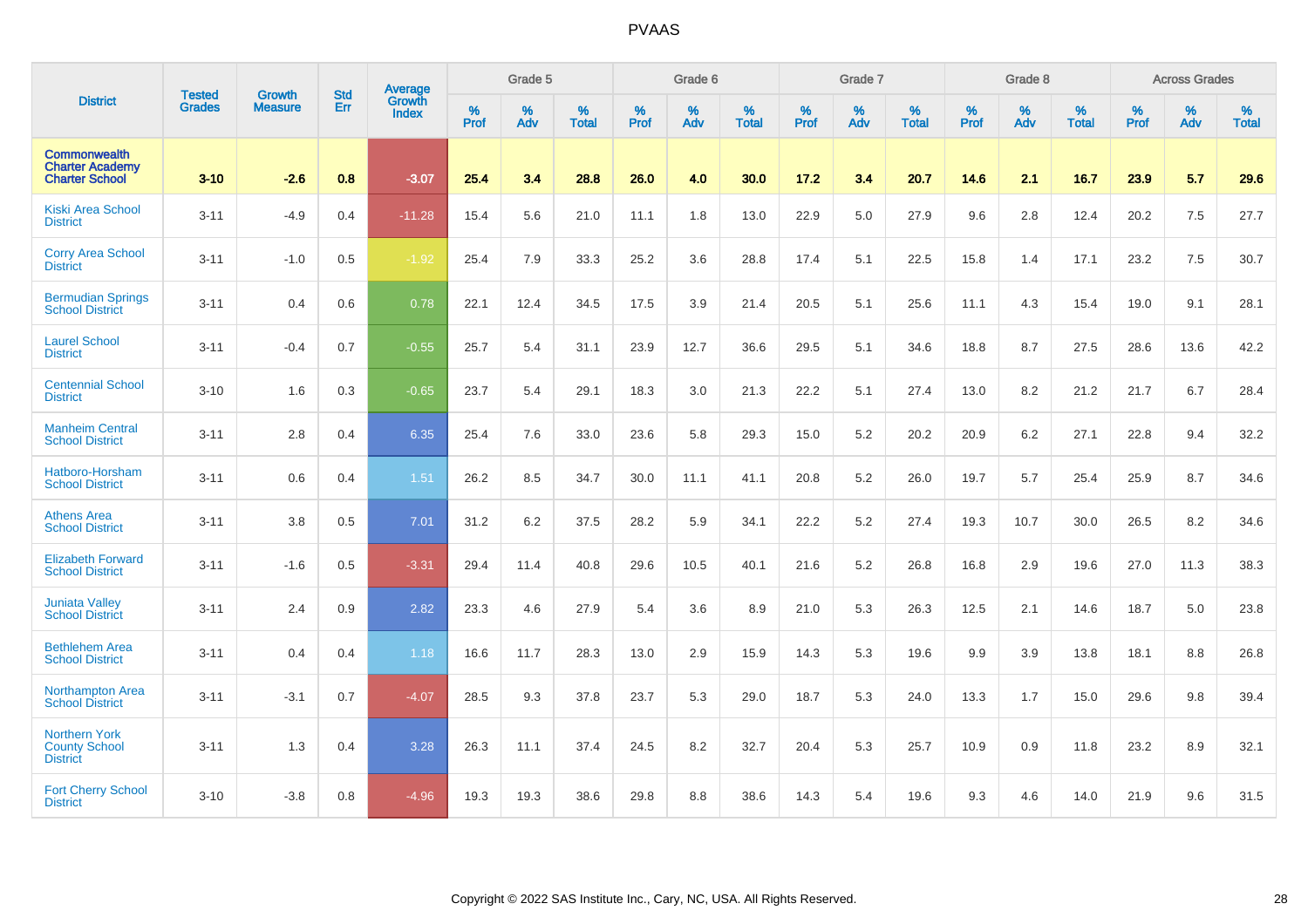|                                                                        |                                |                                 | <b>Std</b> | Average                |              | Grade 5  |                   |              | Grade 6  |                   |              | Grade 7  |                   |              | Grade 8  |                   |              | <b>Across Grades</b> |                   |
|------------------------------------------------------------------------|--------------------------------|---------------------------------|------------|------------------------|--------------|----------|-------------------|--------------|----------|-------------------|--------------|----------|-------------------|--------------|----------|-------------------|--------------|----------------------|-------------------|
| <b>District</b>                                                        | <b>Tested</b><br><b>Grades</b> | <b>Growth</b><br><b>Measure</b> | Err        | Growth<br><b>Index</b> | $\%$<br>Prof | %<br>Adv | %<br><b>Total</b> | $\%$<br>Prof | %<br>Adv | %<br><b>Total</b> | $\%$<br>Prof | %<br>Adv | %<br><b>Total</b> | $\%$<br>Prof | %<br>Adv | %<br><b>Total</b> | $\%$<br>Prof | %<br>Adv             | %<br><b>Total</b> |
| <b>Commonwealth</b><br><b>Charter Academy</b><br><b>Charter School</b> | $3 - 10$                       | $-2.6$                          | 0.8        | $-3.07$                | 25.4         | 3.4      | 28.8              | 26.0         | 4.0      | 30.0              | 17.2         | 3.4      | 20.7              | 14.6         | 2.1      | 16.7              | 23.9         | 5.7                  | 29.6              |
| <b>Lincoln Park</b><br><b>Performing Arts</b><br><b>Charter School</b> | $7 - 11$                       | $-4.4$                          | 1.0        | $-4.17$                |              |          |                   |              |          |                   | 33.9         | 5.4      | 39.3              | 11.5         | 3.4      | 14.9              | 20.3         | 4.2                  | 24.5              |
| <b>Green Woods</b><br><b>Charter School</b>                            | $3-8$                          | $-0.3$                          | 0.8        | 1.80                   | 16.7         | 3.3      | 20.0              | 27.1         | 11.9     | 39.0              | 16.1         | 5.4      | 21.4              | 17.3         | 3.8      | 21.2              | 21.3         | 8.3                  | 29.6              |
| <b>Saint Marys Area</b><br><b>School District</b>                      | $3 - 11$                       | $-2.5$                          | 0.5        | $-3.62$                | 35.6         | 8.7      | 44.4              | 21.8         | 1.6      | 23.4              | 10.0         | 5.4      | 15.4              | 13.3         | 1.3      | 14.7              | 24.9         | 7.3                  | 32.3              |
| Pen Argyl Area<br><b>School District</b>                               | $3 - 12$                       | 0.7                             | 0.6        | 1.06                   | 27.3         | 12.5     | 39.8              | 26.8         | 0.0      | 26.8              | 17.1         | 5.4      | 22.5              | 14.8         | 5.9      | 20.8              | 23.5         | 8.4                  | 32.0              |
| <b>Hanover Public</b><br><b>School District</b>                        | $3 - 11$                       | $-2.3$                          | 0.5        | $-4.31$                | 24.4         | 4.6      | 29.0              | 19.7         | 2.2      | 21.9              | 17.8         | 5.4      | 23.3              | 11.4         | 4.9      | 16.3              | 20.4         | 9.6                  | 30.0              |
| <b>York Academy</b><br><b>Regional Charter</b><br><b>School</b>        | $3 - 11$                       | $-4.4$                          | 0.8        | $-4.56$                | 10.0         | 11.7     | 21.7              | 13.6         | 6.8      | 20.3              | 7.3          | 5.4      | 12.7              | 19.3         | 0.0      | 19.3              | 18.4         | 9.5                  | 27.9              |
| Mechanicsburg<br><b>Area School</b><br><b>District</b>                 | $3 - 11$                       | $-1.3$                          | 0.4        | $-6.37$                | 27.0         | 14.7     | 41.8              | 16.3         | 2.8      | 19.1              | 20.3         | 5.4      | 25.8              | 14.5         | 4.6      | 19.1              | 24.3         | 10.0                 | 34.2              |
| <b>Southern York</b><br><b>County School</b><br><b>District</b>        | $3 - 11$                       | $-0.3$                          | 0.5        | $-0.61$                | 25.6         | 7.0      | 32.7              | 36.1         | 8.9      | 45.0              | 18.8         | 5.4      | 24.3              | 11.5         | 3.0      | 14.5              | 25.1         | 8.0                  | 33.0              |
| <b>Tunkhannock Area</b><br><b>School District</b>                      | $3 - 11$                       | 1.2                             | 0.5        | 3.18                   | 19.8         | 8.8      | 28.7              | 22.7         | 2.3      | 25.0              | 12.6         | 5.5      | 18.1              | 14.7         | 1.4      | 16.1              | 18.1         | 5.2                  | 23.3              |
| <b>Bellefonte Area</b><br><b>School District</b>                       | $3 - 11$                       | 3.1                             | 0.5        | 6.77                   | 32.7         | 22.0     | 54.8              | 31.6         | 7.3      | 39.0              | 23.4         | 5.5      | 29.0              | 14.8         | 9.9      | 24.8              | 28.6         | 15.7                 | 44.3              |
| <b>Shaler Area</b><br><b>School District</b>                           | $3 - 11$                       | $-6.1$                          | 0.4        | $-13.04$               | 26.2         | 5.8      | 32.0              | 12.6         | 1.9      | 14.5              | 22.1         | 5.5      | 27.7              | 19.6         | 5.2      | 24.8              | 23.3         | 7.8                  | 31.2              |
| <b>Valley Grove</b><br><b>School District</b>                          | $3 - 10$                       | $-2.4$                          | 0.8        | $-2.89$                | 35.4         | 8.3      | 43.8              | 27.6         | 1.7      | 29.3              | 18.5         | 5.6      | 24.1              | 14.3         | 1.8      | 16.1              | 25.5         | 6.8                  | 32.2              |
| <b>Maritime Academy</b><br><b>Charter School</b>                       | $3 - 10$                       | $-3.7$                          | 0.6        | $-1.84$                | 3.5          | 1.2      | 4.7               | 1.2          | 3.6      | 4.8               | 7.9          | 5.6      | 13.5              | 3.3          | 0.0      | 3.3               | 4.6          | 2.1                  | 6.7               |
| <b>Forest Hills School</b><br><b>District</b>                          | $3 - 11$                       | 0.8                             | 0.5        | 1.46                   | 34.1         | 21.2     | 55.3              | 20.8         | 3.3      | 24.2              | 18.6         | 5.6      | 24.2              | 10.6         | 3.2      | 13.8              | 24.0         | 11.0                 | 35.1              |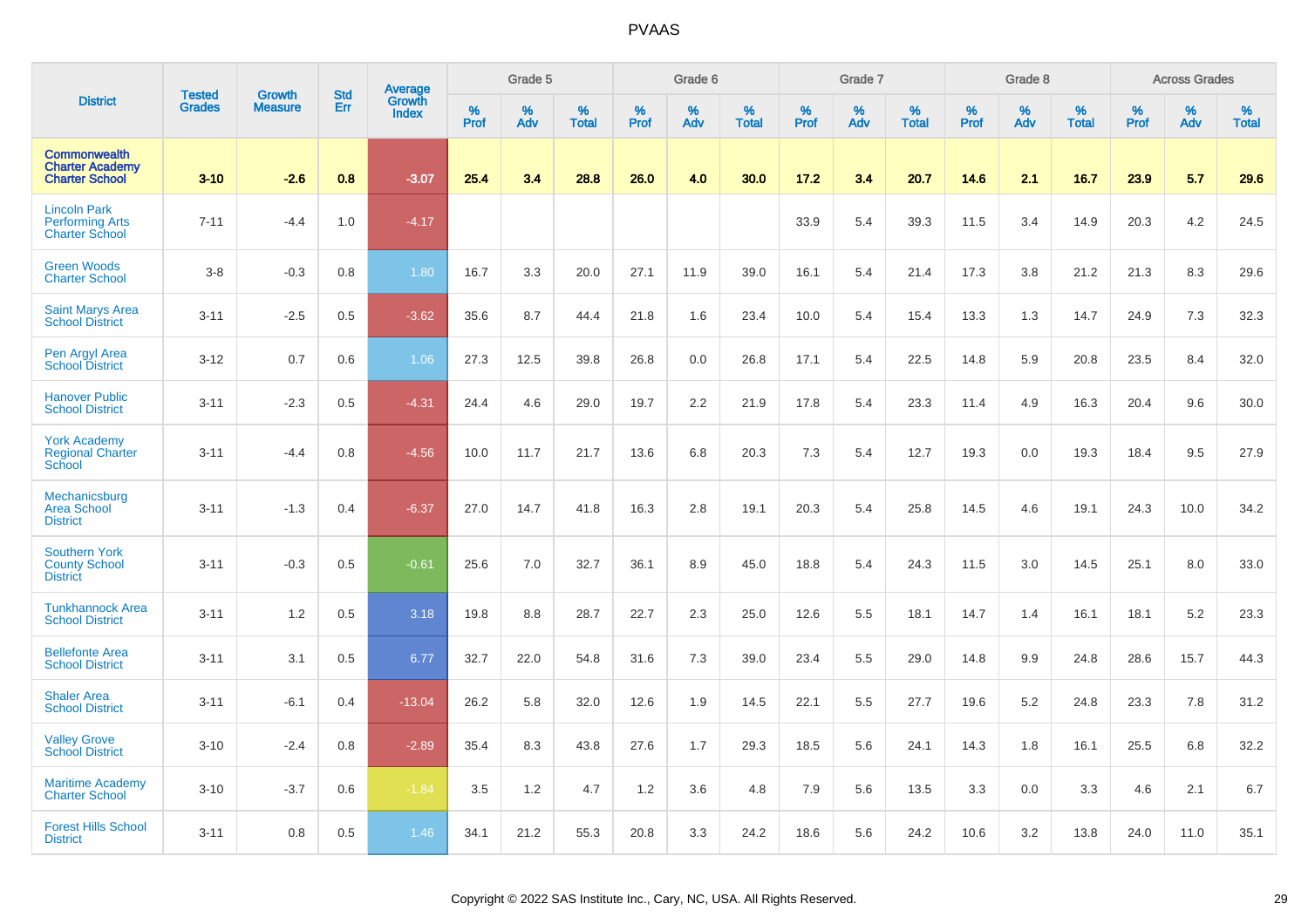|                                                                        | <b>Tested</b> | <b>Growth</b>  | <b>Std</b> | Average                       |           | Grade 5  |                   |           | Grade 6  |                   |           | Grade 7  |                   |           | Grade 8  |                   |           | <b>Across Grades</b> |                   |
|------------------------------------------------------------------------|---------------|----------------|------------|-------------------------------|-----------|----------|-------------------|-----------|----------|-------------------|-----------|----------|-------------------|-----------|----------|-------------------|-----------|----------------------|-------------------|
| <b>District</b>                                                        | <b>Grades</b> | <b>Measure</b> | Err        | <b>Growth</b><br><b>Index</b> | %<br>Prof | %<br>Adv | %<br><b>Total</b> | %<br>Prof | %<br>Adv | %<br><b>Total</b> | %<br>Prof | %<br>Adv | %<br><b>Total</b> | %<br>Prof | %<br>Adv | %<br><b>Total</b> | %<br>Prof | %<br>Adv             | %<br><b>Total</b> |
| <b>Commonwealth</b><br><b>Charter Academy</b><br><b>Charter School</b> | $3 - 10$      | $-2.6$         | 0.8        | $-3.07$                       | 25.4      | 3.4      | 28.8              | 26.0      | 4.0      | 30.0              | 17.2      | 3.4      | 20.7              | 14.6      | 2.1      | 16.7              | 23.9      | 5.7                  | 29.6              |
| <b>Coudersport Area</b><br><b>School District</b>                      | $3 - 11$      | 1.4            | 0.9        | 1.69                          | 35.7      | 3.6      | 39.3              | 16.7      | 4.8      | 21.4              | 18.9      | 5.7      | 24.5              | 15.1      | 3.8      | 18.9              | 22.0      | 5.7                  | 27.7              |
| <b>Lehighton Area</b><br><b>School District</b>                        | $3 - 11$      | 3.8            | 0.5        | 7.54                          | 23.0      | 5.9      | 29.0              | 26.0      | 4.1      | 30.1              | 12.0      | 5.7      | 17.7              | 14.7      | 1.8      | 16.6              | 23.4      | 5.4                  | 28.8              |
| <b>Gettysburg Area</b><br><b>School District</b>                       | $3 - 11$      | 1.3            | 0.4        | 2.96                          | 36.4      | 17.3     | 53.7              | 22.0      | 12.0     | 34.0              | 15.9      | 5.7      | 21.6              | 21.4      | 7.3      | 28.6              | 25.4      | 14.7                 | 40.1              |
| <b>Bear Creek</b><br>Community<br><b>Charter School</b>                | $3 - 8$       | 4.4            | 0.8        | 5.44                          | 30.8      | 9.6      | 40.4              | 19.6      | 13.7     | 33.3              | 23.1      | 5.8      | 28.8              | 18.4      | 0.0      | 18.4              | 27.2      | 7.9                  | 35.1              |
| <b>Central Greene</b><br><b>School District</b>                        | $3 - 11$      | $-1.8$         | 0.6        | $-3.06$                       | 16.5      | 2.9      | 19.4              | 17.1      | 0.0      | 17.1              | 11.7      | 5.8      | 17.5              | 9.3       | 0.9      | 10.2              | 14.7      | 3.7                  | 18.4              |
| <b>West York Area</b><br><b>School District</b>                        | $3 - 12$      | 2.3            | 0.4        | 5.18                          | 19.9      | 5.6      | 25.5              | 14.8      | 4.8      | 19.6              | 15.0      | 5.8      | 20.9              | 16.3      | 4.2      | 20.5              | 19.8      | 5.9                  | 25.6              |
| <b>Tulpehocken Area</b><br><b>School District</b>                      | $3 - 12$      | $-1.2$         | 0.6        | $-2.02$                       | 29.9      | 18.4     | 48.3              | 15.7      | 11.8     | 27.4              | 18.4      | 5.8      | 24.3              | 14.3      | 2.7      | 17.0              | 21.6      | 11.0                 | 32.6              |
| <b>Dubois Area</b><br><b>School District</b>                           | $3 - 11$      | 2.1            | 0.4        | 5.38                          | 22.4      | 11.0     | 33.3              | 21.6      | 8.3      | 29.9              | 18.7      | 5.9      | 24.5              | 14.1      | 5.2      | 19.4              | 22.6      | 11.7                 | 34.2              |
| <b>Greenville Area</b><br><b>School District</b>                       | $3 - 11$      | 0.3            | 0.7        | 0.48                          | 34.4      | 4.4      | 38.9              | 19.2      | 5.1      | 24.4              | 16.7      | 5.9      | 22.6              | 10.0      | 2.5      | 12.5              | 23.6      | 5.4                  | 29.1              |
| 21st Century Cyber<br><b>Charter School</b>                            | $6 - 12$      | $-3.4$         | 0.7        | $-5.20$                       |           |          |                   | 19.1      | 9.1      | 28.2              | 21.6      | 6.0      | 27.6              | 11.3      | 3.3      | 14.7              | 17.0      | 5.8                  | 22.8              |
| <b>Central York</b><br><b>School District</b>                          | $3 - 12$      | 7.2            | 0.3        | 21.64                         | 20.2      | 10.7     | 31.0              | 23.6      | 5.8      | 29.4              | 18.8      | 6.0      | 24.8              | 13.4      | 4.5      | 17.9              | 20.9      | 7.4                  | 28.3              |
| <b>Waynesboro Area</b><br><b>School District</b>                       | $3 - 12$      | $-0.5$         | 0.4        | $-1.53$                       | 25.0      | 9.2      | 34.2              | 20.4      | 10.5     | 31.0              | 19.2      | 6.0      | 25.2              | 20.1      | 4.8      | 24.8              | 22.3      | 9.3                  | 31.6              |
| Northeastern York<br><b>School District</b>                            | $3 - 11$      | 1.4            | 0.4        | 3.38                          | 32.1      | 13.8     | 46.0              | 21.2      | 8.1      | 29.3              | 21.9      | 6.0      | 27.9              | 29.2      | 15.0     | 44.1              | 27.8      | 13.2                 | 41.0              |
| <b>South Western</b><br><b>School District</b>                         | $3 - 12$      | 2.8            | 0.4        | 7.84                          | 23.7      | 5.4      | 29.2              | 15.7      | 11.7     | 27.4              | 17.8      | 6.0      | 23.8              | 19.1      | 10.1     | 29.2              | 21.6      | 8.9                  | 30.4              |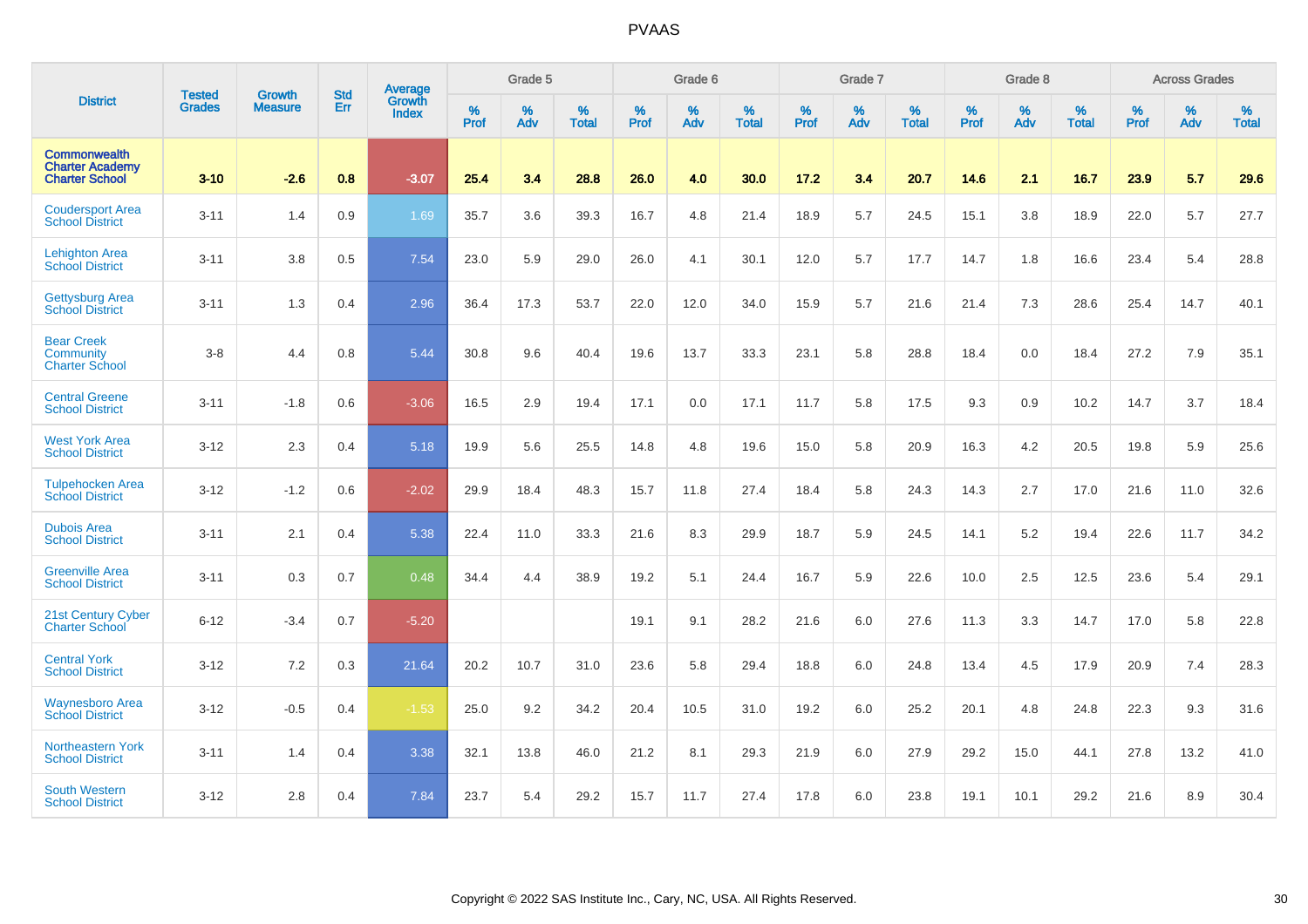|                                                                        |                                | <b>Growth</b>  | <b>Std</b> | Average                       |              | Grade 5  |                   |           | Grade 6  |                   |           | Grade 7  |                   |           | Grade 8  |                   |           | <b>Across Grades</b> |                   |
|------------------------------------------------------------------------|--------------------------------|----------------|------------|-------------------------------|--------------|----------|-------------------|-----------|----------|-------------------|-----------|----------|-------------------|-----------|----------|-------------------|-----------|----------------------|-------------------|
| <b>District</b>                                                        | <b>Tested</b><br><b>Grades</b> | <b>Measure</b> | Err        | <b>Growth</b><br><b>Index</b> | $\%$<br>Prof | %<br>Adv | %<br><b>Total</b> | %<br>Prof | %<br>Adv | %<br><b>Total</b> | %<br>Prof | %<br>Adv | %<br><b>Total</b> | %<br>Prof | %<br>Adv | %<br><b>Total</b> | %<br>Prof | %<br>Adv             | %<br><b>Total</b> |
| <b>Commonwealth</b><br><b>Charter Academy</b><br><b>Charter School</b> | $3 - 10$                       | $-2.6$         | 0.8        | $-3.07$                       | 25.4         | 3.4      | 28.8              | 26.0      | 4.0      | 30.0              | 17.2      | 3.4      | 20.7              | 14.6      | 2.1      | 16.7              | 23.9      | 5.7                  | 29.6              |
| Pennsylvania<br><b>Virtual Charter</b><br>School                       | $3 - 11$                       | 3.5            | 0.6        | 3.30                          | 20.8         | 3.8      | 24.5              | 17.6      | 3.3      | 20.9              | 10.1      | 6.1      | 16.2              | 14.8      | 5.7      | 20.4              | 18.4      | 5.2                  | 23.5              |
| <b>Line Mountain</b><br><b>School District</b>                         | $3 - 11$                       | $-0.5$         | 0.7        | $-0.63$                       | 19.7         | 12.1     | 31.8              | 15.3      | 2.8      | 18.1              | 13.3      | 6.1      | 19.4              | 9.9       | 2.8      | 12.7              | 17.8      | 7.7                  | 25.5              |
| Lake-Lehman<br><b>School District</b>                                  | $3 - 11$                       | 2.9            | 0.6        | 5.05                          | 30.6         | 9.9      | 40.5              | 21.0      | 6.7      | 27.6              | 23.7      | 6.1      | 29.8              | 14.2      | 4.4      | 18.6              | 26.3      | 6.7                  | 33.1              |
| <b>Palmerton Area</b><br><b>School District</b>                        | $3 - 11$                       | 3.0            | 0.6        | 9.28                          | 27.7         | 15.7     | 43.4              | 30.6      | 9.3      | 39.8              | 20.8      | 6.2      | 26.9              | 17.9      | 4.7      | 22.6              | 24.8      | 8.0                  | 32.8              |
| <b>Universal</b><br><b>Creighton Charter</b><br><b>School</b>          | $3-8$                          | 1.1            | 0.7        | 1.65                          | 11.9         | 1.2      | 13.1              | 3.5       | 1.2      | 4.7               | 7.7       | $6.2\,$  | 13.8              | 4.7       | 4.7      | 9.4               | 8.6       | 4.4                  | 13.1              |
| <b>Smethport Area</b><br><b>School District</b>                        | $3 - 12$                       | 7.1            | 0.8        | 6.78                          | 29.2         | 8.3      | 37.5              | 24.6      | 8.8      | 33.3              | 16.9      | 6.2      | 23.1              | 22.6      | 4.8      | 27.4              | 22.1      | 9.4                  | 31.5              |
| <b>Westmont Hilltop</b><br><b>School District</b>                      | $3 - 11$                       | 2.7            | 0.6        | 4.21                          | 28.0         | 11.0     | 39.0              | 18.4      | 8.2      | 26.5              | 22.2      | 6.2      | 28.4              | 26.1      | 8.7      | 34.8              | 24.1      | 11.7                 | 35.7              |
| <b>Chichester School</b><br><b>District</b>                            | $3 - 11$                       | $-3.7$         | 0.7        | $-5.34$                       | 6.7          | 1.1      | 7.9               | 6.8       | 2.7      | 9.5               | 5.0       | 6.2      | 11.2              | 4.2       | 0.0      | 4.2               | 9.0       | 3.2                  | 12.2              |
| <b>Dallas School</b><br><b>District</b>                                | $3 - 11$                       | $-5.7$         | 0.5        | $-6.82$                       | 43.8         | 15.6     | 59.4              | 24.3      | 2.8      | 27.1              | 18.1      | 6.3      | 24.4              | 17.9      | 0.0      | 17.9              | 30.9      | 12.9                 | 43.8              |
| <b>West Jefferson</b><br><b>Hills School District</b>                  | $3 - 11$                       | $-1.1$         | 0.4        | $-2.85$                       | 35.0         | 17.5     | 52.5              | 24.8      | 3.3      | 28.0              | 22.8      | 6.3      | 29.1              | 21.7      | 4.4      | 26.1              | 30.8      | 13.4                 | 44.3              |
| <b>Abington School</b><br><b>District</b>                              | $3 - 10$                       | $-3.8$         | 0.3        | $-12.26$                      | 25.7         | 12.4     | 38.1              | 30.8      | 10.8     | 41.6              | 23.9      | 6.4      | 30.2              | 14.9      | 1.1      | 15.9              | 26.9      | 10.4                 | 37.3              |
| <b>Lower Dauphin</b><br><b>School District</b>                         | $3 - 11$                       | $-1.8$         | 0.4        | $-6.99$                       | 29.8         | 22.8     | 52.6              | 23.7      | 4.8      | 28.5              | 22.0      | 6.4      | 28.4              | 18.6      | 9.5      | 28.0              | 25.6      | 14.4                 | 39.9              |
| <b>Neshaminy School</b><br><b>District</b>                             | $3 - 11$                       | $-0.6$         | 0.3        | $-2.16$                       | 26.6         | 8.4      | 35.0              | 18.4      | 3.5      | 21.9              | 21.1      | 6.5      | 27.6              | 17.0      | 5.4      | 22.4              | 24.8      | 10.8                 | 35.6              |
| <b>Wyomissing Area</b><br><b>School District</b>                       | $3 - 12$                       | $-3.5$         | 0.6        | $-6.26$                       | 32.2         | 13.6     | 45.8              | 30.0      | 7.3      | 37.3              | 12.3      | 6.6      | 18.8              | 13.6      | 6.4      | 20.0              | 25.7      | 12.9                 | 38.6              |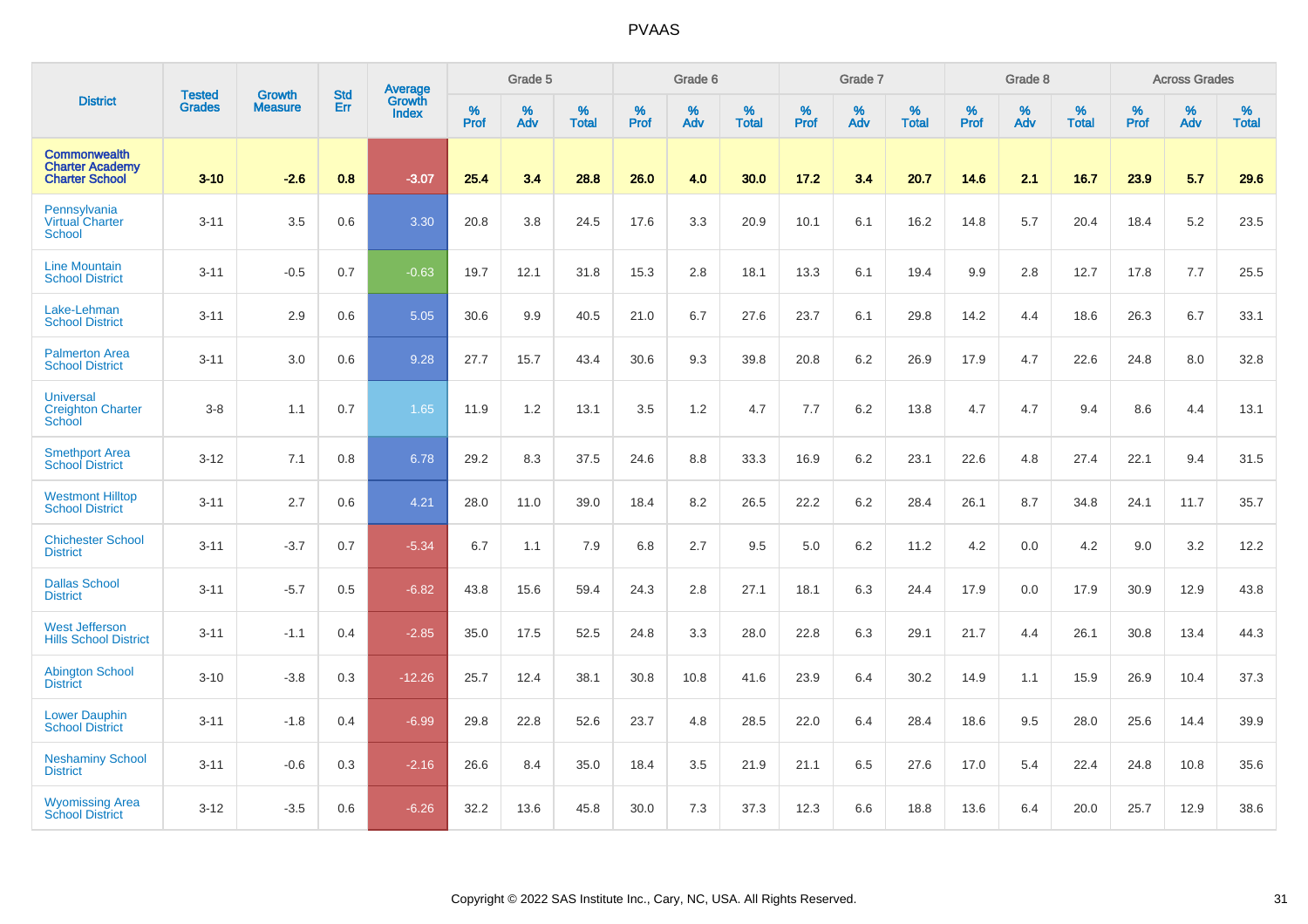|                                                                        |                                |                                 | <b>Std</b> |                                   |                     | Grade 5  |                   |              | Grade 6  |                   |              | Grade 7  |                   |              | Grade 8  |                   |                  | <b>Across Grades</b> |                   |
|------------------------------------------------------------------------|--------------------------------|---------------------------------|------------|-----------------------------------|---------------------|----------|-------------------|--------------|----------|-------------------|--------------|----------|-------------------|--------------|----------|-------------------|------------------|----------------------|-------------------|
| <b>District</b>                                                        | <b>Tested</b><br><b>Grades</b> | <b>Growth</b><br><b>Measure</b> | Err        | Average<br>Growth<br><b>Index</b> | $\%$<br><b>Prof</b> | %<br>Adv | %<br><b>Total</b> | $\%$<br>Prof | %<br>Adv | %<br><b>Total</b> | $\%$<br>Prof | %<br>Adv | %<br><b>Total</b> | $\%$<br>Prof | %<br>Adv | %<br><b>Total</b> | %<br><b>Prof</b> | %<br>Adv             | %<br><b>Total</b> |
| <b>Commonwealth</b><br><b>Charter Academy</b><br><b>Charter School</b> | $3 - 10$                       | $-2.6$                          | 0.8        | $-3.07$                           | 25.4                | 3.4      | 28.8              | 26.0         | 4.0      | 30.0              | 17.2         | 3.4      | 20.7              | 14.6         | 2.1      | 16.7              | 23.9             | 5.7                  | 29.6              |
| <b>Ridley School</b><br><b>District</b>                                | $3 - 12$                       | $-1.6$                          | 0.3        | $-8.13$                           | 24.4                | 10.9     | 35.3              | 16.6         | 2.2      | 18.8              | 11.2         | 6.6      | 17.8              | 12.6         | 6.5      | 19.1              | 19.6             | 9.1                  | 28.7              |
| <b>Montoursville Area</b><br><b>School District</b>                    | $3 - 12$                       | $-1.9$                          | 0.5        | $-3.54$                           | 31.1                | 12.9     | 43.9              | 28.8         | 8.0      | 36.8              | 25.2         | 6.7      | 31.8              | 19.9         | 8.5      | 28.4              | 28.2             | 11.2                 | 39.4              |
| <b>West Perry School</b><br><b>District</b>                            | $3 - 11$                       | 2.7                             | 0.5        | $-0.39$                           | 22.5                | 15.9     | 38.4              | 20.9         | 5.7      | 26.6              | 14.0         | 6.7      | 20.7              | 15.2         | 8.5      | 23.6              | 21.6             | 10.7                 | 32.3              |
| <b>Big Spring School</b><br><b>District</b>                            | $3 - 11$                       | $-1.2$                          | 0.5        | $-2.55$                           | 26.7                | 13.0     | 39.7              | 22.0         | 3.8      | 25.8              | 20.9         | 6.7      | 27.6              | 10.9         | 3.3      | 14.1              | 24.6             | 10.4                 | 35.0              |
| <b>Exeter Township</b><br><b>School District</b>                       | $3 - 11$                       | 2.9                             | 0.4        | 7.16                              | 28.6                | 10.1     | 38.7              | 26.9         | 9.0      | 35.9              | 23.5         | 6.7      | 30.2              | 19.9         | 8.5      | 28.4              | 25.7             | 9.5                  | 35.3              |
| <b>Conneaut School</b><br><b>District</b>                              | $3 - 12$                       | 3.7                             | 0.5        | 6.95                              | 21.8                | 7.5      | 29.3              | 23.8         | 9.8      | 33.6              | 19.4         | 6.7      | 26.1              | 17.9         | 3.4      | 21.4              | 24.4             | 10.4                 | 34.8              |
| <b>Upper Dauphin</b><br>Area School<br><b>District</b>                 | $3 - 11$                       | 1.0                             | 0.7        | 2.08                              | 9.7                 | 4.8      | 14.5              | 18.3         | 8.4      | 26.8              | 18.9         | 6.8      | 25.7              | 24.3         | 7.1      | 31.4              | 22.1             | 9.5                  | 31.6              |
| <b>Nazareth Area</b><br><b>School District</b>                         | $3 - 11$                       | $-2.2$                          | 0.4        | $-5.78$                           | 30.3                | 13.0     | 43.3              | 27.3         | 13.5     | 40.8              | 27.8         | 6.8      | 34.6              | 17.3         | 3.5      | 20.9              | 28.9             | 10.3                 | 39.2              |
| <b>Derry Area School</b><br><b>District</b>                            | $3 - 11$                       | $-0.6$                          | 0.6        | $-1.03$                           | 21.3                | 14.8     | 36.1              | 32.5         | 13.0     | 45.5              | 11.9         | 6.8      | 18.6              | 10.2         | 6.5      | 16.7              | 23.2             | 13.2                 | 36.4              |
| <b>Bald Eagle Area</b><br><b>School District</b>                       | $3 - 11$                       | 2.6                             | 0.6        | 4.48                              | 35.2                | 14.8     | 50.0              | 25.7         | 8.9      | 34.6              | 17.0         | 6.8      | 23.7              | 15.0         | 10.6     | 25.7              | 25.1             | 13.7                 | 38.8              |
| Penn-Delco School<br><b>District</b>                                   | $3 - 11$                       | $-4.5$                          | 0.4        | $-10.57$                          | 31.7                | 11.9     | 43.6              | 20.2         | 6.6      | 26.8              | 22.0         | 6.8      | 28.8              | 10.9         | 1.6      | 12.5              | 25.2             | 8.0                  | 33.2              |
| <b>Palisades School</b><br><b>District</b>                             | $3 - 11$                       | 1.0                             | 0.6        | 1.58                              | 33.3                | 16.7     | 50.0              | 27.6         | 4.1      | 31.6              | 32.4         | 6.9      | 39.2              | 19.3         | 1.1      | 20.4              | 31.4             | 13.6                 | 45.0              |
| <b>Jersey Shore Area</b><br>School District                            | $3 - 11$                       | 1.3                             | 0.5        | 4.52                              | 24.0                | 10.8     | 34.7              | 32.5         | 7.1      | 39.7              | 22.6         | 6.9      | 29.6              | 18.1         | 1.6      | 19.8              | 27.4             | 10.1                 | 37.6              |
| <b>Easton Area</b><br><b>School District</b>                           | $3 - 12$                       | $-1.1$                          | 0.3        | $-3.25$                           | 22.4                | 5.9      | 28.3              | 14.6         | 3.3      | 17.9              | 11.0         | 6.9      | 18.0              | 10.3         | 2.2      | 12.4              | 18.5             | 8.4                  | 26.9              |
| <b>Montgomery Area</b><br><b>School District</b>                       | $3 - 11$                       | 0.8                             | 0.8        | 1.00                              | 25.7                | 10.8     | 36.5              | 29.0         | 30.6     | 59.7              | 33.3         | 6.9      | 40.3              | 17.2         | 1.7      | 19.0              | 28.4             | 13.2                 | 41.6              |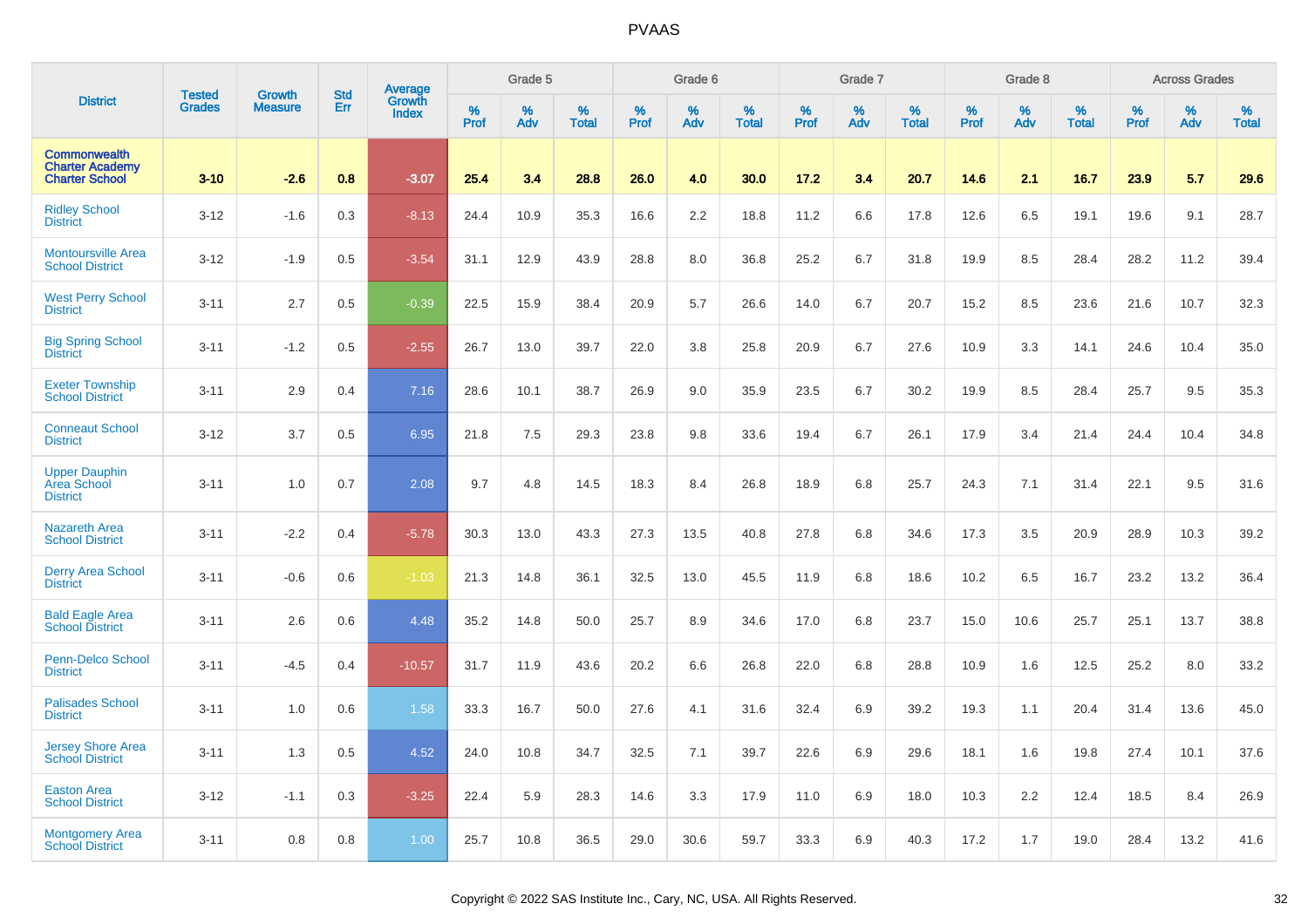|                                                                        |                                |                                 | <b>Std</b> | Average         |           | Grade 5  |                   |           | Grade 6  |                   |              | Grade 7  |                   |           | Grade 8  |                   |              | <b>Across Grades</b> |                   |
|------------------------------------------------------------------------|--------------------------------|---------------------------------|------------|-----------------|-----------|----------|-------------------|-----------|----------|-------------------|--------------|----------|-------------------|-----------|----------|-------------------|--------------|----------------------|-------------------|
| <b>District</b>                                                        | <b>Tested</b><br><b>Grades</b> | <b>Growth</b><br><b>Measure</b> | Err        | Growth<br>Index | %<br>Prof | %<br>Adv | %<br><b>Total</b> | %<br>Prof | %<br>Adv | %<br><b>Total</b> | $\%$<br>Prof | %<br>Adv | %<br><b>Total</b> | %<br>Prof | %<br>Adv | %<br><b>Total</b> | $\%$<br>Prof | %<br>Adv             | %<br><b>Total</b> |
| <b>Commonwealth</b><br><b>Charter Academy</b><br><b>Charter School</b> | $3 - 10$                       | $-2.6$                          | 0.8        | $-3.07$         | 25.4      | 3.4      | 28.8              | 26.0      | 4.0      | 30.0              | 17.2         | 3.4      | 20.7              | 14.6      | 2.1      | 16.7              | 23.9         | 5.7                  | 29.6              |
| Johnsonburg Area<br><b>School District</b>                             | $3 - 11$                       | 2.2                             | 1.0        | 2.28            | 17.5      | 7.5      | 25.0              | 21.2      | 12.1     | 33.3              | 18.6         | 7.0      | 25.6              | 15.6      | 2.2      | 17.8              | 25.5         | 10.2                 | 35.7              |
| Neshannock<br><b>Township School</b><br><b>District</b>                | $3 - 10$                       | $-3.2$                          | 0.7        | 0.43            | 26.7      | 15.6     | 42.2              | 30.9      | 13.2     | 44.1              | 20.0         | 7.0      | 27.0              | 15.6      | 3.9      | 19.5              | 23.6         | 9.2                  | 32.8              |
| <b>Central Dauphin</b><br><b>School District</b>                       | $3 - 11$                       | $-0.5$                          | 0.2        | $-2.35$         | 22.0      | 11.6     | 33.6              | 14.9      | 2.6      | 17.4              | 14.8         | 7.0      | 21.8              | 12.5      | 4.2      | 16.7              | 19.3         | 7.8                  | 27.1              |
| <b>Wilson School</b><br><b>District</b>                                | $3 - 12$                       | $-3.7$                          | 0.5        | $-7.79$         | 27.9      | 12.6     | 40.5              | 24.6      | 4.2      | 28.8              | 19.9         | 7.0      | 26.9              | 13.0      | 9.8      | 22.8              | 28.3         | 14.3                 | 42.6              |
| <b>Pennsbury School</b><br><b>District</b>                             | $3 - 11$                       | $-2.3$                          | 0.3        | $-8.74$         | 32.1      | 19.0     | 51.1              | 23.0      | 10.9     | 34.0              | 19.4         | 7.0      | 26.4              | 15.8      | 9.8      | 25.6              | 26.7         | 15.5                 | 42.2              |
| <b>Upper Merion Area</b><br><b>School District</b>                     | $3 - 11$                       | $-1.3$                          | 0.4        | 0.25            | 34.4      | 16.7     | 51.1              | 27.9      | 11.7     | 39.6              | 26.4         | 7.1      | 33.5              | 11.7      | 7.8      | 19.4              | 26.8         | 17.0                 | 43.8              |
| <b>South Middleton</b><br><b>School District</b>                       | $3 - 11$                       | $-1.1$                          | 0.5        | $-2.15$         | 28.8      | 22.7     | 51.5              | 23.8      | 4.0      | 27.8              | 20.7         | 7.1      | 27.8              | 16.8      | 9.2      | 26.0              | 25.9         | 15.1                 | 41.0              |
| Lampeter-<br><b>Strasburg School</b><br><b>District</b>                | $3 - 12$                       | $-0.2$                          | 0.4        | $-0.49$         | 38.6      | 13.5     | 52.2              | 32.4      | 4.9      | 37.2              | 36.0         | 7.1      | 43.2              | 22.6      | 10.6     | 33.2              | 34.5         | 12.8                 | 47.4              |
| <b>North Clarion</b><br><b>County School</b><br><b>District</b>        | $3 - 12$                       | 5.1                             | 0.9        | 5.51            | 34.1      | 6.8      | 40.9              | 31.7      | 12.2     | 43.9              | 21.4         | 7.1      | 28.6              | 15.9      | 11.4     | 27.3              | 26.5         | 10.6                 | 37.1              |
| <b>Central Valley</b><br><b>School District</b>                        | $3 - 10$                       | $-3.2$                          | 0.5        | $-6.14$         | 24.6      | 4.9      | 29.6              | 22.1      | 2.2      | 24.3              | 20.3         | 7.2      | 27.4              | 20.4      | 8.0      | 28.5              | 26.6         | 9.0                  | 35.6              |
| <b>Tamaqua Area</b><br><b>School District</b>                          | $3 - 12$                       | 2.4                             | 0.5        | 4.51            | 28.7      | 9.3      | 38.0              | 18.6      | 1.6      | 20.2              | 19.7         | 7.2      | 27.0              | 11.4      | 2.1      | 13.5              | 22.6         | 5.9                  | 28.4              |
| <b>Warwick School</b><br><b>District</b>                               | $3 - 11$                       | 4.0                             | 0.4        | 10.87           | 35.6      | 9.6      | 45.2              | 30.7      | 6.4      | 37.0              | 22.5         | 7.2      | 29.7              | 13.2      | 3.6      | 16.8              | 25.6         | 9.8                  | 35.4              |
| <b>Allegheny Valley</b><br><b>School District</b>                      | $3 - 11$                       | $-1.2$                          | 0.8        | $-1.50$         | 26.3      | 12.3     | 38.6              | 11.1      | 5.6      | 16.7              | 16.2         | 7.4      | 23.5              | 13.1      | 8.2      | 21.3              | 18.0         | 6.9                  | 24.9              |
| <b>Chartiers Valley</b><br><b>School District</b>                      | $3 - 11$                       | $-2.3$                          | 0.4        | $-5.52$         | 33.8      | 14.7     | 48.5              | 16.8      | 5.3      | 22.1              | 15.6         | 7.4      | 22.9              | 10.8      | 4.2      | 15.1              | 23.4         | 11.6                 | 35.0              |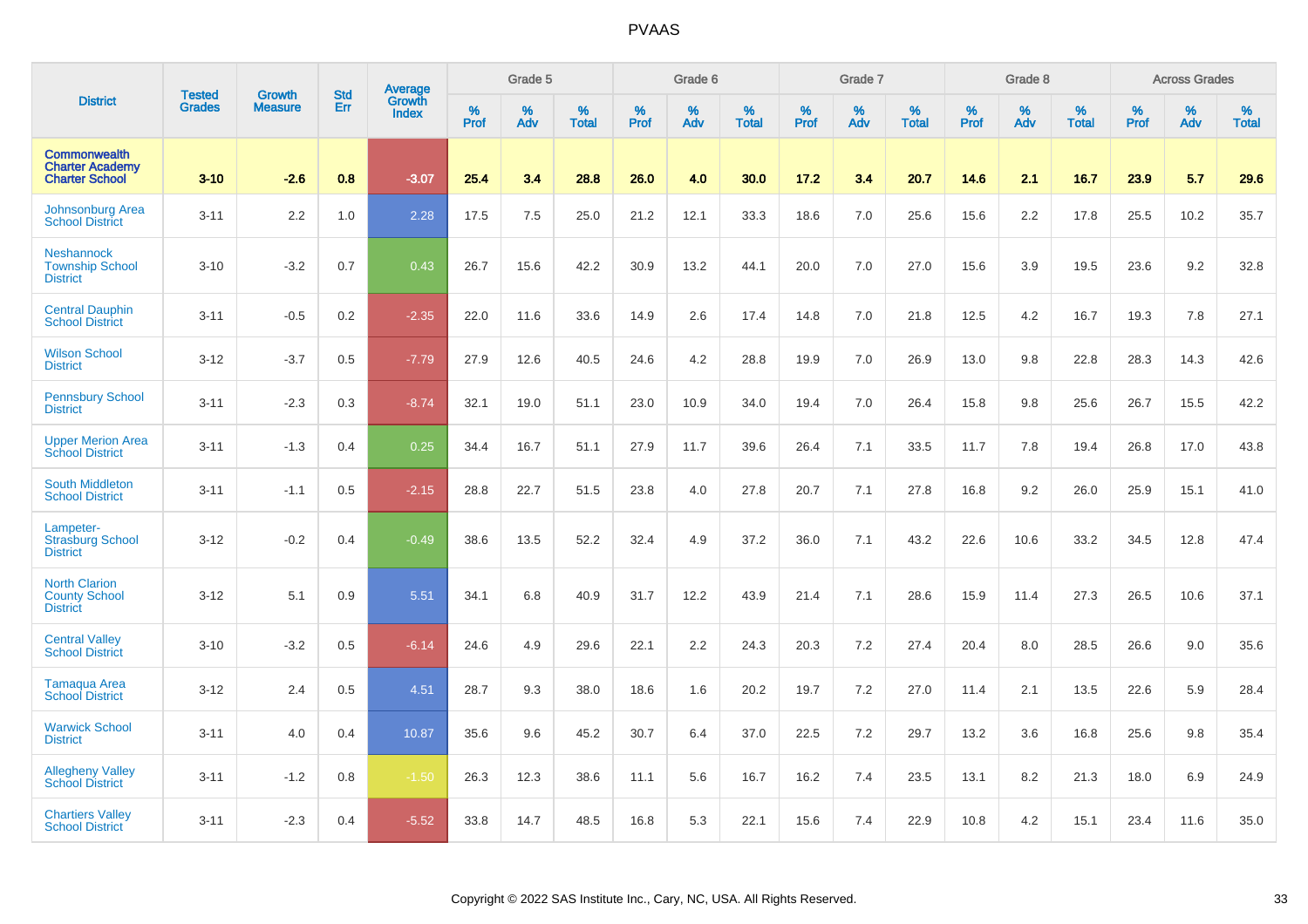|                                                                        |                         | <b>Growth</b>  | <b>Std</b> | Average                |                     | Grade 5  |                      |                     | Grade 6  |                      |                     | Grade 7     |                      |                     | Grade 8     |                      |              | <b>Across Grades</b> |                   |
|------------------------------------------------------------------------|-------------------------|----------------|------------|------------------------|---------------------|----------|----------------------|---------------------|----------|----------------------|---------------------|-------------|----------------------|---------------------|-------------|----------------------|--------------|----------------------|-------------------|
| <b>District</b>                                                        | <b>Tested</b><br>Grades | <b>Measure</b> | Err        | Growth<br><b>Index</b> | $\%$<br><b>Prof</b> | %<br>Adv | $\%$<br><b>Total</b> | $\%$<br><b>Prof</b> | %<br>Adv | $\%$<br><b>Total</b> | $\%$<br><b>Prof</b> | $\%$<br>Adv | $\%$<br><b>Total</b> | $\%$<br><b>Prof</b> | $\%$<br>Adv | $\%$<br><b>Total</b> | $\%$<br>Prof | %<br>Adv             | %<br><b>Total</b> |
| <b>Commonwealth</b><br><b>Charter Academy</b><br><b>Charter School</b> | $3 - 10$                | $-2.6$         | 0.8        | $-3.07$                | 25.4                | 3.4      | 28.8                 | 26.0                | 4.0      | 30.0                 | 17.2                | 3.4         | 20.7                 | 14.6                | 2.1         | 16.7                 | 23.9         | 5.7                  | 29.6              |
| <b>West Shore School</b><br><b>District</b>                            | $3-12$                  | $-1.6$         | 0.3        | $-5.93$                | 26.7                | 11.3     | 38.1                 | 24.5                | 4.3      | 28.8                 | 13.5                | 7.4         | 20.9                 | 16.1                | 7.2         | 23.3                 | 22.8         | 10.8                 | 33.5              |
| <b>Mountain View</b><br><b>School District</b>                         | $3 - 11$                | 5.6            | 0.8        | 6.82                   | 28.3                | 1.7      | 30.0                 | 16.3                | 2.0      | 18.4                 | 25.9                | 7.4         | 33.3                 | 27.1                | 8.5         | 35.6                 | 21.4         | 4.2                  | 25.6              |
| <b>Solanco School</b><br><b>District</b>                               | $3 - 11$                | 0.3            | 0.4        | 0.81                   | 21.5                | 5.0      | 26.5                 | 12.6                | 5.6      | 18.1                 | 17.0                | 7.4         | 24.4                 | 11.9                | 2.9         | 14.8                 | 20.0         | 7.2                  | 27.1              |
| <b>Blackhawk School</b><br><b>District</b>                             | $3 - 11$                | $-1.6$         | 0.5        | 4.57                   | 38.0                | 8.8      | 46.7                 | 28.3                | 8.8      | 37.1                 | 27.3                | 7.4         | 34.8                 | 13.5                | 1.7         | 15.2                 | 28.7         | 9.2                  | 37.8              |
| <b>Milton Area School</b><br><b>District</b>                           | $3 - 11$                | 0.2            | 0.5        | 0.34                   | 24.4                | 11.8     | 36.1                 | 17.3                | 3.2      | 20.5                 | 20.2                | 7.5         | 27.6                 | 19.8                | 12.7        | 32.5                 | 22.0         | 8.8                  | 30.9              |
| Northwestern<br><b>School District</b>                                 | $3 - 11$                | $-6.8$         | 0.6        | $-11.09$               | 34.7                | 6.3      | 41.0                 | 21.8                | 1.2      | 23.0                 | 16.8                | 7.5         | 24.3                 | 9.1                 | 1.8         | 10.9                 | 25.1         | 6.0                  | 31.1              |
| <b>Brockway Area</b><br><b>School District</b>                         | $3 - 11$                | 2.7            | 0.7        | 3.81                   | 35.4                | 17.7     | 53.2                 | 29.4                | 36.8     | 66.2                 | 22.5                | 7.5         | 30.0                 | 20.8                | 5.6         | 26.4                 | 28.7         | 18.6                 | 47.4              |
| <b>Conemaugh Valley</b><br><b>School District</b>                      | $3 - 12$                | $-2.6$         | 0.8        | $-3.10$                | 13.7                | 3.9      | 17.6                 | 22.0                | 4.0      | 26.0                 | 18.9                | 7.6         | 26.4                 | 9.4                 | 1.9         | 11.3                 | 20.1         | 6.4                  | 26.5              |
| <b>Burrell School</b><br><b>District</b>                               | $3 - 11$                | $-3.1$         | 0.7        | $-4.49$                | 22.5                | 1.8      | 24.3                 | 15.4                | 3.8      | 19.2                 | 21.5                | 7.6         | 29.1                 | 17.2                | 0.0         | 17.2                 | 25.3         | 6.1                  | 31.4              |
| <b>Wattsburg Area</b><br><b>School District</b>                        | $3 - 11$                | 4.1            | 0.6        | 6.55                   | 25.0                | 18.2     | 43.2                 | 27.2                | 17.4     | 44.6                 | 19.6                | 7.6         | 27.2                 | 31.7                | 12.9        | 44.6                 | 26.7         | 12.5                 | 39.2              |
| <b>Carlisle Area</b><br><b>School District</b>                         | $3 - 11$                | 0.5            | 0.4        | 1.21                   | 22.0                | 8.3      | 30.3                 | 20.5                | 3.3      | 23.8                 | 18.9                | 7.6         | 26.5                 | 11.6                | 5.6         | 17.1                 | 21.3         | 7.2                  | 28.5              |
| <b>Towanda Area</b><br><b>School District</b>                          | $3 - 11$                | 2.2            | 0.6        | 3.88                   | 22.7                | 15.1     | 37.8                 | 22.6                | 11.3     | 34.0                 | 14.5                | 7.7         | 22.2                 | 17.1                | 8.6         | 25.6                 | 19.2         | 10.3                 | 29.5              |
| <b>Saint Clair Area</b><br><b>School District</b>                      | $3-8$                   | 1.1            | 0.9        | 1.25                   | 28.3                | 13.2     | 41.5                 | 24.0                | 4.0      | 28.0                 | 19.2                | 7.7         | 26.9                 | 12.5                | 2.5         | 15.0                 | 24.2         | 7.2                  | 31.4              |
| <b>Shikellamy School</b><br><b>District</b>                            | $3 - 10$                | 2.8            | 0.4        | 6.42                   | 24.3                | 11.4     | 35.7                 | 18.3                | 8.4      | 26.7                 | 18.0                | 7.7         | 25.8                 | 11.5                | 7.8         | 19.3                 | 21.2         | 9.8                  | 31.0              |
| <b>Oley Valley School</b><br><b>District</b>                           | $3 - 11$                | 0.7            | 0.6        | 1.09                   | 19.8                | 5.0      | 24.8                 | 30.8                | 11.2     | 42.1                 | 19.0                | 7.8         | 26.7                 | 12.8                | 2.3         | 15.1                 | 25.2         | 6.6                  | 31.8              |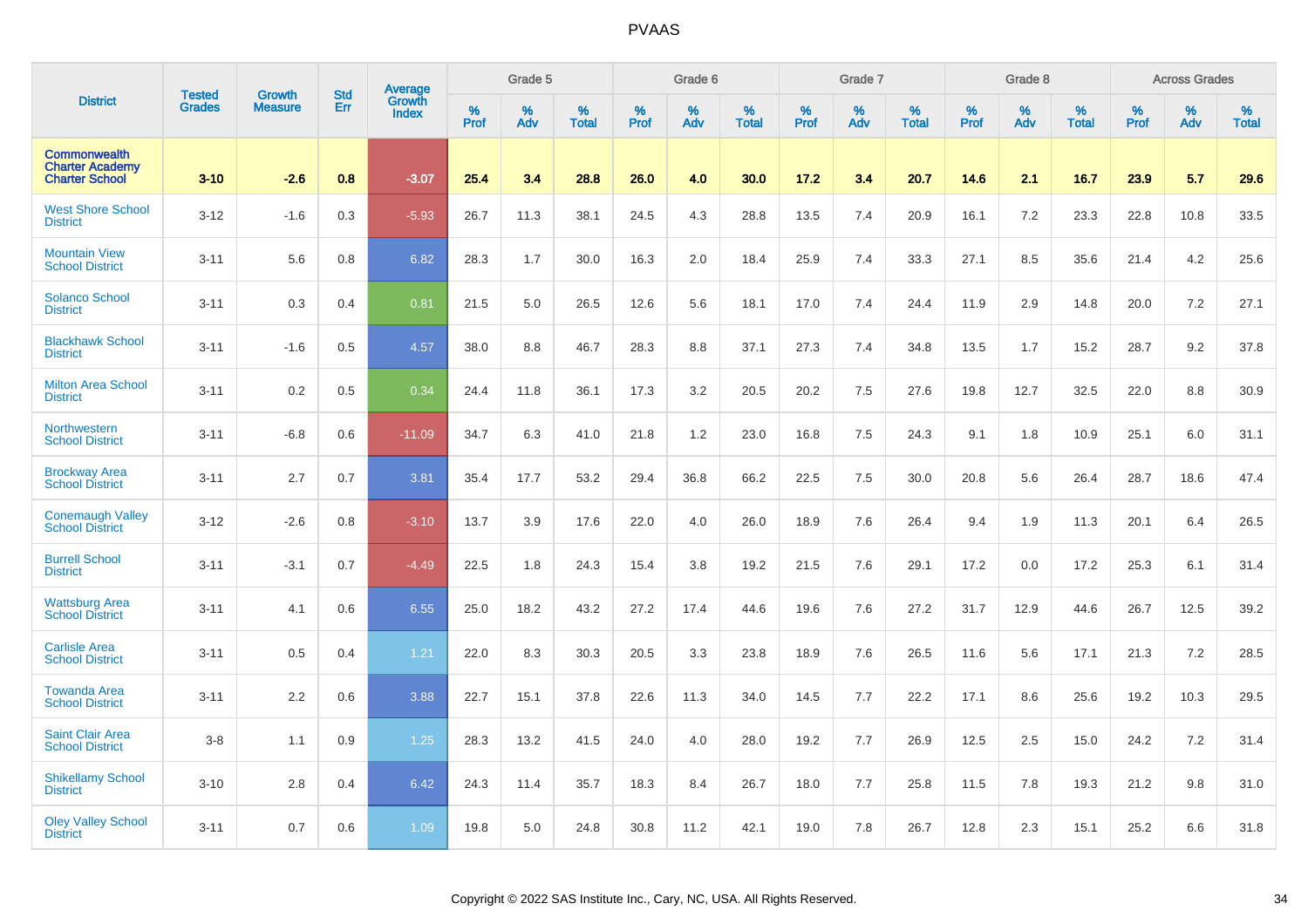|                                                                        | <b>Tested</b> | <b>Growth</b>  | <b>Std</b> | Average                       |           | Grade 5  |                   |           | Grade 6  |                   |           | Grade 7  |                   |           | Grade 8  |                   |           | <b>Across Grades</b> |                   |
|------------------------------------------------------------------------|---------------|----------------|------------|-------------------------------|-----------|----------|-------------------|-----------|----------|-------------------|-----------|----------|-------------------|-----------|----------|-------------------|-----------|----------------------|-------------------|
| <b>District</b>                                                        | <b>Grades</b> | <b>Measure</b> | Err        | <b>Growth</b><br><b>Index</b> | %<br>Prof | %<br>Adv | %<br><b>Total</b> | %<br>Prof | %<br>Adv | %<br><b>Total</b> | %<br>Prof | %<br>Adv | %<br><b>Total</b> | %<br>Prof | %<br>Adv | %<br><b>Total</b> | %<br>Prof | %<br>Adv             | %<br><b>Total</b> |
| <b>Commonwealth</b><br><b>Charter Academy</b><br><b>Charter School</b> | $3 - 10$      | $-2.6$         | 0.8        | $-3.07$                       | 25.4      | 3.4      | 28.8              | 26.0      | 4.0      | 30.0              | 17.2      | 3.4      | 20.7              | 14.6      | 2.1      | 16.7              | 23.9      | 5.7                  | 29.6              |
| Daniel Boone Area<br><b>School District</b>                            | $3 - 12$      | $-1.1$         | 0.5        | $-2.33$                       | 27.2      | 11.1     | 38.3              | 28.7      | 6.6      | 35.4              | 18.6      | 7.8      | 26.4              | 13.8      | 2.4      | 16.2              | 25.4      | 7.1                  | 32.4              |
| <b>Bentworth School</b><br><b>District</b>                             | $3 - 11$      | $-1.7$         | 0.7        | $-2.39$                       | 29.9      | 7.8      | 37.7              | 9.6       | 0.0      | 9.6               | 16.9      | 7.8      | 24.7              | 21.2      | 1.5      | 22.7              | 22.6      | 9.6                  | 32.3              |
| <b>Greencastle-Antrim</b><br><b>School District</b>                    | $3 - 11$      | $-0.1$         | 0.4        | $-0.31$                       | 28.2      | 15.8     | 44.1              | 31.2      | 8.1      | 39.3              | 24.8      | 7.8      | 32.6              | 18.7      | 5.6      | 24.4              | 26.8      | 11.4                 | 38.2              |
| South Side Area<br><b>School District</b>                              | $3 - 11$      | 1.2            | 0.8        | 1.62                          | 23.3      | 18.3     | 41.7              | 17.7      | 0.0      | 17.7              | 26.6      | 7.8      | 34.4              | 12.7      | 2.8      | 15.5              | 21.2      | 6.3                  | 27.6              |
| <b>Dallastown Area</b><br><b>School District</b>                       | $3 - 11$      | 0.6            | 0.3        | 1.77                          | 25.8      | 13.0     | 38.8              | 31.1      | 11.5     | 42.6              | 23.7      | 7.8      | 31.6              | 19.0      | 9.4      | 28.4              | 27.7      | 14.8                 | 42.4              |
| <b>Abington Heights</b><br><b>School District</b>                      | $3 - 11$      | $-1.7$         | 0.5        | $-3.75$                       | 29.2      | 13.3     | 42.5              | 21.1      | 6.7      | 27.8              | 31.5      | 7.9      | 39.4              |           |          |                   | 30.5      | 14.3                 | 44.8              |
| <b>Wyalusing Area</b><br><b>School District</b>                        | $3 - 12$      | 1.6            | 0.6        | 2.51                          | 12.0      | 4.8      | 16.9              | 17.8      | 4.0      | 21.8              | 14.6      | 7.9      | 22.5              | 9.6       | 1.0      | 10.6              | 16.5      | 5.1                  | 21.5              |
| <b>Propel Charter</b><br>School-Mckeesport                             | $3 - 8$       | $-3.2$         | 1.0        | $-3.30$                       | 5.6       | 0.0      | 5.6               | 2.7       | 0.0      | 2.7               | 5.3       | 7.9      | 13.2              | 2.7       | 2.7      | 5.4               | 5.4       | 2.3                  | 7.7               |
| <b>Trinity Area School</b><br><b>District</b>                          | $3 - 11$      | $-4.0$         | 0.4        | $-10.13$                      | 35.4      | 13.4     | 48.9              | 20.9      | 3.2      | 24.1              | 21.5      | 8.0      | 29.5              | 15.3      | 3.2      | 18.6              | 25.6      | 9.6                  | 35.2              |
| <b>Blairsville-</b><br><b>Saltsburg School</b><br><b>District</b>      | $3 - 11$      | $-2.7$         | 0.6        | $-4.22$                       | 28.9      | 20.6     | 49.5              | 15.4      | 9.9      | 25.3              | 19.4      | 8.2      | 27.6              | 18.8      | 8.2      | 27.1              | 22.2      | 12.6                 | 34.8              |
| Wallenpaupack<br>Area School<br><b>District</b>                        | $3 - 11$      | 0.7            | 0.5        | 7.55                          | 27.0      | 6.1      | 33.1              | 11.1      | 3.7      | 14.8              | 30.6      | 8.2      | 38.8              | 13.2      | 3.5      | 16.7              | 24.0      | 7.0                  | 31.1              |
| <b>Delaware Valley</b><br><b>School District</b>                       | $3 - 11$      | 0.1            | 0.4        | 0.32                          | 26.1      | 11.6     | 37.8              | 19.0      | 8.6      | 27.6              | 21.8      | 8.2      | 30.0              | 17.9      | 3.4      | 21.3              | 25.0      | 9.4                  | 34.4              |
| <b>Mifflinburg Area</b><br><b>School District</b>                      | $3 - 11$      | 2.1            | 0.6        | 3.70                          | 32.0      | 12.0     | 44.0              | 29.7      | 4.5      | 34.2              | 17.4      | 8.3      | 25.6              | 25.2      | 7.8      | 33.0              | 29.9      | 8.8                  | 38.6              |
| <b>Marple Newtown</b><br><b>School District</b>                        | $3 - 11$      | $-3.4$         | 0.4        | $-7.77$                       | 36.2      | 21.4     | 57.6              | 31.7      | 20.2     | 51.9              | 27.1      | 8.3      | 35.4              | 20.5      | 6.0      | 26.5              | 32.9      | 20.2                 | 53.1              |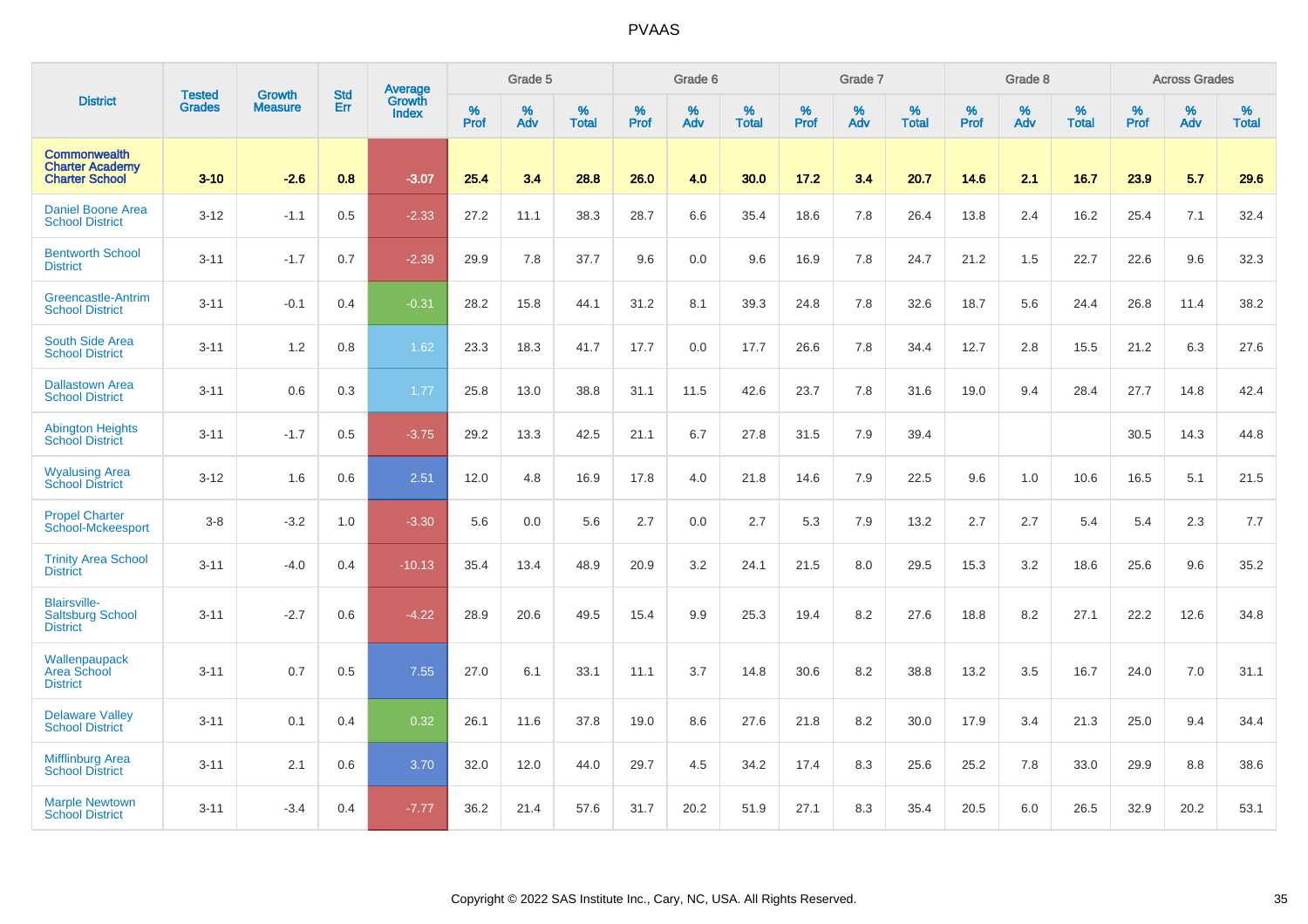|                                                                        |                                | <b>Growth</b>  | <b>Std</b> |                                          |              | Grade 5  |                   |           | Grade 6  |                   |           | Grade 7  |                   |           | Grade 8  |                   |           | <b>Across Grades</b> |                   |
|------------------------------------------------------------------------|--------------------------------|----------------|------------|------------------------------------------|--------------|----------|-------------------|-----------|----------|-------------------|-----------|----------|-------------------|-----------|----------|-------------------|-----------|----------------------|-------------------|
| <b>District</b>                                                        | <b>Tested</b><br><b>Grades</b> | <b>Measure</b> | Err        | <b>Average</b><br>Growth<br><b>Index</b> | $\%$<br>Prof | %<br>Adv | %<br><b>Total</b> | %<br>Prof | %<br>Adv | %<br><b>Total</b> | %<br>Prof | %<br>Adv | %<br><b>Total</b> | %<br>Prof | %<br>Adv | %<br><b>Total</b> | %<br>Prof | %<br>Adv             | %<br><b>Total</b> |
| <b>Commonwealth</b><br><b>Charter Academy</b><br><b>Charter School</b> | $3 - 10$                       | $-2.6$         | 0.8        | $-3.07$                                  | 25.4         | 3.4      | 28.8              | 26.0      | 4.0      | 30.0              | 17.2      | 3.4      | 20.7              | 14.6      | 2.1      | 16.7              | 23.9      | 5.7                  | 29.6              |
| <b>Williamsport Area</b><br><b>School District</b>                     | $3 - 11$                       | 2.8            | 0.3        | 8.35                                     | 24.6         | 10.7     | 35.3              | 20.4      | 12.0     | 32.4              | 21.5      | 8.3      | 29.8              | 16.1      | 5.1      | 21.2              | 22.0      | 11.0                 | 33.1              |
| <b>North Pocono</b><br><b>School District</b>                          | $3 - 11$                       | $-3.6$         | 0.6        | $-6.40$                                  | 34.1         | 6.2      | 40.3              | 12.8      | 1.8      | 14.7              | 24.2      | 8.3      | 32.5              | 19.3      | 7.9      | 27.2              | 27.9      | 10.4                 | 38.3              |
| <b>Hope For</b><br><b>Hyndman Charter</b><br>School                    | $3 - 11$                       | 4.1            | 1.8        | 2.31                                     |              |          |                   | 6.2       | 0.0      | 6.2               | 8.3       | 8.3      | 16.7              | 0.0       | 0.0      | 0.0               | 9.9       | 1.2                  | 11.1              |
| Northwestern<br><b>Lehigh School</b><br><b>District</b>                | $3 - 11$                       | 0.6            | 0.5        | 3.03                                     | 26.0         | 11.0     | 37.0              | 28.7      | 9.3      | 38.0              | 25.2      | 8.4      | 33.6              | 20.4      | 15.9     | 36.3              | 26.4      | 10.7                 | 37.2              |
| Quakertown<br><b>Community School</b><br><b>District</b>               | $3-12$                         | $-0.7$         | 0.3        | $-3.43$                                  | 31.8         | 16.7     | 48.5              | 31.0      | 7.5      | 38.4              | 17.8      | 8.4      | 26.2              | 21.0      | 9.1      | 30.1              | 26.2      | 12.7                 | 38.9              |
| <b>Jim Thorpe Area</b><br><b>School District</b>                       | $3 - 11$                       | $-2.3$         | 0.6        | 0.76                                     | 14.1         | 1.0      | 15.2              | 12.3      | 0.9      | 13.2              | 9.2       | 8.5      | 17.7              | 10.0      | 1.5      | 11.5              | 14.9      | 4.3                  | 19.2              |
| <b>Crestwood School</b><br><b>District</b>                             | $3 - 11$                       | $-2.8$         | 0.5        | $-3.52$                                  | 19.1         | 5.6      | 24.7              | 24.3      | 7.7      | 32.0              | 21.0      | 8.7      | 29.7              | 19.0      | 6.6      | 25.6              | 23.4      | 8.3                  | 31.7              |
| Eugenio Maria De<br><b>Hostos Charter</b><br><b>School</b>             | $3 - 8$                        | $-1.0$         | 1.4        | $-0.70$                                  | 13.0         | 0.0      | 13.0              | 5.6       | 5.6      | 11.1              | 4.4       | 8.7      | 13.0              | 28.6      | 7.1      | 35.7              | 9.3       | 3.4                  | 12.7              |
| <b>Bedford Area</b><br><b>School District</b>                          | $3 - 11$                       | 3.8            | 0.6        | 7.33                                     | 34.4         | 4.2      | 38.7              | 32.2      | 7.8      | 40.0              | 25.4      | 8.8      | 34.2              | 24.2      | 7.8      | 32.0              | 31.3      | 10.5                 | 41.7              |
| <b>Central Cambria</b><br><b>School District</b>                       | $3 - 11$                       | 2.5            | 0.6        | 4.43                                     | 32.5         | 14.5     | 47.0              | 19.5      | 8.0      | 27.4              | 20.2      | 8.8      | 29.0              | 16.5      | 10.2     | 26.8              | 23.8      | 11.4                 | 35.1              |
| <b>North Penn School</b><br><b>District</b>                            | $3 - 11$                       | 0.9            | 0.2        | 9.59                                     | 30.6         | 14.1     | 44.6              | 25.7      | 14.1     | 39.7              | 29.4      | 8.8      | 38.2              | 25.4      | 7.7      | 33.2              | 29.6      | 14.0                 | 43.7              |
| <b>Butler Area School</b><br><b>District</b>                           | $3 - 11$                       | 0.7            | 0.3        | 2.49                                     | 36.3         | 13.7     | 50.0              | 23.1      | 5.4      | 28.5              | 15.2      | 9.0      | 24.2              | 16.4      | 9.0      | 25.4              | 25.4      | 11.6                 | 37.0              |
| <b>Dover Area School</b><br><b>District</b>                            | $3 - 12$                       | $-1.9$         | 0.4        | $-4.86$                                  | 24.5         | 8.2      | 32.7              | 24.5      | 3.6      | 28.1              | 22.4      | 9.0      | 31.4              | 14.1      | 6.2      | 20.3              | 24.8      | 10.2                 | 35.0              |
| <b>Red Lion Area</b><br><b>School District</b>                         | $3 - 11$                       | 1.0            | 0.4        | 2.78                                     | 24.8         | 8.9      | 33.7              | 20.6      | 5.3      | 25.9              | 16.7      | 9.1      | 25.8              | 14.5      | 6.6      | 21.0              | 23.3      | 8.6                  | 31.9              |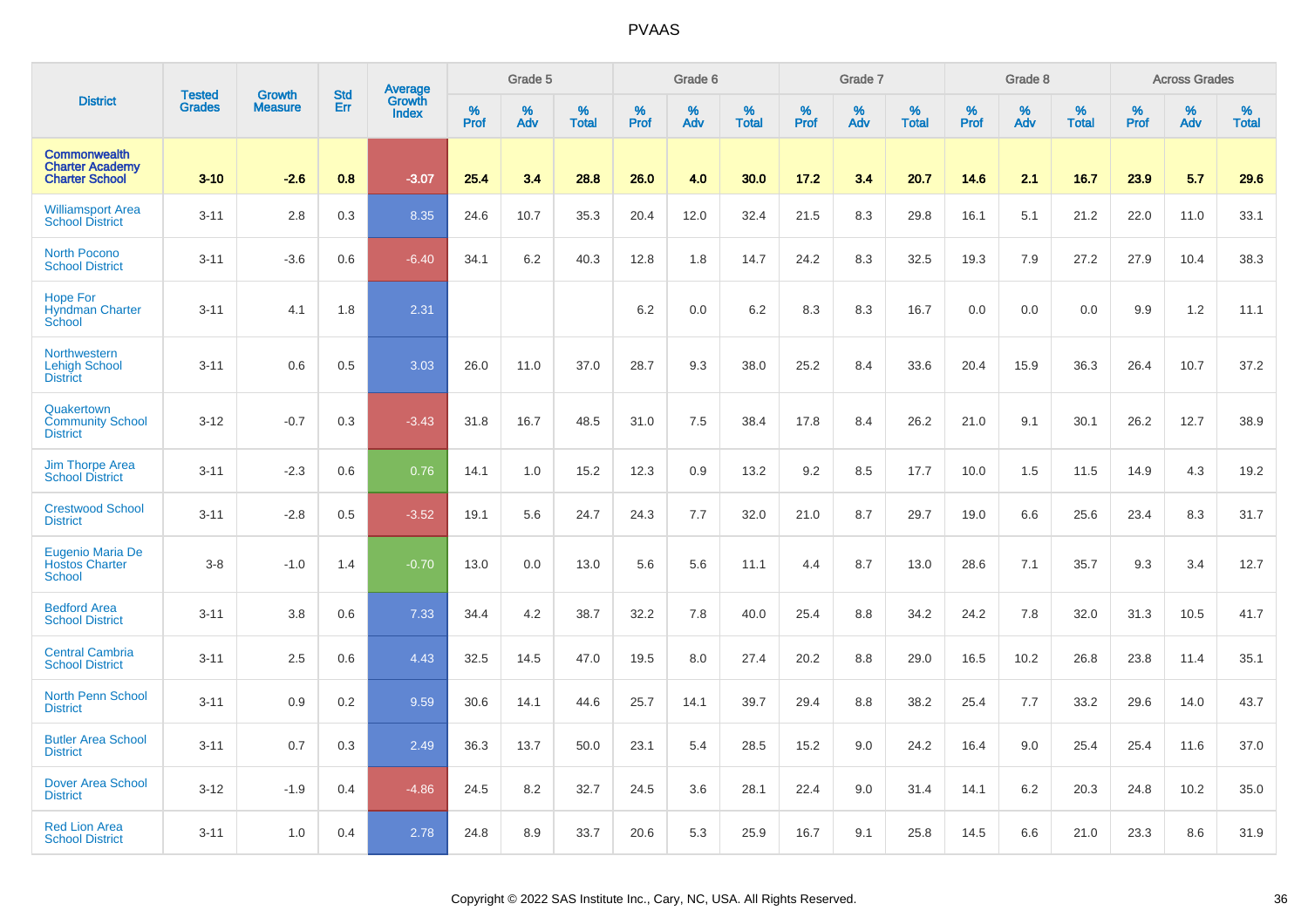|                                                                        | <b>Tested</b> | <b>Growth</b>  | <b>Std</b> | Average                       |              | Grade 5  |                   |           | Grade 6  |                   |           | Grade 7  |                   |           | Grade 8  |                   |           | <b>Across Grades</b> |                   |
|------------------------------------------------------------------------|---------------|----------------|------------|-------------------------------|--------------|----------|-------------------|-----------|----------|-------------------|-----------|----------|-------------------|-----------|----------|-------------------|-----------|----------------------|-------------------|
| <b>District</b>                                                        | <b>Grades</b> | <b>Measure</b> | Err        | <b>Growth</b><br><b>Index</b> | $\%$<br>Prof | %<br>Adv | %<br><b>Total</b> | %<br>Prof | %<br>Adv | %<br><b>Total</b> | %<br>Prof | %<br>Adv | %<br><b>Total</b> | %<br>Prof | %<br>Adv | %<br><b>Total</b> | %<br>Prof | %<br>Adv             | %<br><b>Total</b> |
| <b>Commonwealth</b><br><b>Charter Academy</b><br><b>Charter School</b> | $3 - 10$      | $-2.6$         | 0.8        | $-3.07$                       | 25.4         | 3.4      | 28.8              | 26.0      | 4.0      | 30.0              | 17.2      | 3.4      | 20.7              | 14.6      | 2.1      | 16.7              | 23.9      | 5.7                  | 29.6              |
| <b>Millville Area</b><br><b>School District</b>                        | $3 - 12$      | 3.8            | 0.9        | 4.13                          | 34.0         | 0.0      | 34.0              | 18.9      | 1.9      | 20.8              | 15.9      | 9.1      | 25.0              | 18.4      | 2.6      | 21.0              | 24.6      | 4.7                  | 29.3              |
| <b>Redbank Valley</b><br><b>School District</b>                        | $3 - 11$      | $-2.5$         | 0.7        | $-3.53$                       | 34.3         | 20.0     | 54.3              | 12.7      | 0.0      | 12.7              | 19.5      | 9.2      | 28.7              | 9.5       | 0.0      | 9.5               | 21.8      | 10.1                 | 31.9              |
| <b>North East School</b><br><b>District</b>                            | $3 - 11$      | 1.4            | 0.5        | 2.61                          | 33.3         | 9.4      | 42.7              | 23.1      | 9.7      | 32.8              | 26.4      | 9.3      | 35.7              | 31.4      | 13.1     | 44.5              | 29.8      | 12.1                 | 41.8              |
| <b>Windber Area</b><br><b>School District</b>                          | $3 - 11$      | $-1.8$         | 0.7        | $-3.20$                       | 28.8         | 20.0     | 48.8              | 20.9      | 9.0      | 29.8              | 14.7      | 9.3      | 24.0              | 28.6      | 13.1     | 41.7              | 24.4      | 15.1                 | 39.6              |
| <b>Iroquois School</b><br><b>District</b>                              | $3 - 11$      | 2.5            | 0.7        | 3.81                          | 36.7         | 10.1     | 46.8              | 20.7      | 17.1     | 37.8              | 11.5      | 9.4      | 20.8              | 21.0      | 6.0      | 27.0              | 23.5      | 11.1                 | 34.6              |
| Loyalsock<br><b>Township School</b><br><b>District</b>                 | $3 - 12$      | 3.7            | 0.6        | 7.24                          | 33.0         | 18.3     | 51.3              | 32.6      | 10.2     | 42.9              | 23.4      | 9.4      | 32.8              | 27.0      | 9.0      | 36.0              | 31.1      | 13.2                 | 44.4              |
| <b>Somerset Area</b><br><b>School District</b>                         | $3 - 11$      | 0.0            | 0.5        | 0.05                          | 27.4         | 11.1     | 38.5              | 28.2      | 9.2      | 37.4              | 20.4      | 9.5      | 29.9              | 24.5      | 4.9      | 29.4              | 26.3      | 10.2                 | 36.6              |
| <b>Penns Valley Area</b><br><b>School District</b>                     | $3 - 12$      | 5.2            | 0.6        | 10.29                         | 43.9         | 18.4     | 62.2              | 38.8      | 17.5     | 56.3              | 25.7      | 9.5      | 35.2              | 16.0      | 9.4      | 25.5              | 32.5      | 14.3                 | 46.8              |
| Portage Area<br><b>School District</b>                                 | $3 - 10$      | 0.3            | 0.8        | 0.38                          | 28.6         | 7.1      | 35.7              | 30.0      | 10.0     | 40.0              | 25.4      | 9.5      | 34.9              | 17.0      | 7.6      | 24.5              | 29.8      | 12.9                 | 42.6              |
| <b>Manheim</b><br><b>Township School</b><br><b>District</b>            | $3 - 12$      | $-0.7$         | 0.3        | 6.38                          | 29.8         | 17.1     | 46.9              | 33.2      | 23.2     | 56.3              | 28.9      | 9.6      | 38.6              | 18.1      | 11.2     | 29.3              | 28.7      | 21.3                 | 49.9              |
| <b>Avon Grove</b><br><b>Charter School</b>                             | $3 - 11$      | 1.8            | 0.6        | 3.34                          | 22.1         | 6.6      | 28.7              | 29.9      | 11.7     | 41.6              | 27.2      | 9.8      | 37.0              | 13.9      | 2.0      | 15.8              | 24.3      | 10.2                 | 34.6              |
| Middletown Area<br><b>School District</b>                              | $3 - 11$      | $-1.6$         | 0.5        | $-3.19$                       | 19.5         | 5.0      | 24.5              | 6.1       | 0.8      | 6.9               | 16.1      | 9.8      | 25.9              | 11.8      | 2.0      | 13.7              | 18.4      | 7.5                  | 25.9              |
| <b>Oxford Area</b><br><b>School District</b>                           | $3 - 11$      | 2.0            | 0.4        | 4.59                          | 24.0         | 8.0      | 32.0              | 28.3      | 7.3      | 35.6              | 20.2      | 9.9      | 30.0              | 11.5      | 5.5      | 17.0              | 21.8      | 8.2                  | 30.0              |
| <b>Camp Hill School</b><br><b>District</b>                             | $3 - 12$      | $-2.0$         | 0.7        | $-2.69$                       | 40.7         | 27.2     | 67.9              | 24.0      | 4.0      | 28.0              | 17.6      | 9.9      | 27.5              | 22.0      | 3.7      | 25.7              | 30.7      | 15.4                 | 46.1              |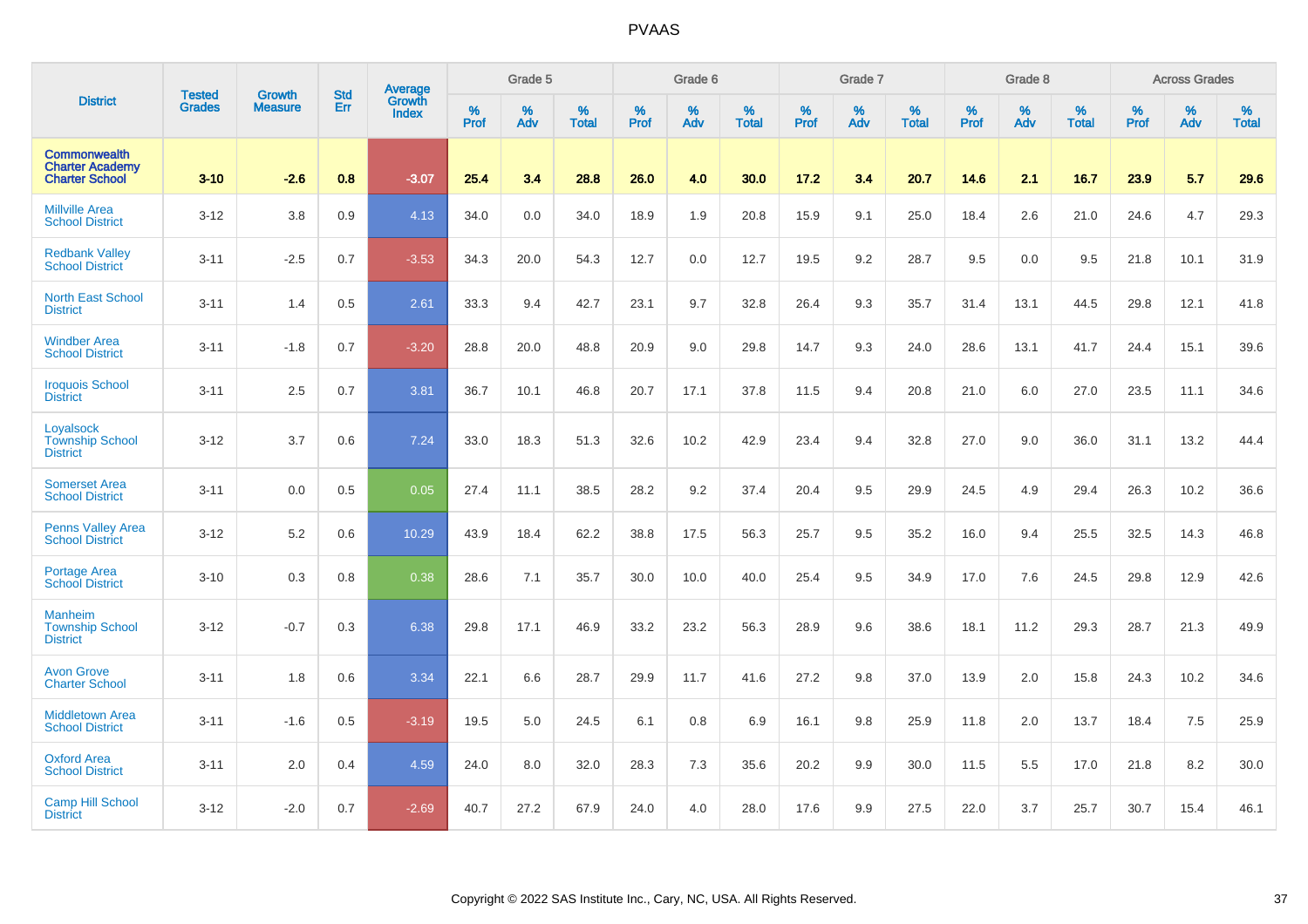|                                                                        | <b>Tested</b> | <b>Growth</b>  | <b>Std</b> | Average                |           | Grade 5  |                   |           | Grade 6  |                   |           | Grade 7  |                   |           | Grade 8  |                   |           | <b>Across Grades</b> |                   |
|------------------------------------------------------------------------|---------------|----------------|------------|------------------------|-----------|----------|-------------------|-----------|----------|-------------------|-----------|----------|-------------------|-----------|----------|-------------------|-----------|----------------------|-------------------|
| <b>District</b>                                                        | <b>Grades</b> | <b>Measure</b> | Err        | <b>Growth</b><br>Index | %<br>Prof | %<br>Adv | %<br><b>Total</b> | %<br>Prof | %<br>Adv | %<br><b>Total</b> | %<br>Prof | %<br>Adv | %<br><b>Total</b> | %<br>Prof | %<br>Adv | %<br><b>Total</b> | %<br>Prof | %<br>Adv             | %<br><b>Total</b> |
| <b>Commonwealth</b><br><b>Charter Academy</b><br><b>Charter School</b> | $3 - 10$      | $-2.6$         | 0.8        | $-3.07$                | 25.4      | 3.4      | 28.8              | 26.0      | 4.0      | 30.0              | 17.2      | 3.4      | 20.7              | 14.6      | 2.1      | 16.7              | 23.9      | 5.7                  | 29.6              |
| <b>Schuylkill Valley</b><br><b>School District</b>                     | $3 - 11$      | $-1.0$         | 0.5        | $-1.73$                | 24.8      | 8.5      | 33.3              | 25.6      | 5.8      | 31.4              | 15.3      | 9.9      | 25.2              | 8.2       | 2.7      | 10.9              | 21.3      | 7.6                  | 29.0              |
| <b>Reynolds School</b><br><b>District</b>                              | $3 - 10$      | $-3.3$         | 0.8        | $-4.36$                | 13.0      | 1.4      | 14.5              | 18.2      | 1.3      | 19.5              | 14.0      | 10.0     | 24.0              | 11.8      | 1.5      | 13.2              | 15.2      | 2.8                  | 18.0              |
| <b>Shade-Central City</b><br><b>School District</b>                    | $3 - 11$      | 1.4            | 1.4        | 0.99                   | 18.8      | 0.0      | 18.8              | 26.9      | 0.0      | 26.9              | 20.0      | 10.0     | 30.0              | 34.8      | 0.0      | 34.8              | 29.0      | 3.0                  | 32.1              |
| <b>Blue Mountain</b><br><b>School District</b>                         | $3 - 10$      | 0.1            | 0.5        | $-0.00$                | 33.3      | 19.2     | 52.6              | 24.3      | 0.6      | 24.8              | 16.3      | 10.1     | 26.4              | 20.3      | 6.1      | 26.4              | 27.5      | 11.1                 | 38.6              |
| <b>Riverside Beaver</b><br><b>County School</b><br><b>District</b>     | $3 - 11$      | 1.0            | 0.6        | 1.54                   | 21.9      | 12.5     | 34.4              | 23.8      | 4.0      | 27.7              | 22.8      | 10.1     | 32.9              | 25.5      | 3.2      | 28.7              | 28.3      | 10.4                 | 38.7              |
| <b>Kutztown Area</b><br><b>School District</b>                         | $3 - 12$      | $-1.4$         | 0.8        | $-1.80$                | 40.3      | 11.9     | 52.2              | 24.2      | 3.2      | 27.4              | 25.6      | 10.3     | 35.9              | 10.8      | 10.8     | 21.5              | 30.0      | 13.3                 | 43.3              |
| <b>Indiana Area</b><br><b>School District</b>                          | $3 - 11$      | 1.8            | 0.4        | 4.10                   | 29.3      | 17.7     | 47.0              | 23.9      | 11.7     | 35.5              | 36.0      | 10.3     | 46.3              | 23.2      | 14.2     | 37.4              | 30.1      | 15.1                 | 45.2              |
| <b>Souderton Area</b><br><b>School District</b>                        | $3 - 11$      | 0.8            | 0.3        | 2.50                   | 35.8      | 26.1     | 61.9              | 29.8      | 8.6      | 38.4              | 30.6      | 10.4     | 41.0              | 24.3      | 4.2      | 28.5              | 30.8      | 18.3                 | 49.1              |
| Canon-Mcmillan<br><b>School District</b>                               | $3 - 11$      | $-1.3$         | 0.3        | $-3.91$                | 29.4      | 22.3     | 51.7              | 28.2      | 9.8      | 38.0              | 26.1      | 10.4     | 36.5              | 27.7      | 10.6     | 38.4              | 30.0      | 14.6                 | 44.6              |
| <b>Clarion Area</b><br><b>School District</b>                          | $3 - 11$      | $-0.1$         | 0.8        | $-0.13$                | 31.2      | 8.3      | 39.6              | 32.1      | 7.1      | 39.3              | 17.9      | 10.4     | 28.4              | 28.1      | 3.5      | 31.6              | 26.5      | 10.2                 | 36.8              |
| <b>Frazier School</b><br><b>District</b>                               | $3 - 11$      | $-2.4$         | 0.8        | $-3.08$                | 7.8       | 0.0      | 7.8               | 17.5      | 2.5      | 20.0              | 15.1      | 10.5     | 25.6              | 3.9       | 0.0      | 3.9               | 16.1      | 4.2                  | 20.3              |
| <b>Upper Moreland</b><br><b>Township School</b><br><b>District</b>     | $3 - 11$      | $-0.1$         | 0.4        | $-0.12$                | 28.5      | 10.6     | 39.1              | 16.1      | 10.8     | 26.9              | 21.7      | 10.6     | 32.3              | 18.9      | 12.1     | 31.1              | 23.9      | 11.6                 | 35.5              |
| <b>Keystone Oaks</b><br><b>School District</b>                         | $3 - 11$      | $-3.0$         | 0.6        | $-3.25$                | 26.0      | 20.3     | 46.3              | 19.5      | 11.5     | 31.0              | 19.5      | 10.6     | 30.1              | 17.5      | 12.3     | 29.8              | 25.2      | 15.8                 | 41.0              |
| <b>Springfield School</b><br><b>District</b>                           | $3 - 11$      | $-3.6$         | 0.4        | $-10.34$               | 35.0      | 20.1     | 55.1              | 30.6      | 7.7      | 38.4              | 35.8      | 10.7     | 46.5              | 26.0      | 12.6     | 38.6              | 33.8      | 18.4                 | 52.2              |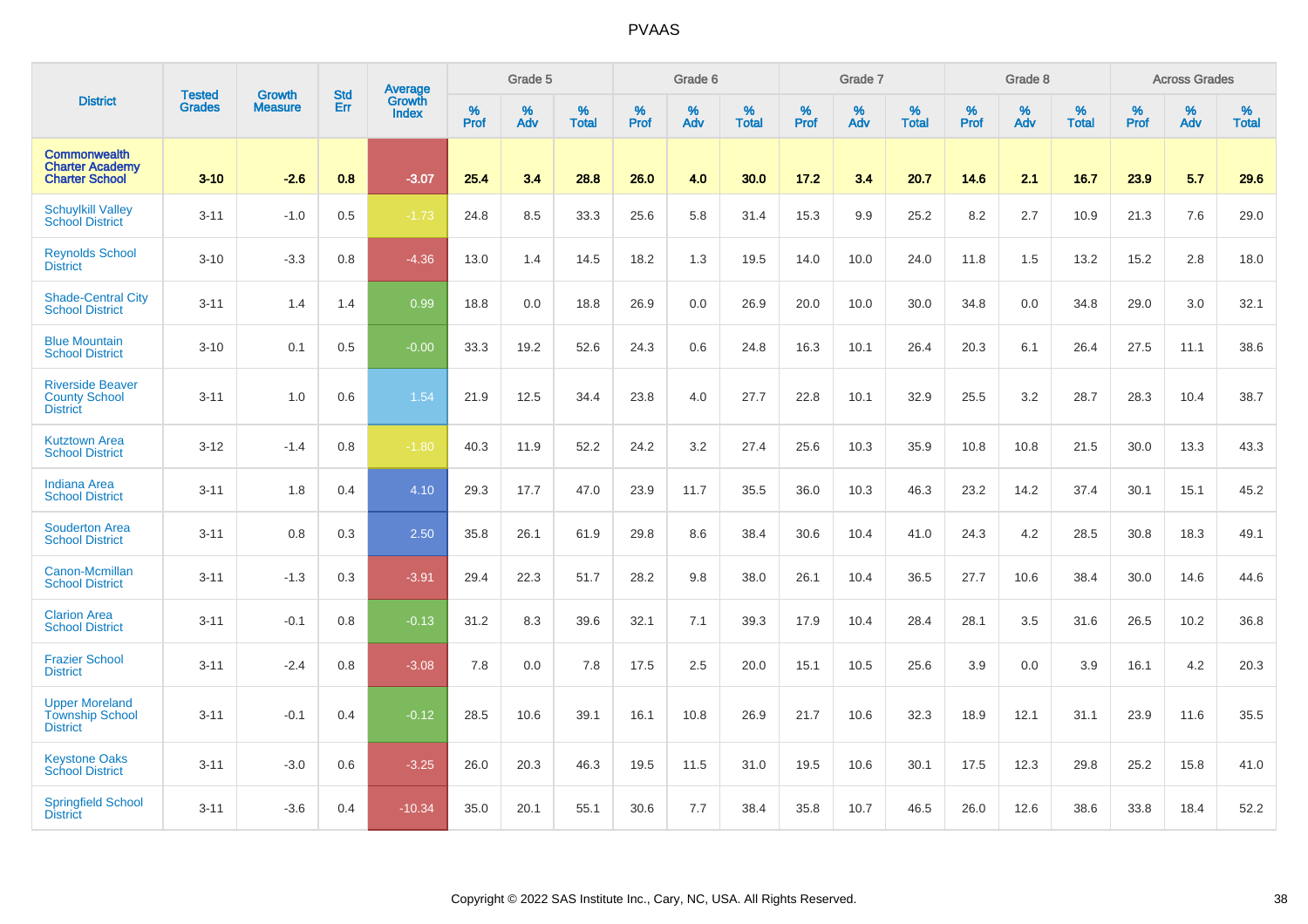|                                                                        | <b>Tested</b> | <b>Growth</b>  | <b>Std</b> | Average                |           | Grade 5  |                   |           | Grade 6  |                   |           | Grade 7  |                   |           | Grade 8  |                   |           | <b>Across Grades</b> |                   |
|------------------------------------------------------------------------|---------------|----------------|------------|------------------------|-----------|----------|-------------------|-----------|----------|-------------------|-----------|----------|-------------------|-----------|----------|-------------------|-----------|----------------------|-------------------|
| <b>District</b>                                                        | <b>Grades</b> | <b>Measure</b> | Err        | Growth<br><b>Index</b> | %<br>Prof | %<br>Adv | %<br><b>Total</b> | %<br>Prof | %<br>Adv | %<br><b>Total</b> | %<br>Prof | %<br>Adv | %<br><b>Total</b> | %<br>Prof | %<br>Adv | %<br><b>Total</b> | %<br>Prof | %<br>Adv             | %<br><b>Total</b> |
| <b>Commonwealth</b><br><b>Charter Academy</b><br><b>Charter School</b> | $3 - 10$      | $-2.6$         | 0.8        | $-3.07$                | 25.4      | 3.4      | 28.8              | 26.0      | 4.0      | 30.0              | 17.2      | 3.4      | 20.7              | 14.6      | 2.1      | 16.7              | 23.9      | 5.7                  | 29.6              |
| <b>Marion Center</b><br><b>Area School</b><br><b>District</b>          | $3 - 10$      | 0.9            | 0.7        | 1.31                   | 24.4      | 7.7      | 32.0              | 37.2      | 11.8     | 49.0              | 19.0      | 10.7     | 29.8              | 22.6      | 8.6      | 31.2              | 27.9      | 10.6                 | 38.4              |
| <b>United School</b><br><b>District</b>                                | $3 - 11$      | 0.3            | 0.8        | 3.96                   | 27.0      | 1.6      | 28.6              | 31.8      | 12.7     | 44.4              | 29.2      | 10.8     | 40.0              | 20.9      | 9.0      | 29.8              | 28.1      | 9.4                  | 37.5              |
| <b>Forest City</b><br>Regional School<br><b>District</b>               | $3 - 12$      | 1.5            | 0.9        | 1.68                   | 22.2      | 11.1     | 33.3              | 14.3      | 2.0      | 16.3              | 18.9      | 10.8     | 29.7              | 31.9      | 10.6     | 42.6              | 22.1      | 10.7                 | 32.8              |
| Environmental<br><b>Charter School At</b><br><b>Frick Park</b>         | $3-9$         | $-0.2$         | 0.7        | $-0.25$                | 18.2      | 10.4     | 28.6              | 17.0      | 4.3      | 21.3              | 16.3      | 10.9     | 27.2              | 10.0      | 4.3      | 14.3              | 22.6      | 13.4                 | 36.0              |
| <b>Richland School</b><br><b>District</b>                              | $3 - 11$      | 3.8            | 0.6        | 6.45                   | 40.8      | 21.4     | 62.1              | 40.4      | 10.6     | 51.1              | 39.8      | 10.9     | 50.8              | 25.5      | 13.2     | 38.7              | 36.6      | 16.5                 | 53.1              |
| Cheltenham<br><b>School District</b>                                   | $3 - 11$      | $-1.7$         | 0.6        | $-2.92$                | 19.8      | 16.7     | 36.5              | 21.7      | 4.7      | 26.4              | 26.7      | 11.0     | 37.7              | 12.1      | 3.3      | 15.4              | 23.0      | 11.2                 | 34.2              |
| <b>West Chester Area</b><br><b>School District</b>                     | $3 - 11$      | $-1.3$         | 0.3        | $-4.83$                | 35.0      | 18.9     | 53.9              | 29.1      | 9.5      | 38.7              | 26.7      | 11.1     | 37.8              | 22.1      | 13.0     | 35.1              | 32.0      | 17.9                 | 49.8              |
| Susquehanna<br><b>Community School</b><br><b>District</b>              | $3 - 11$      | $-2.8$         | 0.9        | $-1.20$                | 19.6      | 9.8      | 29.4              | 15.5      | 1.7      | 17.2              | 13.3      | 11.1     | 24.4              | 2.0       | 2.0      | 4.1               | 19.6      | 6.3                  | 25.9              |
| <b>Oswayo Valley</b><br>School District                                | $3 - 12$      | 0.2            | 1.1        | 0.16                   | 27.6      | 20.7     | 48.3              | 25.9      | 7.4      | 33.3              | 25.9      | 11.1     | 37.0              | 25.8      | 16.1     | 41.9              | 30.6      | 20.6                 | 51.2              |
| <b>West Greene</b><br><b>School District</b>                           | $3 - 11$      | $-1.6$         | 0.9        | $-1.63$                | 20.5      | 7.7      | 28.2              | 7.7       | 7.7      | 15.4              | 9.3       | 11.1     | 20.4              | 11.8      | 0.0      | 11.8              | 19.6      | 10.7                 | 30.2              |
| <b>Circle Of Seasons</b><br><b>Charter School</b>                      | $3 - 8$       | 12.3           | 1.2        | 6.26                   | 20.0      | 5.7      | 25.7              | 16.7      | 6.7      | 23.3              | 25.0      | 11.1     | 36.1              |           |          |                   | 20.9      | 7.9                  | 28.8              |
| <b>Methacton School</b><br><b>District</b>                             | $3 - 11$      | $-1.5$         | 0.3        | $-3.31$                | 30.5      | 14.2     | 44.7              | 28.2      | 9.9      | 38.1              | 27.0      | 11.2     | 38.2              | 20.1      | 12.5     | 32.6              | 30.9      | 13.6                 | 44.5              |
| <b>Quaker Valley</b><br><b>School District</b>                         | $3 - 11$      | 0.6            | 0.5        | 1.08                   | 36.4      | 23.6     | 60.0              | 32.5      | 20.8     | 53.3              | 36.4      | 11.2     | 47.6              | 26.5      | 7.6      | 34.1              | 34.0      | 24.3                 | 58.3              |
| <b>Spring Grove Area</b><br><b>School District</b>                     | $3 - 11$      | $-1.9$         | 0.4        | $-4.85$                | 30.9      | 11.5     | 42.4              | 31.2      | 15.8     | 47.0              | 23.2      | 11.2     | 34.4              | 5.2       | 3.2      | 8.4               | 26.1      | 15.4                 | 41.5              |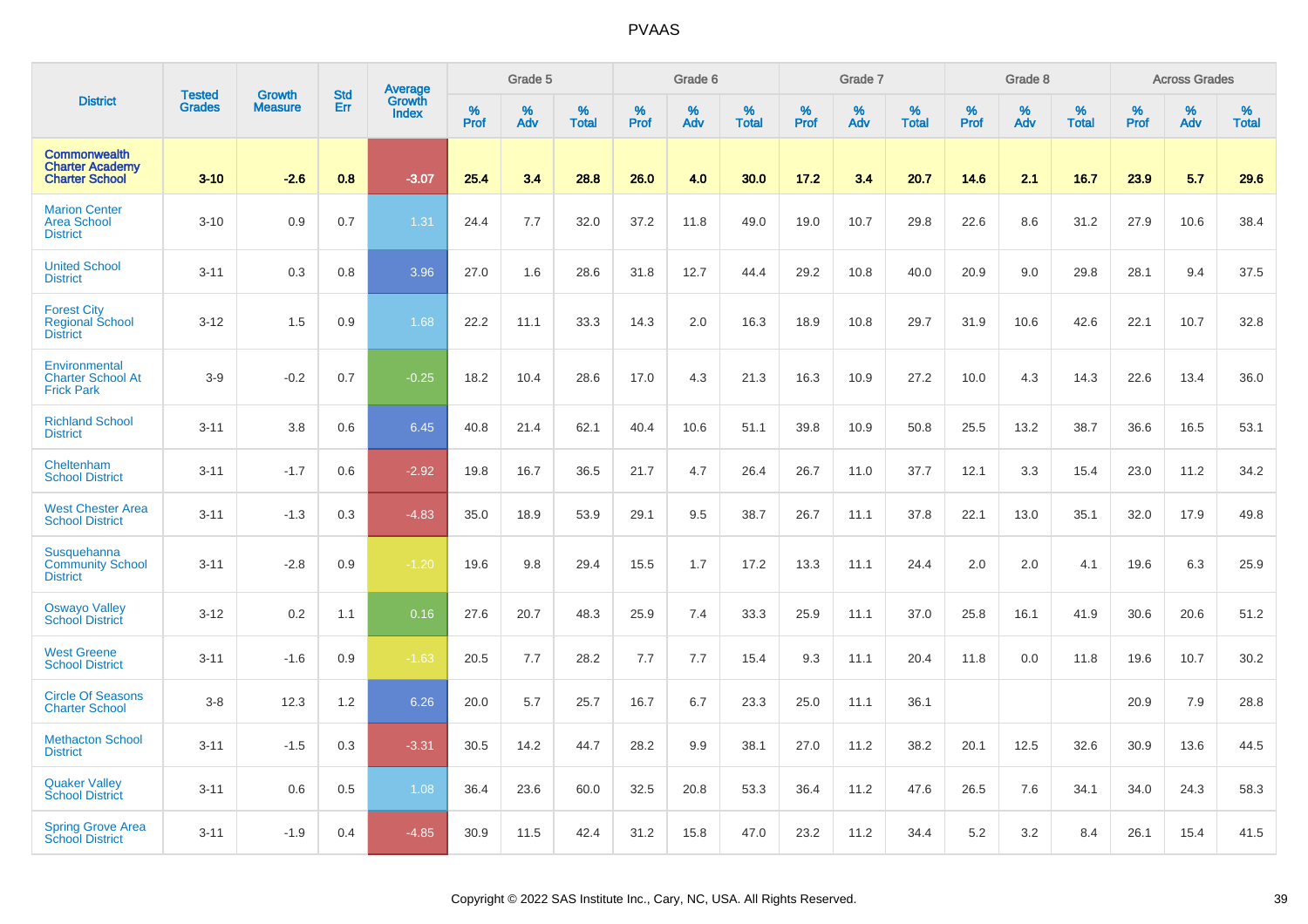|                                                                        |                                |                                 | <b>Std</b> | Average         |              | Grade 5  |                   |           | Grade 6  |                   |              | Grade 7  |                   |           | Grade 8  |                   |           | <b>Across Grades</b> |                   |
|------------------------------------------------------------------------|--------------------------------|---------------------------------|------------|-----------------|--------------|----------|-------------------|-----------|----------|-------------------|--------------|----------|-------------------|-----------|----------|-------------------|-----------|----------------------|-------------------|
| <b>District</b>                                                        | <b>Tested</b><br><b>Grades</b> | <b>Growth</b><br><b>Measure</b> | Err        | Growth<br>Index | $\%$<br>Prof | %<br>Adv | %<br><b>Total</b> | %<br>Prof | %<br>Adv | %<br><b>Total</b> | $\%$<br>Prof | %<br>Adv | %<br><b>Total</b> | %<br>Prof | %<br>Adv | %<br><b>Total</b> | %<br>Prof | %<br>Adv             | %<br><b>Total</b> |
| <b>Commonwealth</b><br><b>Charter Academy</b><br><b>Charter School</b> | $3 - 10$                       | $-2.6$                          | 0.8        | $-3.07$         | 25.4         | 3.4      | 28.8              | 26.0      | 4.0      | 30.0              | 17.2         | 3.4      | 20.7              | 14.6      | 2.1      | 16.7              | 23.9      | 5.7                  | 29.6              |
| <b>Warrior Run</b><br><b>School District</b>                           | $3 - 11$                       | $-0.7$                          | 0.6        | $-1.13$         | 29.0         | 17.1     | 46.0              | 25.7      | 1.8      | 27.5              | 16.8         | 11.2     | 28.0              | 15.6      | 12.2     | 27.8              | 23.2      | 10.7                 | 34.0              |
| <b>East Penn School</b><br><b>District</b>                             | $3 - 11$                       | 0.8                             | 0.3        | 3.03            | 32.6         | 12.6     | 45.2              | 20.7      | 7.8      | 28.4              | 23.5         | 11.3     | 34.8              | 17.8      | 8.6      | 26.5              | 26.4      | 13.0                 | 39.4              |
| Lackawanna Trail<br><b>School District</b>                             | $3 - 10$                       | 1.4                             | 0.7        | 3.97            | 21.8         | 9.1      | 30.9              | 34.3      | 10.4     | 44.8              | 12.7         | 11.3     | 23.9              | 11.8      | 6.6      | 18.4              | 24.2      | 11.5                 | 35.8              |
| <b>South Butler</b><br><b>County School</b><br><b>District</b>         | $3 - 10$                       | 0.6                             | 0.5        | 1.13            | 35.1         | 12.8     | 48.0              | 22.9      | 5.0      | 27.9              | 21.2         | 11.4     | 32.6              | 13.3      | 1.6      | 14.8              | 27.0      | 11.2                 | 38.3              |
| <b>Moon Area School</b><br><b>District</b>                             | $3 - 11$                       | $-2.5$                          | 0.4        | $-6.69$         | 32.1         | 15.8     | 48.0              | 26.9      | 9.1      | 36.0              | 28.0         | 11.5     | 39.4              | 20.6      | 10.9     | 31.5              | 29.3      | 16.9                 | 46.2              |
| <b>North Hills School</b><br><b>District</b>                           | $3 - 11$                       | $-3.1$                          | 0.4        | $-8.67$         | 34.1         | 14.0     | 48.1              | 30.1      | 11.4     | 41.5              | 28.1         | 11.5     | 39.6              | 21.9      | 9.6      | 31.5              | 30.4      | 13.8                 | 44.2              |
| <b>Upper Perkiomen</b><br><b>School District</b>                       | $3 - 11$                       | 2.0                             | 0.4        | $-2.55$         | 26.0         | 11.8     | 37.8              | 23.0      | 6.1      | 29.1              | 28.0         | 11.6     | 39.6              | 22.9      | 10.0     | 32.8              | 24.8      | 10.4                 | 35.1              |
| Kennett<br>Consolidated<br><b>School District</b>                      | $3 - 11$                       | 1.3                             | 0.4        | 3.21            | 29.8         | 15.1     | 44.9              | 20.2      | 8.3      | 28.5              | 20.2         | 11.6     | 31.7              | 10.9      | 6.9      | 17.8              | 22.4      | 12.3                 | 34.7              |
| <b>Clarion-Limestone</b><br><b>Area School</b><br><b>District</b>      | $3 - 12$                       | $-1.1$                          | 0.9        | $-1.30$         | 40.0         | 27.3     | 67.3              | 36.5      | 5.8      | 42.3              | 27.9         | 11.6     | 39.5              | 7.8       | 3.9      | 11.8              | 28.4      | 13.2                 | 41.6              |
| <b>Fairview School</b><br><b>District</b>                              | $3 - 11$                       | $-0.6$                          | 0.5        | $-1.14$         | 31.8         | 12.7     | 44.4              | 24.8      | 11.3     | 36.1              | 29.4         | 11.6     | 41.1              | 30.8      | 12.0     | 42.9              | 32.4      | 15.4                 | 47.7              |
| <b>Mohawk Area</b><br><b>School District</b>                           | $3 - 11$                       | 1.9                             | 0.6        | 3.19            | 26.2         | 4.8      | 31.1              | 19.2      | 13.8     | 33.0              | 27.4         | 11.8     | 39.2              | 22.8      | 8.7      | 31.5              | 27.0      | 10.4                 | 37.4              |
| Annville-Cleona<br><b>School District</b>                              | $3 - 12$                       | 0.4                             | 0.6        | 0.68            | 33.8         | 12.5     | 46.2              | 16.7      | 2.1      | 18.8              | 29.1         | 11.8     | 40.9              | 27.8      | 9.3      | 37.0              | 27.5      | 9.4                  | 36.9              |
| <b>Mercer Area</b><br><b>School District</b>                           | $3 - 11$                       | $-1.2$                          | 0.7        | $-1.57$         | 32.8         | 15.5     | 48.3              | 35.3      | 8.8      | 44.1              | 25.0         | 11.8     | 36.8              | 18.7      | 4.0      | 22.7              | 29.0      | 12.7                 | 41.7              |
| <b>Seneca Valley</b><br><b>School District</b>                         | $3 - 11$                       | $-2.1$                          | 0.3        | $-7.45$         | 28.8         | 15.8     | 44.6              | 33.8      | 9.8      | 43.6              | 26.6         | 12.0     | 38.5              | 18.6      | 6.0      | 24.6              | 30.0      | 14.4                 | 44.4              |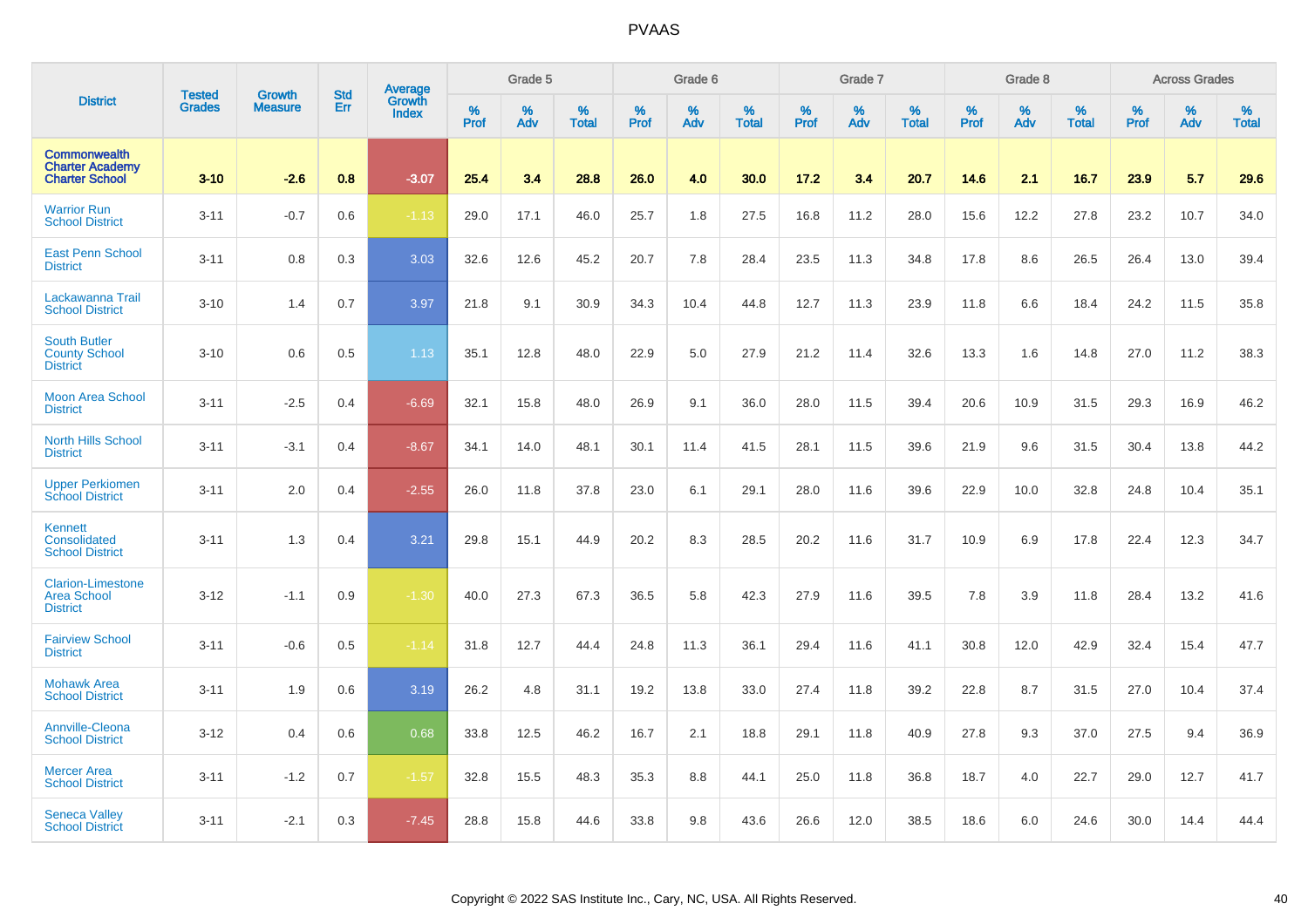|                                                                        | <b>Tested</b> | <b>Growth</b>  | <b>Std</b> | Average                       |           | Grade 5  |                   |           | Grade 6  |                   |           | Grade 7  |                   |           | Grade 8  |                   |           | <b>Across Grades</b> |                   |
|------------------------------------------------------------------------|---------------|----------------|------------|-------------------------------|-----------|----------|-------------------|-----------|----------|-------------------|-----------|----------|-------------------|-----------|----------|-------------------|-----------|----------------------|-------------------|
| <b>District</b>                                                        | <b>Grades</b> | <b>Measure</b> | Err        | <b>Growth</b><br><b>Index</b> | %<br>Prof | %<br>Adv | %<br><b>Total</b> | %<br>Prof | %<br>Adv | %<br><b>Total</b> | %<br>Prof | %<br>Adv | %<br><b>Total</b> | %<br>Prof | %<br>Adv | %<br><b>Total</b> | %<br>Prof | %<br>Adv             | %<br><b>Total</b> |
| <b>Commonwealth</b><br><b>Charter Academy</b><br><b>Charter School</b> | $3 - 10$      | $-2.6$         | 0.8        | $-3.07$                       | 25.4      | 3.4      | 28.8              | 26.0      | 4.0      | 30.0              | 17.2      | 3.4      | 20.7              | 14.6      | 2.1      | 16.7              | 23.9      | 5.7                  | 29.6              |
| <b>Saucon Valley</b><br><b>School District</b>                         | $3 - 11$      | 6.7            | 0.5        | 12.55                         | 32.0      | 25.4     | 57.4              | 33.6      | 11.0     | 44.5              | 31.1      | 12.1     | 43.2              | 32.8      | 16.0     | 48.8              | 31.2      | 18.8                 | 50.0              |
| <b>Palmyra Area</b><br><b>School District</b>                          | $3 - 11$      | 0.0            | 0.4        | 0.08                          | 36.2      | 17.5     | 53.8              | 27.2      | 8.3      | 35.4              | 25.5      | 12.2     | 37.6              | 29.8      | 12.2     | 42.0              | 31.5      | 15.7                 | 47.2              |
| <b>Centre Learning</b><br>Community<br><b>Charter School</b>           | $5-8$         | 4.9            | 2.0        | 2.45                          |           |          |                   |           |          |                   | 25.0      | 12.5     | 37.5              | 0.0       | 17.6     | 17.6              | 24.1      | 18.5                 | 42.6              |
| <b>Owen J Roberts</b><br><b>School District</b>                        | $3 - 11$      | $-3.2$         | 0.3        | $-9.54$                       | 35.7      | 21.9     | 57.7              | 29.6      | 17.3     | 46.9              | 28.3      | 12.5     | 40.8              | 22.8      | 5.5      | 28.4              | 31.9      | 16.7                 | 48.6              |
| <b>Freeport Area</b><br><b>School District</b>                         | $3 - 10$      | 0.9            | 0.5        | 1.60                          | 30.5      | 9.9      | 40.5              | 26.6      | 15.3     | 41.9              | 34.3      | 12.7     | 47.0              | 19.1      | 9.9      | 29.0              | 29.3      | 13.4                 | 42.8              |
| <b>Haverford</b><br><b>Township School</b><br><b>District</b>          | $3 - 11$      | $-0.7$         | 0.3        | $-3.26$                       | 30.7      | 27.3     | 58.0              | 26.4      | 15.0     | 41.4              | 28.5      | 12.8     | 41.3              | 33.9      | 15.2     | 49.1              | 31.6      | 23.1                 | 54.7              |
| <b>Northern Potter</b><br><b>School District</b>                       | $3 - 12$      | 2.0            | 1.1        | 1.81                          | 26.7      | 3.3      | 30.0              | 9.3       | 2.3      | 11.6              | 29.0      | 12.9     | 41.9              | 11.1      | 0.0      | 11.1              | 18.7      | 7.4                  | 26.1              |
| <b>Bethel Park School</b><br><b>District</b>                           | $3 - 11$      | $-0.2$         | 0.4        | $-0.56$                       | 31.6      | 17.7     | 49.3              | 27.0      | 17.1     | 44.1              | 29.6      | 13.0     | 42.6              | 27.1      | 8.9      | 36.0              | 30.4      | 17.5                 | 48.0              |
| <b>Plum Borough</b><br><b>School District</b>                          | $3 - 11$      | $-3.1$         | 0.4        | $-7.49$                       | 34.5      | 8.4      | 42.9              | 32.3      | 19.5     | 51.8              | 22.5      | 13.0     | 35.5              | 17.6      | 4.3      | 21.9              | 28.8      | 15.8                 | 44.6              |
| <b>Beaver Area</b><br><b>School District</b>                           | $3 - 10$      | $-4.4$         | 0.6        | $-7.75$                       | 36.2      | 23.8     | 60.0              | 37.3      | 28.8     | 66.1              | 22.6      | 13.0     | 35.6              | 17.1      | 7.2      | 24.3              | 29.2      | 25.6                 | 54.8              |
| Southern Lehigh<br><b>School District</b>                              | $3 - 11$      | $-1.1$         | 0.4        | $-2.36$                       | 33.9      | 21.0     | 54.8              | 28.3      | 16.8     | 45.1              | 40.2      | 13.1     | 53.3              | 32.0      | 12.7     | 44.8              | 35.0      | 20.7                 | 55.8              |
| <b>Grove City Area</b><br><b>School District</b>                       | $3 - 12$      | $-0.0$         | 0.6        | $-0.00$                       | 21.8      | 16.8     | 38.6              | 29.0      | 12.1     | 41.1              | 28.1      | 13.2     | 41.2              | 19.5      | 8.5      | 28.0              | 27.6      | 16.8                 | 44.3              |
| <b>Slippery Rock Area</b><br><b>School District</b>                    | $3 - 11$      | 1.4            | 0.5        | 2.68                          | 37.0      | 20.5     | 57.5              | 28.6      | 26.3     | 54.9              | 26.4      | 13.2     | 39.7              | 26.2      | 10.3     | 36.5              | 32.4      | 20.5                 | 53.0              |
| <b>Penn Manor</b><br><b>School District</b>                            | $3 - 11$      | 3.2            | 0.3        | 9.54                          | 33.8      | 14.9     | 48.6              | 28.7      | 15.2     | 43.9              | 25.5      | 13.2     | 38.7              | 30.2      | 11.0     | 41.2              | 31.4      | 16.9                 | 48.2              |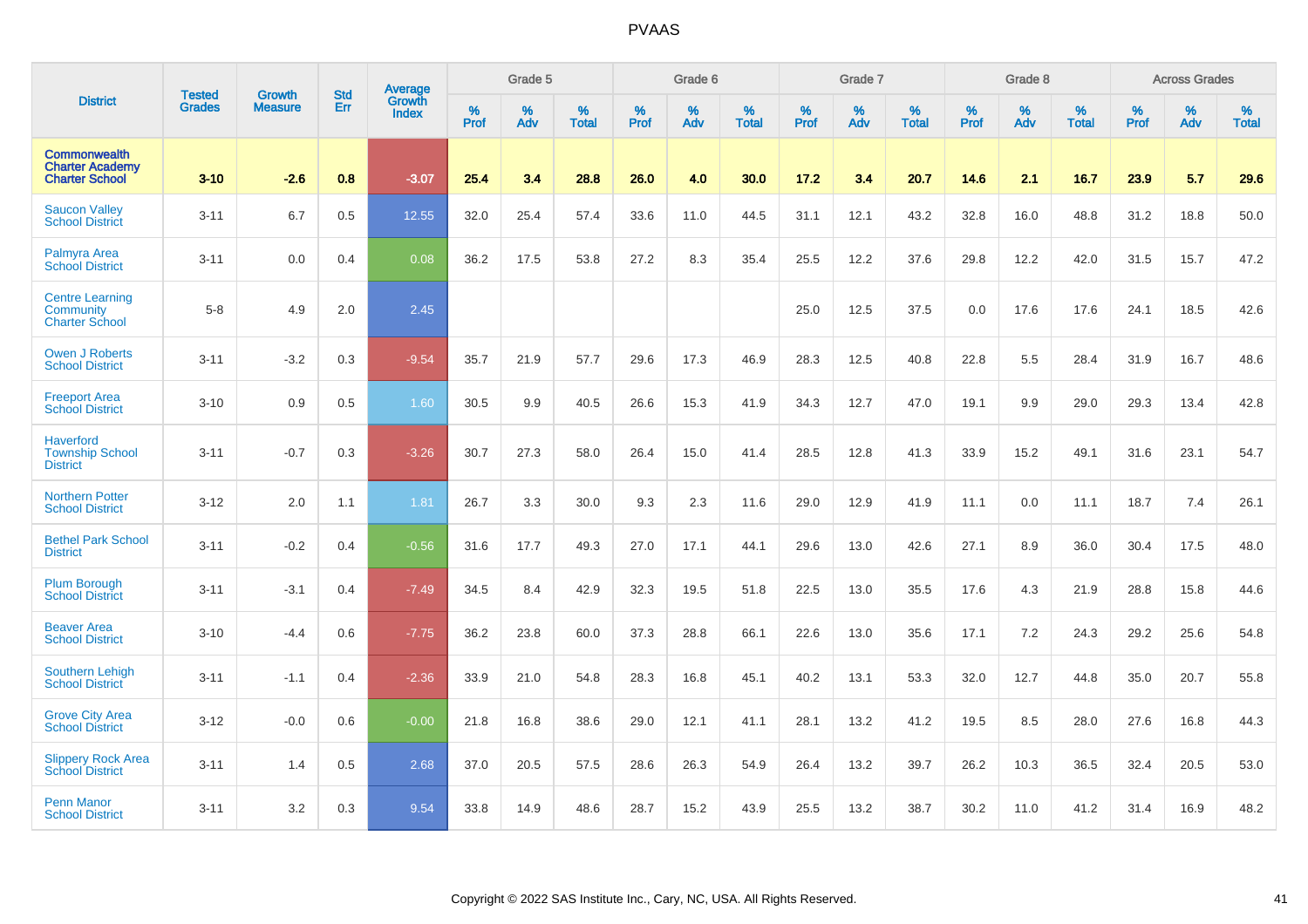|                                                                        | <b>Tested</b> | <b>Growth</b>  | <b>Std</b> | Average         |                  | Grade 5  |                   |           | Grade 6  |                   |           | Grade 7  |                   |           | Grade 8  |                   |                  | <b>Across Grades</b> |                   |
|------------------------------------------------------------------------|---------------|----------------|------------|-----------------|------------------|----------|-------------------|-----------|----------|-------------------|-----------|----------|-------------------|-----------|----------|-------------------|------------------|----------------------|-------------------|
| <b>District</b>                                                        | <b>Grades</b> | <b>Measure</b> | Err        | Growth<br>Index | %<br><b>Prof</b> | %<br>Adv | %<br><b>Total</b> | %<br>Prof | %<br>Adv | %<br><b>Total</b> | %<br>Prof | %<br>Adv | %<br><b>Total</b> | %<br>Prof | %<br>Adv | %<br><b>Total</b> | %<br><b>Prof</b> | %<br>Adv             | %<br><b>Total</b> |
| <b>Commonwealth</b><br><b>Charter Academy</b><br><b>Charter School</b> | $3 - 10$      | $-2.6$         | 0.8        | $-3.07$         | 25.4             | 3.4      | 28.8              | 26.0      | 4.0      | 30.0              | 17.2      | 3.4      | 20.7              | 14.6      | 2.1      | 16.7              | 23.9             | 5.7                  | 29.6              |
| <b>Harbor Creek</b><br><b>School District</b>                          | $3 - 11$      | $-3.0$         | 0.5        | $-6.14$         | 35.1             | 17.5     | 52.6              | 35.8      | 14.2     | 50.0              | 25.9      | 13.3     | 39.2              | 20.8      | 7.1      | 27.9              | 32.8             | 17.9                 | 50.6              |
| <b>Ridgway Area</b><br><b>School District</b>                          | $3 - 11$      | 4.4            | 0.8        | 4.49            | 36.7             | 20.0     | 56.7              | 42.6      | 18.0     | 60.7              | 25.0      | 13.3     | 38.3              | 28.3      | 5.0      | 33.3              | 30.2             | 18.4                 | 48.6              |
| <b>Central Bucks</b><br><b>School District</b>                         | $3 - 11$      | 0.2            | 0.2        | 1.61            | 36.0             | 18.4     | 54.4              | 31.8      | 16.6     | 48.4              | 29.2      | 13.4     | 42.6              | 22.8      | 7.4      | 30.1              | 32.0             | 16.6                 | 48.6              |
| <b>Hempfield Area</b><br><b>School District</b>                        | $3 - 12$      | 2.3            | 0.3        | 7.58            | 34.6             | 13.8     | 48.4              | 24.6      | 14.9     | 39.6              | 30.2      | 13.5     | 43.7              | 26.8      | 10.7     | 37.5              | 30.5             | 16.4                 | 46.9              |
| <b>Riverside School</b><br><b>District</b>                             | $3 - 11$      | 4.3            | 0.6        | 7.08            | 18.6             | 7.8      | 26.5              | 13.1      | 7.1      | 20.2              | 16.5      | 13.6     | 30.1              | 16.4      | 4.6      | 20.9              | 19.2             | 7.7                  | 27.0              |
| <b>Bangor Area</b><br><b>School District</b>                           | $3 - 12$      | 4.2            | 0.5        | 3.56            | 20.3             | 24.8     | 45.1              | 26.7      | 14.0     | 40.7              | 20.4      | 13.6     | 34.0              | 23.2      | 6.0      | 29.1              | 27.2             | 17.9                 | 45.2              |
| <b>Wellsboro Area</b><br><b>School District</b>                        | $3 - 11$      | 3.0            | 0.6        | 0.15            | 30.4             | 7.0      | 37.4              | 16.2      | 5.0      | 21.2              | 20.5      | 13.7     | 34.2              | 24.5      | 13.3     | 37.8              | 24.3             | 8.8                  | 33.1              |
| <b>Avonworth School</b><br><b>District</b>                             | $3 - 10$      | 2.8            | 0.5        | 5.25            | 33.8             | 25.5     | 59.3              | 37.7      | 12.3     | 50.0              | 31.5      | 13.8     | 45.4              | 35.8      | 14.2     | 50.0              | 35.2             | 20.0                 | 55.2              |
| <b>Bradford Area</b><br><b>School District</b>                         | $3 - 12$      | 4.4            | 0.5        | 9.21            | 33.5             | 10.2     | 43.7              | 23.4      | 8.8      | 32.2              | 18.9      | 13.9     | 32.8              | 27.8      | 7.6      | 35.4              | 26.9             | 11.3                 | 38.3              |
| <b>Pennridge School</b><br><b>District</b>                             | $3 - 10$      | $-1.2$         | 0.3        | $-13.90$        | 35.5             | 15.4     | 50.9              | 19.1      | 2.9      | 22.0              | 21.4      | 13.9     | 35.3              | 21.6      | 3.4      | 25.1              | 28.5             | 12.0                 | 40.5              |
| Southern Columbia<br><b>Area School</b><br><b>District</b>             | $3 - 11$      | 1.8            | 0.7        | $-0.60$         | 34.7             | 9.7      | 44.4              | 18.8      | 5.2      | 24.0              | 29.0      | 14.0     | 43.0              | 15.4      | 2.2      | 17.6              | 28.0             | 10.6                 | 38.6              |
| Conestoga Valley<br><b>School District</b>                             | $3 - 11$      | 4.8            | 0.4        | 12.76           | 21.3             | 12.6     | 33.8              | 24.9      | 7.7      | 32.7              | 20.4      | 14.0     | 34.4              | 23.0      | 13.5     | 36.5              | 24.2             | 13.5                 | 37.8              |
| <b>Eastern York</b><br><b>School District</b>                          | $3 - 11$      | $-0.5$         | 0.5        | $-0.97$         | 29.5             | 11.0     | 40.5              | 23.5      | 6.0      | 29.5              | 23.2      | 14.1     | 37.3              | 17.3      | 9.7      | 27.0              | 24.8             | 10.7                 | 35.4              |
| <b>Midd-West School</b><br><b>District</b>                             | $3 - 11$      | 4.5            | 0.6        | 7.77            | 29.8             | 11.2     | 41.0              | 35.1      | 9.9      | 45.0              | 18.2      | 14.1     | 32.3              | 21.6      | 8.0      | 29.6              | 27.0             | 9.8                  | 36.8              |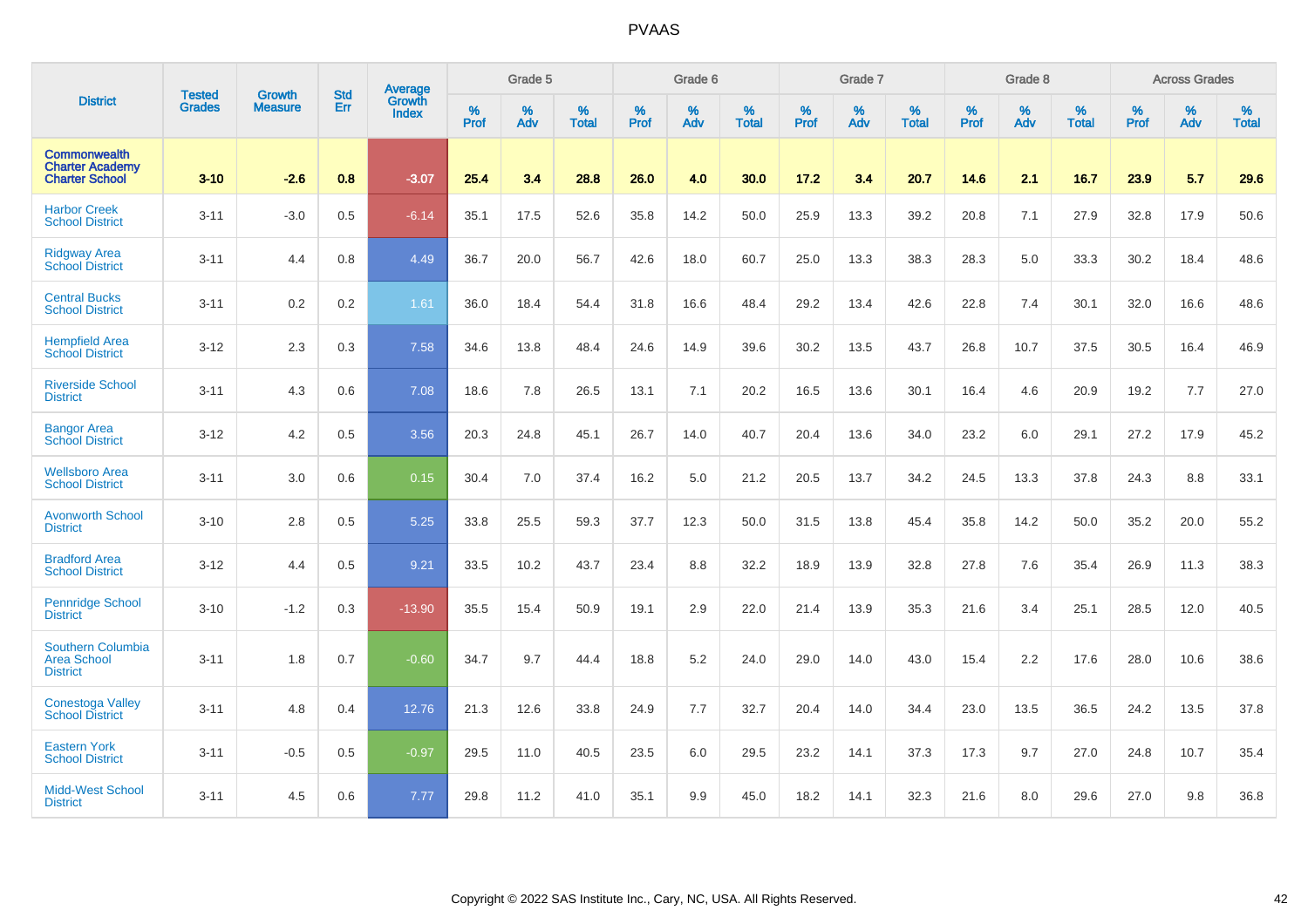|                                                                        |                                |                                 | <b>Std</b> | Average                |              | Grade 5  |                   |           | Grade 6  |                   |           | Grade 7  |                   |           | Grade 8  |                   |           | <b>Across Grades</b> |                   |
|------------------------------------------------------------------------|--------------------------------|---------------------------------|------------|------------------------|--------------|----------|-------------------|-----------|----------|-------------------|-----------|----------|-------------------|-----------|----------|-------------------|-----------|----------------------|-------------------|
| <b>District</b>                                                        | <b>Tested</b><br><b>Grades</b> | <b>Growth</b><br><b>Measure</b> | Err        | Growth<br><b>Index</b> | $\%$<br>Prof | %<br>Adv | %<br><b>Total</b> | %<br>Prof | %<br>Adv | %<br><b>Total</b> | %<br>Prof | %<br>Adv | %<br><b>Total</b> | %<br>Prof | %<br>Adv | %<br><b>Total</b> | %<br>Prof | %<br>Adv             | %<br><b>Total</b> |
| <b>Commonwealth</b><br><b>Charter Academy</b><br><b>Charter School</b> | $3 - 10$                       | $-2.6$                          | 0.8        | $-3.07$                | 25.4         | 3.4      | 28.8              | 26.0      | 4.0      | 30.0              | 17.2      | 3.4      | 20.7              | 14.6      | 2.1      | 16.7              | 23.9      | 5.7                  | 29.6              |
| <b>Young Scholars Of</b><br><b>Central PA Charter</b><br>School        | $3-8$                          | 1.7                             | 1.2        | 2.40                   | 31.8         | 9.1      | 40.9              | 8.0       | 4.0      | 12.0              | 28.6      | 14.3     | 42.9              | 0.0       | 0.0      | 0.0               | 21.7      | 11.1                 | 32.8              |
| <b>Wayne Highlands</b><br><b>School District</b>                       | $3 - 11$                       | 2.2                             | 0.5        | 4.54                   | 36.4         | 14.3     | 50.7              | 31.5      | 11.4     | 43.0              | 25.6      | 14.3     | 39.9              | 27.6      | 4.9      | 32.5              | 29.9      | 16.0                 | 46.0              |
| <b>Millcreek Township</b><br><b>School District</b>                    | $3 - 11$                       | 1.1                             | 0.3        | 3.51                   | 26.5         | 20.8     | 47.3              | 23.1      | 9.4      | 32.4              | 22.1      | 14.3     | 36.4              | 21.6      | 13.0     | 34.7              | 25.4      | 15.9                 | 41.3              |
| <b>Fort Leboeuf</b><br><b>School District</b>                          | $3 - 11$                       | $-0.7$                          | 0.5        | $-1.52$                | 33.8         | 31.2     | 64.9              | 25.7      | 18.8     | 44.4              | 21.6      | 14.4     | 35.9              | 22.6      | 11.6     | 34.2              | 28.5      | 22.7                 | 51.2              |
| <b>Boyertown Area</b><br><b>School District</b>                        | $3 - 11$                       | $-2.5$                          | 0.3        | $-7.13$                | 29.0         | 8.5      | 37.4              | 24.6      | 4.6      | 29.2              | 28.2      | 14.4     | 42.6              | 24.8      | 6.0      | 30.8              | 29.1      | 9.0                  | 38.2              |
| <b>West Branch Area</b><br><b>School District</b>                      | $3 - 11$                       | 0.5                             | 0.8        | 0.61                   | 16.1         | 3.2      | 19.4              | 7.8       | 4.7      | 12.5              | 19.7      | 14.5     | 34.2              | 18.8      | 6.2      | 25.0              | 18.7      | 7.8                  | 26.5              |
| <b>Central Fulton</b><br><b>School District</b>                        | $3 - 11$                       | $-0.7$                          | 0.8        | $-0.86$                | 30.3         | 6.6      | 36.8              | 15.9      | 1.4      | 17.4              | 13.0      | 14.5     | 27.5              | 12.7      | 14.6     | 27.3              | 24.6      | 8.3                  | 32.8              |
| <b>Danville Area</b><br><b>School District</b>                         | $3 - 11$                       | 1.2                             | 0.5        | 2.37                   | 33.8         | 25.6     | 59.4              | 26.4      | 8.3      | 34.7              | 24.5      | 14.6     | 39.1              | 19.6      | 9.8      | 29.4              | 27.8      | 17.7                 | 45.5              |
| <b>Hollidaysburg Area</b><br>School District                           | $3 - 11$                       | 2.9                             | 0.4        | 7.22                   | 33.2         | 16.0     | 49.2              | 26.4      | 12.8     | 39.2              | 27.3      | 14.7     | 42.0              | 23.2      | 8.0      | 31.2              | 28.7      | 12.7                 | 41.4              |
| <b>Donegal School</b><br><b>District</b>                               | $3 - 12$                       | 3.0                             | 0.5        | 6.51                   | 18.1         | 9.9      | 28.0              | 22.5      | 3.2      | 25.7              | 12.4      | 14.8     | 27.2              | 16.6      | 9.5      | 26.0              | 19.7      | 10.6                 | 30.3              |
| <b>Norwin School</b><br><b>District</b>                                | $3 - 11$                       | $-0.5$                          | 0.3        | $-1.39$                | 31.7         | 25.2     | 56.9              | 37.2      | 20.7     | 58.0              | 42.6      | 14.9     | 57.4              | 32.4      | 5.4      | 37.7              | 36.5      | 21.0                 | 57.4              |
| <b>Central Columbia</b><br><b>School District</b>                      | $3 - 12$                       | 3.8                             | 0.5        | 7.42                   | 30.5         | 25.2     | 55.6              | 28.2      | 25.2     | 53.3              | 32.6      | 14.9     | 47.5              | 30.6      | 20.1     | 50.7              | 32.6      | 22.1                 | 54.7              |
| Philadelphia<br><b>Performing Arts</b><br><b>Charter School</b>        | $3-9$                          | $-0.4$                          | 0.7        | $-4.79$                | 19.2         | 9.0      | 28.2              | 19.6      | 3.6      | 23.2              | 23.0      | 14.9     | 37.9              | 18.0      | 8.0      | 26.0              | 25.2      | 9.7                  | 34.9              |
| <b>Twin Valley School</b><br><b>District</b>                           | $3 - 12$                       | 1.9                             | 0.4        | $-0.26$                | 37.8         | 14.0     | 51.9              | 28.6      | 8.2      | 36.9              | 29.5      | 15.0     | 44.5              | 24.9      | 11.2     | 36.1              | 32.2      | 17.8                 | 50.0              |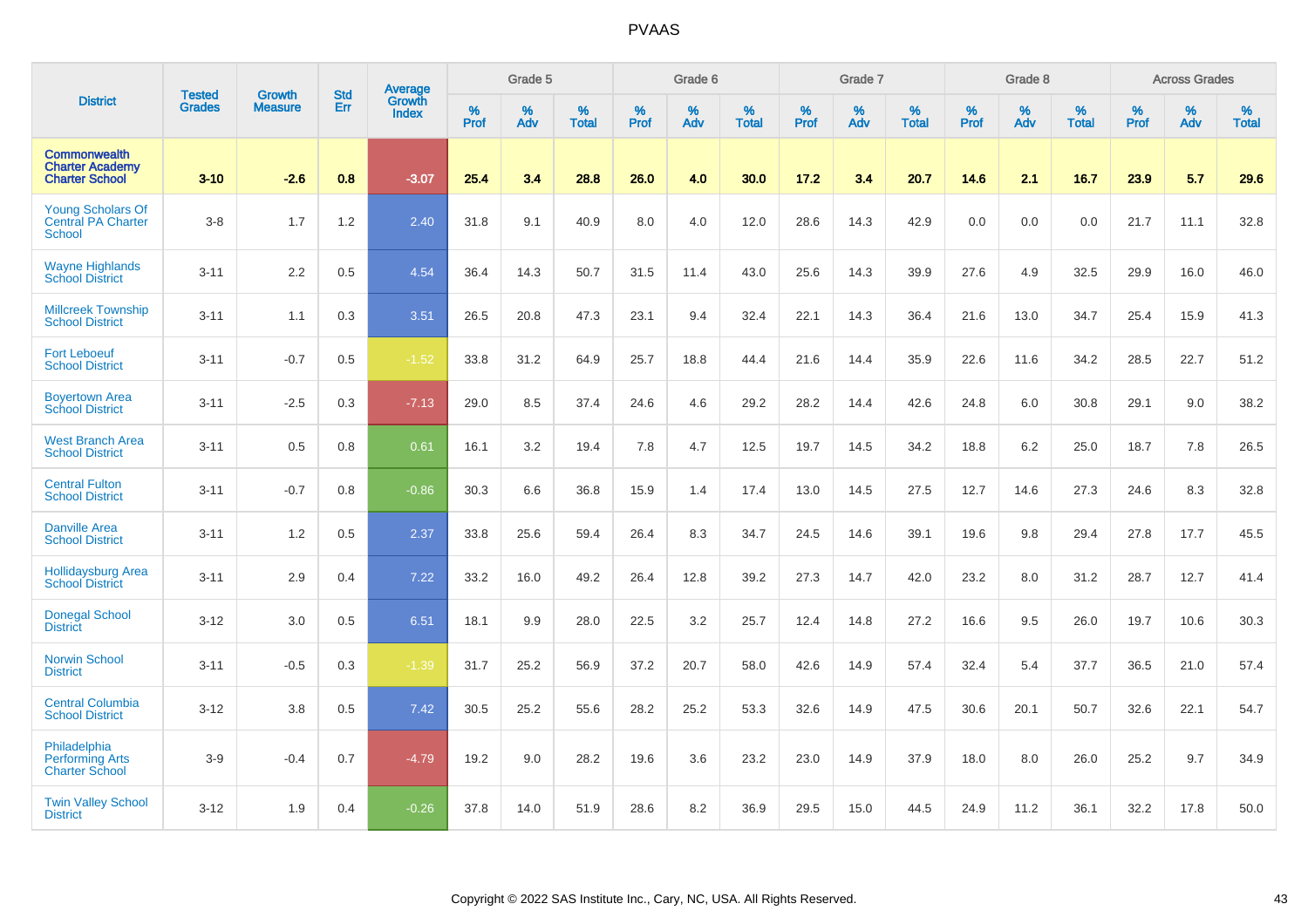|                                                                        |                                |                                 | <b>Std</b> | Average                |           | Grade 5  |                   |           | Grade 6  |                   |           | Grade 7  |                   |           | Grade 8  |                   |           | <b>Across Grades</b> |                   |
|------------------------------------------------------------------------|--------------------------------|---------------------------------|------------|------------------------|-----------|----------|-------------------|-----------|----------|-------------------|-----------|----------|-------------------|-----------|----------|-------------------|-----------|----------------------|-------------------|
| <b>District</b>                                                        | <b>Tested</b><br><b>Grades</b> | <b>Growth</b><br><b>Measure</b> | Err        | Growth<br><b>Index</b> | %<br>Prof | %<br>Adv | %<br><b>Total</b> | %<br>Prof | %<br>Adv | %<br><b>Total</b> | %<br>Prof | %<br>Adv | %<br><b>Total</b> | %<br>Prof | %<br>Adv | %<br><b>Total</b> | %<br>Prof | %<br>Adv             | %<br><b>Total</b> |
| <b>Commonwealth</b><br><b>Charter Academy</b><br><b>Charter School</b> | $3 - 10$                       | $-2.6$                          | 0.8        | $-3.07$                | 25.4      | 3.4      | 28.8              | 26.0      | 4.0      | 30.0              | 17.2      | 3.4      | 20.7              | 14.6      | 2.1      | 16.7              | 23.9      | 5.7                  | 29.6              |
| <b>Glendale School</b><br><b>District</b>                              | $3 - 10$                       | 1.2                             | 0.8        | 1.45                   | 42.9      | 4.8      | 47.6              | 26.4      | 5.7      | 32.1              | 22.7      | 15.2     | 37.9              | 7.8       | 2.0      | 9.8               | 27.0      | 7.8                  | 34.8              |
| <b>York Suburban</b><br><b>School District</b>                         | $3 - 11$                       | $-1.0$                          | 0.5        | $-2.00$                | 28.6      | 23.2     | 51.7              | 17.1      | 6.5      | 23.6              | 23.6      | 15.3     | 38.9              | 20.6      | 9.2      | 29.9              | 27.3      | 17.9                 | 45.3              |
| <b>Bellwood-Antis</b><br><b>School District</b>                        | $3 - 10$                       | 2.2                             | 0.6        | 3.36                   | 18.9      | 4.4      | 23.3              | 12.4      | 9.0      | 21.4              | 29.4      | 15.3     | 44.7              | 14.1      | 6.5      | 20.6              | 21.6      | 9.9                  | 31.5              |
| <b>Otto-Eldred School</b><br><b>District</b>                           | $3 - 11$                       | 7.8                             | 0.9        | 8.33                   | 23.8      | 28.6     | 52.4              | 45.0      | 12.5     | 57.5              | 20.0      | 15.6     | 35.6              | 25.0      | 6.2      | 31.2              | 28.3      | 13.9                 | 42.2              |
| <b>Muncy School</b><br><b>District</b>                                 | $3 - 11$                       | 2.4                             | 0.7        | 2.30                   | 36.7      | 8.3      | 45.0              | 32.5      | 14.3     | 46.8              | 29.0      | 15.9     | 44.9              | 23.3      | 6.7      | 30.0              | 31.5      | 13.1                 | 44.6              |
| <b>Council Rock</b><br><b>School District</b>                          | $3 - 11$                       | $-0.6$                          | 0.2        | $-2.58$                | 30.5      | 16.8     | 47.3              | 33.6      | 14.1     | 47.6              | 27.3      | 16.1     | 43.4              | 21.3      | 13.1     | 34.4              | 31.0      | 18.6                 | 49.7              |
| Spring-Ford Area<br><b>School District</b>                             | $3 - 11$                       | 1.6                             | 0.3        | 5.87                   | 36.6      | 13.0     | 49.6              | 33.2      | 16.5     | 49.7              | 34.3      | 16.3     | 50.6              | 23.1      | 9.8      | 32.9              | 34.2      | 19.2                 | 53.4              |
| <b>State College Area</b><br><b>School District</b>                    | $3 - 11$                       | 0.6                             | 0.4        | 1.70                   | 29.6      | 33.7     | 63.3              | 27.4      | 15.3     | 42.7              | 28.9      | 16.3     | 45.2              | 20.8      | 8.9      | 29.7              | 29.0      | 27.0                 | 56.1              |
| <b>Mars Area School</b><br><b>District</b>                             | $3 - 10$                       | 0.5                             | 0.4        | 1.16                   | 31.3      | 20.9     | 52.2              | 32.6      | 24.5     | 57.1              | 23.8      | 16.5     | 40.4              | 24.5      | 6.4      | 30.8              | 32.3      | 21.1                 | 53.4              |
| <b>South Park School</b><br><b>District</b>                            | $3 - 11$                       | 3.3                             | 0.6        | 5.32                   | 33.3      | 11.9     | 45.2              | 27.8      | 11.3     | 39.2              | 21.8      | 16.8     | 38.7              | 24.0      | 8.6      | 32.7              | 28.8      | 10.4                 | 39.2              |
| <b>Colonial School</b><br><b>District</b>                              | $3 - 11$                       | $-0.9$                          | 0.3        | $-2.58$                | 32.7      | 27.3     | 60.0              | 35.6      | 15.3     | 50.9              | 29.4      | 16.8     | 46.2              | 21.2      | 15.0     | 36.2              | 31.5      | 21.3                 | 52.8              |
| <b>Unionville-Chadds</b><br><b>Ford School</b><br><b>District</b>      | $3 - 11$                       | 0.5                             | 0.4        | 1.38                   | 38.8      | 29.9     | 68.7              | 38.4      | 17.1     | 55.5              | 37.6      | 16.8     | 54.5              | 29.8      | 24.9     | 54.7              | 36.9      | 27.5                 | 64.4              |
| <b>Perkiomen Valley</b><br><b>School District</b>                      | $3 - 11$                       | $-0.2$                          | 0.3        | $-3.79$                | 35.2      | 22.4     | 57.5              | 21.5      | 11.3     | 32.7              | 27.3      | 16.9     | 44.2              | 21.6      | 7.2      | 28.7              | 30.6      | 16.6                 | 47.1              |
| New Hope-<br><b>Solebury School</b><br><b>District</b>                 | $3 - 11$                       | 4.2                             | 0.6        | 6.75                   | 40.4      | 25.5     | 66.0              | 41.2      | 11.8     | 52.9              | 25.5      | 17.0     | 42.6              | 37.6      | 19.3     | 56.9              | 36.8      | 21.0                 | 57.8              |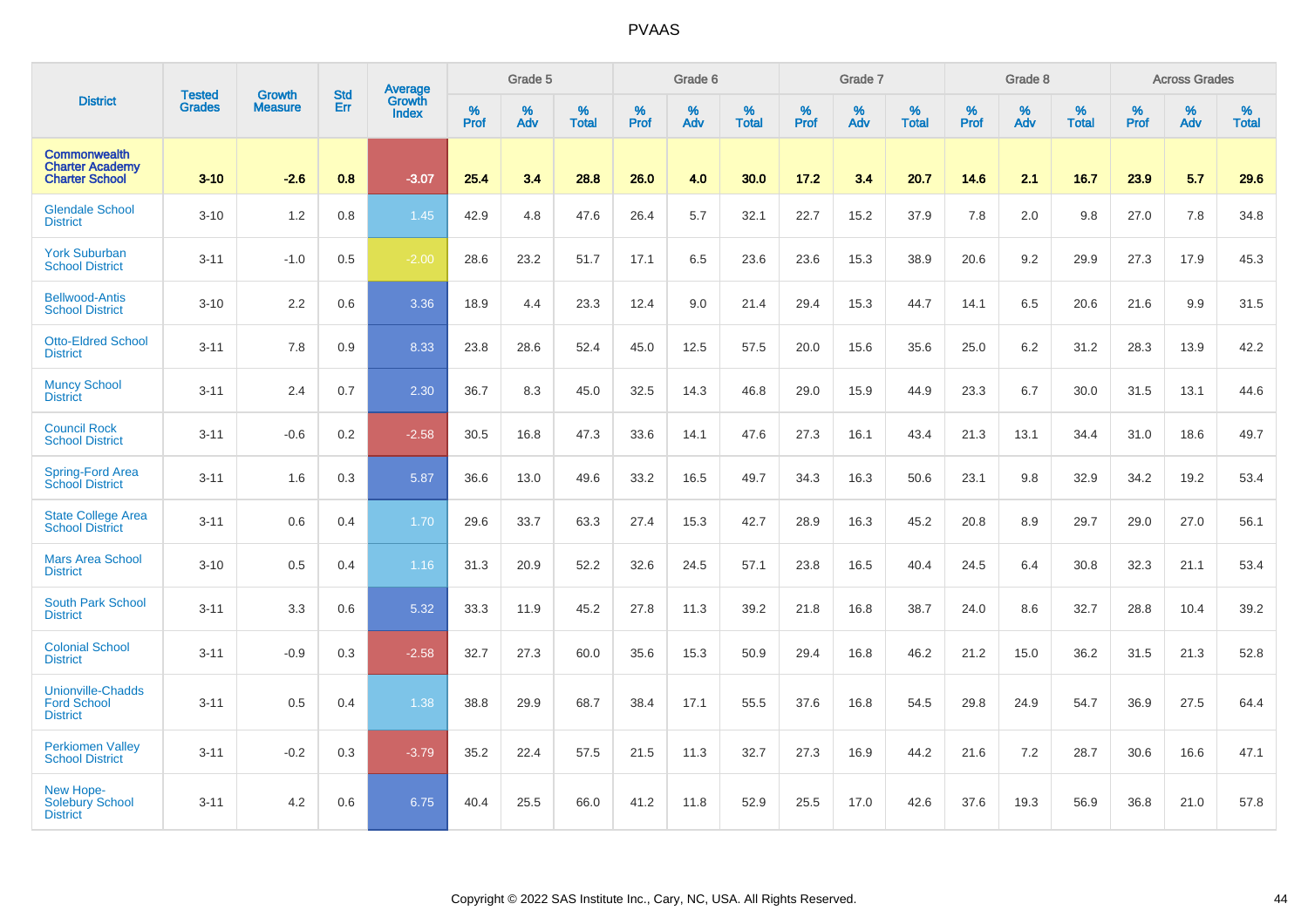|                                                                        |                                |                                 | <b>Std</b> | <b>Average</b>         |              | Grade 5  |                   |           | Grade 6  |                   |           | Grade 7  |                   |           | Grade 8  |                   |           | <b>Across Grades</b> |                   |
|------------------------------------------------------------------------|--------------------------------|---------------------------------|------------|------------------------|--------------|----------|-------------------|-----------|----------|-------------------|-----------|----------|-------------------|-----------|----------|-------------------|-----------|----------------------|-------------------|
| <b>District</b>                                                        | <b>Tested</b><br><b>Grades</b> | <b>Growth</b><br><b>Measure</b> | Err        | Growth<br><b>Index</b> | $\%$<br>Prof | %<br>Adv | %<br><b>Total</b> | %<br>Prof | %<br>Adv | %<br><b>Total</b> | %<br>Prof | %<br>Adv | %<br><b>Total</b> | %<br>Prof | %<br>Adv | %<br><b>Total</b> | %<br>Prof | %<br>Adv             | %<br><b>Total</b> |
| <b>Commonwealth</b><br><b>Charter Academy</b><br><b>Charter School</b> | $3 - 10$                       | $-2.6$                          | 0.8        | $-3.07$                | 25.4         | 3.4      | 28.8              | 26.0      | 4.0      | 30.0              | 17.2      | 3.4      | 20.7              | 14.6      | 2.1      | 16.7              | 23.9      | 5.7                  | 29.6              |
| <b>Lower Moreland</b><br><b>Township School</b><br><b>District</b>     | $3 - 11$                       | 2.2                             | 0.5        | 4.63                   | 27.3         | 27.3     | 54.6              | 38.8      | 19.4     | 58.2              | 30.7      | 17.2     | 47.8              | 25.1      | 15.0     | 40.1              | 32.4      | 17.7                 | 50.0              |
| <b>Great Valley</b><br><b>School District</b>                          | $3 - 11$                       | 0.1                             | 0.4        | 0.20                   | 31.0         | 24.2     | 55.2              | 38.1      | 8.6      | 46.6              | 26.8      | 17.2     | 44.1              | 26.4      | 17.4     | 43.8              | 31.1      | 20.1                 | 51.2              |
| Wallingford-<br>Swarthmore<br><b>School District</b>                   | $3 - 10$                       | 0.4                             | 0.4        | $-4.76$                | 38.3         | 33.9     | 72.2              | 29.9      | 20.5     | 50.4              | 27.6      | 17.6     | 45.3              | 29.4      | 14.7     | 44.2              | 33.9      | 27.8                 | 61.7              |
| <b>Kane Area School</b><br><b>District</b>                             | $3 - 10$                       | 3.7                             | 0.7        | 5.17                   | 21.1         | 19.7     | 40.8              | 14.1      | 3.1      | 17.2              | 29.8      | 17.9     | 47.8              | 6.1       | 1.2      | 7.3               | 21.5      | 9.0                  | 30.4              |
| <b>Pine-Richland</b><br><b>School District</b>                         | $3 - 11$                       | $-1.8$                          | 0.3        | $-5.32$                | 35.0         | 21.7     | 56.7              | 35.6      | 11.5     | 47.1              | 37.1      | 18.2     | 55.4              | 30.1      | 15.8     | 45.9              | 34.9      | 21.2                 | 56.1              |
| <b>Franklin Regional</b><br><b>School District</b>                     | $3 - 11$                       | 0.3                             | 0.4        | 0.65                   | 39.6         | 22.0     | 61.7              | 33.2      | 19.3     | 52.5              | 27.9      | 18.3     | 46.2              | 25.8      | 8.1      | 33.9              | 31.7      | 25.0                 | 56.7              |
| <b>Hempfield School</b><br><b>District</b>                             | $3 - 11$                       | 3.5                             | 0.3        | 11.50                  | 32.6         | 14.9     | 47.5              | 27.8      | 18.0     | 45.8              | 22.6      | 18.5     | 41.1              | 24.4      | 18.7     | 43.1              | 27.9      | 18.3                 | 46.2              |
| <b>Greater Latrobe</b><br><b>School District</b>                       | $3 - 11$                       | 1.6                             | 0.4        | 3.89                   | 36.4         | 15.5     | 51.9              | 37.0      | 5.3      | 42.3              | 32.2      | 18.5     | 50.7              | 23.4      | 8.0      | 31.4              | 34.1      | 15.0                 | 49.1              |
| <b>Parkland School</b><br><b>District</b>                              | $3 - 11$                       | $-3.5$                          | 0.3        | $-13.25$               | 33.6         | 26.4     | 60.0              | 33.4      | 15.9     | 49.3              | 27.1      | 18.6     | 45.7              | 23.1      | 11.8     | 34.9              | 30.8      | 24.1                 | 54.9              |
| Penn-Trafford<br><b>School District</b>                                | $3 - 11$                       | $-3.6$                          | 0.4        | $-9.37$                | 40.3         | 24.6     | 64.9              | 36.1      | 20.9     | 57.0              | 33.3      | 18.7     | 52.0              | 19.3      | 3.7      | 23.0              | 34.4      | 21.1                 | 55.5              |
| <b>Cumberland Valley</b><br><b>School District</b>                     | $3 - 12$                       | 3.8                             | 0.2        | 8.20                   | 33.5         | 27.3     | 60.8              | 31.4      | 13.8     | 45.2              | 29.0      | 18.7     | 47.6              | 26.6      | 12.4     | 39.0              | 30.7      | 22.4                 | 53.2              |
| <b>Selinsgrove Area</b><br><b>School District</b>                      | $3 - 12$                       | 4.7                             | 0.5        | 10.17                  | 26.0         | 6.1      | 32.0              | 32.0      | 17.0     | 49.0              | 26.4      | 18.7     | 45.2              | 25.6      | 10.5     | 36.1              | 25.8      | 14.6                 | 40.4              |
| Philadelphia<br><b>Academy Charter</b><br>School                       | $3 - 11$                       | $-2.5$                          | 0.7        | $-3.55$                | 22.1         | 6.5      | 28.6              | 25.0      | 7.9      | 32.9              | 13.2      | 19.1     | 32.4              | 22.2      | 16.7     | 38.9              | 24.3      | 9.8                  | 34.2              |
| <b>Deer Lakes School</b><br><b>District</b>                            | $3 - 11$                       | 1.8                             | 0.6        | 3.25                   | 21.1         | 6.5      | 27.6              | 24.4      | 10.6     | 35.0              | 25.4      | 19.2     | 44.6              | 24.5      | 3.9      | 28.4              | 26.2      | 10.7                 | 36.9              |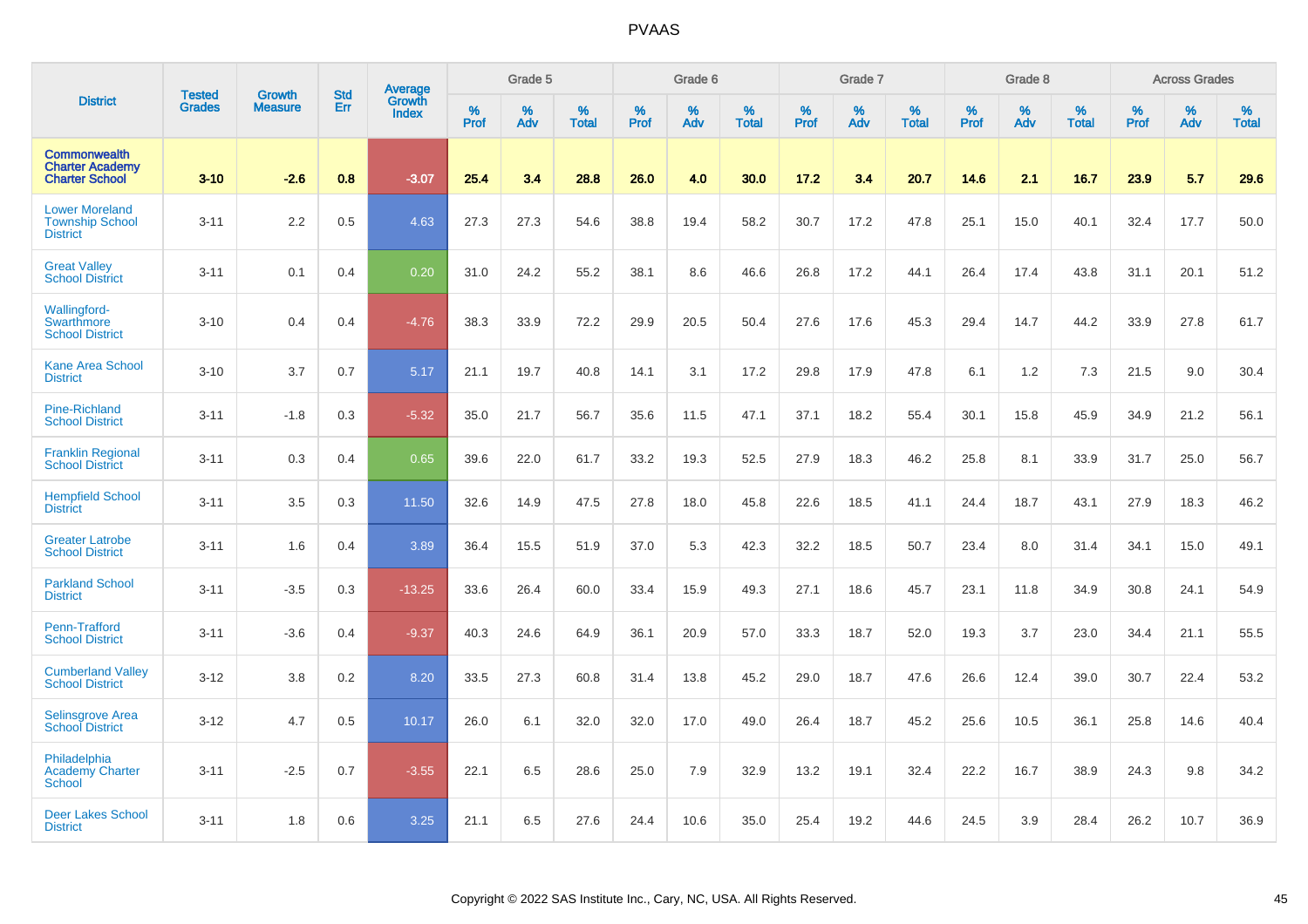|                                                                        |                                |                                 | <b>Std</b> | Average                |              | Grade 5  |                   |           | Grade 6  |                   |           | Grade 7  |                   |           | Grade 8  |                   |           | <b>Across Grades</b> |                   |
|------------------------------------------------------------------------|--------------------------------|---------------------------------|------------|------------------------|--------------|----------|-------------------|-----------|----------|-------------------|-----------|----------|-------------------|-----------|----------|-------------------|-----------|----------------------|-------------------|
| <b>District</b>                                                        | <b>Tested</b><br><b>Grades</b> | <b>Growth</b><br><b>Measure</b> | Err        | Growth<br><b>Index</b> | $\%$<br>Prof | %<br>Adv | %<br><b>Total</b> | %<br>Prof | %<br>Adv | %<br><b>Total</b> | %<br>Prof | %<br>Adv | %<br><b>Total</b> | %<br>Prof | %<br>Adv | %<br><b>Total</b> | %<br>Prof | %<br>Adv             | %<br><b>Total</b> |
| <b>Commonwealth</b><br><b>Charter Academy</b><br><b>Charter School</b> | $3 - 10$                       | $-2.6$                          | 0.8        | $-3.07$                | 25.4         | 3.4      | 28.8              | 26.0      | 4.0      | 30.0              | 17.2      | 3.4      | 20.7              | 14.6      | 2.1      | 16.7              | 23.9      | 5.7                  | 29.6              |
| Wissahickon<br><b>School District</b>                                  | $3 - 10$                       | $-0.4$                          | 0.3        | $-5.68$                | 32.3         | 30.1     | 62.4              | 34.5      | 16.2     | 50.7              | 31.3      | 19.5     | 50.8              | 20.0      | 17.9     | 37.9              | 30.3      | 27.2                 | 57.4              |
| Pennsylvania<br><b>Leadership Charter</b><br><b>School</b>             | $3 - 11$                       | $-1.4$                          | 0.5        | $-4.74$                | 24.7         | 11.5     | 36.2              | 24.9      | 6.4      | 31.2              | 13.4      | 19.6     | 33.0              | 16.7      | 6.2      | 22.9              | 23.9      | 12.4                 | 36.4              |
| <b>Hermitage School</b><br><b>District</b>                             | $3 - 12$                       | 1.0                             | 0.5        | 1.94                   | 39.7         | 7.8      | 47.5              | 34.3      | 21.7     | 55.9              | 30.8      | 19.6     | 50.4              | 26.2      | 4.1      | 30.3              | 33.8      | 16.8                 | 50.6              |
| <b>Avon Grove</b><br><b>School District</b>                            | $3 - 10$                       | 0.8                             | 0.4        | $-4.26$                | 28.6         | 23.2     | 51.8              | 30.5      | 19.3     | 49.8              | 35.4      | 20.3     | 55.7              | 27.6      | 14.2     | 41.8              | 30.8      | 18.2                 | 49.0              |
| <b>West Allegheny</b><br>School District                               | $3 - 12$                       | 1.0                             | 0.4        | 2.40                   | 32.7         | 40.9     | 73.6              | 33.6      | 21.4     | 55.0              | 27.5      | 20.6     | 48.1              | 23.4      | 11.2     | 34.6              | 31.3      | 30.8                 | 62.1              |
| <b>East Lycoming</b><br><b>School District</b>                         | $3 - 11$                       | 2.6                             | 0.6        | 4.75                   | 36.1         | 23.5     | 59.7              | 26.2      | 26.2     | 52.3              | 26.4      | 20.7     | 47.1              | 27.9      | 14.8     | 42.6              | 31.5      | 19.5                 | 51.0              |
| <b>Garnet Valley</b><br><b>School District</b>                         | $3 - 10$                       | $-2.1$                          | 0.4        | $-5.78$                | 26.5         | 22.8     | 49.3              | 30.8      | 18.2     | 49.0              | 28.0      | 20.7     | 48.7              | 21.5      | 10.3     | 31.8              | 29.2      | 18.6                 | 47.8              |
| Mt Lebanon<br><b>School District</b>                                   | $3 - 11$                       | $-2.1$                          | 0.4        | $-5.86$                | 39.7         | 34.6     | 74.3              | 42.0      | 15.7     | 57.7              | 32.6      | 20.7     | 53.3              | 31.6      | 17.4     | 49.1              | 36.2      | 29.4                 | 65.5              |
| Conemaugh<br><b>Township Area</b><br><b>School District</b>            | $3 - 12$                       | $-1.5$                          | 0.8        | $-2.00$                | 51.6         | 22.6     | 74.2              | 23.0      | 16.4     | 39.3              | 29.2      | 20.8     | 50.0              | 28.8      | 5.5      | 34.2              | 34.8      | 23.6                 | 58.4              |
| <b>Rose Tree Media</b><br><b>School District</b>                       | $3 - 10$                       | $-1.7$                          | 0.4        | $-4.23$                | 29.7         | 19.6     | 49.3              | 31.4      | 15.3     | 46.7              | 31.6      | 20.9     | 52.4              | 18.4      | 13.9     | 32.3              | 31.5      | 20.2                 | 51.8              |
| <b>Girard School</b><br><b>District</b>                                | $3 - 11$                       | 0.0                             | 0.6        | 0.04                   | 33.9         | 15.2     | 49.1              | 27.4      | 13.7     | 41.0              | 22.7      | 20.9     | 43.6              | 15.6      | 5.5      | 21.1              | 25.6      | 18.0                 | 43.6              |
| Downingtown Area<br><b>School District</b>                             | $3 - 11$                       | $-1.3$                          | 0.3        | $-3.81$                | 40.5         | 24.2     | 64.7              | 28.9      | 24.6     | 53.5              | 31.4      | 21.1     | 52.5              | 27.1      | 28.6     | 55.7              | 36.8      | 25.9                 | 62.7              |
| Springfield<br><b>Township School</b><br><b>District</b>               | $3 - 11$                       | 1.7                             | 0.5        | 3.63                   | 31.3         | 12.3     | 43.6              | 26.9      | 11.1     | 38.0              | 28.4      | 21.9     | 50.3              | 31.7      | 17.2     | 49.0              | 33.1      | 15.4                 | 48.5              |
| <b>General Mclane</b><br><b>School District</b>                        | $3 - 11$                       | 3.9                             | 0.5        | 7.89                   | 36.9         | 15.4     | 52.4              | 27.3      | 12.4     | 39.8              | 25.8      | 23.1     | 49.0              | 26.9      | 7.7      | 34.6              | 30.2      | 16.6                 | 46.8              |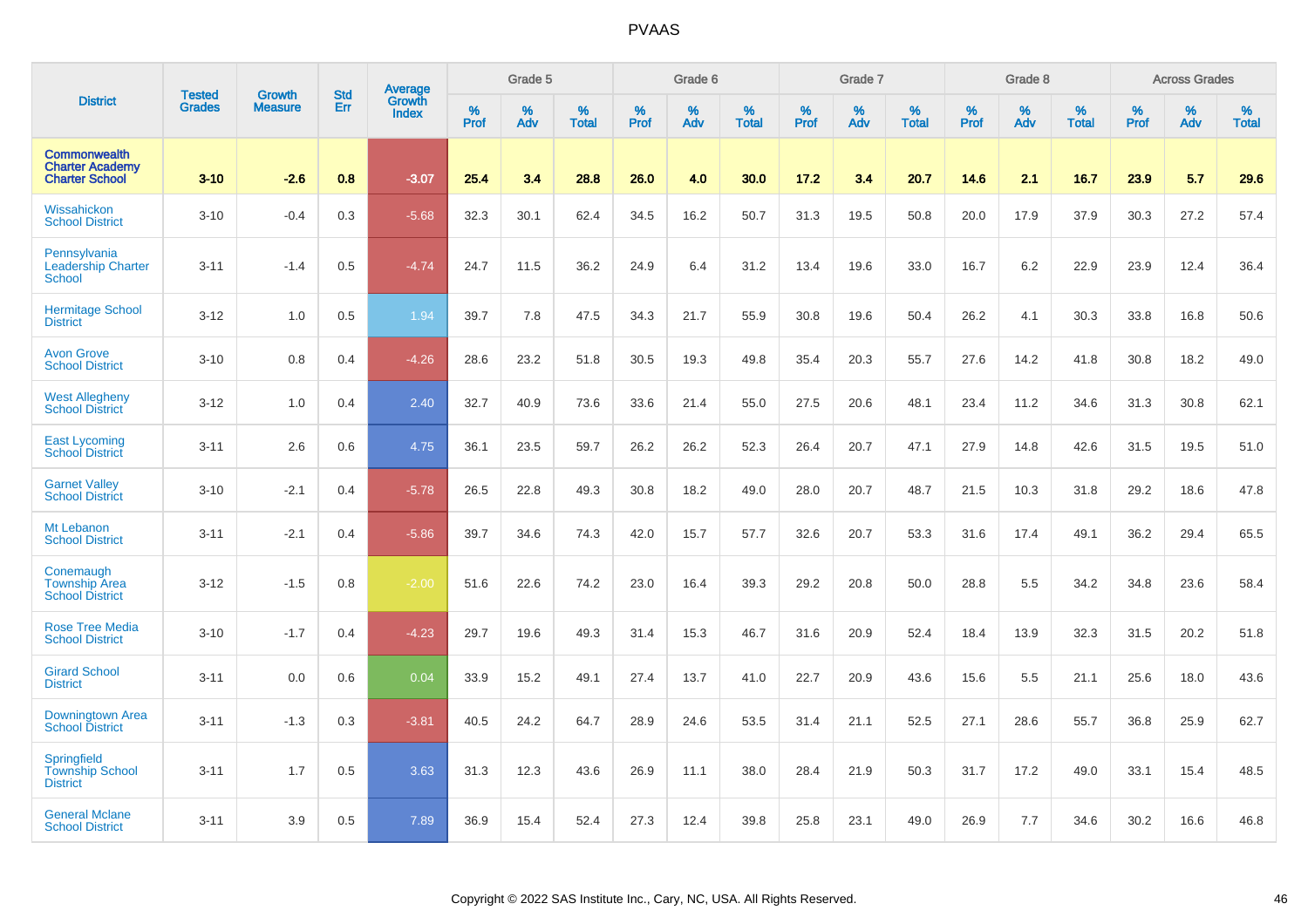|                                                                        | <b>Tested</b> | <b>Growth</b>  | <b>Std</b> | Average                |                     | Grade 5  |                   |                  | Grade 6  |                   |                  | Grade 7  |                   |                  | Grade 8     |                   |           | <b>Across Grades</b> |                   |
|------------------------------------------------------------------------|---------------|----------------|------------|------------------------|---------------------|----------|-------------------|------------------|----------|-------------------|------------------|----------|-------------------|------------------|-------------|-------------------|-----------|----------------------|-------------------|
| <b>District</b>                                                        | <b>Grades</b> | <b>Measure</b> | Err        | Growth<br><b>Index</b> | $\%$<br><b>Prof</b> | %<br>Adv | %<br><b>Total</b> | %<br><b>Prof</b> | %<br>Adv | %<br><b>Total</b> | %<br><b>Prof</b> | %<br>Adv | %<br><b>Total</b> | %<br><b>Prof</b> | $\%$<br>Adv | %<br><b>Total</b> | %<br>Prof | %<br>Adv             | %<br><b>Total</b> |
| <b>Commonwealth</b><br><b>Charter Academy</b><br><b>Charter School</b> | $3 - 10$      | $-2.6$         | 0.8        | $-3.07$                | 25.4                | 3.4      | 28.8              | 26.0             | 4.0      | 30.0              | 17.2             | 3.4      | 20.7              | 14.6             | 2.1         | 16.7              | 23.9      | 5.7                  | 29.6              |
| <b>North Allegheny</b><br><b>School District</b>                       | $3 - 11$      | 0.3            | 0.3        | 1.31                   | 38.5                | 35.1     | 73.5              | 35.2             | 13.4     | 48.6              | 31.8             | 23.8     | 55.6              | 25.9             | 16.5        | 42.4              | 34.1      | 26.8                 | 60.9              |
| <b>South Fayette</b><br><b>Township School</b><br><b>District</b>      | $3 - 11$      | 0.2            | 0.4        | 0.46                   | 37.5                | 23.5     | 61.0              | 40.8             | 18.4     | 59.2              | 35.5             | 24.3     | 59.8              | 30.9             | 20.9        | 51.8              | 35.4      | 28.3                 | 63.7              |
| <b>Hampton Township</b><br><b>School District</b>                      | $3 - 11$      | 0.5            | 0.4        | 1.19                   | 33.5                | 35.2     | 68.7              | 30.6             | 12.9     | 43.6              | 33.3             | 26.9     | 60.2              | 33.0             | 21.4        | 54.3              | 33.4      | 29.9                 | 63.3              |
| <b>Peters Township</b><br><b>School District</b>                       | $3 - 11$      | 0.5            | 0.4        | 1.39                   | 37.8                | 32.6     | 70.4              | 35.7             | 24.9     | 60.6              | 33.1             | 29.1     | 62.2              | 35.1             | 13.0        | 48.2              | 35.8      | 30.6                 | 66.3              |
| Lewisburg Area<br><b>School District</b>                               | $3 - 11$      | 6.7            | 0.6        | 12.13                  | 33.6                | 28.3     | 62.0              | 40.0             | 24.2     | 64.2              | 33.1             | 29.4     | 62.5              | 17.9             | 31.3        | 49.2              | 31.0      | 30.1                 | 61.1              |
| <b>Upper Dublin</b><br><b>School District</b>                          | $3 - 12$      | 0.6            | 0.4        | 0.79                   | 41.8                | 29.3     | 71.1              | 38.5             | 24.8     | 63.3              | 30.8             | 29.7     | 60.5              | 24.1             | 14.8        | 38.9              | 35.7      | 29.8                 | 65.5              |
| <b>Montour School</b><br><b>District</b>                               | $3 - 11$      | 5.0            | 0.4        | 11.10                  | 31.8                | 25.1     | 57.0              | 30.6             | 24.5     | 55.1              | 26.3             | 30.1     | 56.5              | 26.6             | 30.6        | 57.3              | 31.2      | 26.8                 | 58.1              |
| <b>Fox Chapel Area</b><br><b>School District</b>                       | $3 - 11$      | 1.4            | 0.4        | 1.34                   | 35.9                | 45.1     | 81.0              | 31.9             | 28.4     | 60.2              | 32.7             | 30.2     | 62.9              | 28.3             | 27.6        | 55.8              | 30.3      | 40.6                 | 70.9              |
| <b>Lower Merion</b><br><b>School District</b>                          | $3 - 11$      | 3.3            | 0.3        | 4.77                   | 27.6                | 48.2     | 75.8              | 31.4             | 37.3     | 68.6              | 33.9             | 31.3     | 65.2              | 33.0             | 28.3        | 61.3              | 31.2      | 40.9                 | 72.2              |
| <b>Radnor Township</b><br><b>School District</b>                       | $3 - 12$      | 4.4            | 0.4        | 10.31                  | 34.0                | 41.4     | 75.4              | 41.7             | 25.4     | 67.1              | 34.3             | 31.8     | 66.2              | 35.0             | 21.5        | 56.5              | 36.8      | 31.8                 | 68.6              |
| Tredyffrin-<br><b>Easttown School</b><br><b>District</b>               | $3 - 10$      | 1.9            | 0.4        | 4.37                   | 36.2                | 36.2     | 72.4              | 36.8             | 28.2     | 65.0              | 32.6             | 33.0     | 65.7              | 26.4             | 40.3        | 66.7              | 33.6      | 38.6                 | 72.2              |
| <b>Derry Township</b><br><b>School District</b>                        | $3 - 10$      | 4.3            | 1.3        | 3.36                   | 39.1                | 28.5     | 67.6              | 51.5             | 21.2     | 72.7              | 30.8             | 34.6     | 65.4              | 14.3             | 71.4        | 85.7              | 37.5      | 30.3                 | 67.8              |
| <b>Upper Saint Clair</b><br><b>School District</b>                     | $3 - 11$      | 3.0            | 0.4        | 7.98                   | 36.3                | 35.5     | 71.8              | 40.8             | 27.3     | 68.1              | 33.3             | 35.5     | 68.8              | 31.1             | 30.4        | 61.5              | 36.7      | 35.6                 | 72.3              |
| <b>Souderton Charter</b><br>School<br>Collaborative                    | $3-8$         | 4.0            | 1.3        | 3.21                   | 51.8                | 22.2     | 74.1              | 44.0             | 24.0     | 68.0              | 28.6             | 38.1     | 66.7              | 41.2             | 11.8        | 52.9              | 40.1      | 26.8                 | 66.9              |